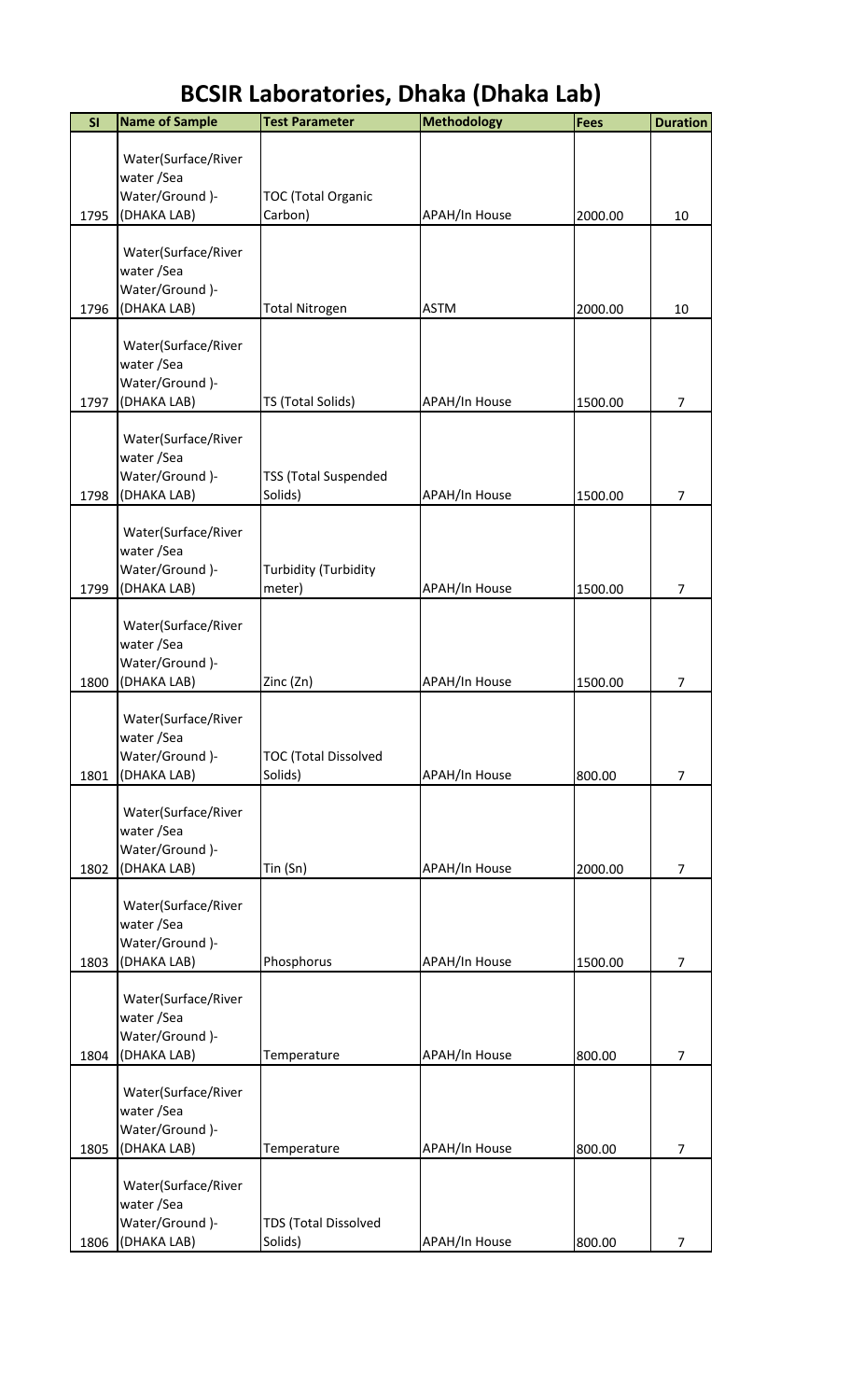| SI   | <b>Name of Sample</b>             | <b>Test Parameter</b> | <b>Methodology</b>   | <b>Fees</b> | <b>Duration</b> |
|------|-----------------------------------|-----------------------|----------------------|-------------|-----------------|
|      | Water(Surface/River               |                       |                      |             |                 |
|      | water /Sea                        |                       |                      |             |                 |
|      | Water/Ground)-                    |                       |                      |             |                 |
| 1807 | (DHAKA LAB)                       | Taste                 | APAH/In House        | 800.00      | $\overline{7}$  |
|      | Water(Surface/River               |                       |                      |             |                 |
|      | water /Sea                        |                       |                      |             |                 |
| 1808 | Water/Ground)-<br>(DHAKA LAB)     | Sulphate (SO4-2)      | <b>APAH/In House</b> | 1500.00     | $\overline{7}$  |
|      |                                   |                       |                      |             |                 |
|      | Water(Surface/River               |                       |                      |             |                 |
|      | water /Sea<br>Water/Ground)-      |                       |                      |             |                 |
| 1809 | (DHAKA LAB)                       | Sodium (Na)           | <b>APAH/In House</b> | 1500.00     | $\overline{7}$  |
|      |                                   |                       |                      |             |                 |
|      | Water(Surface/River<br>water /Sea |                       |                      |             |                 |
|      | Water/Ground)-                    |                       |                      |             |                 |
| 1810 | (DHAKA LAB)                       | Silver (Ag)           | APAH/In House        | 1500.00     | $\overline{7}$  |
|      | Water(Surface/River               |                       |                      |             |                 |
|      | water /Sea                        |                       |                      |             |                 |
|      | Water/Ground)-                    |                       |                      |             |                 |
| 1811 | (DHAKA LAB)                       | Bromide (Br)          | <b>APAH/In House</b> | 1500.00     | 10              |
|      | Water(Surface/River               |                       |                      |             |                 |
|      | water /Sea                        |                       |                      |             |                 |
| 1812 | Water/Ground)-<br>(DHAKA LAB)     | Silicon (Si)          | APAH/In House        | 2000.00     | $\overline{7}$  |
|      |                                   |                       |                      |             |                 |
|      | Water(Surface/River               |                       |                      |             |                 |
|      | water / Sea<br>Water/Ground)-     |                       |                      |             |                 |
| 1813 | (DHAKA LAB)                       | Silica (SiO2)         | <b>APAH/In House</b> | 2000.00     | $\overline{7}$  |
|      |                                   |                       |                      |             |                 |
|      | Water(Surface/River<br>water /Sea |                       |                      |             |                 |
|      | Water/Ground)-                    |                       |                      |             |                 |
| 1814 | (DHAKA LAB)                       | Selenium (Se)         | <b>APAH/In House</b> | 2000.00     | $\overline{7}$  |
|      | Water(Surface/River               |                       |                      |             |                 |
|      | water /Sea                        |                       |                      |             |                 |
|      | Water/Ground)-                    |                       |                      |             |                 |
| 1815 | (DHAKA LAB)                       | Salinity              | <b>APAH/In House</b> | 1000.00     | $\overline{7}$  |
|      | Water(Surface/River               |                       |                      |             |                 |
|      | water / Sea                       |                       |                      |             |                 |
| 1816 | Water/Ground)-<br>(DHAKA LAB)     | phosphate             | <b>APAH/In House</b> | 1500.00     | $\overline{7}$  |
|      |                                   |                       |                      |             |                 |
|      | Water(Surface/River               |                       |                      |             |                 |
|      | water /Sea<br>Water/Ground)-      |                       |                      |             |                 |
| 1817 | (DHAKA LAB)                       | Potassium (K)         | <b>APAH/In House</b> | 1500.00     | $\overline{7}$  |
|      |                                   |                       |                      |             |                 |
|      | Water(Surface/River<br>water /Sea |                       |                      |             |                 |
|      | Water/Ground)-                    |                       |                      |             |                 |
| 1818 | (DHAKA LAB)                       | pH                    | APAH/In Water House  | 800.00      | 7               |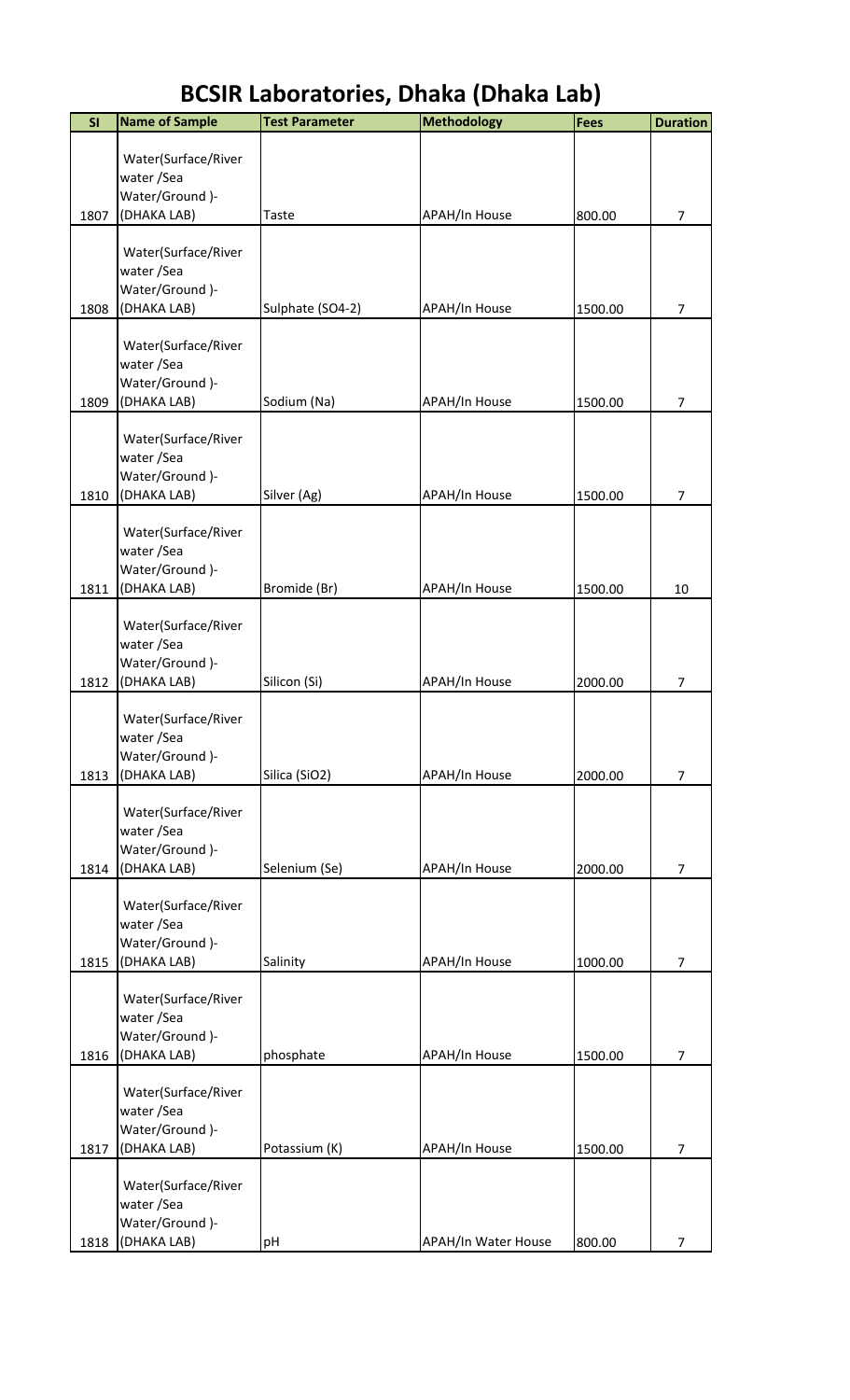| <b>BCSIR Laboratories, Dhaka (Dhaka Lab)</b> |  |
|----------------------------------------------|--|
|----------------------------------------------|--|

| SI   | <b>Name of Sample</b>              | <b>Test Parameter</b>                 | <b>Methodology</b>   | Fees    | <b>Duration</b> |
|------|------------------------------------|---------------------------------------|----------------------|---------|-----------------|
|      |                                    |                                       |                      |         |                 |
|      | Water(Surface/River                |                                       |                      |         |                 |
|      | water/Sea<br>Water/Ground)-        |                                       |                      |         |                 |
| 1819 | (DHAKA LAB)                        | p-Alkalinity                          | APAH/In House        | 1200.00 | 7               |
|      |                                    |                                       |                      |         |                 |
|      | Water(Surface/River                |                                       |                      |         |                 |
|      | water/Sea                          |                                       |                      |         |                 |
|      | Water/Ground )-                    |                                       |                      |         |                 |
| 1820 | (DHAKA LAB)                        | Oil and Grease                        | APAH/In House        |         |                 |
|      |                                    |                                       |                      |         |                 |
|      | Water(Surface/River<br>water / Sea |                                       |                      |         |                 |
|      | Water/Ground)-                     |                                       |                      |         |                 |
| 1821 | (DHAKA LAB)                        | Non-carbonated Hardness APAH/In House |                      | 1500.00 | 7               |
|      |                                    |                                       |                      |         |                 |
|      | Water(Surface/River                |                                       |                      |         |                 |
|      | water/Sea                          |                                       |                      |         |                 |
|      | Water/Ground )-                    |                                       |                      |         |                 |
| 1822 | (DHAKA LAB)                        | Nitrite (NO2-)                        | APAH/In House        | 1500.00 | 7               |
|      | Water(Surface/River                |                                       |                      |         |                 |
|      | water/Sea                          |                                       |                      |         |                 |
|      | Water/Ground )-                    |                                       |                      |         |                 |
| 1823 | (DHAKA LAB)                        | Nitrate(NO3)                          | <b>APAH/In House</b> | 1500.00 | 7               |
|      |                                    |                                       |                      |         |                 |
|      | Water(Surface/River                |                                       |                      |         |                 |
|      | water / Sea                        |                                       |                      |         |                 |
|      | Water/Ground)-                     |                                       |                      |         |                 |
| 1824 | (DHAKA LAB)                        | Nickel (Ni)                           | APAH/In House        | 2000.00 | 7               |
|      | Water(Surface/River                |                                       |                      |         |                 |
|      | water/Sea                          |                                       |                      |         |                 |
|      | Water/Ground)-                     |                                       |                      |         |                 |
| 1825 | (DHAKA LAB)                        | Molybdenum (Mo)                       | APAH/In House        | 2000.00 | $\overline{7}$  |
|      |                                    |                                       |                      |         |                 |
|      | Water(Surface/River                |                                       |                      |         |                 |
|      | water / Sea<br>Water/Ground)-      |                                       |                      |         |                 |
| 1826 | (DHAKA LAB)                        | Mercury (Hg)                          | <b>APAH/In House</b> | 3000.00 | $\overline{7}$  |
|      |                                    |                                       |                      |         |                 |
|      | Water(Surface/River                |                                       |                      |         |                 |
|      | water/Sea                          |                                       |                      |         |                 |
|      | Water/Ground)-                     |                                       |                      |         |                 |
| 1827 | (DHAKA LAB)                        | Manganese (Mn)                        | APAH/In House        | 1500.00 | $\overline{7}$  |
|      | Water(Surface/River                |                                       |                      |         |                 |
|      | water/Sea                          |                                       |                      |         |                 |
|      | Water/Ground)-                     |                                       |                      |         |                 |
| 1828 | (DHAKA LAB)                        | Magnesium (Mg)                        | <b>APAH/In House</b> | 1500.00 | 7               |
|      |                                    |                                       |                      |         |                 |
|      | Water(Surface/River                |                                       |                      |         |                 |
|      | water / Sea                        |                                       |                      |         |                 |
|      | Water/Ground)-                     |                                       |                      |         |                 |
| 1829 | (DHAKA LAB)                        | m-Alkalinity                          | Titrimetric          | 1200.00 | 7               |
|      | Water(Surface/River                |                                       |                      |         |                 |
|      | water / Sea                        |                                       |                      |         |                 |
|      | Water/Ground)-                     |                                       |                      |         |                 |
| 1830 | (DHAKA LAB)                        | Lead (Pb)                             | <b>APAH/In House</b> | 2000.00 | $\overline{7}$  |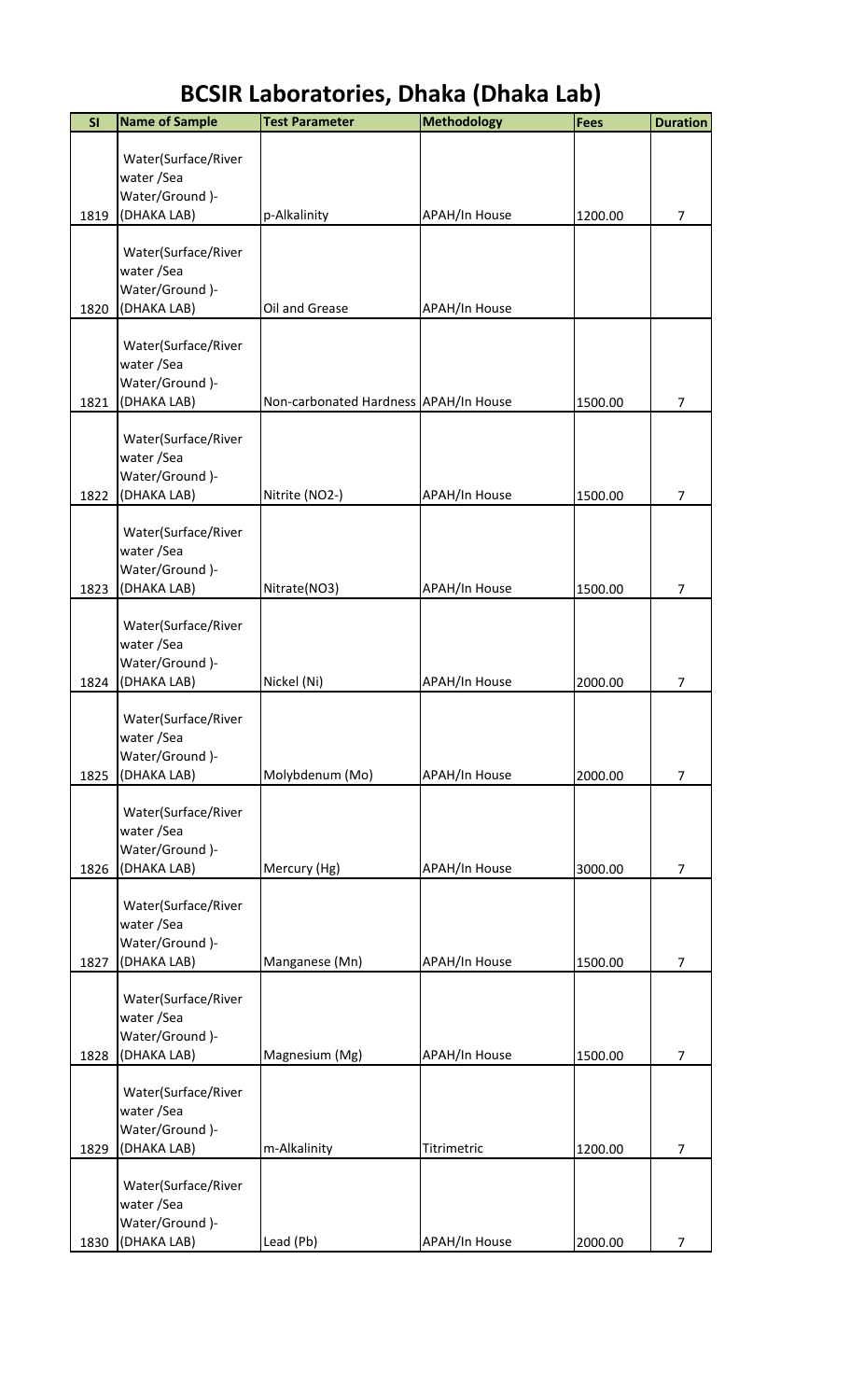| SI   | <b>Name of Sample</b>             | <b>Test Parameter</b>          | <b>Methodology</b>   | <b>Fees</b> | <b>Duration</b> |
|------|-----------------------------------|--------------------------------|----------------------|-------------|-----------------|
|      |                                   |                                |                      |             |                 |
|      | Water(Surface/River               |                                |                      |             |                 |
|      | water/Sea<br>Water/Ground)-       |                                |                      |             |                 |
| 1831 | (DHAKA LAB)                       | Iron (Fe)                      | APAH/In House        | 1500.00     | $\overline{7}$  |
|      |                                   |                                |                      |             |                 |
|      | Water(Surface/River<br>water/Sea  |                                |                      |             |                 |
|      | Water/Ground)-                    |                                |                      |             |                 |
| 1832 | (DHAKA LAB)                       | Hardness                       | <b>APAH/In House</b> | 1500.00     | 7               |
|      |                                   |                                |                      |             |                 |
|      | Water(Surface/River<br>water /Sea |                                |                      |             |                 |
|      | Water/Ground)-                    |                                |                      |             |                 |
| 1833 | (DHAKA LAB)                       | Fluoride (F)                   | APAH/In House        | 1500.00     | $\overline{7}$  |
|      |                                   |                                |                      |             |                 |
|      | Water(Surface/River<br>water /Sea |                                |                      |             |                 |
|      | Water/Ground)-                    |                                |                      |             |                 |
| 1834 | (DHAKA LAB)                       | DO (Dissolved Oxygen)          | <b>APAH/In House</b> | 800.00      | $\overline{7}$  |
|      |                                   |                                |                      |             |                 |
|      | Water(Surface/River               |                                |                      |             |                 |
|      | water/Sea<br>Water/Ground)-       | <b>Electrical Conductivity</b> |                      |             |                 |
| 1835 | (DHAKA LAB)                       | (EC)                           | <b>APAH/In House</b> | 800.00      | 7               |
|      |                                   |                                |                      |             |                 |
|      | Water(Surface/River               |                                |                      |             |                 |
|      | water/Sea                         |                                |                      |             |                 |
| 1836 | Water/Ground )-<br>(DHAKA LAB)    | Copper (Cu)                    | <b>APAH/In House</b> | 1500.00     | 7               |
|      |                                   |                                |                      |             |                 |
|      | Water(Surface/River               |                                |                      |             |                 |
|      | water/Sea                         |                                |                      |             |                 |
| 1837 | Water/Ground)-                    |                                |                      | 1000.00     | $\overline{7}$  |
|      | (DHAKA LAB)                       | Conductivity                   | <b>APAH/In House</b> |             |                 |
|      | Water(Surface/River               |                                |                      |             |                 |
|      | water / Sea                       |                                |                      |             |                 |
|      | Water/Ground)-                    |                                |                      |             |                 |
| 1838 | (DHAKA LAB)                       | Color                          | Colorimetrc          | 1000.00     | $\overline{7}$  |
|      | Water(Surface/River               |                                |                      |             |                 |
|      | water/Sea                         |                                |                      |             |                 |
|      | Water/Ground )-                   | COD (Chemical Oxygen           |                      |             |                 |
| 1839 | (DHAKA LAB)                       | Demand)                        | <b>APAH/In House</b> | 2000.00     | 7               |
|      | Water(Surface/River               |                                |                      |             |                 |
|      | water/Sea                         |                                |                      |             |                 |
|      | Water/Ground)-                    |                                |                      |             |                 |
| 1840 | (DHAKA LAB)                       | Cobalt (Co)                    | APAH/In House        | 2000.00     | 7               |
|      | Water(Surface/River               |                                |                      |             |                 |
|      | water/Sea                         |                                |                      |             |                 |
|      | Water/Ground)-                    |                                |                      |             |                 |
| 1841 | (DHAKA LAB)                       | Chromium (Cr)                  | <b>APAH/In House</b> | 2000.00     | 7               |
|      |                                   |                                |                      |             |                 |
|      | Water(Surface/River<br>water/Sea  |                                |                      |             |                 |
|      | Water/Ground)-                    |                                |                      |             |                 |
| 1842 | (DHAKA LAB)                       | Chloride (Cl)                  | APAH/In House        | 1500.00     | 7               |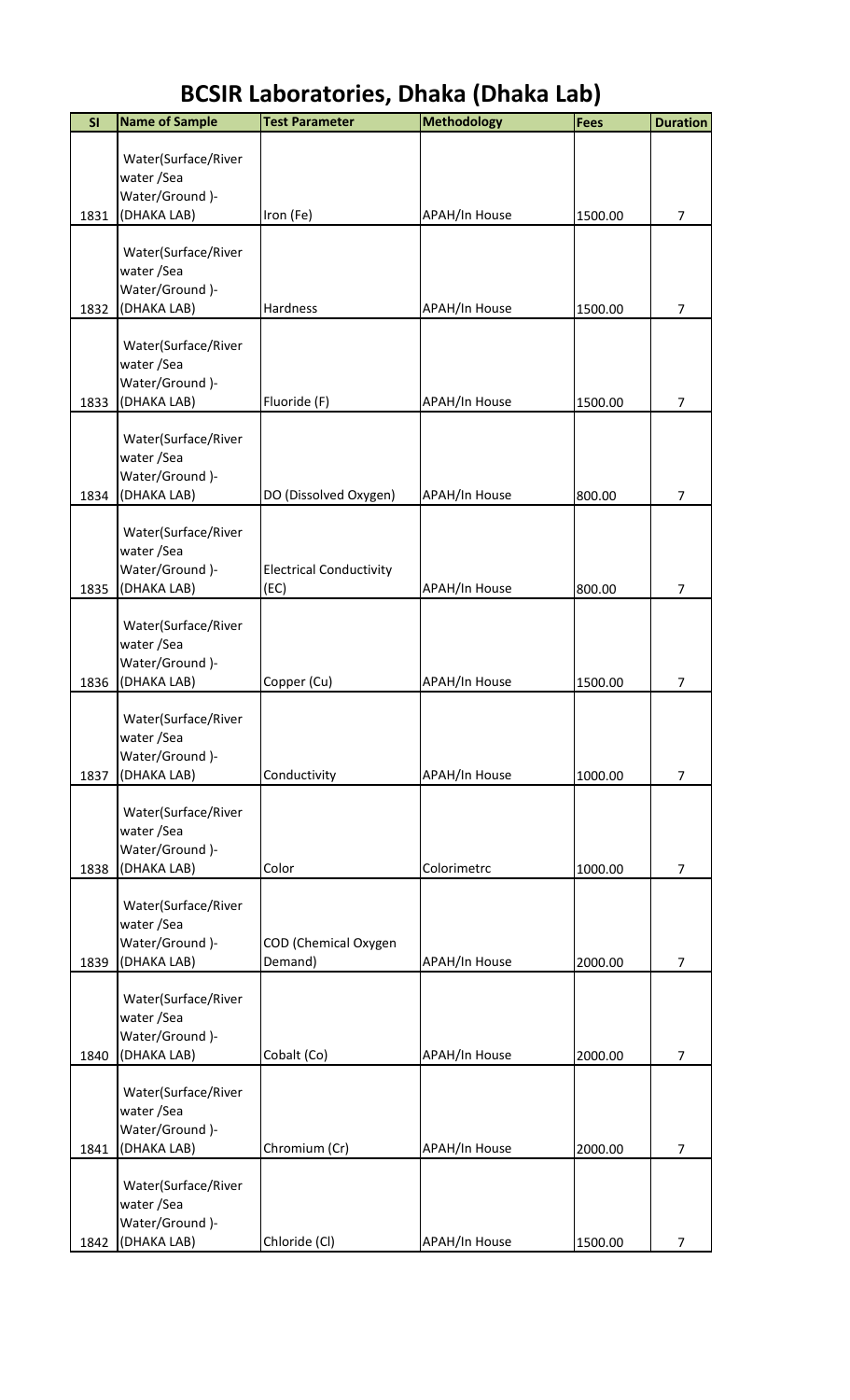| SI   | <b>Name of Sample</b>              | <b>Test Parameter</b>     | <b>Methodology</b>   | Fees     | <b>Duration</b> |
|------|------------------------------------|---------------------------|----------------------|----------|-----------------|
|      |                                    |                           |                      |          |                 |
|      | Water(Surface/River<br>water / Sea |                           |                      |          |                 |
|      | Water/Ground)-                     | <b>Carbonate Hardness</b> |                      |          |                 |
| 1843 | (DHAKA LAB)                        | (CaCO3)                   | APAH/In House        | 1500.00  | $\overline{7}$  |
|      |                                    |                           |                      |          |                 |
|      | Water(Surface/River                |                           |                      |          |                 |
|      | water / Sea                        |                           |                      |          |                 |
|      | Water/Ground)-                     |                           |                      |          |                 |
| 1844 | (DHAKA LAB)                        | Carbonate (CO3-2)         | <b>APAH/In House</b> | 1200.00  | 7               |
|      | Water(Surface/River                |                           |                      |          |                 |
|      | water / Sea                        |                           |                      |          |                 |
|      | Water/Ground)-                     |                           |                      |          |                 |
| 1845 | (DHAKA LAB)                        | Cadmium (Cd)              | <b>APAH/In House</b> | 1500.00  | 7               |
|      | Water(Surface/River                |                           |                      |          |                 |
|      | water / Sea                        |                           |                      |          |                 |
|      | Water/Ground )-                    |                           |                      |          |                 |
| 1846 | (DHAKA LAB)                        | Calcium (Ca)              | APAH/In House        | 1500.00  | 7               |
|      |                                    |                           |                      |          |                 |
|      | Water(Surface/River                |                           |                      |          |                 |
|      | water/Sea                          |                           |                      |          |                 |
| 1847 | Water/Ground)-<br>(DHAKA LAB)      | Acidity                   | <b>APAH/In House</b> | 1200.00  | $\overline{7}$  |
|      |                                    |                           |                      |          |                 |
|      | Water(Surface/River                |                           |                      |          |                 |
|      | water / Sea                        |                           |                      |          |                 |
|      | Water/Ground)-                     |                           |                      |          |                 |
| 1848 | (DHAKA LAB)                        | Alkalinity                | <b>APAH/In House</b> | 1200.00  | 7               |
|      | Water(Surface/River                |                           |                      |          |                 |
|      | water/Sea                          |                           |                      |          |                 |
|      | Water/Ground)-                     |                           |                      |          |                 |
| 1849 | (DHAKA LAB)                        | Aluminium (Al)            | <b>APAH/In House</b> | 2000.00  | $\overline{7}$  |
|      |                                    |                           |                      |          |                 |
|      | Water(Surface/River<br>water/Sea   |                           |                      |          |                 |
|      | Water/Ground)-                     |                           |                      |          |                 |
| 1850 | (DHAKA LAB)                        | Ammonia (Nh4-N)           | APAH/In House        | 2000.00  | 7               |
|      |                                    |                           |                      |          |                 |
|      | Water(Surface/River                |                           |                      |          |                 |
|      | water / Sea<br>Water/Ground)-      |                           |                      |          |                 |
| 1851 | (DHAKA LAB)                        | Anions (7 anions)         | <b>APAH/In House</b> | 10000.00 | 7               |
|      |                                    |                           |                      |          |                 |
|      | Water(Surface/River                |                           |                      |          |                 |
|      | water / Sea                        |                           |                      |          |                 |
|      | Water/Ground)-                     |                           |                      |          |                 |
| 1852 | (DHAKA LAB)                        | Appearance                | <b>APAH/In House</b> | 800.00   | 7               |
|      | Water(Surface/River                |                           |                      |          |                 |
|      | water / Sea                        |                           |                      |          |                 |
|      | Water/Ground)-                     |                           |                      |          |                 |
| 1853 | (DHAKA LAB)                        | Arsenic (As)              | APAH/In House        | 2000.00  | $\overline{7}$  |
|      | Water(Surface/River                |                           |                      |          |                 |
|      | water / Sea                        |                           |                      |          |                 |
|      | Water/Ground)-                     |                           |                      |          |                 |
| 1854 | (DHAKA LAB)                        | Bicarbonate (HCO3)        | Titrimetric          | 1200.00  | $\overline{7}$  |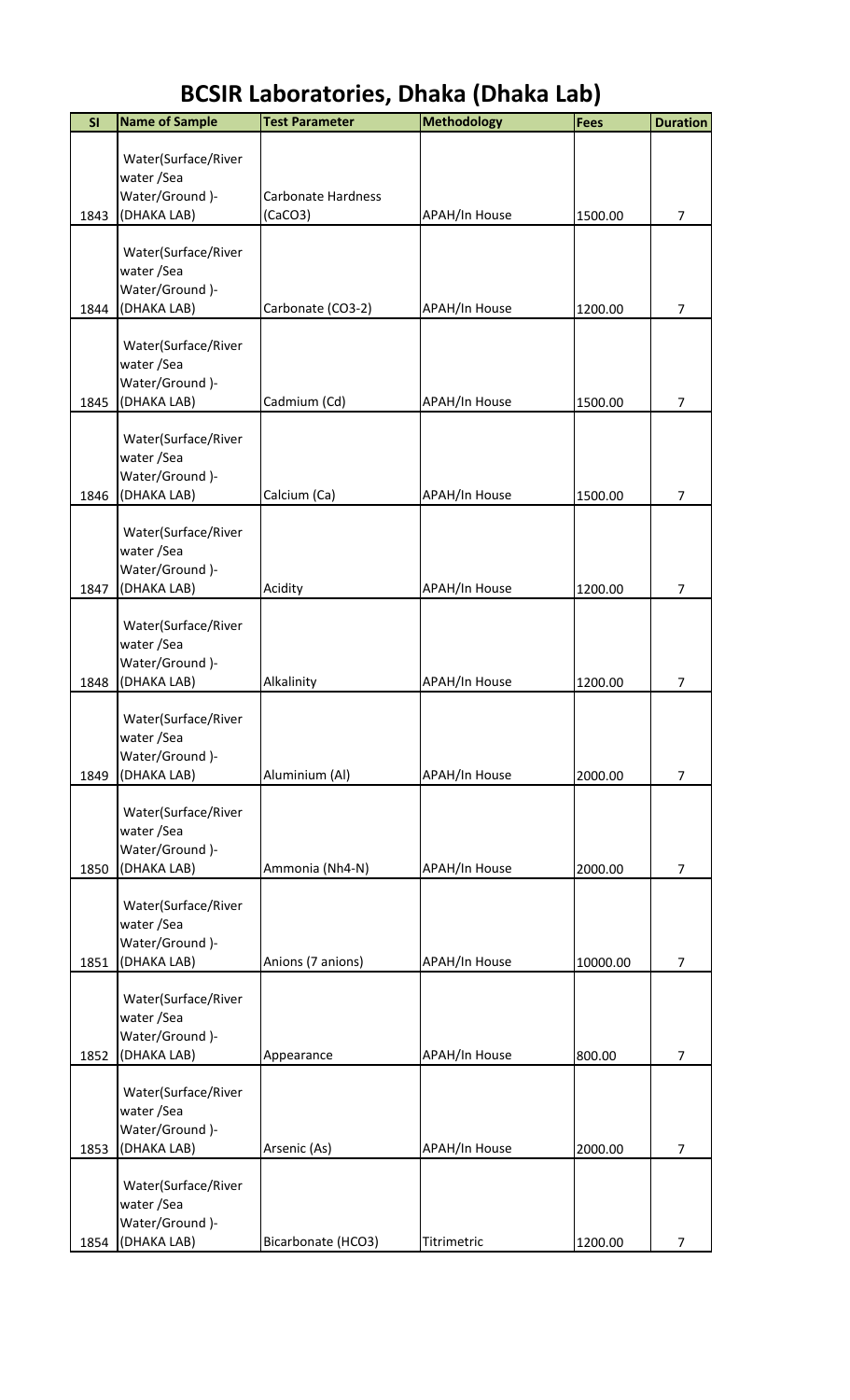| SI             | <b>Name of Sample</b>   | <b>Test Parameter</b>             | <b>Methodology</b>   | <b>Fees</b> | <b>Duration</b> |
|----------------|-------------------------|-----------------------------------|----------------------|-------------|-----------------|
|                |                         |                                   |                      |             |                 |
|                | Water(Surface/River     |                                   |                      |             |                 |
|                | water /Sea              |                                   |                      |             |                 |
|                | Water/Ground)-          | <b>BOD</b> (Biological Oxygen     |                      |             |                 |
| 1855           | (DHAKA LAB)             | Demand)                           | APAH/In House        | 2500.00     | $\overline{7}$  |
|                |                         |                                   |                      |             |                 |
|                | Water(Surface/River     |                                   |                      |             |                 |
|                | water /Sea              |                                   |                      |             |                 |
|                | Water/Ground )-         |                                   |                      |             |                 |
| 1856           | (DHAKA LAB)             | Boron (B)                         | <b>APAH/In House</b> | 2000.00     | 7               |
| 1              | 1- Napthalic Acid       | Appearance                        | In House             | 300.00      | $\overline{7}$  |
|                |                         | Content of 1-Napthalic            |                      |             |                 |
| $\overline{2}$ | 1- Napthalic Acid       | Acid                              | <b>ASTM</b>          | 6500.00     | 10              |
| 3              | 1- Napthalic Acid       | Moisture                          | <b>ASTM</b>          | 500.00      | $\overline{7}$  |
| $\overline{4}$ | 1- Napthalic Acid       | Solubility                        | <b>ASTM</b>          | 500.00      | $\overline{7}$  |
|                |                         |                                   |                      |             |                 |
|                |                         | Appearance, Density,              |                      |             |                 |
| 5              | <b>Acetic Acid</b>      | Boilling Point, Odor, Purity ASTM |                      | 8000.00     | 10              |
|                |                         | Appearance, Assay of              |                      |             |                 |
| 6              | Acetic Anhydride        | Acetic Anhydride                  | <b>ASTM</b>          | 6500.00     | 10              |
| $\overline{7}$ | Acetic Anhydride        | <b>Identification by FTIR</b>     | In-House             | 1500.00     | $\overline{7}$  |
| 8              | Acetic Anhydride        | Moisture                          | In-House             | 2500.00     | $\overline{7}$  |
| 9              | Acetic Anhydride        | Viscosity                         | In-House             | 1500.00     | $\overline{7}$  |
|                |                         | Appearance, Purity of             |                      |             |                 |
| 10             | Acetone                 | Acetone                           | <b>ASTM</b>          | 6500.00     | 10              |
| 11             | Acetone                 | <b>Identification by FTIR</b>     | <b>ASTM</b>          | 1500.00     | $\overline{7}$  |
| 12             | Acetone                 | Moisture                          | In-House             | 2500.00     | $\overline{7}$  |
| 13             | Acetone                 | Viscosity                         | In-House             | 1500.00     | $\overline{7}$  |
| 1612           | Acid                    | Aluminium (Al)                    | In-House             | 2500.00     | 10              |
| 1613           | Acid                    | Ammonium (NH4)                    | In-House             | 2500.00     | 10              |
| 1614           | Acid                    | Arsenic (As)                      | In-House             | 2500.00     | 10              |
| 1615           | Acid                    | Cadmium (Cd)                      | In-House             | 2000.00     | 10              |
| 1616           | Acid                    | Calcium (Ca)                      | In-House             | 2000.00     | 10              |
| 1617           | Acid                    | Chloride (Cl)                     | In-House             | 2000.00     | 10              |
| 1618           | Acid                    | Chromium (Cr)                     | In-House             | 2000.00     | 10              |
| 1619           | Acid                    | Cobalt (Co)                       | In-House             | 2500.00     | 10              |
| 1620           | Acid                    | Copper (Cu)                       | In-House             | 2000.00     | 10              |
| 1621           | Acid                    | Fluoride (F)                      | In-House             | 2000.00     | 10              |
| 1622           | Acid                    | Iron (Fe)                         | In-House             | 2000.00     | 10              |
| 1623           | Acid                    | Lead (Pb)                         | In-House             | 2000.00     | 10              |
| 1624           | Acid                    | Magnesium (Mg)                    | In-House             | 2000.00     | 10              |
| 1625           | Acid                    | Manganese (Mn)                    | In-House             | 2000.00     | 10              |
| 1626           | Acid                    | Mercury (Hg)                      | In-House             | 3500.00     | 10              |
| 1627           | Acid                    | Nickel (Ni)                       | In-House             | 2000.00     | 10              |
| 1628           | Acid                    | Nitrate (NO3)                     | In-House             | 2000.00     | 10              |
| 1629           | Acid                    | Nitrite (NO2)                     | In-House             | 2000.00     | 10              |
| 1630           | Acid                    | Phosphate (PO4)                   | In-House             | 2000.00     | 10              |
|                |                         |                                   |                      |             |                 |
| 1631           | Acid                    | Potassium (K)                     | In-House             | 2000.00     | 10              |
| 1632           | Acid                    | Sodium (Na)                       | In-House             | 2000.00     | 10              |
| 1633           | Acid<br>Acid            | Sulphate (SO4)                    | In-House             | 2000.00     | 10              |
| 1634           |                         | Zinc (Zn)                         | In-House             | 2000.00     | 10              |
| 1603           | Acid (Phosphoric)       | Nickel                            | In-House             | 2000.00     | 10              |
| 1604           | Acid (Phosphoric)       | Lead                              | In-House             | 2000.00     | 10              |
| 1605           | Acid (Phosphoric)       | Chromium                          | In-House             | 2000.00     | 10              |
| 1606           | Acid (Phosphoric)       | Cadmium                           | In-House             | 2000.00     | 10              |
| 1607           | Acid (Phosphoric)       | Arsenic                           | In-House             | 2500.00     | 10              |
| 14             | <b>Activated Carbon</b> | Ash(%)                            | <b>ASTM</b>          | 1000.00     | $\overline{7}$  |
| 15             | <b>Activated Carbon</b> | Iodine Value                      | <b>ASTM</b>          | 3000.00     | $\overline{7}$  |
| 16             | <b>Activated Carbon</b> | Moisture                          | <b>ASTM</b>          | 1000.00     | $\overline{7}$  |
| 17             | <b>Activated Carbon</b> | Odor                              | <b>ASTM</b>          | 1000.00     | $\overline{7}$  |
| 18             | <b>Activated Carbon</b> | <b>Partical Size</b>              | <b>ASTM</b>          | 1000.00     | $\overline{7}$  |
| 19             | <b>Activated Carbon</b> | Physical Apperance                | <b>ASTM</b>          | 1000.00     | $\overline{7}$  |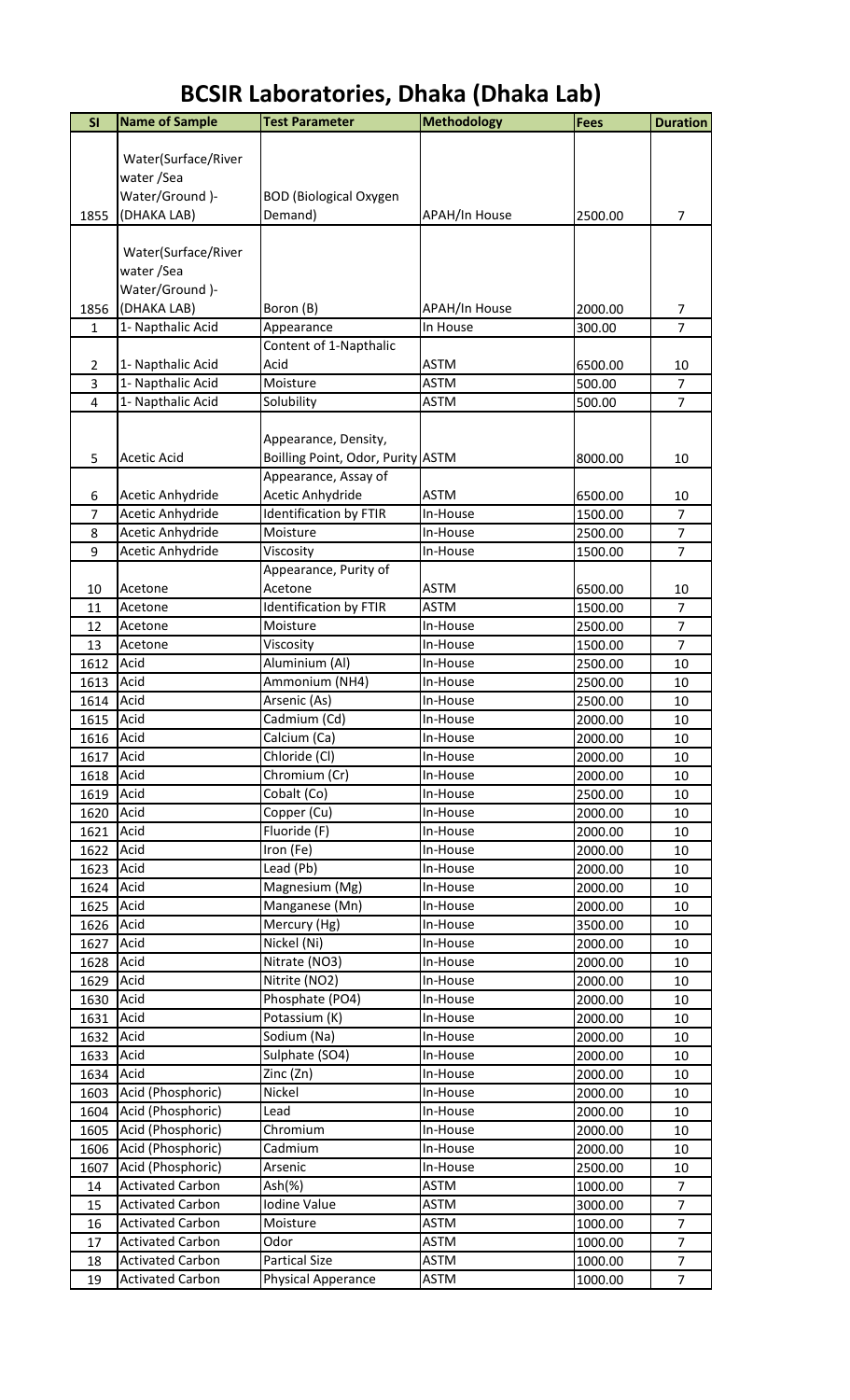|--|

| SI | <b>Name of Sample</b>        | <b>Test Parameter</b>          | <b>Methodology</b>              | Fees     | <b>Duration</b> |
|----|------------------------------|--------------------------------|---------------------------------|----------|-----------------|
|    |                              |                                |                                 |          |                 |
|    | <b>Active Pharmaceutical</b> |                                | <b>Standard Methods</b>         |          |                 |
| 20 | Ingredients                  | 13C-NMR                        | depending on sample             | 3000.00  | 10              |
|    |                              |                                |                                 |          |                 |
|    | <b>Active Pharmaceutical</b> |                                | <b>Standard Methods</b>         |          |                 |
| 21 | Ingredients                  | 1H-NMR                         | depending on sample             | 2000.00  | 10              |
|    |                              |                                |                                 |          |                 |
|    | <b>Active Pharmaceutical</b> |                                | <b>Standard Methods</b>         |          |                 |
| 22 | Ingredients                  | 31P NMR                        | depending on sample             | 1600.00  | 10              |
|    |                              |                                |                                 |          |                 |
|    | <b>Active Pharmaceutical</b> |                                | <b>Standard Methods</b>         |          |                 |
|    |                              |                                |                                 |          |                 |
| 23 | Ingredients                  | COSY                           | depending on sample             | 1000.00  | 10              |
|    |                              |                                |                                 |          |                 |
|    | <b>Active Pharmaceutical</b> |                                | <b>Standard Methods</b>         |          |                 |
| 24 | Ingredients                  | <b>DEPT 135\'</b>              | depending on sample             | 1600.00  | 10              |
|    |                              |                                |                                 |          |                 |
|    | <b>Active Pharmaceutical</b> |                                | <b>Standard Methods</b>         |          |                 |
| 25 | Ingredients                  | <b>DEPT 90\'</b>               | depending on sample             | 1600.00  | 10              |
|    |                              |                                |                                 |          |                 |
|    | <b>Active Pharmaceutical</b> |                                | <b>Standard Methods</b>         |          |                 |
| 26 | Ingredients                  | <b>HMBC</b>                    | depending on sample             | 4000.00  | 10              |
|    |                              |                                |                                 |          |                 |
|    | <b>Active Pharmaceutical</b> |                                | <b>Standard Methods</b>         |          |                 |
| 27 | Ingredients                  | HMQC                           | depending on sample             | 4000.00  | 10              |
|    |                              |                                |                                 |          |                 |
|    |                              | Ash, Total Organic             |                                 |          |                 |
|    |                              | Material, Density,             |                                 |          |                 |
|    |                              | Viscosity, Inorganic           |                                 |          |                 |
|    | Adhesive (Natural &          | Material, Biochemical          |                                 |          |                 |
| 28 | Synthetic)                   | properties                     | In-House                        | 20500.00 | 15              |
|    |                              |                                |                                 |          |                 |
|    |                              | Solubility, pH (10%            |                                 |          |                 |
|    |                              | Solution), Volatile Matter,    |                                 |          |                 |
|    |                              | Non-Volatile Alcohol           |                                 |          |                 |
| 39 | After Shave Liquid           | Soluble Matter, Density        | In House & BSTI                 | 6000.00  | 10              |
| 29 | After Shave Lotion           | Odour                          | In House & BSTI                 | 200.00   | 10              |
| 30 | After Shave Lotion           | PH (10% Solution)              | In House                        | 1000.00  | $\overline{7}$  |
| 31 | After Shave Lotion           | PH (2% Solution)               |                                 | 1000.00  |                 |
|    |                              |                                | In House                        |          | 10              |
| 32 | After Shave Lotion           | Physical Appearance            | In House                        | 300.00   | 10              |
| 33 | After Shave Lotion           | Resideu Content                | In House                        | 1000.00  | 10              |
| 34 | After Shave Lotion           | <b>Residue Conten</b>          | In House                        | 1500.00  | 10              |
| 35 | After Shave Lotion           | Solubility                     | In House                        | 500.00   | $\overline{7}$  |
| 36 | After Shave Lotion           | <b>Thermal Stability</b>       | In House                        | 2000.00  | 10              |
| 37 | After Shave Lotion           | <b>Total-Fatty Matter</b>      | In House                        | 2000.00  | 10              |
|    |                              |                                |                                 |          |                 |
| 38 | After Shave Lotion           | <b>Volatile Matter Content</b> | In House                        | 1000.00  | 10              |
|    | Air (To be done              | Particulate Matter 10(PM       |                                 |          |                 |
| 59 | Manually)                    | 10)                            | As per standard methods 5000.00 |          | 10              |
|    | Air (To be done              | Particulate Matter 2.5(PM      |                                 |          |                 |
| 60 | Manually)                    | 2.5)                           | As per standard methods 5000.00 |          | 10              |
|    | Air (To be done              | <b>Suspended Particulate</b>   |                                 |          |                 |
| 61 | Manually)                    | Matter (SPM)                   | As per standard methods 5000.00 |          | 10              |
|    |                              |                                |                                 |          |                 |
|    | Air (Ambiant air and         |                                |                                 |          |                 |
|    | toxic gas) (To be done       |                                |                                 |          |                 |
| 40 | manually)                    | <b>Absolute Humidity</b>       | <b>OSHA</b>                     | 2000.00  | $\overline{7}$  |
|    | Air (Ambiant air and         |                                |                                 |          |                 |
|    | toxic gas) (To be done       |                                |                                 |          |                 |
| 41 | manually)                    | Carbon di Oxide (CO2)          | <b>NOHS</b>                     | 2000.00  | 7               |
|    | Air (Ambiant air and         |                                |                                 |          |                 |
|    | toxic gas) (To be done       |                                | Toxic gas measuring             |          |                 |
| 42 | manually)                    | Carbon mono Oxide (CO)         | Meter                           | 2000.00  | 7               |
|    | Air (Ambiant air and         |                                | Real time monitoring            |          |                 |
|    | toxic gas) (To be done       |                                | system by Toxic gas             |          |                 |
|    |                              |                                |                                 |          |                 |
| 43 | manually)                    | Dew Point                      | measuring Meter                 | 2000.00  | 10              |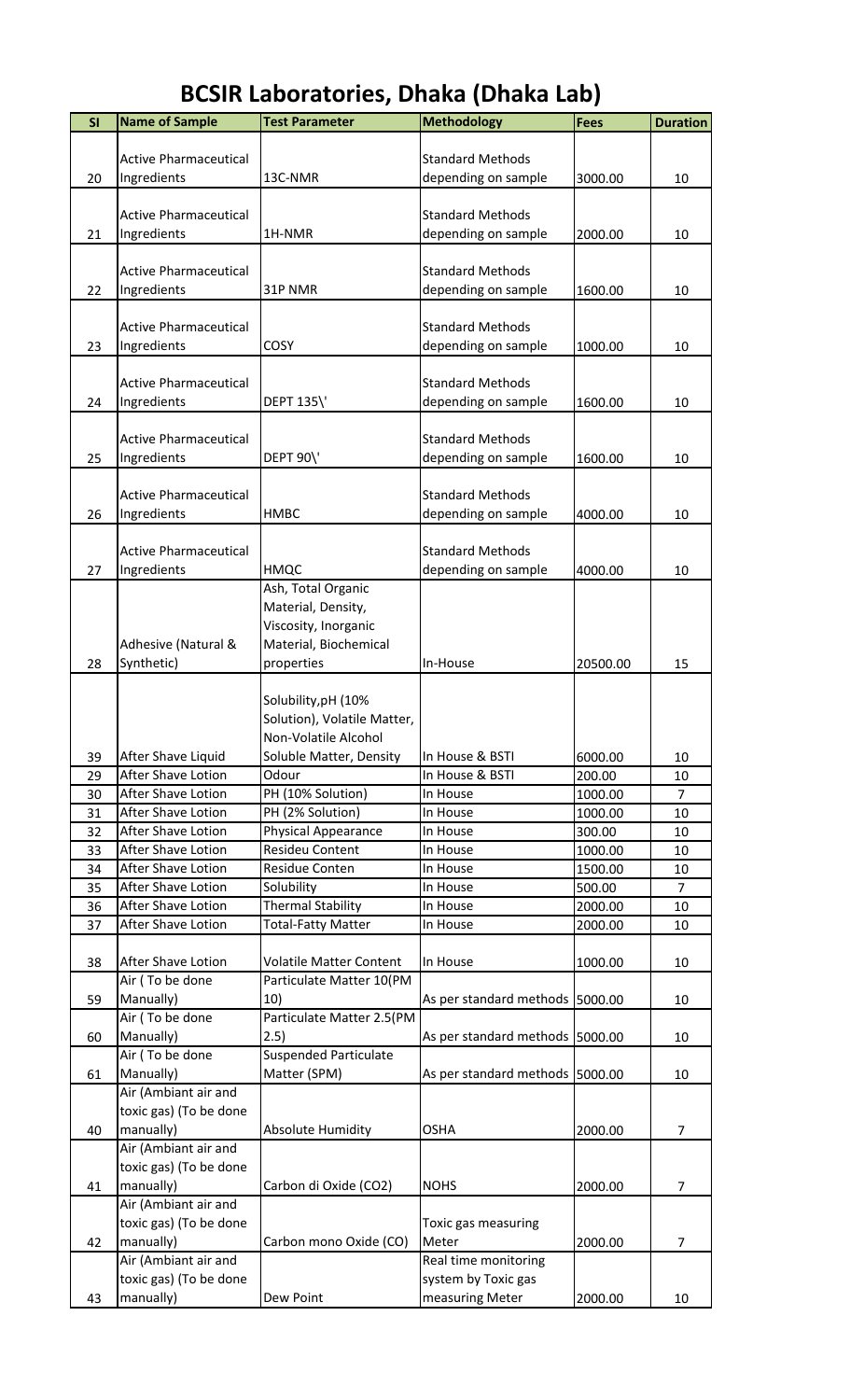| SI   | <b>Name of Sample</b>    | <b>Test Parameter</b>     | <b>Methodology</b>               | Fees    | <b>Duration</b> |
|------|--------------------------|---------------------------|----------------------------------|---------|-----------------|
|      | Air (Ambiant air and     |                           | Real time monitoring             |         |                 |
|      | toxic gas) (To be done   |                           | system by Toxic gas              |         |                 |
| 44   | manually)                | Humidity                  | measuring Meter                  | 2000.00 | 10              |
|      | Air (Ambiant air and     |                           | Real time monitoring             |         |                 |
|      | toxic gas) (To be done   |                           | system by Toxic gas              |         |                 |
| 45   | manually)                | <b>Humidity Ratio</b>     | measuring Meter                  | 2000.00 | 10              |
|      | Air (Ambiant air and     |                           | Real time monitoring             |         |                 |
|      | toxic gas) (To be done   |                           | system by Toxic gas              |         |                 |
| 46   | manually)                | Hydrogen Sulphide (H2S)   | measuring Meter                  | 2000.00 | 10              |
|      | Air (Ambiant air and     |                           | Real time monitoring             |         |                 |
|      | toxic gas) (To be done   |                           | system by Toxic gas              |         |                 |
| 47   | manually)                | Nitric Oxide (NO)         | measuring Meter                  | 2000.00 | 10              |
|      | Air (Ambiant air and     |                           | Real time monitoring             |         |                 |
|      | toxic gas) (To be done   |                           | system by Toxic gas              |         |                 |
| 48   | manually)                | Oxygen (O2)               | measuring Meter                  | 2000.00 | 10              |
|      | Air (Ambiant air and     |                           | Real time monitoring             |         |                 |
|      | toxic gas) (To be done   |                           | system by Toxic gas              |         |                 |
| 49   | manually)                | Ozone (O3)                | measuring Meter                  | 2000.00 | 10              |
|      | Air (Ambiant air and     |                           | Real time monitoring             |         |                 |
|      | toxic gas) (To be done   |                           | system by Toxic gas              |         |                 |
| 50   | manually)                | Relative Humidity         | measuring Meter                  | 2000.00 | 10              |
|      | Air (Ambiant air and     |                           | Real time monitoring             |         |                 |
|      | toxic gas) (To be done   |                           | system by Toxic gas              |         |                 |
|      |                          |                           |                                  |         |                 |
| 51   | manually)                | <b>Specific Humidity</b>  | measuring Meter                  | 2000.00 | 10              |
|      | Air (Ambiant air and     |                           | Real time monitoring             |         |                 |
|      | toxic gas) (To be done   |                           | system by Toxic gas              |         |                 |
| 52   | manually)                | Sulfur di Oxide (SO2)     | measuring Meter                  | 2000.00 | 10              |
|      | Air (Ambiant air and     |                           | Real time monitoring             |         |                 |
|      | toxic gas) (To be done   |                           | system by Toxic gas              |         |                 |
| 53   | manually)                | Temp.                     | measuring Meter                  | 2000.00 | 10              |
|      | Air (Ambiant air and     |                           | Real time monitoring             |         |                 |
|      | toxic gas) (To be done   |                           | system by Toxic gas              |         |                 |
| 54   | manually)                | <b>TVOCs</b>              | measuring Meter                  | 5000.00 | 10              |
|      | Air (Ambiant air and     |                           | Real time monitoring             |         |                 |
|      | toxic gas) (To be done   | VOC compounds             | system by Toxic gas              |         |                 |
| 55   | manually)                | (individual*)             | measuring Meter                  | 5000.00 | 10              |
|      | Air (Ambiant air and     |                           | Real time monitoring             |         |                 |
|      | toxic gas) (To be done   |                           | system by Toxic gas              |         |                 |
| 56   | manually)                | Wet Bulb                  | measuring Meter                  | 5000.00 | 10              |
|      | Air (Ambiant air and     |                           | <b>Real time Monitoring</b>      |         |                 |
|      | toxic gas) (To be done   |                           | system by Toxic gas              |         |                 |
| 1580 | manually)                | Nitrogen di Oxide (NO2)   | measuring Meter                  | 2000.00 | 10              |
|      | Air (Lead in air) (To be |                           |                                  |         |                 |
| 57   | done manually)           | Lead in air               | <b>NIOSH 7082</b>                | 5000.00 | 10              |
|      |                          |                           |                                  |         |                 |
|      | Air (Total Acid mist.)   |                           |                                  |         |                 |
| 58   | (To be done manually)    | Acid mist. in air         | <b>NIOSH 7903</b>                | 5000.00 | $\overline{7}$  |
|      |                          |                           |                                  |         |                 |
|      |                          | Air Analysis (Co2,CO,CH4, |                                  |         |                 |
|      |                          | NO, NO2, SO2, H2S, O3,    |                                  |         |                 |
|      | Air, Ambient air,        | VOCS, RH, Temp., Dew      |                                  |         |                 |
|      | Compressed air, Urban    | point, Specific humidity, |                                  |         |                 |
|      | air (Spot air quality    | Wet Bulb, Absolute        |                                  |         |                 |
|      | monitoring)*(To be       | Humidity, humidity ratio  |                                  |         |                 |
| 71   | done manually)           | etc.                      | As per standard methods 12000.00 |         | 10              |
|      |                          | Chemical makeup           |                                  |         |                 |
| 78   | Algae                    | determination             | <b>EDX</b>                       | 5000.00 | 7               |
| 79   | Algae                    | Coating homogeneity       | <b>SEM</b>                       | 5000.00 | $\overline{7}$  |
|      |                          |                           |                                  |         |                 |
| 80   | Algae                    | Corrosion measurement     | SEM-EDX                          | 8000.00 | 7               |
| 81   | Algae                    | Defect analysis           | SEM                              | 5000.00 | $\overline{7}$  |
| 82   | Algae                    | Failure analysis          | SEM                              | 5000.00 | $\overline{7}$  |
| 83   | Algae                    | Surface morphology        | SEM                              | 5000.00 | $\overline{7}$  |
|      |                          |                           |                                  |         |                 |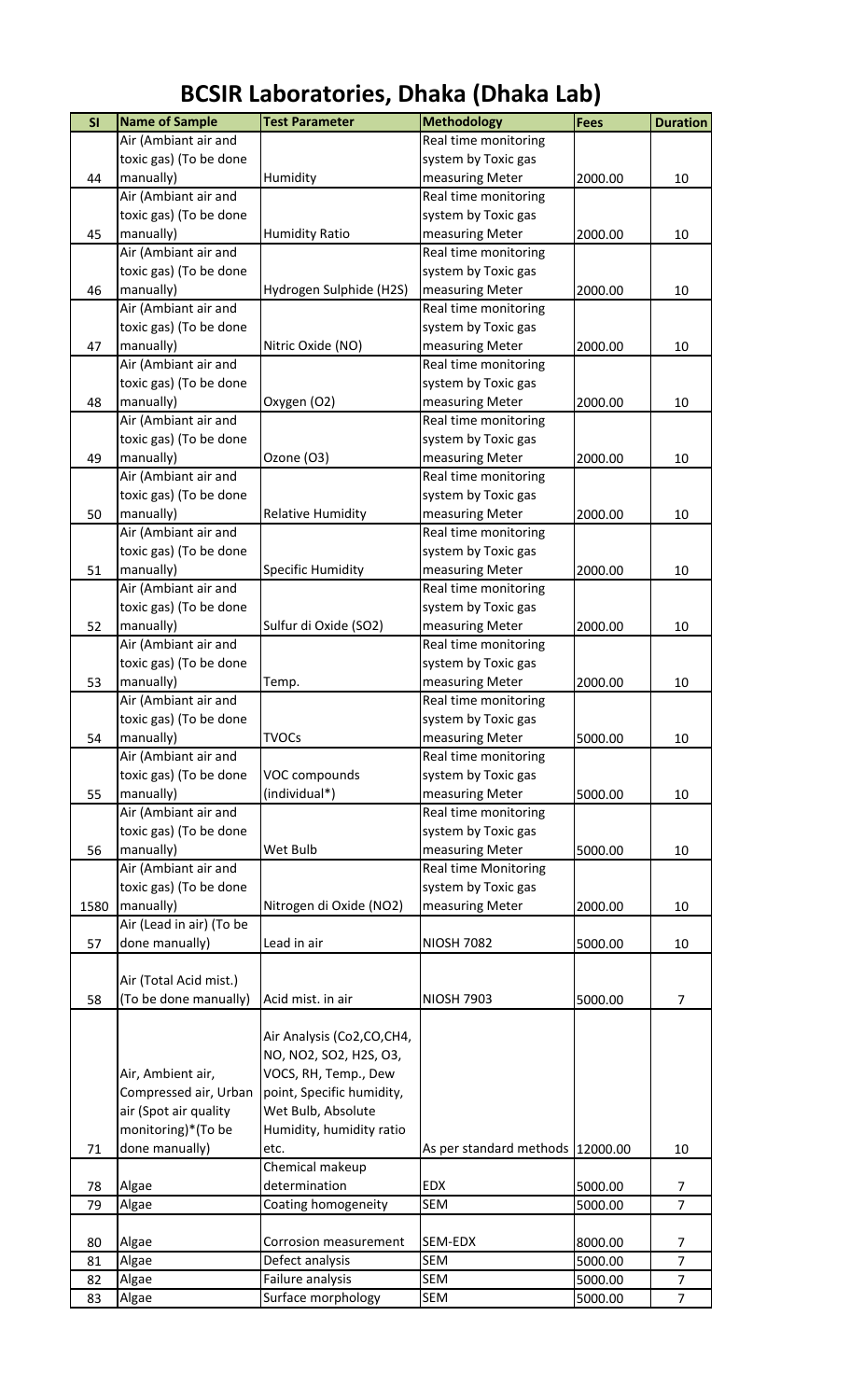| SI       | <b>Name of Sample</b>                          | <b>Test Parameter</b>                        | <b>Methodology</b>                     | <b>Fees</b> | <b>Duration</b>                  |
|----------|------------------------------------------------|----------------------------------------------|----------------------------------------|-------------|----------------------------------|
| 84       | Algae                                          | Porosity measurment                          | <b>SEM</b>                             | 5000.00     | 7                                |
| 85       | Algae                                          | Particle size analysis                       | <b>SEM</b>                             | 5000.00     | $\overline{7}$                   |
|          |                                                |                                              |                                        |             |                                  |
| 86       | Algae                                          | Fracture determination                       | <b>SEM</b>                             | 5000.00     | $\overline{7}$                   |
| 87       | Alkali-salts                                   | Dielectric constant                          | <b>IMPEDANCE ANALYSIS</b>              | 3000.00     | $\overline{7}$                   |
| 88       | Alkali-salts                                   | Dielectric contast                           | <b>IMPEDANCE ANALYSIS</b>              | 3000.00     | $\overline{7}$                   |
|          |                                                |                                              |                                        |             |                                  |
| 89       | Alkali-salts                                   | Impedence Characteristics IMPEDANCE ANALYSIS |                                        | 3000.00     | 7                                |
| 90       | Alkali-salts                                   | Permitivitty                                 | <b>IMPEDANCE ANALYSIS</b>              | 3000.00     | $\overline{7}$                   |
| 91       | Alkali-salts                                   | Permittivity                                 | <b>IMPEDANCE ANALYSIS</b>              | 3000.00     | $\overline{7}$                   |
| 93       | All types of minerals                          | Conductivity                                 | Archimedes method                      | 2000.00     | $\overline{7}$                   |
| 94       | All types of minerals                          | Density                                      | Archimedes method                      | 2000.00     | $\overline{7}$                   |
|          |                                                |                                              |                                        |             |                                  |
| 95       | All types of minerals                          | <b>Magnetic Succeptibility</b>               | Archimedes method                      | 2000.00     | 7                                |
| 96       | All types of minerals                          | Porosity                                     | Archimedes method<br>Archimedes method | 2000.00     | $\overline{7}$<br>$\overline{7}$ |
| 97<br>98 | All types of minerals<br>All types of minerals | Resistivity<br><b>Thermal Conductivity</b>   | Archimedes method                      | 2000.00     | $\overline{7}$                   |
|          |                                                |                                              |                                        | 2000.00     |                                  |
|          |                                                | Appearance, Solubility,                      |                                        |             |                                  |
|          |                                                | Moisture, Presence of                        |                                        |             |                                  |
|          |                                                | Aluminum, Content of                         |                                        |             |                                  |
| 72       | Aluminum Chloride                              | Aluminum Oxide                               | <b>ASTM</b>                            | 7500.00     | 10                               |
|          |                                                | Appearance, Solubility,                      |                                        |             |                                  |
|          |                                                | Presence of Aluminum,                        |                                        |             |                                  |
|          |                                                | <b>Content of Aluminum</b>                   |                                        |             |                                  |
| 73       | Aluminum Oxide                                 | Oxide                                        | <b>ASTM</b>                            | 3750.00     | 10                               |
|          |                                                | Appearance, Solubility,                      |                                        |             |                                  |
|          |                                                | Presence of Aluminum,                        |                                        |             |                                  |
|          |                                                | Content of Aluminum                          |                                        |             |                                  |
| 74       | Aluminum Sulfate                               | Oxide                                        | <b>ASTM</b>                            | 3750.00     | 10                               |
|          |                                                |                                              |                                        |             |                                  |
|          |                                                | Appearance, Solubility,                      |                                        |             |                                  |
|          | Aluminum Sulfate                               | Moisture, Melting Point,                     |                                        |             |                                  |
| 75       | Hexadecahydrate                                | Aluminum Sulfate                             | <b>ASTM</b>                            | 6250.00     | 10                               |
|          |                                                |                                              |                                        |             |                                  |
| 92       | Amplifier                                      | Input/output impedence                       | <b>IMPEDANCE ANALYZER</b>              | 3000.00     | $\overline{7}$                   |
|          |                                                |                                              |                                        |             |                                  |
| 1661     | Anti Corrosion Varnish                         | Visual Appearance                            | In-house                               | 1000.00     | 2                                |
|          |                                                |                                              | In-house (Rotational                   |             |                                  |
| 1662     | Anti Corrosion Varnish                         | Viscosity                                    | Rheometer)                             | 5000.00     | 5                                |
|          |                                                | The Amount of Solid                          |                                        |             |                                  |
| 1663     | Anti Corrosion Varnish                         | Matter                                       | In-house                               | 3000.00     | $\overline{7}$                   |
|          |                                                |                                              |                                        |             |                                  |
| 1664     | Anti Corrosion Varnish                         | The Amount of Acid                           | In-house                               | 5000.00     | 10                               |
|          |                                                |                                              |                                        |             |                                  |
| 1665     | Anti Corrosion Varnish                         | Moisture                                     | In-house (Karl Fisher)                 | 3000.00     | $\overline{7}$                   |
|          |                                                |                                              | In-house (Shore-A-                     |             |                                  |
| 1666     | Anti Corrosion Varnish                         | Hardness of Paint Film                       | Durometer)                             | 3000.00     | 7                                |
|          |                                                | Freeze Resistance at (50                     |                                        |             |                                  |
| 1667     | Anti Corrosion Varnish                         | degree celcius)                              | In-house                               | 3000.00     | $\overline{7}$                   |
|          |                                                | Drying time at 140                           |                                        |             |                                  |
| 1668     | Anti Corrosion Varnish                         | (Degree celcious)                            | In-house                               | 3000.00     | $\overline{7}$                   |
|          |                                                |                                              |                                        |             |                                  |
|          | Any products (Active                           |                                              |                                        |             |                                  |
|          | component/Solvents/Fr                          |                                              |                                        |             |                                  |
|          | uit/Vegetable/Agricultu                        |                                              |                                        |             |                                  |
|          | ral products/Industrial                        |                                              |                                        |             |                                  |
| 1917     | Products)                                      | Ethephon content                             | In-House                               | 10000.00    | 7                                |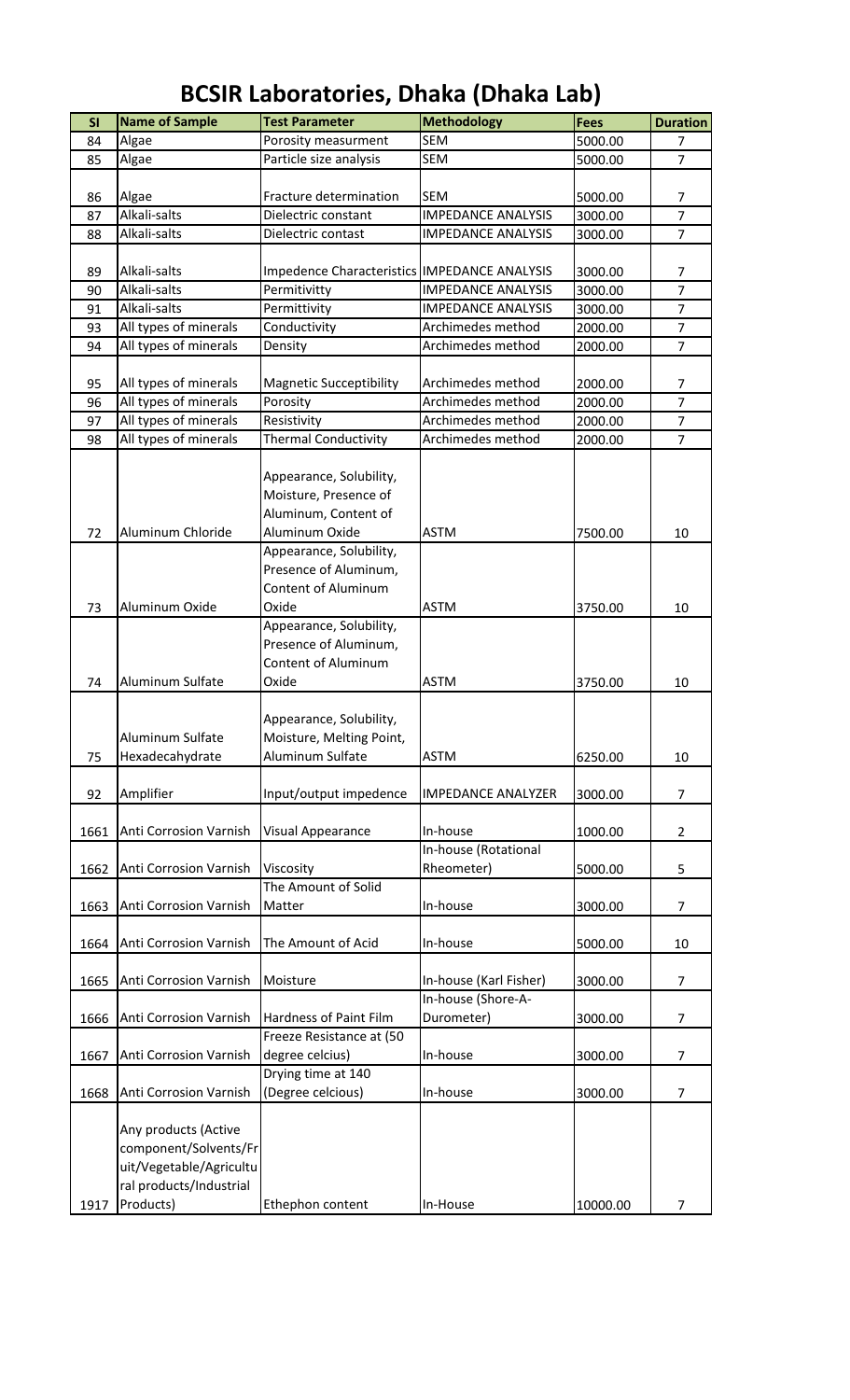| SI       | <b>Name of Sample</b>                | <b>Test Parameter</b>                                | <b>Methodology</b>         | <b>Fees</b>        | <b>Duration</b>      |
|----------|--------------------------------------|------------------------------------------------------|----------------------------|--------------------|----------------------|
|          |                                      |                                                      |                            |                    |                      |
|          | Any products (Active                 |                                                      |                            |                    |                      |
|          | component/Solvents/Fr                |                                                      |                            |                    |                      |
|          | uit/Vegetable/Agricultu              |                                                      |                            |                    |                      |
| 1918     | ral products/Industrial<br>Products) | Pesticide Residue content                            |                            | 10000.00           | $\overline{7}$       |
|          |                                      | (Single)                                             | In-House                   |                    |                      |
|          | Any products (Active                 |                                                      |                            |                    |                      |
|          | component/Solvents/Fr                |                                                      |                            |                    |                      |
|          | uit/Vegetable/Agricultu              |                                                      |                            |                    |                      |
|          | ral products/Industrial              | Pesticide Residue content                            |                            |                    |                      |
| 1919     | Products)                            | (upto 10)(70 Banned)                                 | In-House                   | 20000.00           | 7                    |
|          | Any products (Active                 |                                                      |                            |                    |                      |
|          | component/Solvents/Fr                |                                                      |                            |                    |                      |
|          | uit/Vegetable/Agricultu              |                                                      |                            |                    |                      |
|          | ral products/Industrial              |                                                      |                            |                    |                      |
| 1920     | Products)                            | Purity/Assay/%content                                | In-House                   | 10000.00           | 7                    |
|          |                                      | Appearance, Color,                                   |                            |                    |                      |
|          |                                      | Thickness, Diameter,                                 |                            |                    |                      |
|          |                                      | Content of Sulfur,                                   |                            |                    |                      |
|          |                                      | Chlorine, Rubber,                                    |                            |                    |                      |
| 76       | Apron                                | Nitrogen                                             | <b>ASTM</b>                | 6250.00            | 10                   |
| 62       | Archeological sample                 | Chemical makeup<br>evaluation                        | SEM-EDX                    | 8000.00            | $\overline{7}$       |
|          |                                      |                                                      |                            |                    |                      |
| 63       | Archeological sample                 | Contamination spots                                  | SEM-EDX                    | 8000.00            | $\overline{7}$       |
|          |                                      |                                                      |                            |                    |                      |
| 64       | Archeological sample                 | Joining                                              | SEM-EDX                    | 8000.00            | $\overline{7}$       |
|          |                                      |                                                      |                            |                    |                      |
| 65       | Archeological sample                 | Line scanning                                        | SEM-EDX                    | 8000.00            | 7                    |
| 66       | Archeological sample                 | Paint flakes                                         | SEM-EDX                    | 8000.00            | 7                    |
|          |                                      |                                                      |                            |                    |                      |
| 67       | Archeological sample                 | Spot analysis                                        | SEM-EDX                    | 8000.00            | 7                    |
|          |                                      |                                                      |                            |                    |                      |
| 68       | Archeological sample                 | Technological verification                           | SEM-EDX                    | 8000.00            | $\overline{7}$       |
| 69       | Archeological sample                 | Welding                                              | SEM-EDX                    | 8000.00            | 7                    |
|          |                                      |                                                      |                            |                    |                      |
| 70       | Archeological sample                 | X-ray mapping                                        | <b>EDX</b>                 | 5000.00            | $\overline{7}$       |
|          |                                      | <b>Elemental Analysis Except</b>                     |                            |                    |                      |
| 1581     | Archeological sample                 | H, He, Li                                            | <b>EDX</b>                 | 5000.00            | 7                    |
|          |                                      | Appearance, Solubility,                              |                            |                    |                      |
|          |                                      | Moisture, Melting Point,                             |                            |                    |                      |
|          | Azodicarbonamide                     | Content of Nitrogen &<br>Amide                       |                            |                    |                      |
| 77<br>99 | Ball point pen ink                   | Dye                                                  | <b>ASTM</b><br><b>ASTM</b> | 3750.00<br>3000.00 | 10<br>$\overline{7}$ |
| 100      | Ball point pen ink                   | Moisture                                             | <b>ASTM</b>                | 500.00             | $\overline{7}$       |
| 101      | Ball point pen ink                   | Oil                                                  | In-house                   | 2000.00            | $\overline{7}$       |
| 102      | Ball point pen ink                   | pН                                                   | <b>ASTM</b>                | 1000.00            | 70                   |
| 103      | Ball point pen ink                   | Pigment                                              | <b>ASTM</b>                | 1000.00            | 7                    |
| 104      | Ball point pen ink                   | Solubility                                           | <b>ASTM</b>                | 1000.00            | $\overline{7}$       |
| 105      | Ball point pen ink                   | Viscosity                                            | <b>ASTM</b>                | 3000.00            | $\overline{7}$       |
| 108      | Ball point pen ink                   | Ash                                                  | <b>ASTM</b>                | 500.00             | $\overline{7}$       |
|          |                                      |                                                      |                            |                    |                      |
|          |                                      | Appearance, Solubility,<br>Moisture, pH, Presence of |                            |                    |                      |
|          |                                      | Barium, Quantitative                                 |                            |                    |                      |
|          |                                      | estimation of Barium                                 |                            |                    |                      |
| 106      | <b>Barium Nitrate</b>                | nitrate                                              | <b>ASTM</b>                | 12000.00           | 10                   |
|          |                                      |                                                      |                            |                    |                      |
| 1582     | Battery-(DHAKA LAB)                  | Life cycle discharge Test                            | In-House                   | 12000.00           | $10\,$               |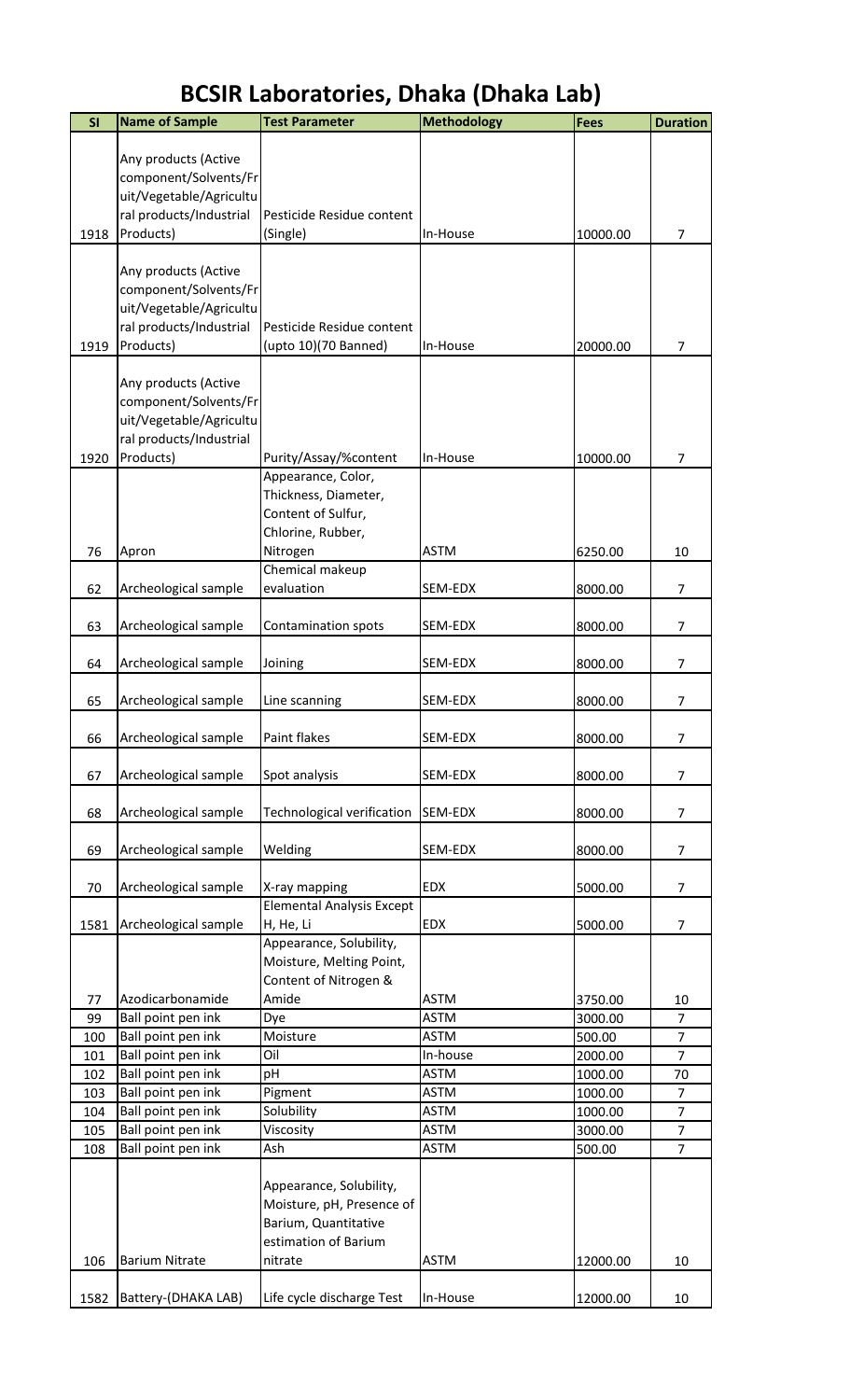| SI   | <b>Name of Sample</b>     | <b>Test Parameter</b>          | <b>Methodology</b>        | <b>Fees</b> | <b>Duration</b> |
|------|---------------------------|--------------------------------|---------------------------|-------------|-----------------|
|      |                           |                                |                           |             |                 |
|      |                           | Solubility, Ash, pH, Mesh,     |                           |             |                 |
|      |                           | Water absorption               |                           |             |                 |
| 107  | Bentonite                 | capacity, Mg, Fe               | In-house                  | 12500.00    | 10              |
|      |                           |                                |                           |             |                 |
|      |                           | Appearance, Solubility,        |                           |             |                 |
|      | Benzalkonium chloride     | Moisture, Content of           |                           |             |                 |
| 1583 | (Preservative)            | Benzalkonium chloride          | <b>ASTM</b>               | 3750.00     | 10              |
| 136  | <b>Binders</b>            | Ash (%)                        | <b>ASTM</b>               | 1500.00     | $\overline{7}$  |
| 137  | <b>Binders</b>            | Moisture                       | <b>ASTM</b>               | 1500.00     | $\overline{7}$  |
| 138  | <b>Binders</b>            | Odor                           | <b>ASTM</b>               | 2500.00     | $\overline{7}$  |
| 139  | <b>Binders</b>            | Physical Apperance             | <b>ASTM</b>               | 1000.00     | $\overline{7}$  |
| 140  | <b>Binders</b>            | Solid Content                  | <b>ASTM</b>               | 4000.00     | $\overline{7}$  |
| 141  | <b>Binders</b>            | Volatile Matter%               | <b>ASTM</b>               | 5000.00     | $\overline{7}$  |
|      |                           | Appearance, Viscosity,         |                           |             |                 |
|      |                           | Specific gravity, Pour         |                           |             |                 |
|      |                           | point, pH, Ionic character,    |                           |             |                 |
|      |                           | Ash content, Moisture,         |                           |             |                 |
|      |                           | Active matter,                 |                           |             |                 |
|      |                           | Hydrocarbon content,           |                           |             |                 |
| 142  | <b>Binding Chemical</b>   | FTIR spectrum                  | In-house                  | 12000.00    | 14              |
|      |                           | Appearance, Moisture,          |                           |             |                 |
| 143  | <b>Biocide</b>            | Assay of biocide               | <b>ASTM</b>               | 6500.00     | 10              |
|      | <b>Biomedical Samples</b> |                                |                           |             |                 |
| 209  | and problems              | Elemental analysis             | <b>EDX</b>                | 5000.00     | $\overline{7}$  |
|      |                           | Identification of all          |                           |             |                 |
|      | <b>Biomedical Samples</b> | chemically distinct surface    |                           |             |                 |
| 210  | and problems              | region                         | <b>SEM</b>                | 5000.00     | $\overline{7}$  |
|      | <b>Biomedical Samples</b> |                                |                           |             |                 |
| 211  | and problems              | Spatial distribution           | <b>SEM</b>                | 5000.00     | $\overline{7}$  |
|      | <b>Biomedical Samples</b> |                                |                           |             |                 |
| 212  | and problems              | Structure                      | <b>SEM</b>                | 5000.00     | $\overline{7}$  |
|      | <b>Biomedical Samples</b> |                                |                           |             |                 |
| 213  | and problems              | Surface composition            | <b>SEM</b>                | 5000.00     | 7               |
|      | Bitumen & related         |                                |                           |             |                 |
| 154  | products                  | <b>Distillation Residue</b>    | In-House                  | 3000.00     | 7               |
|      | Bitumen & related         |                                |                           |             |                 |
| 155  | products                  | <b>Intrinsic Viscosity</b>     | In-house                  | 8000.00     | $\overline{7}$  |
|      | Bitumen & related         |                                |                           |             |                 |
| 156  | products                  | Penetration index              | In-house (Penetrometer)   | 2500.00     | $\overline{7}$  |
|      | Bitumen & related         |                                | In-house(Rotational       |             |                 |
| 157  | products                  | Rheological study              | Rheometer)                | 3000.00     | $\overline{7}$  |
|      | Bitumen & related         |                                | In-house (Softening point |             |                 |
| 158  | products                  | Softening point                | tester)                   | 2000.00     | $\overline{7}$  |
|      | Bitumen & related         | Solubility in                  |                           |             |                 |
| 159  | products                  | Trichloroethylene              | In-house                  | 4000.00     | $\overline{7}$  |
|      | Bitumen & related         |                                |                           |             |                 |
| 160  | products                  | Storage ability                | In-house                  | 3000.00     | $\overline{7}$  |
|      | Bitumen & related         |                                |                           |             |                 |
| 161  | products                  | Viscosity                      | In-house                  | 5000.00     | 7               |
|      |                           |                                |                           |             |                 |
| 1986 | Bitumen-(DHAKA LAB)       | Ash Content                    | In-House                  | 1500.00     | 8               |
|      |                           |                                |                           |             |                 |
| 1987 | Bitumen-(DHAKA LAB)       | Density                        | In-House                  | 1500.00     | 8               |
|      |                           | <b>Distillation Per Degree</b> |                           |             |                 |
| 1988 | Bitumen-(DHAKA LAB)       | Centigrade                     | In-House                  | 3000.00     | 8               |
|      |                           |                                |                           |             |                 |
| 1989 | Bitumen-(DHAKA LAB)       | Penetration Index              | In-House                  | 2500.00     | 8               |
|      |                           |                                |                           |             |                 |
| 1990 | Bitumen-(DHAKA LAB)       | <b>Softening Point</b>         | In-House                  | 2500.00     | 8               |
|      |                           |                                |                           |             |                 |
| 1991 | Bitumen-(DHAKA LAB)       | Solubility                     | In-House                  | 4000.00     | 8               |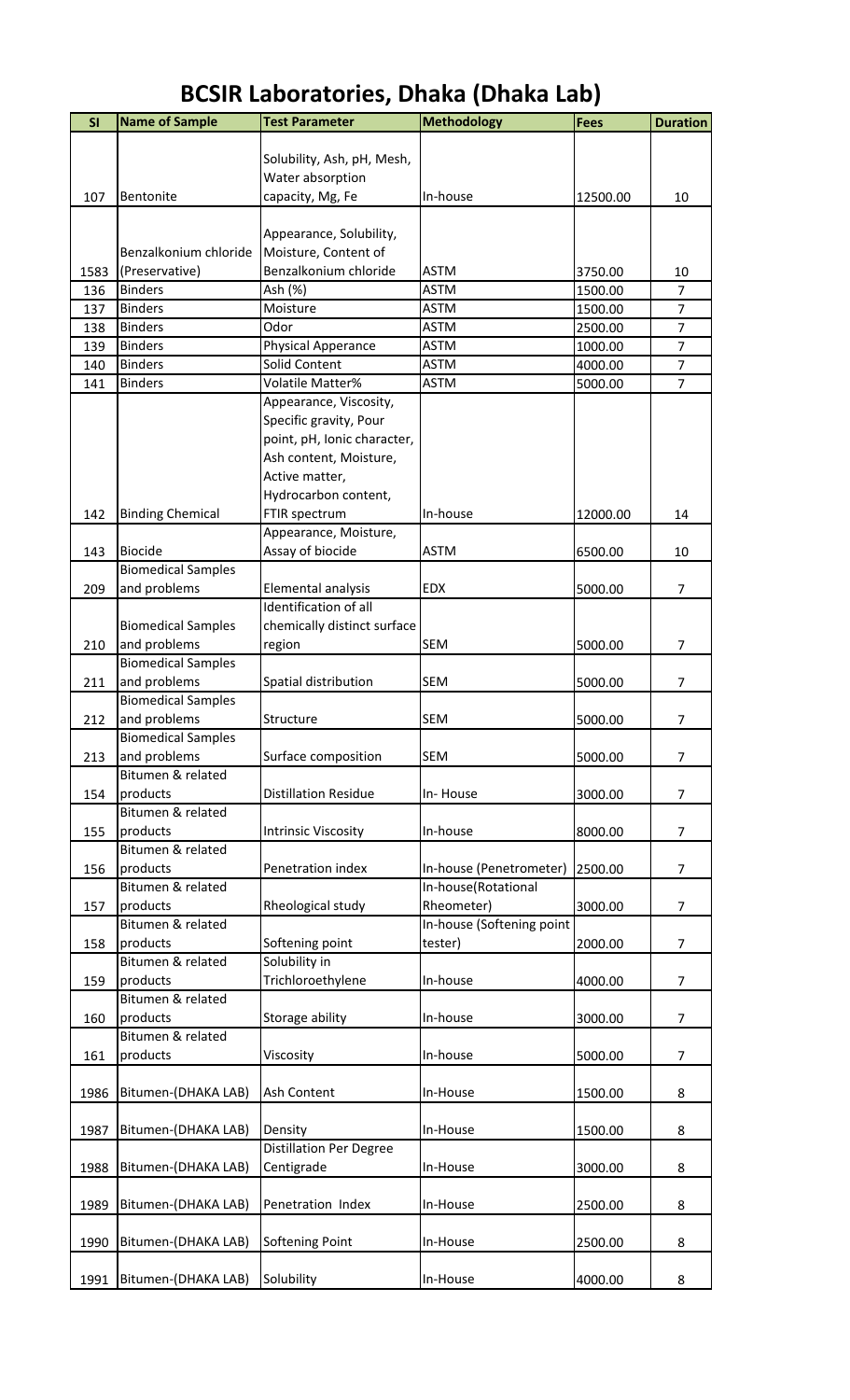| <b>BCSIR Laboratories, Dhaka (Dhaka Lab)</b> |
|----------------------------------------------|
|----------------------------------------------|

| SI   | <b>Name of Sample</b>      | <b>Test Parameter</b>     | <b>Methodology</b>               | <b>Fees</b> | <b>Duration</b> |
|------|----------------------------|---------------------------|----------------------------------|-------------|-----------------|
|      |                            |                           |                                  |             |                 |
| 1992 | Bitumen-(DHAKA LAB)        | Viscosity                 | In-House                         | 5000.00     | 8               |
|      |                            |                           |                                  |             |                 |
| 1993 | Bitumen-(DHAKA LAB)        | <b>Volatile Content</b>   | In-House                         | 3000.00     | 8               |
|      |                            |                           |                                  |             |                 |
| 1994 | Bitumen-(DHAKA LAB)        | <b>Water Content</b>      | In-House                         | 5000.00     | 8               |
|      |                            | Appearance, Moisture,     |                                  |             |                 |
|      |                            | Assay of Bleaching        |                                  |             |                 |
| 166  | <b>Bleaching Powder</b>    | Powder                    | <b>ASTM</b>                      | 3000.00     | 10              |
|      |                            | Appearance, Content of    |                                  |             |                 |
| 171  | <b>Body Lotion</b>         | Hydroquinone              | <b>USP</b>                       | 6500.00     | 10              |
| 172  | <b>Body Lotion</b>         | Moisture Content          | <b>BSTI Standard</b>             | 1000.00     | 10              |
|      |                            | Non-volatile Alcohol-     |                                  |             |                 |
| 173  | <b>Body Lotion</b>         | soluble matter            | <b>BSTI Standard</b>             | 2500.00     | 10              |
| 174  | <b>Body Lotion</b>         | peroxide value            | <b>BSTI Standard</b>             | 2000.00     | 10              |
| 175  | <b>Body Lotion</b>         | рH                        | <b>BDS</b>                       | 500.00      | $\overline{7}$  |
| 176  | <b>Body Lotion</b>         | pH(2%solution)            | <b>BSTI Standard</b>             | 1000.00     | $\overline{7}$  |
| 177  | <b>Body Lotion</b>         | Physical appearance       | In-house                         | 300.00      | $\overline{7}$  |
| 178  | <b>Body Lotion</b>         | residue content           | <b>BSTI Standard</b>             | 1500.00     | 10              |
| 179  | <b>Body Lotion</b>         | Thermal stability         | <b>BSTI Standard</b>             | 2000.00     | 10              |
| 180  | <b>Body Lotion</b>         | Thermal stability test    | <b>BDS</b>                       | 2000.00     | 10              |
| 181  | <b>Body Lotion</b>         | Total residue             | <b>BDS</b>                       | 1000.00     | $\overline{7}$  |
| 182  | <b>Body Lotion</b>         | Total-fatty matter        | <b>BSTI Standard</b>             | 2000.00     | 10              |
|      |                            |                           |                                  |             |                 |
|      |                            | Density, peroxide value,  |                                  |             |                 |
| 183  | <b>Body Oil</b>            | acid value, iodine value  | In-house & BSTI Standard 8000.00 |             | 10              |
|      |                            | Chemical makeup           |                                  |             |                 |
| 200  | <b>Bone</b>                | determination             | <b>EDX</b>                       | 5000.00     | 7               |
|      |                            |                           | Scanning electron                |             |                 |
| 201  | Bone                       | Coating homogeneity       | Microscope                       | 5000.00     | $\overline{7}$  |
|      |                            |                           |                                  |             |                 |
| 202  | Bone                       | Corrosion measurement     | SEM-EDX                          | 8000.00     | 7               |
| 203  | Bone                       | Defect analysis           | <b>SEM</b>                       | 5000.00     | 7               |
|      |                            |                           | Scanning electron                |             |                 |
| 204  | Bone                       | Failure analysis          | Microscope                       | 5000.00     | 7               |
|      |                            |                           | Scanning electron                |             |                 |
| 205  | Bone                       | Fracture determination    | Microscope                       | 5000.00     | $\overline{7}$  |
|      |                            |                           | Scanning electron                |             |                 |
| 206  | Bone                       | Particle size analysis    | Microscope                       | 5000.00     | 7               |
| 207  | Bone                       | Porosity measurement      | <b>SEM</b>                       | 5000.00     | $\overline{7}$  |
|      |                            |                           | Scanning electron                |             |                 |
| 208  | Bone                       | Surface morphology        | Microscope                       | 5000.00     | $\overline{7}$  |
|      |                            |                           |                                  |             |                 |
|      |                            |                           |                                  |             |                 |
|      |                            | Appearance, Solubility,   |                                  |             |                 |
|      |                            | Moisture, Ash, Content of |                                  |             |                 |
| 192  | Borax Decahydrate          | Sodium oxide and Borax    | <b>ASTM</b>                      | 6250.00     | 10              |
|      |                            | Appearance, Solubility,   |                                  |             |                 |
|      |                            | Moisture, Content of      |                                  |             |                 |
| 193  | Boric acid                 | Boric acid                | <b>ASTM</b>                      | 6500.00     | 10              |
|      |                            |                           |                                  |             |                 |
|      |                            | Appearance, Solubility,   |                                  |             |                 |
|      |                            | Moisture, pH, Presence of |                                  |             |                 |
|      |                            | Carbonate, Chloride,      |                                  |             |                 |
|      |                            | Phosphate, Sulfate,       |                                  |             |                 |
|      |                            | Content of Sodium         |                                  |             |                 |
|      |                            | Carbonate & Sodium        |                                  |             |                 |
| 198  | <b>Bromeet Developer</b>   | Hydroxide                 | <b>ASTM</b>                      | 6250.00     | 10              |
|      |                            |                           |                                  |             |                 |
|      |                            | Appearance, Solubility,   |                                  |             |                 |
|      |                            | Odor, Boiling point,      |                                  |             |                 |
|      |                            | Density, Content of       |                                  |             |                 |
| 199  | <b>Butachlor Technical</b> | Chlorine, Moisture        | <b>ASTM</b>                      | 3750.00     | 10              |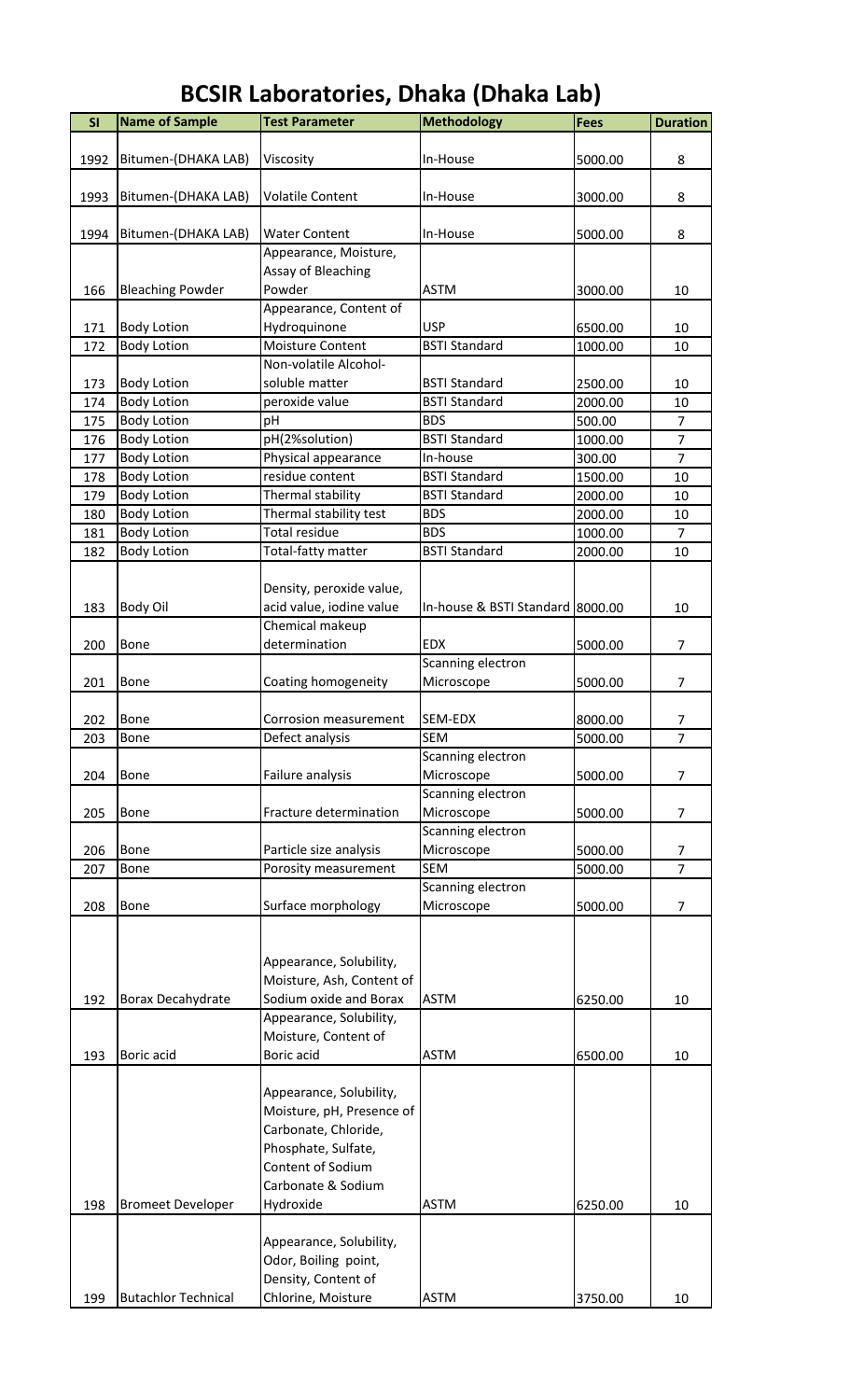| <b>SI</b> | <b>Name of Sample</b>                                                                                       | <b>Test Parameter</b>                                                                                                                                                                                               | <b>Methodology</b>               | Fees     | <b>Duration</b> |
|-----------|-------------------------------------------------------------------------------------------------------------|---------------------------------------------------------------------------------------------------------------------------------------------------------------------------------------------------------------------|----------------------------------|----------|-----------------|
| 277       | C                                                                                                           | Ċ                                                                                                                                                                                                                   | <b>SEM</b>                       | 7800.00  | $\overline{7}$  |
| 214       | Calcium Carbonate                                                                                           | Ash(% )                                                                                                                                                                                                             | <b>ASTM</b>                      | 2500.00  | $\overline{7}$  |
| 215       | Calcium Carbonate                                                                                           | Odor                                                                                                                                                                                                                | <b>ASTM</b>                      | 1000.00  | $\overline{7}$  |
|           |                                                                                                             | Percentage of Calcium                                                                                                                                                                                               |                                  |          |                 |
| 216       | Calcium Carbonate                                                                                           | carbonate                                                                                                                                                                                                           | <b>ASTM</b>                      | 3000.00  | $\overline{7}$  |
| 217       | Calcium Carbonate                                                                                           | Physical Appearance                                                                                                                                                                                                 | <b>ASTM</b>                      | 1000.00  | $\overline{7}$  |
| 218       | Calcium Carbonate                                                                                           | Presence of Calcium                                                                                                                                                                                                 | <b>ASTM</b>                      | 2000.00  | $\overline{7}$  |
| 219       | Calcium Carbonate                                                                                           | <b>Presence of Calcium</b>                                                                                                                                                                                          | <b>ASTM</b>                      | 2000.00  | $\overline{7}$  |
| 220       | Calcium Carbonate                                                                                           | Presence of Carbonate                                                                                                                                                                                               | <b>ASTM</b>                      | 3000.00  | $\overline{7}$  |
| 1983      | Calcium Carbonate                                                                                           | Moisture                                                                                                                                                                                                            | In-House                         | 1000.00  | $\overline{7}$  |
| 227       | Calcium Chloride                                                                                            | Appearance, density,<br>identification test, Assay<br>of calcium Chloride                                                                                                                                           | <b>ASTM</b>                      | 3000.00  | 10              |
| 1659      | Calcium Chloride                                                                                            | Density                                                                                                                                                                                                             | Titrimetric                      | 3000.00  | $\overline{7}$  |
| 1660      | Calcium Chloride                                                                                            | Purity                                                                                                                                                                                                              | Titrimetric                      | 5000.00  | $\overline{7}$  |
| 239       | Calcium D3 softgel                                                                                          | Appearance, Moisture,<br>Viscosity, Specific gravity,<br>pH, Active content                                                                                                                                         | <b>ASTM</b>                      | 12000.00 | 10              |
| 242       | Capacitance                                                                                                 | 1pf - 4700 f                                                                                                                                                                                                        | Multi Meter/Oscilloscope 1000.00 |          | $\overline{7}$  |
| 310       | Capacitors                                                                                                  | Capacitance                                                                                                                                                                                                         | <b>IMPEDANCE ANALYZER</b>        | 3000.00  | 7               |
| 311       | Capacitors                                                                                                  | Impedance parameters                                                                                                                                                                                                | <b>IMPEDANCE ANALYZER</b>        | 3000.00  | $\overline{7}$  |
| 312       | Capacitors                                                                                                  | Inductance                                                                                                                                                                                                          | <b>IMPEDANCE ANALYZER</b>        | 3000.00  | $\overline{7}$  |
|           |                                                                                                             |                                                                                                                                                                                                                     |                                  |          |                 |
| 313       | Capacitors                                                                                                  | Q-factor                                                                                                                                                                                                            | <b>IMPEDANCE ANALYZER</b>        | 3000.00  | $\overline{7}$  |
| 314       | Capacitors                                                                                                  | Resistance                                                                                                                                                                                                          | <b>IMPEDANCE ANALYZER</b>        | 3000.00  | $\overline{7}$  |
| 240       | Capacitors, resistors,<br>inductors, ferrite<br>beads, transformers,<br>crystal/ceramic, Liquid<br>material | Impedence<br>characteristics, Permitivity<br>and dielectric constant,<br>Dielectric loss tangent,<br>Permeability and Loss<br>tangent Capacitance, Q-<br>dactor, conductivity,<br>Activation Energy,<br>Resistivity | <b>IMPEDANCE ANALYZER</b>        | 6000.00  | 7               |
|           |                                                                                                             | Appearance, Moisture,                                                                                                                                                                                               |                                  |          |                 |
|           |                                                                                                             | Identification test, Assay                                                                                                                                                                                          |                                  |          |                 |
| 241       | Capsaicinoids                                                                                               | of capsaicinoids                                                                                                                                                                                                    | <b>ASTM</b>                      | 10000.00 | 10              |
|           | Carboxy Methyl                                                                                              | Appearance, Moisture,<br>Viscosity, Solubility, pH,<br>Degree of substitution,<br>NaCl content, Free                                                                                                                |                                  |          |                 |
| 243       | Cellulose (CMC)                                                                                             | glycolate, Active content                                                                                                                                                                                           | <b>ASTM</b>                      | 12000.00 | 10              |
| 244       | Carboxy Methyl<br>Cellulose (CMC)                                                                           | Assay of CMC                                                                                                                                                                                                        | In-house                         | 5000.00  | $\overline{7}$  |
| 245       | Carboxy Methyl<br>Cellulose (CMC)                                                                           | Degree of substitution                                                                                                                                                                                              | In-house                         | 5000.00  | 7               |
| 246       | Carboxy Methyl<br>Cellulose (CMC)                                                                           | Molecular Weight                                                                                                                                                                                                    | In-house                         | 7000.00  | $\overline{7}$  |
|           | Caustic Soda-(DHAKA                                                                                         |                                                                                                                                                                                                                     |                                  |          |                 |
| 259       | LAB)<br>Caustic Soda-(DHAKA                                                                                 | Hygroscopicity                                                                                                                                                                                                      | <b>ASTM</b>                      | 1000.00  | 7               |
| 260       | LAB)                                                                                                        | melting point                                                                                                                                                                                                       | <b>ASTM</b>                      | 1000.00  | 7               |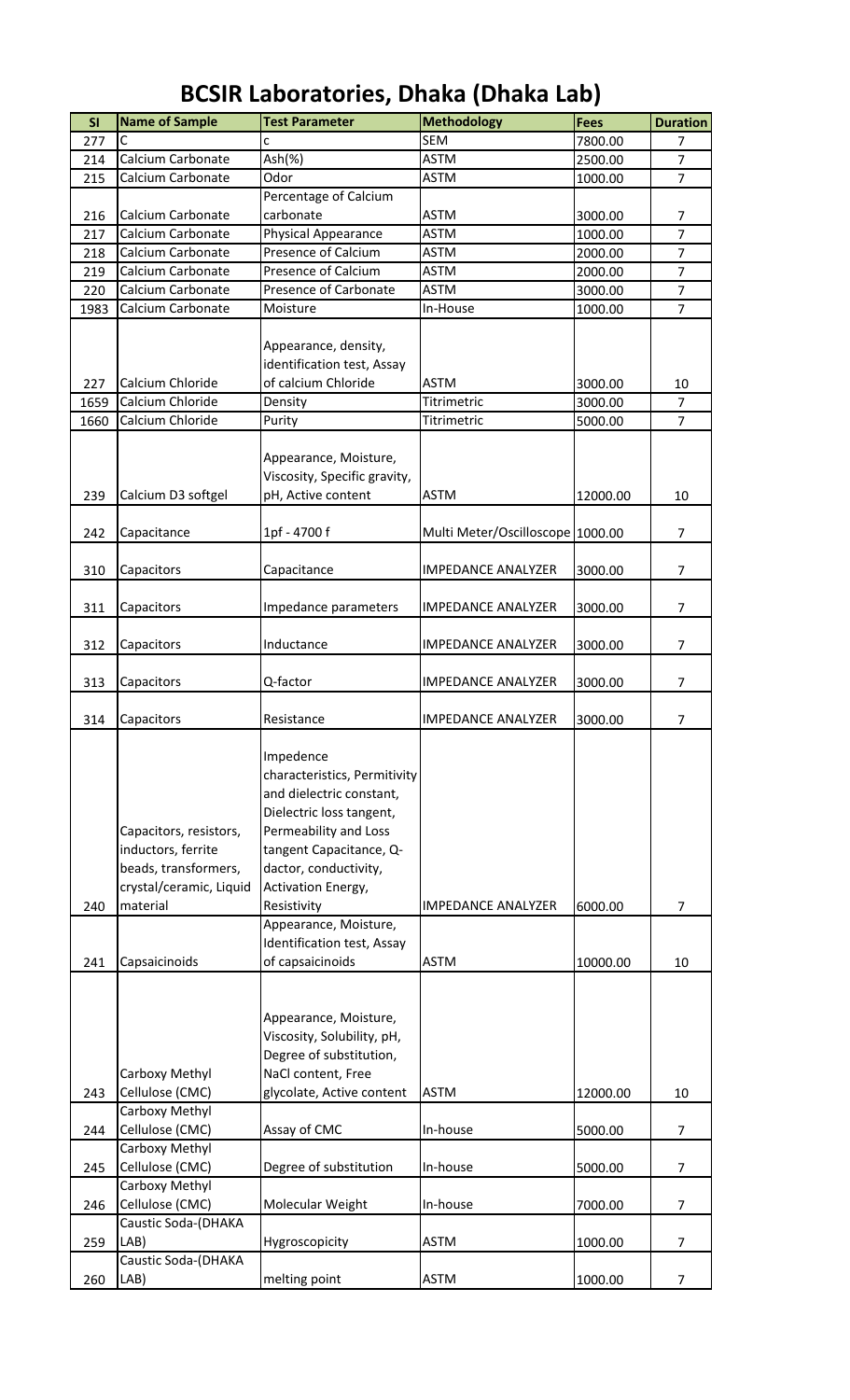| SI         | <b>Name of Sample</b>  | <b>Test Parameter</b>               | <b>Methodology</b>           | <b>Fees</b>        | <b>Duration</b>                  |
|------------|------------------------|-------------------------------------|------------------------------|--------------------|----------------------------------|
|            | Caustic Soda-(DHAKA    |                                     |                              |                    |                                  |
| 261        | LAB)                   | Odor                                | <b>ASTM</b>                  | 500.00             | $\overline{7}$                   |
|            | Caustic Soda-(DHAKA    |                                     |                              |                    |                                  |
| 262        | LAB)                   | pH                                  | <b>ASTM</b>                  | 1000.00            | $\overline{7}$                   |
|            | Caustic Soda-(DHAKA    |                                     |                              |                    |                                  |
| 263        | LAB)                   | Physical Appearance                 | <b>ASTM</b>                  | 500.00             | $\overline{7}$                   |
|            | Caustic Soda-(DHAKA    |                                     |                              |                    |                                  |
| 264        | LAB)                   | Presence of Sodium                  | <b>ASTM</b>                  | 1000.00            | $\overline{7}$                   |
|            | Caustic Soda-(DHAKA    |                                     |                              |                    |                                  |
| 265        | LAB)                   | Purity                              | ASTM                         | 3000.00            | 7                                |
|            | Caustic Soda-(DHAKA    |                                     |                              |                    |                                  |
| 266        | LAB)                   | Solubility in water                 | <b>ASTM</b>                  | 1000.00            | $\overline{7}$                   |
|            | Caustic Soda-(DHAKA    |                                     |                              |                    |                                  |
| 267        | LAB)                   | Water insoluble matter              | <b>ASTM</b>                  | 1000.00            | $\overline{7}$                   |
| 268        | CBS-1 Paper            | Air Resistance                      | <b>TAPPI</b>                 | 1500.00            | $\overline{7}$                   |
| 269        | CBS-1 Paper            | <b>Chemical Sensitivity</b>         | <b>TAPPI</b>                 | 4000.00            | $\overline{7}$                   |
| 270        | CBS-1 Paper            | <b>GSM</b>                          | <b>TAPPI</b>                 | 1500.00            | $\overline{7}$                   |
| 271        | CBS-1 Paper            | Reflectance                         | <b>TAPPI</b>                 | 2000.00            | $\overline{7}$                   |
|            |                        | Spot & Fiber                        |                              |                    |                                  |
| 272<br>273 | CBS-1 Paper            | Contamination                       | <b>TAPPI</b><br><b>TAPPI</b> | 1500.00<br>1500.00 | $\overline{7}$<br>$\overline{7}$ |
| 274        | CBS-1 Paper            | <b>Tear Resistance</b><br>Thickness | <b>TAPPI</b>                 | 1500.00            | $\overline{7}$                   |
| 275        | CBS-1 Paper            | UV Dull                             | <b>TAPPI</b>                 | 1500.00            | $\overline{7}$                   |
| 276        | CBS-1 Paper            | <b>Water Mark</b>                   | <b>TAPPI</b>                 | 1000.00            | $\overline{7}$                   |
|            | CBS-1 Paper            | Chemical makeup                     |                              |                    |                                  |
|            | Cement                 | determination                       | <b>EDX</b>                   | 5000.00            | 7                                |
| 301        |                        |                                     | Scanning electron            |                    |                                  |
| 302        | Cement                 | Porosity measurement                | Microscope                   |                    |                                  |
|            |                        |                                     | Scanning electron            |                    |                                  |
| 303        | Cement                 | Porosity measurement                | Microscope                   | 5000.00            | 7                                |
| 1584       | Cement                 | Particle Size Analysis              | <b>SEM</b>                   | 7800.00            | $\overline{7}$                   |
|            | Cement Clinker-        | Appearance, Moisture,               |                              |                    |                                  |
| 278        | (DHAKA LAB)            | <b>Total alkalis</b>                | <b>ASTM</b>                  | 6250.00            | 10                               |
|            |                        |                                     |                              |                    |                                  |
| 287        | Cementious material    | Particle size analysis              | <b>SEM</b>                   | 7800.00            | $\overline{7}$                   |
|            |                        |                                     |                              |                    |                                  |
| 288        | Cementious material    | Surface morphology                  | <b>SEM</b>                   | 7800.00            | $\overline{7}$                   |
|            | Ceramic materials-     |                                     |                              |                    |                                  |
| 325        | (DHAKA LAB)            | Density/Pororsity                   | Archimedes method            | 3000.00            | 7                                |
| 320        | Ceramic resonators     | Capacitance                         | Impedance                    | 3000.00            | $\overline{7}$                   |
|            |                        |                                     |                              |                    |                                  |
| 321        | Ceramic resonators     | Impedance parameters                | Impedance                    | 3000.00            | $\overline{7}$                   |
| 322        | Ceramic resonators     | Inductance                          | Impedance                    | 3000.00            | $\overline{7}$                   |
| 323        | Ceramic resonators     | Q-factor                            | Impedance                    | 3000.00            | $\overline{7}$                   |
| 324        | Ceramic resonators     | Resistance                          | Impedance                    | 3000.00            | $\overline{7}$                   |
|            |                        | <b>Elemental Analysis except</b>    | Scanning electron            |                    |                                  |
| 290        | Ceramics               | H, He, Li                           | Microscope                   | 5000.00            | 7                                |
|            |                        |                                     | Scanning electron            |                    |                                  |
| 291        | Ceramics               | Grain boundary                      | Microscope                   | 5000.00            | $\overline{7}$                   |
|            |                        |                                     | Scanning electron            |                    |                                  |
| 292        | Ceramics               | Particle size analysis              | Microscope                   | 5000.00            | 7                                |
|            |                        |                                     | Scanning electron            |                    |                                  |
| 293        | Ceramics               | Phase detection                     | Microscope                   | 5000.00            | 7                                |
| 294        | Ceramics               | Surface morphology                  | <b>Energy Dispersive</b>     | 5000.00            | $\overline{7}$                   |
|            |                        |                                     |                              |                    |                                  |
|            |                        | Appearance, Moisture,               |                              |                    |                                  |
|            |                        | bulk density, pH,                   |                              |                    |                                  |
|            |                        | identification test, Assay          |                              |                    |                                  |
| 363        | Chalk Powder           | of Calcium Carbonate                | <b>BDS</b>                   | 5000.00            | 10                               |
|            |                        |                                     |                              |                    |                                  |
|            | Characterization of    |                                     |                              |                    |                                  |
|            | pigments and paintings |                                     |                              |                    |                                  |
| 331        | to ceramics            | Chemical characterization SEM       |                              | 5000.00            | 7                                |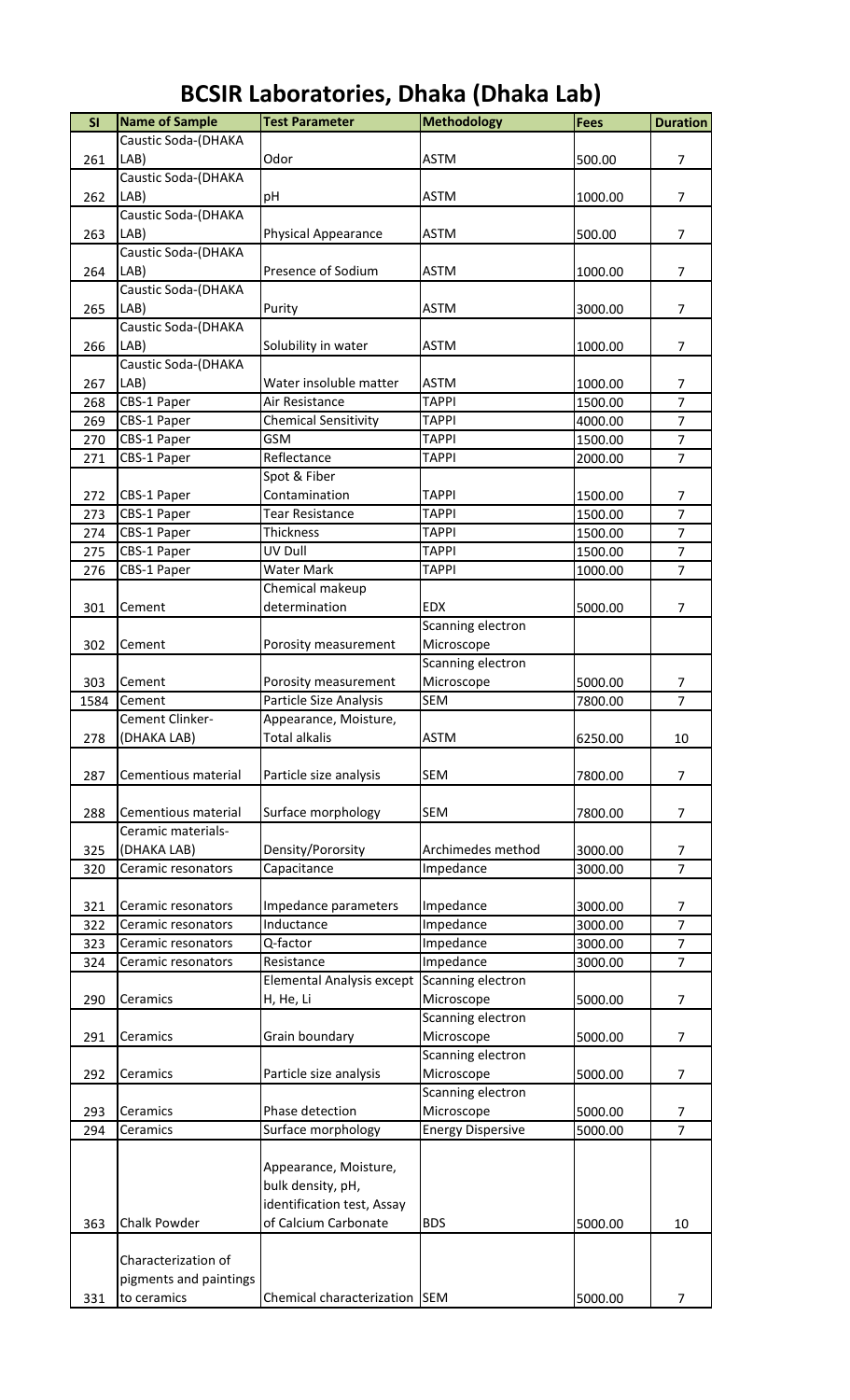| SI  | <b>Name of Sample</b>                         | <b>Test Parameter</b>         | <b>Methodology</b> | <b>Fees</b> | <b>Duration</b> |
|-----|-----------------------------------------------|-------------------------------|--------------------|-------------|-----------------|
|     |                                               |                               |                    |             |                 |
|     | Characterization of<br>pigments and paintings |                               |                    |             |                 |
| 332 | to ceramics                                   | Coating analysis              | <b>SEM</b>         | 5000.00     | 7               |
|     |                                               |                               |                    |             |                 |
|     | Characterization of<br>pigments and paintings |                               |                    |             |                 |
| 333 | to ceramics                                   | Particle distribution         | <b>SEM</b>         | 5000.00     | 7               |
|     |                                               |                               |                    |             |                 |
|     | Characterization of                           |                               |                    |             |                 |
| 334 | pigments and paintings<br>to ceramics         | Particle size                 | <b>SEM</b>         | 5000.00     | 7               |
|     |                                               |                               |                    |             |                 |
|     | Characterization of                           |                               |                    |             |                 |
|     | pigments and paintings                        |                               |                    |             |                 |
| 335 | to ceramics                                   | Particle size distribution    | <b>SEM</b>         | 5000.00     | 7               |
|     | Characterization of                           |                               |                    |             |                 |
|     | pigments and paintings                        |                               |                    |             |                 |
| 336 | to ceramics                                   | Surface area                  | <b>SEM</b>         | 5000.00     | 7               |
|     | Characterization of                           |                               |                    |             |                 |
|     | pigments and paintings                        |                               |                    |             |                 |
| 349 | to composites                                 | Chemical characterization SEM |                    | 5000.00     | 7               |
|     | Characterization of                           |                               |                    |             |                 |
|     | pigments and paintings                        |                               |                    |             |                 |
| 351 | to composites                                 | Coating analysis              | <b>SEM</b>         | 5000.00     | 7               |
|     | Characterization of                           |                               |                    |             |                 |
|     | pigments and paintings                        |                               |                    |             |                 |
| 352 | to composites                                 | Particle distribution         | <b>SEM</b>         | 5000.00     | 7               |
|     |                                               |                               |                    |             |                 |
|     | Characterization of<br>pigments and paintings |                               |                    |             |                 |
| 353 | to composites                                 | Particle size                 | <b>SEM</b>         | 5000.00     | $\overline{7}$  |
|     |                                               |                               |                    |             |                 |
|     | Characterization of<br>pigments and paintings |                               |                    |             |                 |
| 355 | to composites                                 | Particle size distribution    | <b>SEM</b>         | 5000.00     | $\overline{7}$  |
|     |                                               |                               |                    |             |                 |
|     | Characterization of                           |                               |                    |             |                 |
| 356 | pigments and paintings<br>to composites       | Surface area                  | <b>SEM</b>         | 5000.00     | $\overline{7}$  |
|     |                                               |                               |                    |             |                 |
|     | Characterization of                           |                               |                    |             |                 |
| 326 | pigments and paintings<br>to materials        | Chemical characterization SEM |                    | 5000.00     | $\overline{7}$  |
|     |                                               |                               |                    |             |                 |
|     | Characterization of                           |                               |                    |             |                 |
|     | pigments and paintings<br>to materials        | Particle distribution         | <b>SEM</b>         |             | $\overline{7}$  |
| 327 |                                               |                               |                    | 5000.00     |                 |
|     | Characterization of                           |                               |                    |             |                 |
|     | pigments and paintings                        |                               |                    |             |                 |
| 328 | to materials                                  | Particle size                 | <b>SEM</b>         | 5000.00     | $\overline{7}$  |
|     | Characterization of                           |                               |                    |             |                 |
|     | pigments and paintings                        |                               |                    |             |                 |
| 329 | to materials                                  | Particle size ditribution     | <b>SEM</b>         | 5000.00     | $\overline{7}$  |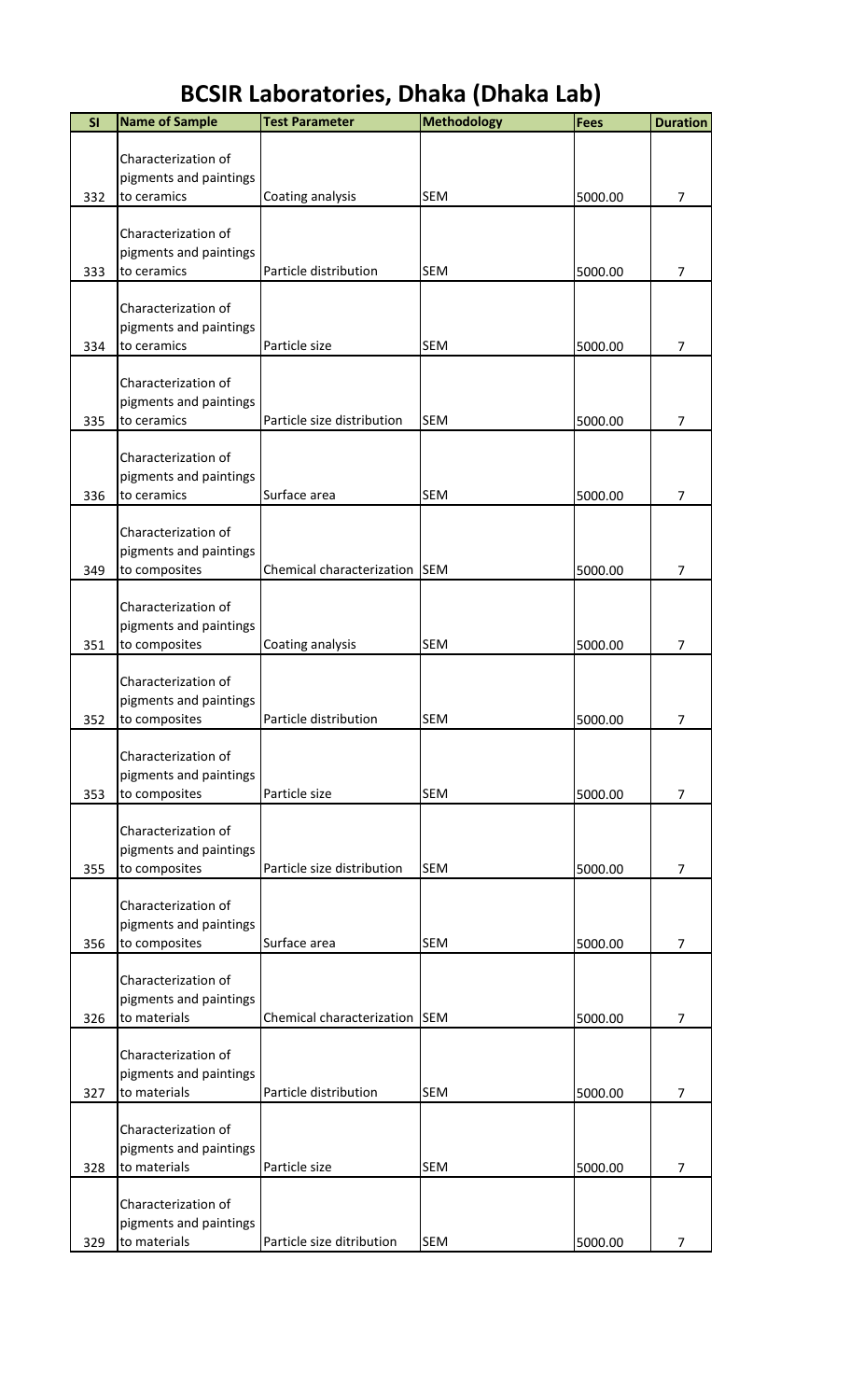| SI         | <b>Name of Sample</b>                | <b>Test Parameter</b>                        | <b>Methodology</b>          | <b>Fees</b>        | <b>Duration</b>      |
|------------|--------------------------------------|----------------------------------------------|-----------------------------|--------------------|----------------------|
|            |                                      |                                              |                             |                    |                      |
|            | Characterization of                  |                                              |                             |                    |                      |
|            | pigments and paintings               |                                              |                             |                    |                      |
| 330        | to materials                         | Surface area                                 | <b>SEM</b>                  | 5000.00            | 7                    |
|            |                                      |                                              |                             |                    |                      |
|            | <b>Chlorinated Paraffin</b>          | Appearance, Solubility,                      |                             |                    |                      |
| 364        | Wax                                  | Odor, Content of nitrogen ASTM               |                             | 2500.00            | 10                   |
|            | <b>Chlorinated Paraffin</b>          |                                              |                             |                    |                      |
| 365        | Wax                                  | Chlorine(%)                                  | In-House                    | 5000.00            | $\overline{7}$       |
|            | <b>Chlorinated Paraffin</b>          |                                              |                             |                    |                      |
| 366        | Wax                                  | Density                                      | In-House                    | 2000.00            | $\overline{7}$       |
|            |                                      | Appearance, Purity of                        |                             |                    |                      |
| 367        | Chloroform                           | Chloroform                                   | <b>ASTM</b>                 | 6500.00            | 10                   |
| 368        | Chloroform                           | Indentification by FTIR                      | In-house                    | 1500.00            | $\overline{7}$       |
| 369        | Chloroform                           | Moisture                                     | In-house                    | 2500.00            | $\overline{7}$       |
| 370        | Chloroform                           | Viscosity                                    | In-house                    | 1500.00            | $\overline{7}$       |
|            |                                      | Appearance, Active                           |                             |                    |                      |
| 372        | Chlorpropham                         | content                                      | <b>ASTM</b>                 | 6500.00            | 10<br>$\overline{7}$ |
| 373        | Chlorpropham                         | Ash content                                  | In-house                    | 1500.00            | $\overline{7}$       |
| 375<br>376 | Chlorpropham<br>Chlorpropham         | Moisture                                     | In-house<br>In-house        | 500.00<br>500.00   | $\overline{7}$       |
| 379        | Chlorpropham                         | pH                                           |                             | 1500.00            | $\overline{7}$       |
|            |                                      | Specific gravity                             | In-house                    |                    | $\overline{7}$       |
| 380        | Chlorpropham                         | Viscosity                                    | In-house                    | 1500.00            |                      |
|            |                                      | GSM, ash, strength,                          |                             |                    |                      |
|            |                                      | thermal test, burning test,                  | <b>TAPPI</b>                |                    |                      |
| 384        | Cigarette paper                      | fiber analysis                               | <b>SEM</b>                  | 15000.00           | 10<br>$\overline{7}$ |
| 389        | Clay-(DHAKA LAB)                     | Particle size analysis                       | <b>SEM</b>                  | 7800.00<br>7800.00 | $\overline{7}$       |
| 390<br>359 | Clay-(DHAKA LAB)<br>Coal-(DHAKA LAB) | Surface morphology<br>Electrical resistivity | In-House Method             | 3000.00            | $\overline{7}$       |
| 360        | Coal-(DHAKA LAB)                     | <b>Thermal Conductivity</b>                  | In-House Method             | 3000.00            | $\overline{7}$       |
| 361        | Coal-(DHAKA LAB)                     | Thermal diffusivity                          | In-House Method             | 3000.00            | $\overline{7}$       |
|            |                                      | Thermal expansion                            |                             |                    |                      |
| 362        | Coal-(DHAKA LAB)                     | coefficient                                  | In-House Method             | 3000.00            | $\overline{7}$       |
| 404        | <b>Coaning Oil</b>                   | Active matter                                | <b>ASTM</b>                 | 2000.00            | 10                   |
|            |                                      | Appearance, FTIR                             |                             |                    |                      |
| 405        | Coaning Oil                          | spectrum                                     | In-house                    | 2000.00            | 10                   |
| 406        | Coaning Oil                          | Density                                      | In-house                    | 1000.00            | $\overline{7}$       |
| 407        | <b>Coaning Oil</b>                   | Flash point                                  | ASTM 93                     | 2000.00            | $\overline{7}$       |
| 408        | <b>Coaning Oil</b>                   | Hydrocarbon content                          | <b>ASTM</b>                 | 1500.00            | $\overline{7}$       |
| 409        | <b>Coaning Oil</b>                   | Ionic character                              | In-house                    | 1000.00            | $\overline{7}$       |
| 410        | Coaning Oil                          | Moisture                                     | In-house                    | 500.00             | $\overline{7}$       |
| 411        | <b>Coaning Oil</b>                   | pH                                           | In-house                    | 500.00             | $\overline{7}$       |
| 412        | <b>Coaning Oil</b>                   | Pour point                                   | <b>ASTM</b>                 | 1500.00            | $\overline{7}$       |
| 413        | <b>Coaning Oil</b>                   | Viscosity                                    | In-house                    | 1000.00            | $\overline{7}$       |
|            |                                      | Chemical makeup                              |                             |                    |                      |
| 295        | Concrete                             | determination                                | <b>EDX</b>                  | 5000.00            | $\overline{7}$       |
|            |                                      |                                              | Scanning electron           |                    |                      |
| 296        | Concrete                             | Porosity measurement                         | Microscope                  | 5000.00            | $\overline{7}$       |
|            |                                      |                                              | Scanning electron           |                    |                      |
| 297        | Concrete                             | Surface morphology                           | Microscope                  | 5000.00            | $\overline{7}$       |
|            |                                      |                                              | <b>Thermal Conductivity</b> |                    |                      |
| 358        | Conductor                            | <b>Thermal Conductivity</b>                  | meter                       | 3000.00            | 7                    |
|            |                                      |                                              |                             |                    |                      |
|            |                                      | Appearance, Solubility,                      |                             |                    |                      |
|            |                                      | Moisture, Presence of                        |                             |                    |                      |
|            |                                      | Copper & Nitrate,                            |                             |                    |                      |
|            |                                      | Quantitative estimation of                   |                             |                    |                      |
| 414        | <b>Copper Nitrate</b>                | copper nitrate                               | <b>ASTM</b>                 | 3750.00            | 10                   |
| 418        | Cosmetic Oil                         | Acid value                                   | <b>BSTI Standard</b>        | 2000.00            | 10                   |
| 419        | Cosmetic Oil                         | Density                                      | <b>BSTI Standard</b>        | 1000.00            | 10                   |
| 420        | Cosmetic Oil                         | Iodine value                                 | <b>BSTI Standard</b>        | 2500.00            | 10                   |
| 421        | Cosmetic Oil                         | Iodine value                                 | <b>BSTI Standard</b>        | 2000.00            | 10                   |
| 422        | Cosmetic Oil                         | Odour                                        | <b>BSTI Standard</b>        | 200.00             | 10                   |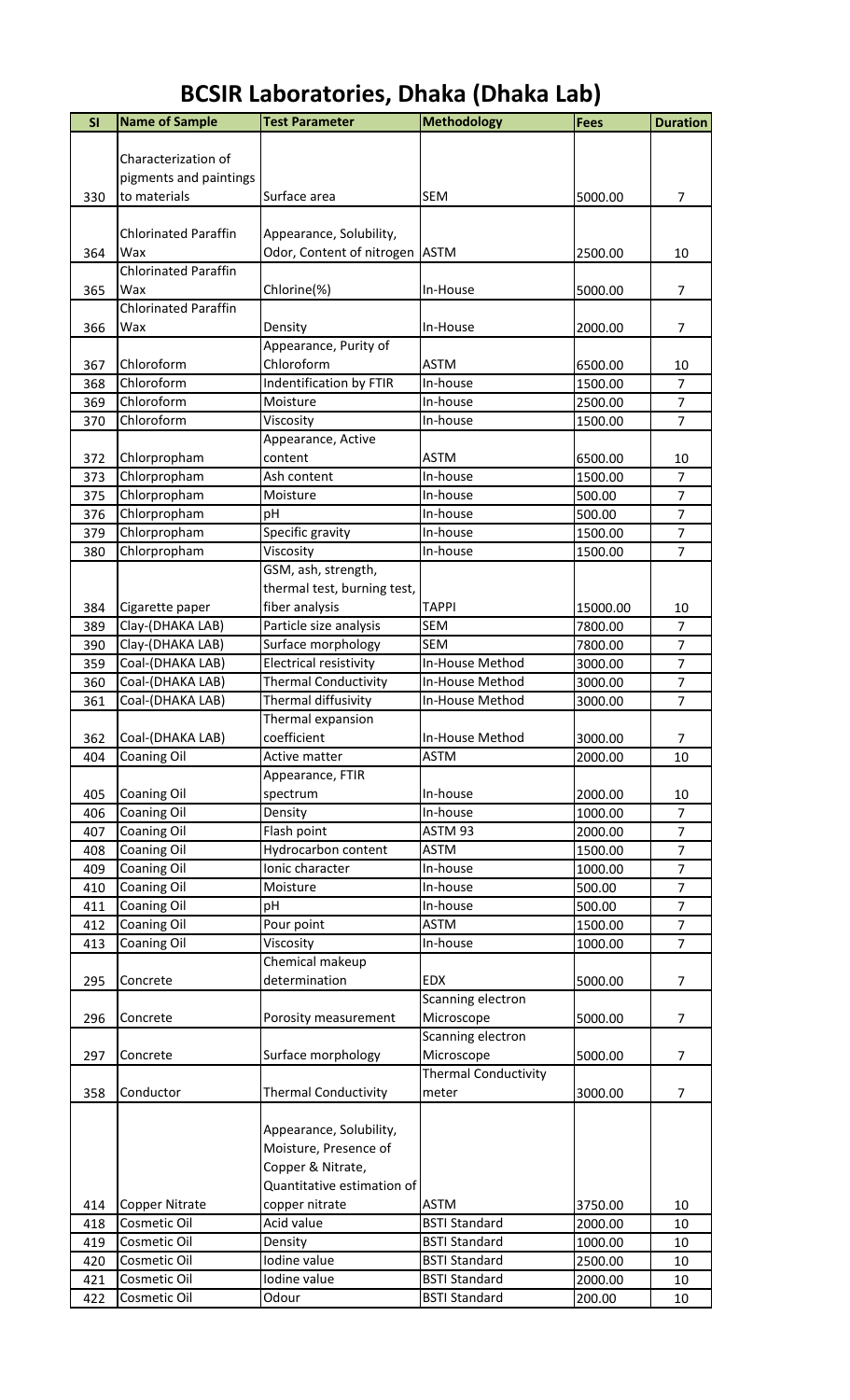| SI  | <b>Name of Sample</b> | <b>Test Parameter</b>       | <b>Methodology</b>               | <b>Fees</b> | <b>Duration</b> |
|-----|-----------------------|-----------------------------|----------------------------------|-------------|-----------------|
| 423 | Cosmetic Oil          | Peroxide value              | <b>BSTI Standard</b>             | 2000.00     | 10              |
| 424 | Cosmetic Oil          | Physical appearance         | In-house                         | 300.00      | 10              |
| 425 | Cosmetic Oil          | Physical appearance         | In-house                         | 300.00      | 10              |
|     |                       |                             |                                  |             |                 |
|     |                       |                             |                                  |             |                 |
|     |                       |                             |                                  |             |                 |
|     |                       | Physical appearance:        |                                  |             |                 |
|     |                       | Odor; Solubility; Density;  |                                  |             |                 |
|     |                       | Ester value; Optical        |                                  |             |                 |
|     |                       | rotation; Refractive Index; |                                  |             |                 |
|     |                       | % of flavour, Acid value;   |                                  |             |                 |
| 426 | Cosmetic Oil          | Hydro distillation method   | In-house                         | 10000.00    | 10              |
| 427 | Cosmetic Oil          | Saponification value        | <b>BSTI Standard</b>             | 2000.00     | 10              |
|     |                       |                             |                                  |             |                 |
|     |                       |                             | <b>Standard Methods</b>          |             |                 |
| 444 | Cosmetics             | % mortality, LC50 Value     | Depending on Samples             | 2000.00     | 10              |
|     |                       |                             |                                  |             |                 |
|     |                       | Antibacterial property of   | <b>Standard Methods</b>          |             |                 |
| 445 | Cosmetics             | test samplke                | Depending on Samples             | 2000.00     | 10              |
|     |                       |                             |                                  |             |                 |
|     |                       | Antifungal property of      | <b>Standard Methods</b>          |             |                 |
| 446 | Cosmetics             | test sample                 | Depending on Samples             | 2000.00     | 10              |
|     |                       |                             |                                  |             |                 |
|     |                       | Antioxidant property of     | <b>Standard Methods</b>          |             |                 |
| 447 | Cosmetics             | test sample                 | Depending on Samples             | 2000.00     | 10              |
|     |                       |                             |                                  |             |                 |
|     |                       | Identification of test      |                                  |             |                 |
|     |                       | sample, Potency/Assay of    |                                  |             |                 |
| 448 | Cosmetics             | test sample                 | AOAC/ASTM/BP/USP                 | 2000.00     | 10              |
|     |                       | Moisture content of         |                                  |             |                 |
| 449 | Cosmetics             | sample                      | AOAC/ASTM/BP/USP                 | 1000.00     | 10              |
|     |                       |                             |                                  |             |                 |
|     |                       |                             | <b>Standard Methods</b>          |             |                 |
|     |                       |                             | Depending on Samples,            |             |                 |
| 450 | Cosmetics             | pH                          | AOAC/ASTM/BP/USP                 | 1000.00     | 10              |
|     |                       |                             |                                  |             |                 |
|     |                       |                             | <b>Standard Methods</b>          |             |                 |
| 451 | Cosmetics             | Total colony forming unit   | Depending on Samples             | 2000.00     | 10              |
|     | Cosmetics-After shave |                             |                                  |             |                 |
| 457 | gel                   | Moisture content            | In-house & BSTI Standard 1000.00 |             | 10              |
|     | Cosmetics-After shave |                             |                                  |             |                 |
| 458 | gel                   | Odour                       | In-house                         | 200.00      | 10              |
|     | Cosmetics-After shave |                             |                                  |             |                 |
| 459 | gel                   | pH (2% solution)            | In-house & BSTI Standard 1000.00 |             | 10              |
|     | Cosmetics-After shave |                             |                                  |             |                 |
| 460 | gel                   | residue content             | In-house & BSTI Standard 1000.00 |             | 10              |
|     | Cosmetics-After shave |                             |                                  |             |                 |
| 461 | gel                   | Solubility                  | In-house                         | 500.00      | 10              |
|     |                       | Appearance, Calcium,        |                                  |             |                 |
|     |                       | Total phosphate and         |                                  |             |                 |
| 462 | <b>Crashed Bone</b>   | available Phosphate         | ASTM                             | 6250.00     | 10              |
|     | Cream (cosmetic)-     |                             |                                  |             |                 |
| 463 | (DHAKA LAB)           | Arsenic                     | In-house                         | 2500.00     | 10              |
|     | Cream (cosmetic)-     |                             |                                  |             |                 |
| 464 | (DHAKA LAB)           | Cadmium                     | In-house                         | 2000.00     | 10              |
|     | Cream (cosmetic)-     |                             |                                  |             |                 |
| 465 | (DHAKA LAB)           | Chromium                    | In-house                         | 2000.00     | 10              |
|     | Cream (cosmetic)-     |                             |                                  |             |                 |
| 466 | (DHAKA LAB)           | Hydroquinone                | <b>BSTI Standard</b>             | 6500.00     | 10              |
|     | Cream (cosmetic)-     |                             |                                  |             |                 |
| 467 | (DHAKA LAB)           | Iron                        | In-house                         | 2000.00     | 10              |
|     | Cream (cosmetic)-     |                             |                                  |             |                 |
| 468 | (DHAKA LAB)           | Lead                        | In-house                         | 2000.00     | 10              |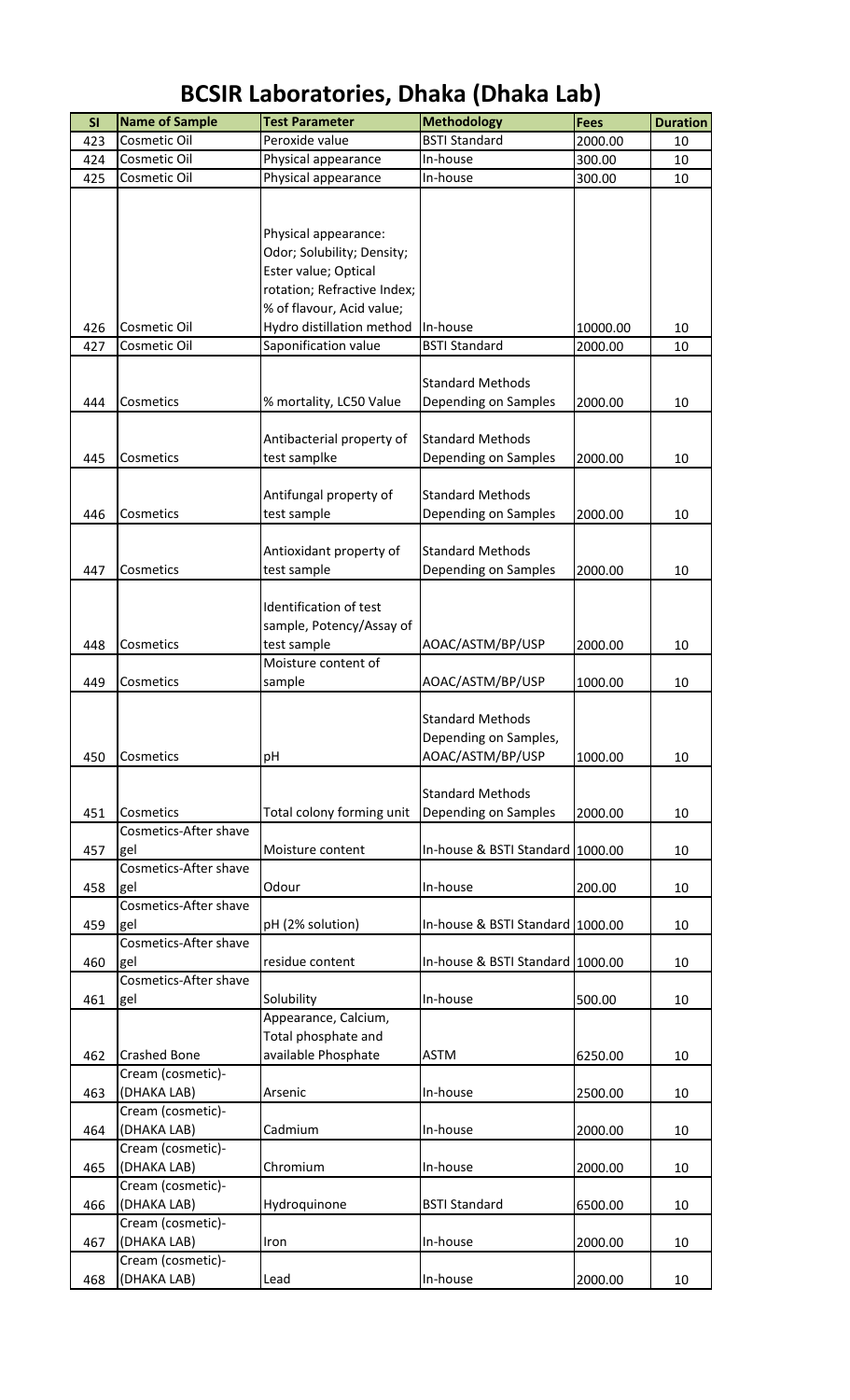| SI   | <b>Name of Sample</b> | <b>Test Parameter</b>       | <b>Methodology</b>               | <b>Fees</b> | <b>Duration</b> |
|------|-----------------------|-----------------------------|----------------------------------|-------------|-----------------|
|      | Cream (cosmetic)-     |                             |                                  |             |                 |
| 469  | (DHAKA LAB)           | Mercury                     | In-house                         | 3500.00     | 10              |
|      | Cream (cosmetic)-     |                             |                                  |             |                 |
| 470  | (DHAKA LAB)           | Moisture content            | <b>BSTI Standard</b>             | 1000.00     | 10              |
|      |                       |                             |                                  |             |                 |
|      | Cream (cosmetic)-     | Non-Volatile Alcohol-       |                                  |             |                 |
| 471  | (DHAKA LAB)           | soluble matter              | <b>BSTI Standard</b>             | 2500.00     | 10              |
|      | Cream (cosmetic)-     |                             |                                  |             |                 |
| 472  | (DHAKA LAB)           | Odour                       | <b>BSTI Standard</b>             | 200.00      | $\overline{7}$  |
|      | Cream (cosmetic)-     |                             |                                  |             |                 |
| 473  | (DHAKA LAB)           | peroxide value              | <b>BSTI Standard</b>             | 2000.00     | 10              |
|      |                       |                             |                                  |             |                 |
|      | Cream (cosmetic)-     |                             |                                  |             |                 |
| 474  | (DHAKA LAB)           | pH (2%solution)             | <b>BSTI Standard</b>             | 1000.00     | 10              |
|      | Cream (cosmetic)-     |                             |                                  |             |                 |
| 475  | (DHAKA LAB)           | Physical appearance         | In-house                         | 300.00      | $\overline{7}$  |
|      | Cream (cosmetic)-     |                             |                                  |             |                 |
| 476  | (DHAKA LAB)           | residue content             | <b>BSTI Standard</b>             | 1000.00     | 10              |
|      | Cream (cosmetic)-     |                             |                                  |             |                 |
|      |                       |                             |                                  |             |                 |
| 477  | (DHAKA LAB)           | thermal stability           | <b>BSTI Standard</b>             | 1000.00     | $\overline{7}$  |
|      | Cream (cosmetic)-     |                             |                                  |             |                 |
| 478  | (DHAKA LAB)           | Total-fatty matter          | <b>BSTI Standard</b>             | 2000.00     | 10              |
|      | Cream (cosmetic)-     |                             |                                  |             |                 |
| 479  | (DHAKA LAB)           | solubility                  | <b>BSTI Standard</b>             | 500.00      | $\overline{7}$  |
|      |                       | Appearance, Liquidity in    |                                  |             |                 |
| 485  | Creosote oil          | different condition         | <b>BDS</b>                       | 5500.00     | 10              |
|      |                       |                             |                                  |             |                 |
|      |                       | Distillation range in       |                                  |             |                 |
| 486  | Creosote oil          | different boiling point     | <b>BDS</b>                       | 4500.00     | 10              |
| 487  | Creosote oil          | Moisture                    | <b>BDS</b>                       | 500.00      | $\overline{7}$  |
| 488  | Creosote oil          | specific gravity            | <b>BDS</b>                       | 1500.00     | $\overline{7}$  |
|      |                       | Appearance, Total           |                                  |             |                 |
| 490  | Crude salt            | alkalinity                  | <b>ASTM</b>                      | 2000.00     | 10              |
| 491  | Crude salt            | <b>Bulk density</b>         | In-house                         | 1500.00     | 10              |
| 492  | Crude salt            | Chloride content            | In-house                         | 1500.00     | 10              |
|      |                       |                             |                                  |             |                 |
| 493  | Crude salt            | Iron content                | In-house                         | 1500.00     | 10              |
|      |                       |                             |                                  |             |                 |
| 494  | Crude salt            | Matter insoluble in water   | In-house                         | 1500.00     | $\overline{7}$  |
| 495  | Crude salt            | Moisture                    | In-house                         | 500.00      | $\overline{7}$  |
| 496  | Crude salt            | Sulphate content            | In-house                         | 1500.00     | 10              |
| 1654 | Crude salt            | CO3--                       | BP                               | 2500.00     | $\overline{7}$  |
| 1655 | Crude salt            | Ca++                        | <b>BP</b>                        | 2500.00     | $\overline{7}$  |
| 1656 | Crude salt            | $Mg++$                      | <b>BP</b>                        | 2500.00     | $\overline{7}$  |
|      |                       |                             |                                  |             | $\overline{7}$  |
| 1657 | Crude salt            | $Na+$                       | <b>BP</b>                        | 2500.00     |                 |
| 1658 | Crude salt            | <b>TOC</b>                  | <b>BP</b>                        | 3000.00     | $\overline{7}$  |
| 315  | Crystal resonators    | Capacitance                 | Impedance                        | 3000.00     | $\overline{7}$  |
|      |                       |                             |                                  |             |                 |
| 316  | Crystal resonators    | Impedance parameters        | Impedance                        | 3000.00     | 7               |
| 317  | Crystal resonators    | Inductance                  | Impedance                        | 3000.00     | $\overline{7}$  |
| 318  | Crystal resonators    | Q-factor                    | Impedance                        | 3000.00     | $\overline{7}$  |
| 319  | Crystal resonators    | Resistance                  | Impedance                        | 3000.00     | $\overline{7}$  |
|      |                       | Foreign contamination       |                                  |             |                 |
|      |                       |                             |                                  |             |                 |
| 304  | Cupper                | identification              | SEM-EDX                          | 8000.00     | 7               |
| 305  | Cupper                | Purity detection            | <b>Energy Dispersive</b>         | 5000.00     | $\overline{7}$  |
|      | Current               |                             |                                  |             |                 |
| 289  | (Direct/Alternating)  | mA-30A                      | Multi Meter/Oscilloscope 1000.00 |             |                 |
|      |                       |                             |                                  |             |                 |
|      |                       | Appearance, Solubility,     |                                  |             |                 |
|      |                       |                             |                                  |             |                 |
|      |                       | Solid content, pH, Density, |                                  |             |                 |
|      |                       | Water content, DCDA         |                                  |             |                 |
|      |                       | content, Ammonium, FTIR     |                                  |             |                 |
|      |                       | Spectrum, Chloride,         |                                  |             |                 |
| 497  | DCDA (Dicyandiamide)  | Formaldehyde, Chitosan      | <b>ASTM</b>                      | 25000.00    | 10              |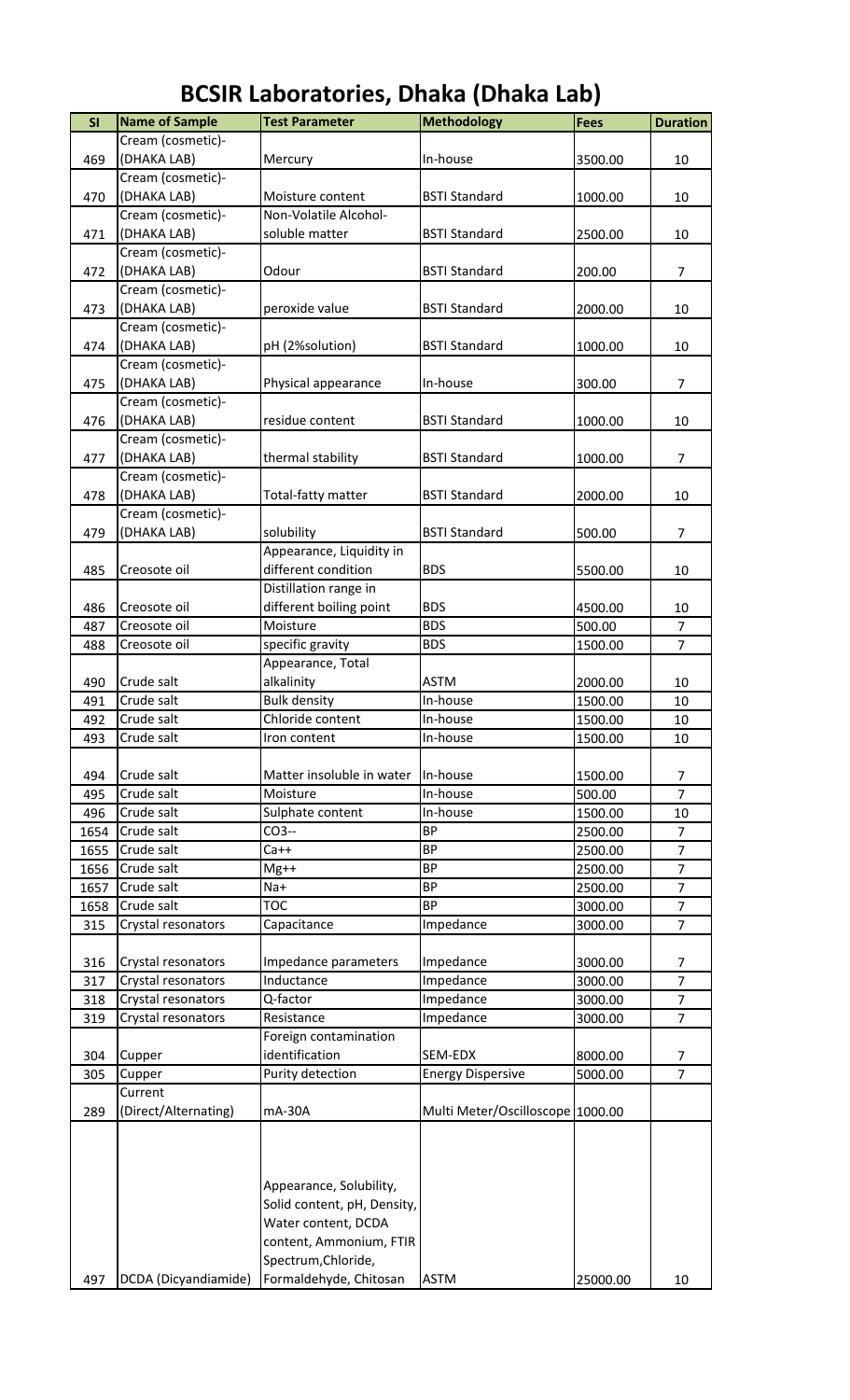| SI   | <b>Name of Sample</b>   | <b>Test Parameter</b>                           | <b>Methodology</b>        | <b>Fees</b> | <b>Duration</b> |
|------|-------------------------|-------------------------------------------------|---------------------------|-------------|-----------------|
|      | Detergent Powder-       |                                                 |                           |             |                 |
| 498  | (DHAKA LAB)             | % of free Caustic Alkali                        | <b>BSTI Standard</b>      | 2500.00     | 10              |
|      | Detergent Powder-       |                                                 |                           |             |                 |
| 499  | (DHAKA LAB)             | % of total free alkali                          | <b>BSTI Standard</b>      | 2500.00     | 10              |
|      | Detergent Powder-       |                                                 |                           |             |                 |
| 500  | (DHAKA LAB)             | Active detergent content                        | <b>BSTI Standard</b>      | 2500.00     | 10              |
|      | Detergent Powder-       |                                                 |                           |             |                 |
| 501  | (DHAKA LAB)             | Foam height                                     | <b>BSTI Standard</b>      | 1000.00     | 7               |
|      | Detergent Powder-       |                                                 |                           |             |                 |
|      | (DHAKA LAB)             |                                                 |                           |             |                 |
| 502  |                         | Freedom from grittiness<br>Matter invsoluble in | <b>BSTI Standard</b>      | 1000.00     | 10              |
|      | Detergent Powder-       |                                                 |                           |             |                 |
| 503  | (DHAKA LAB)             | water % by mass                                 | <b>BSTI Standard</b>      | 2000.00     | 10              |
|      | Detergent Powder-       |                                                 |                           |             |                 |
| 504  | (DHAKA LAB)             | Moisture content                                | <b>BSTI Standard</b>      | 1000.00     | 10              |
|      |                         |                                                 |                           |             |                 |
|      | Detergent Powder-       | Non-detergent orgaqnic                          |                           |             |                 |
| 505  | (DHAKA LAB)             | matter % by mass                                | <b>BSTI Standard</b>      | 2500.00     | 10              |
|      | Detergent Powder-       |                                                 |                           |             |                 |
| 506  | (DHAKA LAB)             | pH (10% solution)                               | <b>BSTI Standard</b>      | 1000.00     | 10              |
|      | Detergent Powder-       |                                                 |                           |             |                 |
| 507  | (DHAKA LAB)             | Physical appearance                             | In-house                  | 300.00      | 7               |
|      | Detergent Powder-       |                                                 |                           |             |                 |
| 508  | (DHAKA LAB)             | solubility                                      | In-house                  | 500.00      | $\overline{7}$  |
|      | Detergent Powder-       |                                                 |                           |             |                 |
| 509  | (DHAKA LAB)             | Total phosphates content                        | <b>BSTI Standard</b>      | 2000.00     | 10              |
|      |                         | Appearance, Purity of                           |                           |             |                 |
|      |                         |                                                 |                           |             |                 |
| 510  | Dichloromethane         | dichloromethane                                 | <b>ASTM</b>               | 6500.00     | 10              |
| 511  | Dichloromethane         | <b>Identification by FTIR</b>                   | <b>ASTM</b>               | 1500.00     | $\overline{7}$  |
| 512  | Dichloromethane         | Moisture                                        | In-house                  | 2500.00     | $\overline{7}$  |
| 513  | Dichloromethane         | Viscosity                                       | In-house                  | 1500.00     | $\overline{7}$  |
|      |                         | Appearance, Moisture,                           |                           |             |                 |
| 514  | Diclofenac sodium       | Assay of Ibruprofen                             | <b>ASTM</b>               | 6500.00     | 10              |
|      |                         |                                                 |                           |             |                 |
|      |                         | Appearance, Solubility,                         |                           |             |                 |
|      |                         | Moisture, Melting point,                        |                           |             |                 |
| 515  | Dicumyl Peroxide        | Content Volatile matter                         | <b>ASTM</b>               | 3750.00     | 10              |
|      |                         |                                                 |                           |             |                 |
| 598  | Dielectric material     | Capacitance                                     | <b>IMPEDANCE ANALYZER</b> | 3000.00     | $\overline{7}$  |
|      |                         |                                                 |                           |             |                 |
| 599  | Dielectric material     | Conductance                                     | <b>IMPEDANCE ANALYZER</b> | 3000.00     | $\overline{7}$  |
|      |                         |                                                 |                           |             |                 |
| 600  | Dielectric material     | Dielectric loss tangent                         | <b>IMPEDANCE ANALYZER</b> | 3000.00     | 7               |
|      |                         |                                                 |                           |             |                 |
| 601  | Dielectric material     | Inductance                                      | <b>IMPEDANCE ANALYZER</b> | 3000.00     | 7               |
|      |                         |                                                 |                           |             |                 |
|      |                         |                                                 |                           |             | $\overline{7}$  |
| 602  | Dielectric material     | Permeability                                    | <b>IMPEDANCE ANALYZER</b> | 3000.00     |                 |
|      |                         |                                                 |                           |             |                 |
| 603  | Dielectric material     | Permittivity                                    | <b>IMPEDANCE ANALYZER</b> | 3000.00     | $\overline{7}$  |
|      |                         |                                                 |                           |             |                 |
| 604  | Dielectric material     | Q-factor                                        | <b>IMPEDANCE ANALYZER</b> | 3000.00     | 7               |
|      |                         |                                                 |                           |             |                 |
| 605  | Dielectric material     | Resistrance                                     | <b>IMPEDANCE ANALYZER</b> | 3000.00     | $\overline{7}$  |
|      |                         |                                                 |                           |             |                 |
|      | Different samples of    |                                                 | <b>Standard Methods</b>   |             |                 |
| 1646 | Pharmaceuticals         | <b>HPLC Assay</b>                               | Depending on Samples      | 5000.00     | 10              |
|      |                         |                                                 |                           |             |                 |
|      | Different samples of    | Cytotoxicity test on cell                       | <b>Standard Methods</b>   |             |                 |
| 1945 | Pharmaceuticals         | line                                            | Depending on Samples      | 5000.00     | 10              |
|      | Different samples of    |                                                 |                           |             |                 |
|      | Pharmaceuticals, Herbal |                                                 |                           |             |                 |
|      | s, Organic, Compounds   |                                                 |                           |             |                 |
| 1979 | etc.                    | Total Dissolved solid (TDS) AOAC/ASTM/BP/USP    |                           | 1200.00     | 10              |
|      |                         |                                                 |                           |             |                 |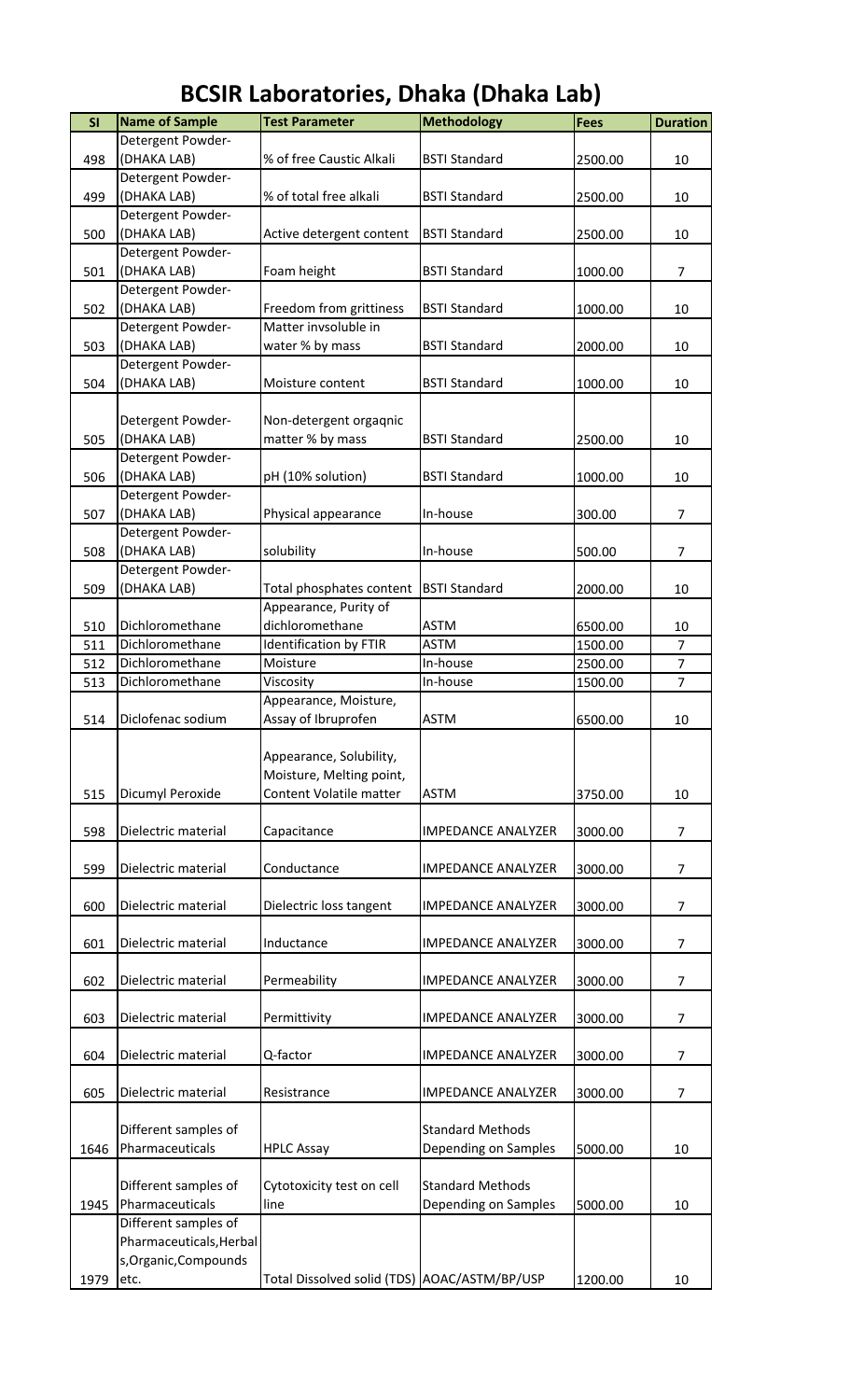| SI   | <b>Name of Sample</b>   | <b>Test Parameter</b>          | <b>Methodology</b>             | <b>Fees</b> | <b>Duration</b>                  |
|------|-------------------------|--------------------------------|--------------------------------|-------------|----------------------------------|
|      | Different samples of    |                                |                                |             |                                  |
|      | Pharmaceuticals, Herbal |                                |                                |             |                                  |
|      | s, Organic, Compounds   |                                |                                |             |                                  |
| 1980 | etc.                    | Weight per ml                  | AOAC/ASTM/BP/USP               | 1000.00     | 10                               |
|      | Different samples of    |                                |                                |             |                                  |
|      | Pharmaceuticals, Herbal |                                |                                |             |                                  |
|      | s, Organic, Compounds   |                                |                                |             |                                  |
| 1981 | etc.                    | pH                             | AOAC/ASTM/BP/USP               | 1000.00     | 10                               |
|      |                         |                                |                                |             |                                  |
|      |                         |                                | In-house (UPLC/TG-GC-          |             |                                  |
|      |                         |                                | MS/GC (FID+ECD) with           |             |                                  |
|      |                         |                                | Headspace Sampler/FT-          |             |                                  |
|      | Different solvents &    |                                | MIRNIR Spectrometer/FT-        |             |                                  |
| 516  | Oils                    | Complete analysis              | Raman Spectrometer)            | 10000.00    | $\overline{7}$                   |
|      |                         |                                |                                |             |                                  |
|      |                         | Appearance, Solubility,        |                                |             |                                  |
|      |                         | Moisture, Density, pH,         |                                |             |                                  |
|      | Di-Octyl Phthalate      | Presence of Phthalate,         |                                |             |                                  |
| 517  | (DOP)                   | DOP Quantification, FTIR       | <b>ASTM</b>                    | 13300.00    | 10                               |
| 606  | <b>Diodes</b>           | Parasitic analysis             | <b>IMPEDANCE ANALYZER</b>      | 3000.00     | $\overline{7}$                   |
|      |                         | Chemical makeup                |                                |             |                                  |
| 571  | Dockyard sample         | eveluation                     | <b>EDX</b>                     | 5000.00     | 7                                |
| 572  | Dockyard sample         | Contamination spots            | SEM-EDX                        | 8000.00     | $\overline{7}$                   |
| 573  | Dockyard sample         | Joining                        | SEM-EDX                        | 8000.00     | $\overline{7}$                   |
| 574  | Dockyard sample         | <b>Paint flakes</b>            | SEM-EDX                        | 8000.00     | $\overline{7}$                   |
| 575  | Dockyard sample         | Welding                        | SEM-EDX                        | 8000.00     | $\overline{7}$                   |
|      |                         | Appearance, Moisture,          |                                |             |                                  |
|      |                         | Density, Identification        |                                |             |                                  |
|      |                         | test, Assay of Calcium         |                                |             |                                  |
|      |                         | carbonate, Magnesium           |                                |             |                                  |
| 524  | Dolomite-(DHAKA LAB)    | carbonate                      | <b>ASTM</b>                    | 5000.00     | 10                               |
|      |                         | Chemical makeup                |                                |             |                                  |
| 589  | Drug pellet             | determination                  | <b>EDX</b>                     | 5000.00     | $\overline{7}$                   |
| 590  | Drug pellet             | Coating homogeneity            | <b>SEM</b>                     | 5000.00     | $\overline{7}$                   |
|      |                         |                                |                                |             |                                  |
| 591  | Drug pellet             | Corrosion measurement          | SEM-EDX                        | 8000.00     | $\overline{7}$                   |
|      |                         |                                | Scanning electron              |             |                                  |
| 592  | Drug pellet             | Defect analysis                | Microscope                     | 5000.00     | 7                                |
|      |                         |                                | Scanning electron              |             |                                  |
| 593  | Drug pellet             | Failure analysis               | Microscope                     | 5000.00     | $\overline{7}$                   |
|      |                         |                                |                                |             |                                  |
| 594  | Drug pellet             | Fracture determination         | <b>SEM</b>                     | 5000.00     | 7                                |
| 595  | Drug pellet             | Particle size analysis         | <b>SEM</b>                     | 5000.00     | $\overline{7}$                   |
| 596  | Drug pellet             | Porosity measurement           | <b>SEM</b>                     | 5000.00     | $\overline{7}$                   |
| 597  | Drug pellet             | Surface morphology             | <b>SEM</b>                     | 5000.00     | $\overline{7}$<br>$\overline{7}$ |
| 607  | Dry cell                | Discharge Test                 | In-House Method                | 3000.00     | $\overline{7}$                   |
| 608  | Dry cell                | Life cycle<br>Voltage strength | In-House Method                | 3000.00     |                                  |
| 609  | Dry cell                | verification                   | In-House Method                | 3000.00     | $\overline{7}$                   |
|      |                         | Appearance, Content of D-      |                                |             |                                  |
| 531  | D-trans-allithrin       | trans-allithrin                | <b>ASTM</b>                    | 6500.00     | 10                               |
| 532  | D-trans-allithrin       | Solubility                     | In-house                       | 500.00      | $\overline{7}$                   |
|      |                         |                                |                                |             |                                  |
|      |                         |                                |                                |             |                                  |
|      |                         |                                | In-house (TG-GC-MS/FT-         |             |                                  |
|      |                         |                                | Raman Spectrometer/FT-         |             |                                  |
|      |                         |                                | MIR-NIR                        |             |                                  |
|      |                         |                                | Spectrometer/Simultane         |             |                                  |
|      |                         |                                | ous Thermal Analyzer (TG-      |             |                                  |
| 565  | Dyes & Pigments         | Deformulation study            | DTA-DSC)/GPC-FIPA-TDA) 7500.00 |             | 10                               |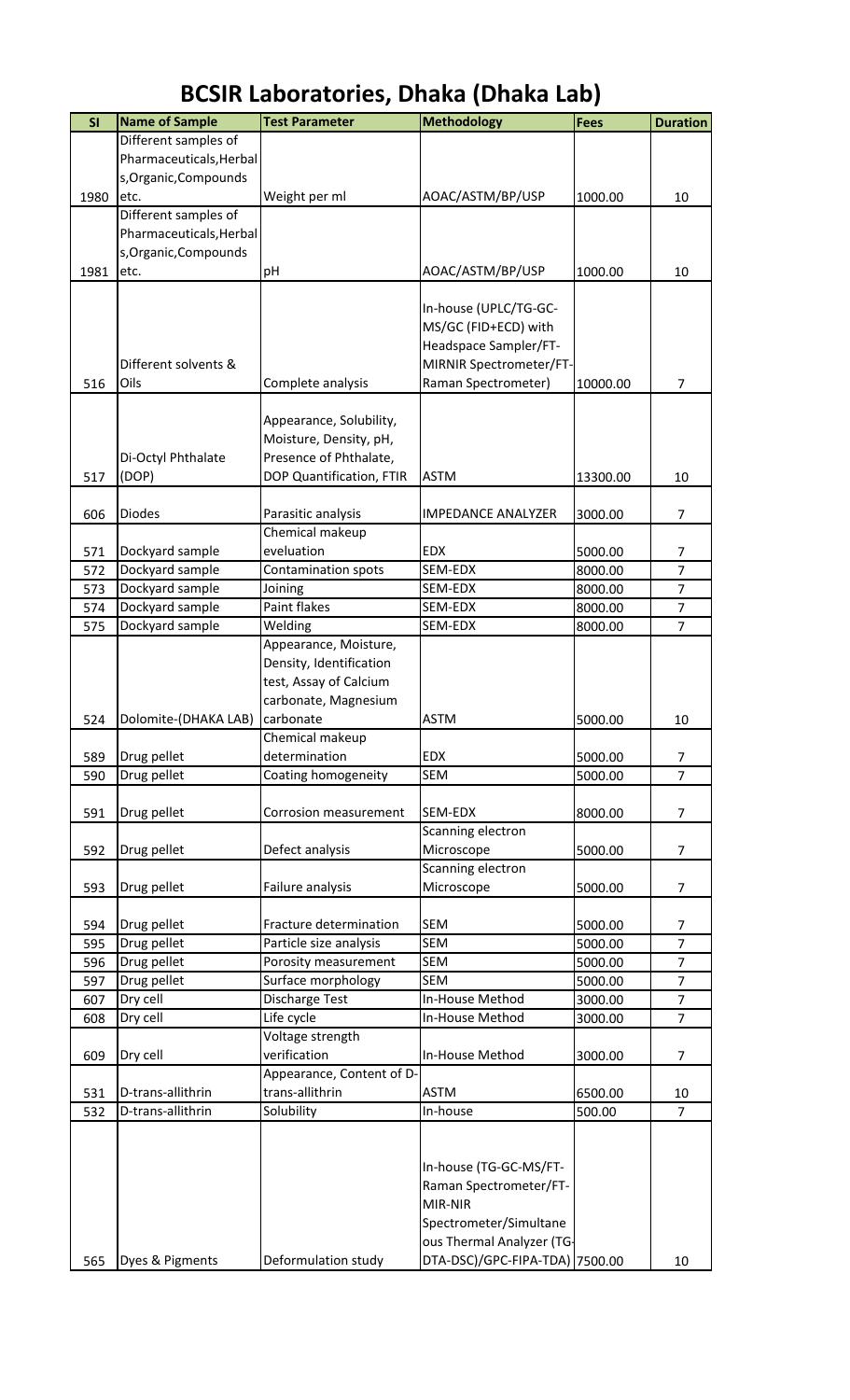| SI  | <b>Name of Sample</b> | <b>Test Parameter</b>         | Methodology                      | <b>Fees</b> | <b>Duration</b> |
|-----|-----------------------|-------------------------------|----------------------------------|-------------|-----------------|
|     |                       |                               |                                  |             |                 |
|     |                       |                               | In-House (Chemical               |             |                 |
|     |                       |                               | method/UV-Vis                    |             |                 |
|     |                       |                               | Spectrophotometer/FT-            |             |                 |
|     |                       |                               | Raman Spectrometer/FT-           |             |                 |
| 566 | Dyes & Pigments       | Dye %                         | MIR-NIR)                         | 3000.00     | 7               |
|     |                       |                               |                                  |             |                 |
|     |                       |                               | In-house (Chemical               |             |                 |
|     |                       |                               | method/UV-Vis                    |             |                 |
|     |                       |                               | Spectrophotometer/FT-            |             |                 |
|     |                       |                               | Raman Spectrometer/FT-           |             |                 |
| 567 | Dyes & Pigments       | Dye Characterization          | MIR-NIR)                         | 5000.00     | $\overline{7}$  |
|     |                       |                               |                                  |             |                 |
|     |                       |                               |                                  |             |                 |
|     |                       |                               | In-house (Chemical               |             |                 |
|     |                       |                               | method/ASE/AAs/UV-Vis            |             |                 |
|     |                       |                               | Spectrophotometer/FT-            |             |                 |
|     |                       |                               | Raman Spectrometer/FT-           |             |                 |
|     |                       |                               | MIR-NIR Spectrometer             |             |                 |
| 568 | Dyes & Pigments       | Food grade quality            | with ATR & NIRA)                 | 15000.00    | 30              |
|     |                       |                               | In-house (Chemical               |             |                 |
|     |                       |                               | method/FT-Raman                  |             |                 |
| 569 | Dyes & Pigments       | Identification                | Spectrometer)                    | 3000.00     | 7               |
|     |                       |                               |                                  |             |                 |
|     |                       |                               | In-house (Chemical               |             |                 |
|     |                       |                               | method/UV-Vis                    |             |                 |
|     |                       |                               |                                  |             |                 |
|     |                       |                               | Spectrophotometer/FT-            |             |                 |
|     |                       |                               | Raman Spectrometer/FT-           |             |                 |
| 570 | Dyes & Pigments       | Type of Dyes                  | MIR-NIR)                         | 5000.00     | 10              |
|     |                       | Appearance, Viscosity,        |                                  |             |                 |
|     |                       | Specific gravity, Pour        |                                  |             |                 |
|     |                       | point, pH, Ionic character,   |                                  |             |                 |
|     |                       | Ash content, Moisture,        |                                  |             |                 |
|     |                       | Active matter,                |                                  |             |                 |
|     |                       | Hydrocarbon content,          |                                  |             |                 |
| 610 | Enzymatic preparation | FTIR spectrum                 | <b>ASTM</b>                      | 12000.00    | 10              |
|     |                       |                               |                                  |             |                 |
|     |                       | Physical appearance,          |                                  |             |                 |
|     |                       | solubility, density, ester    |                                  |             |                 |
|     |                       | value, optical rotation,      |                                  |             |                 |
|     |                       | refractive index, % of        |                                  |             |                 |
| 611 | Essential oil         | essential oil                 | Clevenger                        | 10000.00    | 10              |
|     |                       | Appearance, Purity of         |                                  |             |                 |
| 616 | Ethanol/Alcohol       | ethanol                       | <b>ASTM</b>                      | 6500.00     | 10              |
|     |                       | Appearance, Purity, Boiling   |                                  |             |                 |
| 617 | Ethanol/Alcohol       | bpoint                        | <b>ASTM</b>                      | 6250.00     | 10              |
| 618 | Ethanol/Alcohol       | Flash point                   | <b>USP</b>                       | 2500.00     | 10              |
| 619 | Ethanol/Alcohol       | Identification by FTIR        | <b>ASTM</b>                      | 1500.00     | 10              |
| 620 | Ethanol/Alcohol       | Moisture                      | <b>ASTM</b>                      | 2500.00     | 10              |
| 622 | Ethanol/Alcohol       | Moisture                      | In-house                         | 2500.00     | $\overline{7}$  |
| 623 | Ethanol/Alcohol       | Viscosity                     | <b>ASTM</b>                      | 1500.00     | 10              |
| 625 | Ethanol/Alcohol       | Viscosity                     | In-house                         | 1500.00     | $\overline{7}$  |
|     |                       | Appearance, Purity of         |                                  |             |                 |
| 658 | Ethyl acetate         | ethyl acetate                 | <b>ASTM</b>                      | 6500.00     | 10              |
| 659 | Ethyl acetate         | <b>Identification by FTIR</b> | <b>ASTM</b>                      | 1500.00     | $\overline{7}$  |
| 660 | Ethyl acetate         | Moisture                      | In-house                         | 2500.00     | $\overline{7}$  |
| 661 | Ethyl acetate         | Viscosity                     | In-house                         | 1500.00     | $\overline{7}$  |
|     |                       |                               |                                  |             |                 |
| 672 | Face Wash             | Active matter                 | In-house & BSTI Standard 3000.00 |             | 10              |
|     |                       |                               |                                  |             |                 |
| 673 | Face Wash             | Foam height                   | In-house & BSTI Standard 1000.00 |             | $\overline{7}$  |
|     |                       |                               |                                  |             |                 |
| 674 | Face Wash             | Moisture content              | In-house & BSTI Standard 1000.00 |             | 10              |
|     |                       |                               |                                  |             |                 |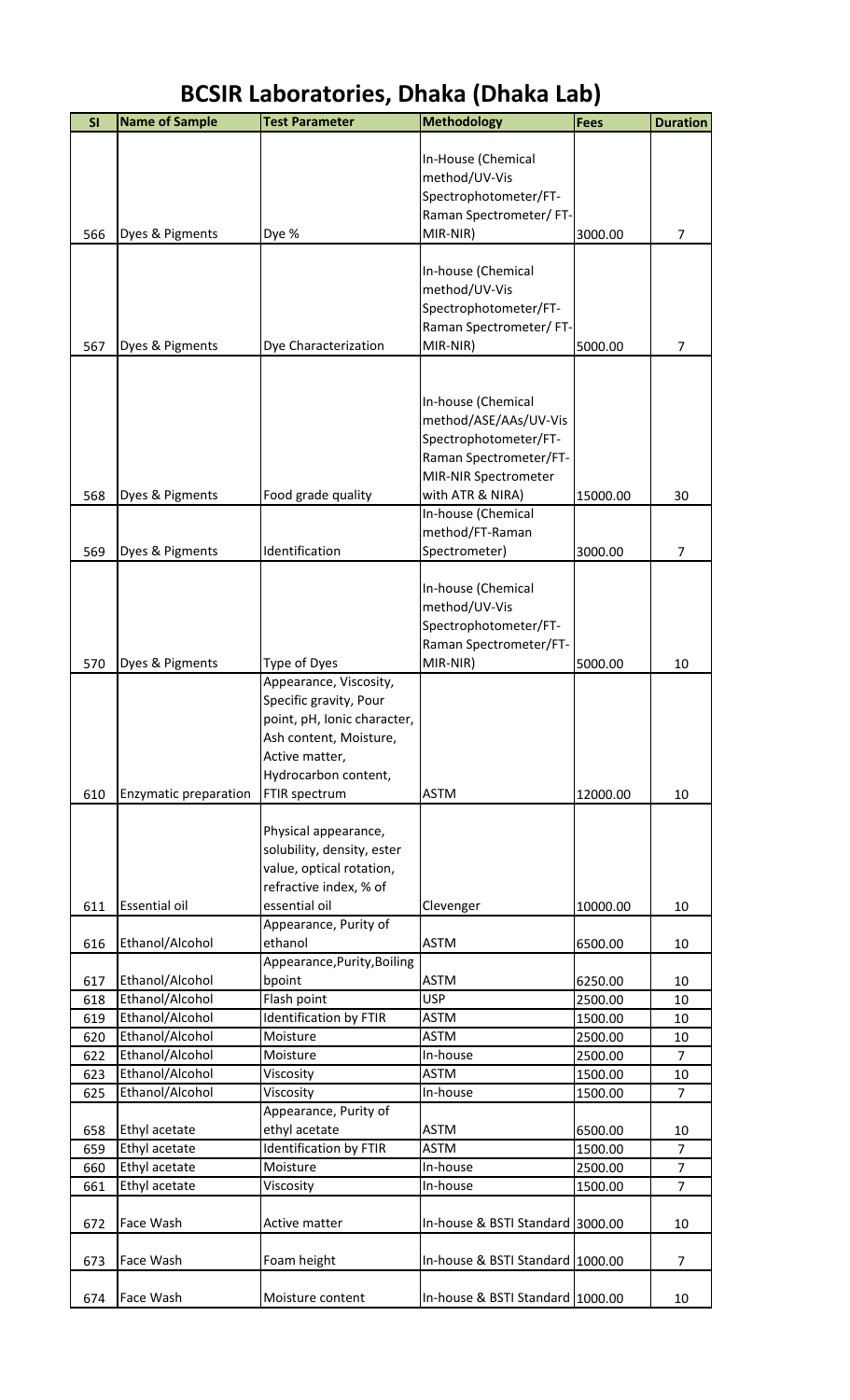| SI  | <b>Name of Sample</b>  | <b>Test Parameter</b>    | <b>Methodology</b>               | <b>Fees</b> | <b>Duration</b> |
|-----|------------------------|--------------------------|----------------------------------|-------------|-----------------|
|     |                        |                          |                                  |             |                 |
| 675 | Face Wash              | Odour                    | In-house & BSTI Standard 200.00  |             | 7               |
| 676 | Face Wash              | pH (10% solution)        | In-house & BSTI Standard 1000.00 |             | 7               |
| 677 | Face Wash              | Physical apperance       | In-house                         | 300.00      | $\overline{7}$  |
| 678 | Face Wash              | Solubility               | In-house                         | 500.00      | 10              |
| 679 | Fatty oil              | Appearance               | <b>BDS</b>                       | 250.00      | $\overline{7}$  |
| 680 | Fatty oil              | Free fatty acid          | <b>ASTM</b>                      | 2000.00     | $\overline{7}$  |
| 681 | Fatty oil              | Iodine value             | Archimedes method                | 4000.00     | $\overline{7}$  |
| 682 | Fatty oil              | Melting point            | <b>ASTM</b>                      | 2000.00     | $\overline{7}$  |
| 683 | Fatty oil              | Moisture                 | In-house                         | 1500.00     | $\overline{7}$  |
| 684 | Fatty oil              | Odor                     | <b>ASTM</b>                      | 250.00      | $\overline{7}$  |
| 685 | Fatty oil              | pH                       | <b>BDS</b>                       | 1000.00     | $\overline{7}$  |
| 686 | Fatty oil              | Saponification value     | <b>ASTM</b>                      | 3000.00     | $\overline{7}$  |
| 687 | Fatty oil              | Solubility               | In-house                         | 1000.00     | $\overline{7}$  |
|     |                        | Appearance, sieve size,  |                                  |             |                 |
|     |                        | moisture, content of     |                                  |             |                 |
| 767 | Ferrite beads          | bicarbonate              | <b>ASTM</b>                      | 8000.00     | 10              |
|     |                        |                          |                                  |             |                 |
| 768 | Ferrite beads          | Capacitance              | <b>IMPEDANCE ANALYZER</b>        | 3000.00     | $\overline{7}$  |
|     |                        |                          |                                  |             |                 |
| 769 | Ferrite beads          | Impedance parameters     | <b>IMPEDANCE ANALYZER</b>        | 3000.00     | $\overline{7}$  |
|     |                        |                          |                                  |             |                 |
| 770 | Ferrite beads          | Inductance               | <b>IMPEDANCE ANALYZER</b>        | 3000.00     | $\overline{7}$  |
|     |                        |                          |                                  |             |                 |
| 771 | Ferrite beads          | Q-factor                 | <b>IMPEDANCE ANALYZER</b>        | 3000.00     | $\overline{7}$  |
| 772 | Ferrite beads          | Resistance               | <b>IMPEDANCE ANALYZER</b>        | 3000.00     | $\overline{7}$  |
|     |                        | Appearance, Solubility,  |                                  |             |                 |
|     |                        | Moisture, Test of iron & |                                  |             |                 |
| 688 | Ferrous Sulfate        | Sulfate                  | <b>ASTM</b>                      | 6250.00     | 10              |
|     |                        |                          |                                  |             |                 |
| 717 | Fertilizer-(DHAKA LAB) | Aluminium                | In-house                         | 2500.00     | 10              |
|     |                        |                          |                                  |             |                 |
| 718 | Fertilizer-(DHAKA LAB) | Arsenic                  | In-house                         | 2500.00     | 10              |
|     |                        |                          |                                  |             |                 |
| 719 | Fertilizer-(DHAKA LAB) | Boron (Available)        | In-house                         | 2000.00     | 10              |
|     |                        |                          |                                  |             |                 |
| 720 | Fertilizer-(DHAKA LAB) | Boron (total)            | In-house                         | 2000.00     | 10              |
|     |                        |                          |                                  |             |                 |
| 721 | Fertilizer-(DHAKA LAB) | Cadmium                  | In-house                         | 2000.00     | 10              |
|     |                        |                          |                                  |             |                 |
| 722 | Fertilizer-(DHAKA LAB) | Calcium                  | In-house                         | 2000.00     | 10              |
|     |                        | chemical makeup          |                                  |             |                 |
| 723 | Fertilizer-(DHAKA LAB) | determination            | SEM                              | 5000.00     | $\overline{7}$  |
|     |                        |                          |                                  |             |                 |
| 724 | Fertilizer-(DHAKA LAB) | Chloride                 | In-house                         | 1500.00     | 10              |
|     |                        |                          |                                  |             |                 |
| 725 | Fertilizer-(DHAKA LAB) | Chromium                 | In-house                         | 2000.00     | 10              |
| 726 | Fertilizer-(DHAKA LAB) | Cobalt                   | In-house                         | 2000.00     | 10              |
|     |                        |                          |                                  |             |                 |
| 727 | Fertilizer-(DHAKA LAB) | Copper                   | In-house                         | 2000.00     | 10              |
|     |                        |                          |                                  |             |                 |
| 728 | Fertilizer-(DHAKA LAB) | Grain boundary           | <b>SEM</b>                       | 5000.00     | $\overline{7}$  |
|     |                        |                          |                                  |             |                 |
| 729 | Fertilizer-(DHAKA LAB) | Iron                     | In-house                         | 2000.00     | 10              |
|     |                        |                          |                                  |             |                 |
| 730 | Fertilizer-(DHAKA LAB) | Lead                     | In-house                         | 2000.00     | 10              |
|     |                        |                          |                                  |             |                 |
| 731 | Fertilizer-(DHAKA LAB) | Line scanning            | SEM-EDX                          | 8000.00     | 10              |
|     |                        |                          |                                  |             |                 |
| 732 | Fertilizer-(DHAKA LAB) | Magnesium                | In-house                         | 2000.00     | 10              |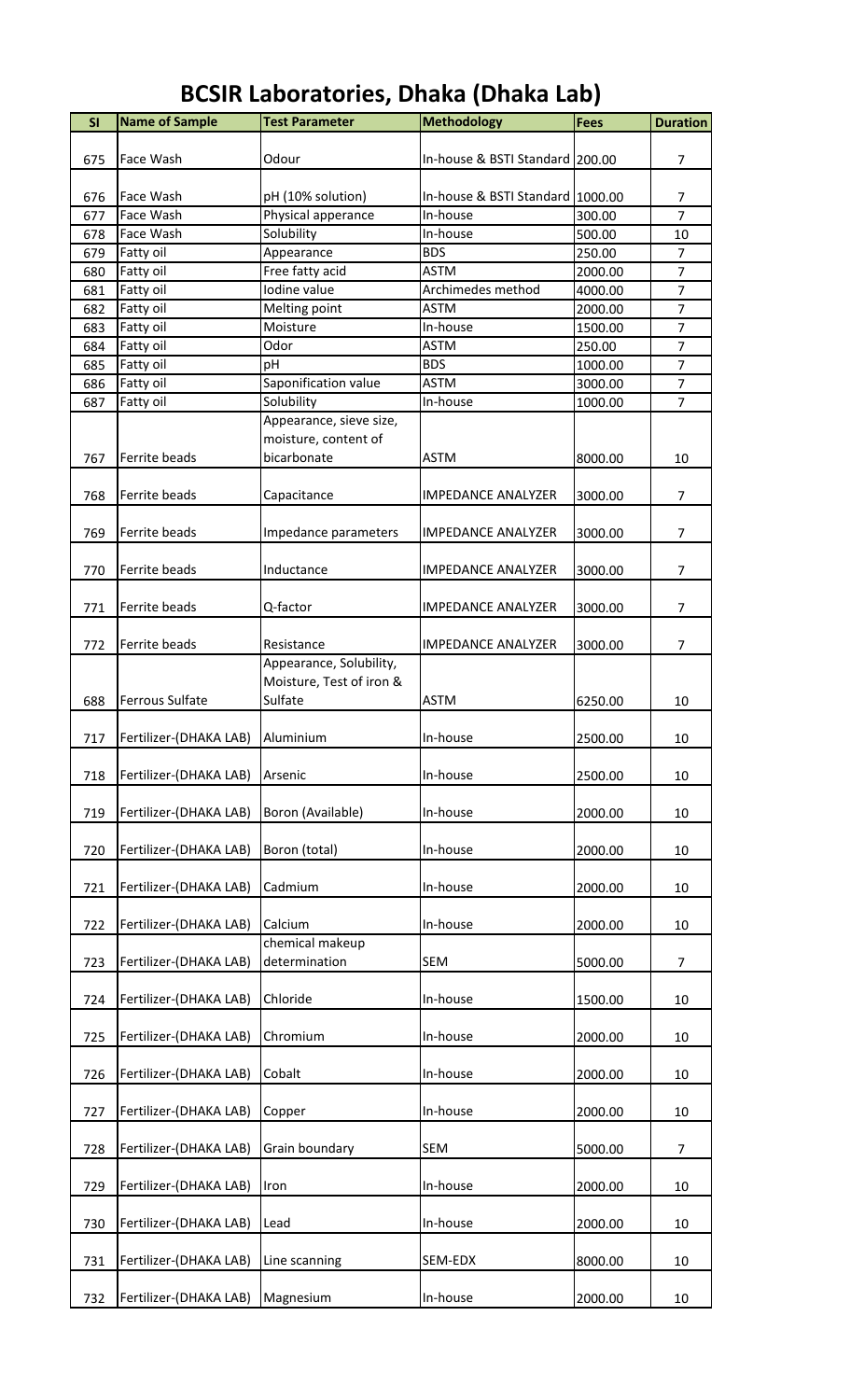| <b>SI</b> | <b>Name of Sample</b>  | <b>Test Parameter</b>                          | <b>Methodology</b> | <b>Fees</b> | <b>Duration</b> |
|-----------|------------------------|------------------------------------------------|--------------------|-------------|-----------------|
| 733       | Fertilizer-(DHAKA LAB) | Manganese                                      | In-house           | 2000.00     | 10              |
| 734       | Fertilizer-(DHAKA LAB) | Mercury                                        | In-house           | 3000.00     | 10              |
| 735       | Fertilizer-(DHAKA LAB) | Moisture                                       | In-house           | 2500.00     | 10              |
| 736       | Fertilizer-(DHAKA LAB) | Moisture                                       | In-house           | 600.00      | 10              |
| 737       | Fertilizer-(DHAKA LAB) | Molybdenum                                     | In-house           | 2000.00     | 10              |
| 738       | Fertilizer-(DHAKA LAB) | Nickel                                         | In-house           | 2000.00     | 10              |
| 739       | Fertilizer-(DHAKA LAB) | Nitrate                                        | In-house           | 2000.00     | 10              |
| 740       | Fertilizer-(DHAKA LAB) | Nitrogen (Total/ Available) In-house           |                    | 2500.00     | 10              |
| 741       | Fertilizer-(DHAKA LAB) | Organic matter                                 | In-house           | 2000.00     | 10              |
| 742       | Fertilizer-(DHAKA LAB) | Particle size analysis                         | <b>SEM</b>         | 5000.00     | $\overline{7}$  |
| 743       | Fertilizer-(DHAKA LAB) | Particle Size Analysis<br>(Seive)              | In-house           | 1500.00     | 10              |
| 744       | Fertilizer-(DHAKA LAB) | pH                                             | In-house           | 800.00      | 10              |
| 745       | Fertilizer-(DHAKA LAB) | Phosphorus (Total/water<br>soluble)            | In-house           | 2000.00     | 10              |
| 746       | Fertilizer-(DHAKA LAB) | Porosity measurement                           | <b>SEM</b>         | 5000.00     | $\overline{7}$  |
| 747       | Fertilizer-(DHAKA LAB) | Potassium<br>(Total/Available/Extractab<br>le) | In-house           | 2000.00     | 10              |
| 748       | Fertilizer-(DHAKA LAB) | Selenium                                       | In-house           | 2500.00     | 10              |
| 749       | Fertilizer-(DHAKA LAB) | Silica                                         | In-house           | 2500.00     | 10              |
| 750       | Fertilizer-(DHAKA LAB) | Silicon                                        | In-house           | 2500.00     | 10              |
| 751       | Fertilizer-(DHAKA LAB) | Silver                                         | In-house           | 2500.00     | 10              |
| 752       | Fertilizer-(DHAKA LAB) | Sodium (Total/ Available)                      | In-house           | 2000.00     | 10              |
| 753       | Fertilizer-(DHAKA LAB) | Solubility                                     | In-house           | 600.00      | 10              |
| 754       | Fertilizer-(DHAKA LAB) | Spot analysis                                  | SEM-EDX            | 8000.00     | $\overline{7}$  |
| 755       | Fertilizer-(DHAKA LAB) | Sulfate (Total/Available)                      | In-house           | 2000.00     | 10              |
| 756       | Fertilizer-(DHAKA LAB) | Sulfur (Total/Available)                       | In-house           | 2000.00     | 10              |
| 757       | Fertilizer-(DHAKA LAB) | Surface homogeneity                            | <b>SEM</b>         | 5000.00     | 7               |
| 758       | Fertilizer-(DHAKA LAB) | Surface morphology                             | <b>SEM</b>         | 5000.00     | 7               |
| 759       | Fertilizer-(DHAKA LAB) | Surface roughness                              | <b>SEM</b>         | 5000.00     | $\overline{7}$  |
| 760       | Fertilizer-(DHAKA LAB) | Tin                                            | In-house           | 2000.00     | 10              |
| 761       | Fertilizer-(DHAKA LAB) | X-ray mapping                                  | SEM-EDX            | 8000.00     | 7               |
| 762       | Fertilizer-(DHAKA LAB) | Zinc                                           | In-house           | 2000.00     | 10              |
| 763       | Fertilizer-(DHAKA LAB) | Ammonium                                       | In-house           | 2000.00     | 10              |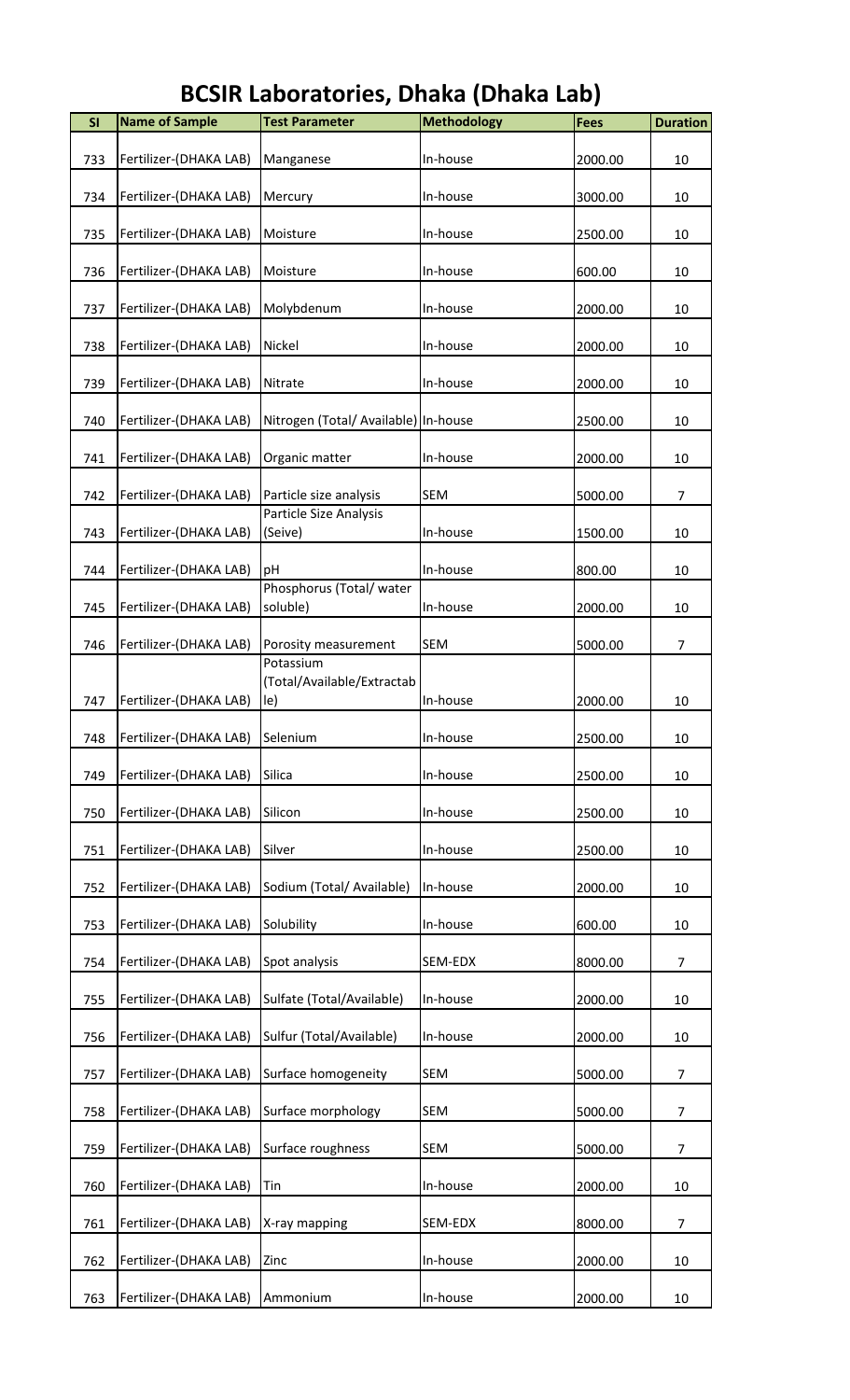| <b>BCSIR Laboratories, Dhaka (Dhaka Lab)</b> |  |  |
|----------------------------------------------|--|--|
|----------------------------------------------|--|--|

| <b>SI</b> | <b>Name of Sample</b>       | <b>Test Parameter</b>            | <b>Methodology</b>               | <b>Fees</b> | <b>Duration</b> |
|-----------|-----------------------------|----------------------------------|----------------------------------|-------------|-----------------|
| 764       | Fertilizer-organic          | <b>Total Organic Carbon</b>      | In-house                         | 2000.00     | 10              |
| 1984      | Fibre                       | TGA-DTA/DSC                      | In-House                         | 6000.00     | 10              |
| 1985      | Fibre                       | FT-IR                            | In-House                         | 6000.00     | 10              |
|           |                             |                                  |                                  |             |                 |
| 2003      | Fibre                       | Unsaponifiable Matteer           | In-House                         | 7000.00     | $\overline{7}$  |
|           |                             | Presence of Polyvinyl            |                                  |             |                 |
| 2004      | Fibre                       | Chloride (PVC)                   | In-House                         | 4000.00     | $\overline{7}$  |
|           |                             | Polyaromatic                     |                                  |             |                 |
| 2005      | Fibre                       | Hydrocarbon                      | In-House                         | 7500.00     | 10              |
| 2006      | Fibre                       | <b>Pilling Resistance</b>        | In-House                         | 3000.00     | $\overline{7}$  |
| 2007      | Fibre                       | Moisture Resin                   | In-House                         | 3000.00     | $\overline{7}$  |
| 2008      | Fibre                       | <b>Lignin Content</b>            | In-House                         | 3000.00     | $\overline{7}$  |
| 2009      | Fibre                       | <b>Hemicellulose Content</b>     | In-House                         | 3000.00     | $\overline{7}$  |
|           |                             |                                  |                                  |             |                 |
| 2010      | Fibre                       | Formaldehyde Content             | In-House                         | 3000.00     | 7               |
| 2011      | Fibre                       | Disperse Dye                     | In-House                         | 6000.00     | $\overline{7}$  |
|           |                             |                                  |                                  |             |                 |
| 2012      | Fibre                       | Colour fastness to Wash          | In-House                         | 2500.00     | 7               |
| 2013      | Fibre                       | <b>Abration Resistance</b>       | In-House                         | 1500.00     | $\overline{7}$  |
| 2014      | Fibre                       | Alkylphenol                      | In-House                         | 5000.00     | $\overline{7}$  |
|           |                             |                                  |                                  |             |                 |
| 2015      | Fibre                       | Alkylphenol Ethoxylate           | In-House                         | 5000.00     | $\overline{7}$  |
| 2016      | Fibre                       | Ash Content                      | In-House                         | 1500.00     | $\overline{7}$  |
| 2017      | Fibre                       | Azo Dye                          | In-House                         | 5500.00     | $\overline{7}$  |
| 2018      | Fibre                       | <b>Brusting Strength</b>         | In-House                         | 2500.00     | $\overline{7}$  |
| 2019      | Fibre                       | Cellulose Content                | In-House                         |             | $\overline{7}$  |
|           |                             |                                  |                                  | 3000.00     |                 |
| 2020      | Fibre                       | Colour fastness to Light         | In-House                         | 2500.00     | $\overline{7}$  |
|           |                             | Chemical makeup                  |                                  |             |                 |
|           |                             |                                  |                                  |             |                 |
| 765       | <b>Finished Lather</b>      | evaluation                       | <b>EDX</b><br>Scanning electron  | 5000.00     | $\overline{7}$  |
|           | <b>Finished Lather</b>      |                                  | Microscope                       |             |                 |
| 766       |                             | Fiber quality analysis           |                                  | 5000.00     | $\overline{7}$  |
|           |                             |                                  |                                  |             |                 |
|           |                             | Appearance, solubility,          |                                  |             |                 |
|           |                             |                                  |                                  |             |                 |
|           | <b>Fluorescent Bighting</b> | Moisture, Chloride, Ionic        |                                  |             |                 |
| 773       | Agent                       | character, FTIR spectrum         | <b>ASTM</b>                      | 10000.00    | 10              |
|           |                             |                                  |                                  |             |                 |
|           |                             | Appearance, Moisture,            |                                  |             |                 |
|           |                             | Viscosity, Specefic gravity,     |                                  |             |                 |
| 774       | Forever Kids                | pH, Active content               | <b>ASTM</b>                      | 12000.00    | 10              |
|           |                             | Appearance, Assay of             |                                  |             |                 |
| 775       | Formalin                    | formalin                         | <b>ASTM</b>                      | 3750.00     | 10              |
| 776       | Formalin                    | <b>Purity Test</b>               | <b>ASTM</b>                      | 3500.00     | 10              |
|           |                             | Appearance, Odor,                |                                  |             |                 |
|           |                             | Density, Purity, Boiling         |                                  |             |                 |
| 777       | Formic acid                 | point                            | <b>USP</b>                       | 5500.00     | 10              |
|           |                             |                                  |                                  |             |                 |
| 779       | Frequency                   | Up to 3 MHz                      | Multi Meter/Oscilloscope 1000.00 |             | 10              |
| 778       | FT-IR sample                | Functional group test            | <b>ASTM</b>                      | 3000.00     | $\overline{7}$  |
|           |                             | <b>Elemental Analysis except</b> | <b>Energy Dispersive X-ray</b>   |             |                 |
| 790       | Geological sample           | H, He, Li                        | Spectroscopy                     | 5000.00     |                 |
| 791       | Geological sample           | Line scanning                    | SEM-EDX                          | 8000.00     |                 |
| 792       | Geological sample           | Partical Size analysis           | <b>SEM</b>                       | 7800.00     | $\overline{7}$  |
| 793       | Geological sample           | Spot analysis                    | SEM-EDX                          | 8000.00     |                 |
| 794       | Geological sample           | Surface morphology               | <b>SEM</b>                       | 7800.00     | $\overline{7}$  |
| 795       | Geological sample           | X-ray mapping                    | SEM-EDX                          | 8000.00     | $\overline{7}$  |
|           |                             | Appearance, Assay of             |                                  |             |                 |
| 796       | Gibberalic acid             | gibberalic acid                  | <b>ASTM</b>                      | 6500.00     | 10              |
| 797       | Gibberalic acid             | <b>Bulk density</b>              | In-House                         | 1000.00     | $\overline{7}$  |
| 798       | Gibberalic acid             | Identification test              | In-House                         | 3000.00     | $\overline{7}$  |
| 799       | Gibberalic acid             | Moisture                         | In-House                         | 500.00      | $\overline{7}$  |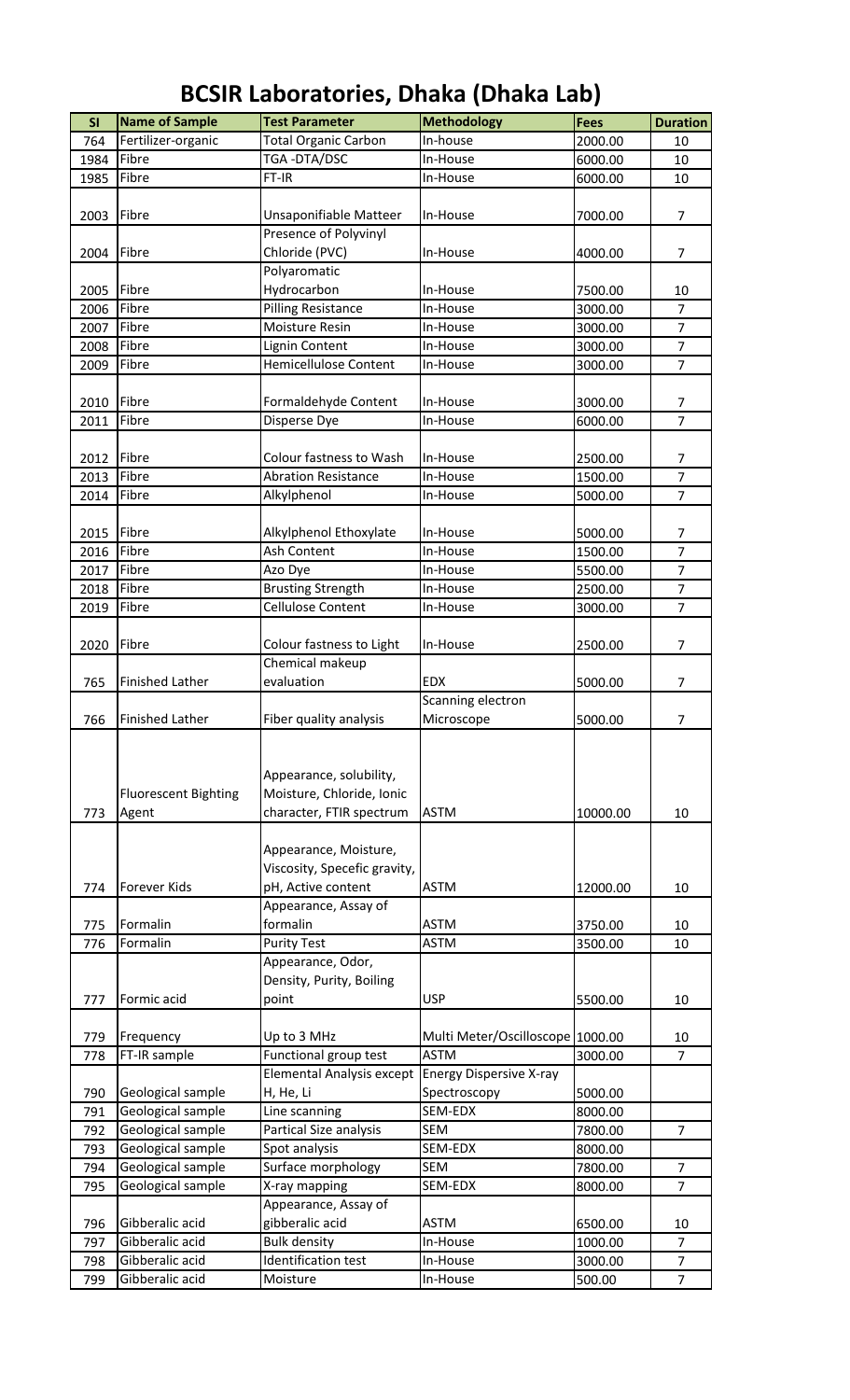| SI         | <b>Name of Sample</b> | <b>Test Parameter</b>                          | <b>Methodology</b>               | <b>Fees</b>        | <b>Duration</b>                  |
|------------|-----------------------|------------------------------------------------|----------------------------------|--------------------|----------------------------------|
|            |                       |                                                |                                  |                    |                                  |
| 800        | Glass-(DHAKA LAB)     | Corrosion measurement                          | SEM-EDX                          | 8000.00            | 7                                |
| 801        | Glass-(DHAKA LAB)     | Defect analysis                                | SEM-EDX                          | 8000.00            | $\overline{7}$                   |
| 802        | Glass-(DHAKA LAB)     | Surface morphology                             | SEM                              | 7800.00            | $\overline{7}$                   |
|            |                       | Appearance, pH,                                |                                  |                    |                                  |
|            |                       | Hardness, odor, moisture,                      |                                  |                    |                                  |
| 808        | <b>Glauber Salts</b>  | purity                                         | <b>ASTM</b>                      | 7000.00            | 10                               |
|            |                       |                                                |                                  |                    |                                  |
|            |                       | Appearance, Solubility,                        |                                  |                    |                                  |
|            |                       | Moisture, Ash, pH,                             |                                  |                    |                                  |
|            |                       | Melting point, Content of                      |                                  |                    |                                  |
| 857        | Glutamic Acid         | Sodium, FTIR Spectrum                          | <b>ASTM</b>                      | 10000.00           | 10                               |
|            |                       | Appearance, glycerin                           |                                  |                    |                                  |
| 858        | Glycerin              | content                                        | <b>BDS</b>                       | 6500.00            | 10<br>$\overline{7}$             |
| 859        | Glycerin              | Chlorides                                      | In-house                         | 2000.00            |                                  |
| 860        | Glycerin              | color                                          | In-house                         | 1000.00<br>1500.00 | $\overline{7}$<br>$\overline{7}$ |
| 861<br>862 | Glycerin              | specific gravity<br>Sulphates                  | In-house<br>In-house             | 2000.00            | $\overline{7}$                   |
|            | Glycerin<br>Glycerin  | Water content                                  | In-house                         | 2500.00            | $\overline{7}$                   |
| 863        |                       | Appearance, content of                         |                                  |                    |                                  |
| 864        | Glyphosate            | glyphosate                                     | <b>ASTM</b>                      | 6500.00            | 10                               |
| 865        | Glyphosate            | Moisture                                       | In-house                         | 500.00             | $\overline{7}$                   |
| 866        | Glyphosate            | pH                                             | In-house                         | 500.00             | $\overline{7}$                   |
| 867        | Glyphosate            | Specific gravity                               | In-house                         | 1500.00            | $\overline{7}$                   |
| 868        | Glyphosate            | Spreading agent                                | In-house                         | 2000.00            | $\overline{7}$                   |
| 869        | Glyphosate            | Viscosity                                      | In-house                         | 1500.00            | $\overline{7}$                   |
|            |                       | Foreign contamination                          |                                  |                    |                                  |
| 803        | Gold                  | identification                                 | SEM-EDX                          | 8000.00            | $\overline{7}$                   |
|            |                       |                                                | <b>Energy Dispersive X-ray</b>   |                    |                                  |
| 804        | Gold                  | Purity detection                               | Spectroscopy                     | 5000.00            | $\overline{7}$                   |
|            |                       | Chemical makeup                                |                                  |                    |                                  |
| 898        | Hair                  | determination                                  | <b>EDX</b>                       | 5000.00            | $\overline{7}$                   |
|            |                       |                                                | Scanning electron                |                    |                                  |
| 899        | Hair                  | <b>Coating Homogeneity</b>                     | Microscope                       | 5000.00            | 7                                |
|            |                       |                                                |                                  |                    |                                  |
| 900        | Hair                  | Corrosion measurement                          | SEM-EDX                          | 8000.00            | $\overline{7}$                   |
|            |                       |                                                | Scanning electron                |                    |                                  |
| 901        | Hair                  | Defect analysis                                | Microscope                       | 5000.00            | $\overline{7}$                   |
|            |                       |                                                | Scanning electron                |                    |                                  |
| 902        | Hair                  | Failure analysis                               | Microscope                       | 5000.00            | $\overline{7}$                   |
|            |                       |                                                | Scanning electron                |                    |                                  |
| 903        | Hair                  | Fracture determination                         | Microscope                       | 5000.00            | $\overline{7}$                   |
|            |                       |                                                | Scanning electron                |                    |                                  |
| 904        | Hair                  | Particle size analysis                         | Microscope                       | 5000.00            | 7                                |
| 905        | Hair                  | Porosity measurement                           | <b>SEM</b>                       | 5000.00            | $\overline{7}$                   |
|            |                       |                                                | Scanning electron                |                    |                                  |
| 906        | Hair                  | Surface morphology                             | Microscope                       | 5000.00            | $\overline{7}$                   |
|            |                       |                                                |                                  |                    |                                  |
|            |                       |                                                |                                  |                    |                                  |
|            |                       | Solubility, Odor, pH (10%                      |                                  |                    |                                  |
|            |                       | solution), Residue<br>content, Volatile matter |                                  |                    |                                  |
|            |                       | content, Non-volatile                          |                                  |                    |                                  |
|            |                       | alcohol soluble matter,                        |                                  |                    |                                  |
| 878        | Hair conditioner      | alcohol insoluble matter                       | In-house & BSTI Standard 8000.00 |                    | 10                               |
| 879        | Hair gel              | Odor                                           | In-house                         | 200.00             | $\overline{7}$                   |
| 880        | Hair gel              | pH (2% solution)                               | In-house                         | 1000.00            | 10                               |
| 881        | Hair gel              | Physical appearance                            | In-house                         | 300.00             | $\overline{7}$                   |
| 882        | Hair gel              | Residue content                                | In-house                         | 1500.00            | 10                               |
| 883        | Hair gel              | Solubility                                     | In-house                         | 500.00             | $\overline{7}$                   |
|            |                       |                                                |                                  |                    |                                  |
| 884        | Hair gel              | Volatile matter content                        | In-house                         | 1000.00            | 10                               |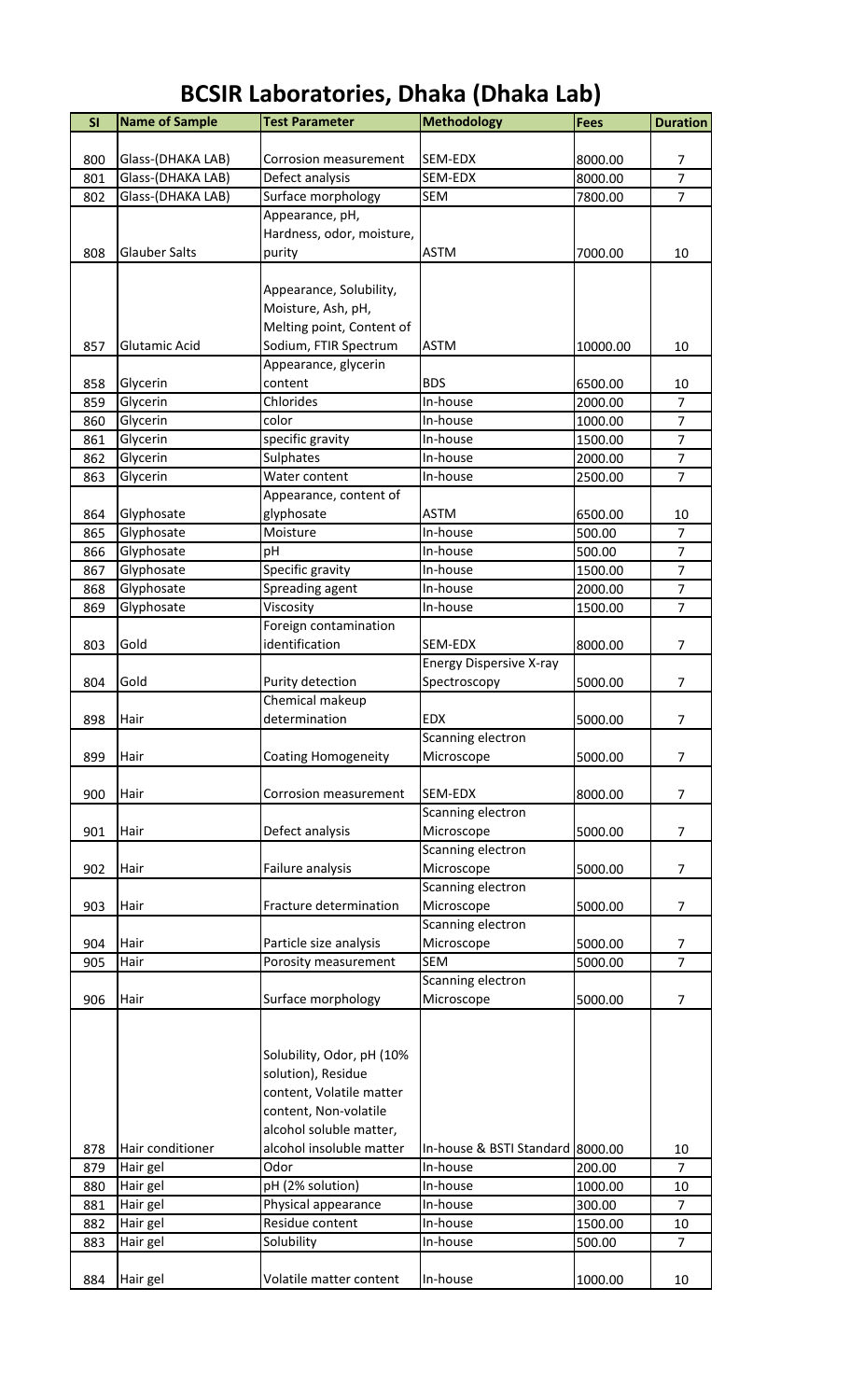| SI   | <b>Name of Sample</b>                     | <b>Test Parameter</b>                   | <b>Methodology</b>                | <b>Fees</b> | <b>Duration</b> |
|------|-------------------------------------------|-----------------------------------------|-----------------------------------|-------------|-----------------|
|      |                                           |                                         |                                   |             |                 |
|      |                                           | Density, peroxide value,                |                                   |             |                 |
| 885  | Hair oil                                  | acid value, iodine value,<br>Sap. value | In-house & BSTI Standard 10000.00 |             | 10              |
|      |                                           |                                         |                                   |             |                 |
|      | Heavy Metal and                           |                                         |                                   |             |                 |
|      | Metals in all types of                    |                                         |                                   |             |                 |
| 1922 | samples (except pure<br>metal)- Dhaka Lab | Aluminium (Al)                          | In-House                          | 3000.00     | 10              |
|      |                                           |                                         |                                   |             |                 |
|      | Heavy Metal and                           |                                         |                                   |             |                 |
|      | Metals in all types of                    |                                         |                                   |             |                 |
|      | samples (except pure                      |                                         |                                   |             |                 |
| 1923 | metal)- Dhaka Lab                         | Arsenic (As)                            | In-House                          | 2500.00     | 10              |
|      | Heavy Metal and                           |                                         |                                   |             |                 |
|      | Metals in all types of                    |                                         |                                   |             |                 |
|      | samples (except pure                      |                                         |                                   |             |                 |
| 1924 | metal)- Dhaka Lab                         | Boron (B)                               | In-House                          | 2000.00     | 10              |
|      | Heavy Metal and                           |                                         |                                   |             |                 |
|      | Metals in all types of                    |                                         |                                   |             |                 |
|      | samples (except pure                      |                                         |                                   |             |                 |
| 1925 | metal) - Dhaka Lab                        | Cadmium (Cd)                            | In-House                          | 2000.00     | 10              |
|      | Heavy Metal and                           |                                         |                                   |             |                 |
|      | Metals in all types of                    |                                         |                                   |             |                 |
|      | samples (except pure                      |                                         |                                   |             |                 |
| 1926 | metal) - Dhaka Lab                        | Calcium (Ca)                            | In-House                          | 2000.00     | 10              |
|      | Heavy Metal and                           |                                         |                                   |             |                 |
|      | Metals in all types of                    |                                         |                                   |             |                 |
|      | samples (except pure                      |                                         |                                   |             |                 |
| 1927 | metal)- Dhaka Lab                         | Chromium (Cr)                           | In-House                          | 2000.00     | 10              |
|      | Heavy Metal and                           |                                         |                                   |             |                 |
|      | Metals in all types of                    |                                         |                                   |             |                 |
|      | samples (except pure                      |                                         |                                   |             |                 |
| 1928 | metal)- Dhaka Lab                         | Cobalt (Co)                             | In-House                          | 2000.00     | 10              |
|      | Heavy Metal and                           |                                         |                                   |             |                 |
|      | Metals in all types of                    |                                         |                                   |             |                 |
|      | samples (except pure                      |                                         |                                   |             |                 |
| 1929 | metal)- Dhaka Lab                         | Copper (Cu)                             | In-House                          | 2000.00     | 10              |
|      | Heavy Metal and                           |                                         |                                   |             |                 |
|      | Metals in all types of                    |                                         |                                   |             |                 |
|      | samples (except pure                      |                                         |                                   |             |                 |
| 1930 | metal)- Dhaka Lab                         | Iron (Fe)                               | In-House                          | 2000.00     | 10              |
|      |                                           |                                         |                                   |             |                 |
|      | Heavy Metal and<br>Metals in all types of |                                         |                                   |             |                 |
|      | samples (except pure                      |                                         |                                   |             |                 |
| 1931 | metal) - Dhaka Lab                        | Lead (Pb)                               | In-House                          | 2000.00     | 10              |
|      |                                           |                                         |                                   |             |                 |
|      | Heavy Metal and<br>Metals in all types of |                                         |                                   |             |                 |
|      | samples (except pure                      |                                         |                                   |             |                 |
|      | 1932   metal) - Dhaka Lab                 | Magnesium (Mg)                          | In-House                          | 2000.00     | 10              |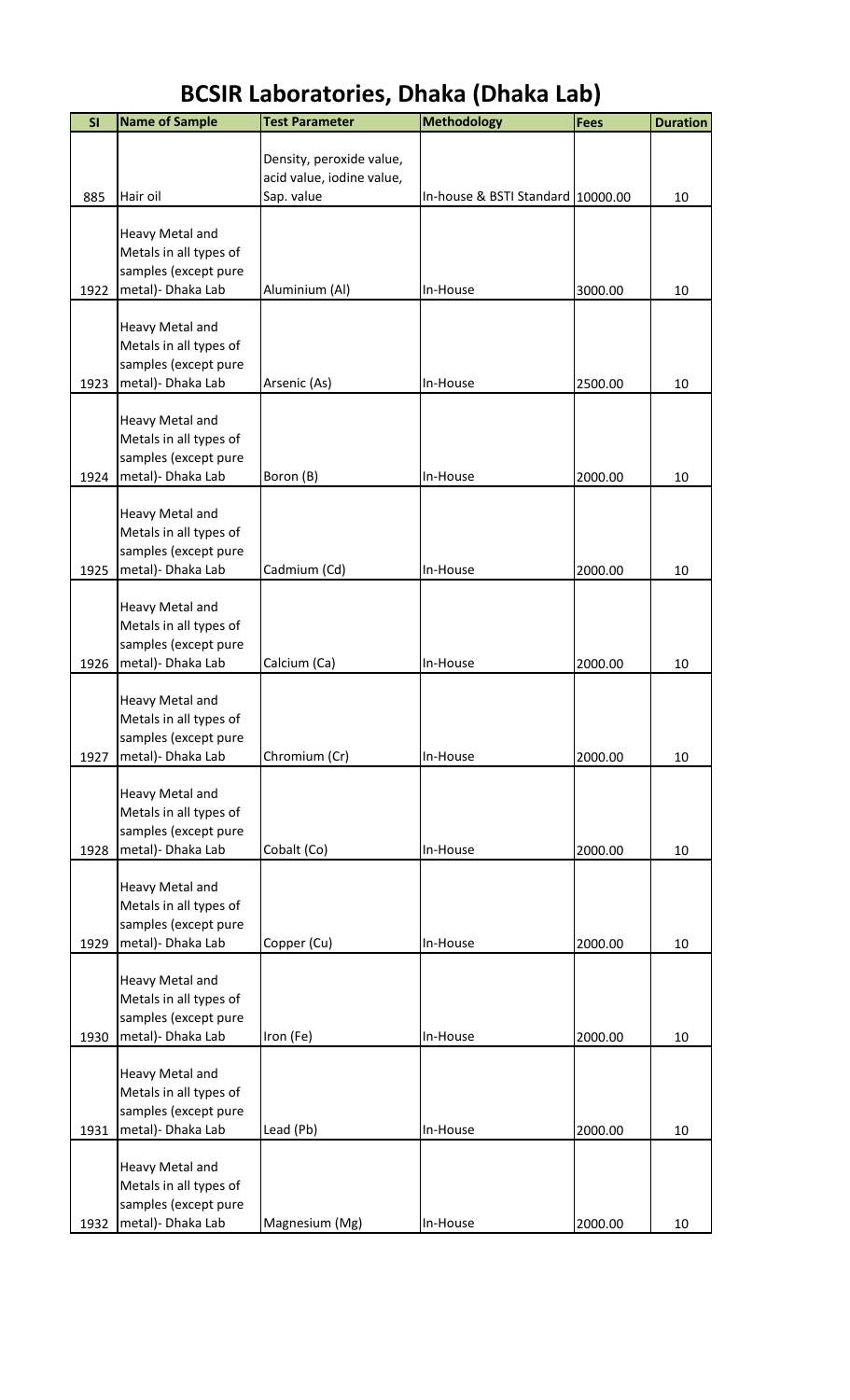| SI   | <b>Name of Sample</b>                          | <b>Test Parameter</b> | <b>Methodology</b> | <b>Fees</b> | <b>Duration</b> |
|------|------------------------------------------------|-----------------------|--------------------|-------------|-----------------|
|      | Heavy Metal and                                |                       |                    |             |                 |
|      | Metals in all types of                         |                       |                    |             |                 |
|      | samples (except pure                           |                       |                    |             |                 |
| 1933 | metal) - Dhaka Lab                             | Manganese (Mn)        | In-House           | 2000.00     | 10              |
|      |                                                |                       |                    |             |                 |
|      | Heavy Metal and<br>Metals in all types of      |                       |                    |             |                 |
|      | samples (except pure                           |                       |                    |             |                 |
| 1934 | metal)- Dhaka Lab                              | Mercury (Hg)          | In-House           | 3500.00     | 10              |
|      |                                                |                       |                    |             |                 |
|      | Heavy Metal and                                |                       |                    |             |                 |
|      | Metals in all types of<br>samples (except pure |                       |                    |             |                 |
| 1935 | metal)- Dhaka Lab                              | Molybdenum (Mo)       | In-House           | 2000.00     | 10              |
|      |                                                |                       |                    |             |                 |
|      | Heavy Metal and                                |                       |                    |             |                 |
|      | Metals in all types of<br>samples (except pure |                       |                    |             |                 |
| 1936 | metal)- Dhaka Lab                              | Nickel (Ni)           | In-House           | 2000.00     | 10              |
|      |                                                |                       |                    |             |                 |
|      | Heavy Metal and                                |                       |                    |             |                 |
|      | Metals in all types of<br>samples (except pure |                       |                    |             |                 |
| 1937 | metal)- Dhaka Lab                              | Potassium (K)         | In-House           | 2000.00     | 10              |
|      |                                                |                       |                    |             |                 |
|      | Heavy Metal and                                |                       |                    |             |                 |
|      | Metals in all types of                         |                       |                    |             |                 |
| 1938 | samples (except pure<br>metal)- Dhaka Lab      | Selenium (Se)         | In-House           | 3000.00     | 10              |
|      |                                                |                       |                    |             |                 |
|      | Heavy Metal and                                |                       |                    |             |                 |
|      | Metals in all types of                         |                       |                    |             |                 |
| 1939 | samples (except pure<br>metal) - Dhaka Lab     | Silica (Sio2)         | In-House           | 3000.00     | 10              |
|      |                                                |                       |                    |             |                 |
|      | Heavy Metal and                                |                       |                    |             |                 |
|      | Metals in all types of                         |                       |                    |             |                 |
| 1940 | samples (except pure<br>metal)- Dhaka Lab      | Silicon (Si)          | In-House           | 3000.00     | 10              |
|      |                                                |                       |                    |             |                 |
|      | Heavy Metal and                                |                       |                    |             |                 |
|      | Metals in all types of                         |                       |                    |             |                 |
| 1941 | samples (except pure<br>metal) - Dhaka Lab     | Silver (Ag)           | In-House           | 2000.00     | 10              |
|      |                                                |                       |                    |             |                 |
|      | Heavy Metal and                                |                       |                    |             |                 |
|      | Metals in all types of                         |                       |                    |             |                 |
|      | samples (except pure                           |                       |                    |             |                 |
| 1942 | metal)- Dhaka Lab                              | Sodium (Na)           | In-House           | 2000.00     | 10              |
|      | Heavy Metal and                                |                       |                    |             |                 |
|      | Metals in all types of                         |                       |                    |             |                 |
|      | samples (except pure                           |                       |                    |             |                 |
| 1943 | metal) - Dhaka Lab                             | Tin (Sn)              | In-House           | 2000.00     | 10              |
|      | Heavy Metal and                                |                       |                    |             |                 |
|      | Metals in all types of                         |                       |                    |             |                 |
|      | samples (except pure                           |                       |                    |             |                 |
| 1944 | metal) - Dhaka Lab                             | Zinc (Zn)             | In-House           | 2000.00     | 10              |
|      | Henna, Food, Drug &<br>Cosmetic grade dyes &   |                       |                    |             |                 |
| 1908 | pigments                                       | Curcumin content      | In-House           | 10000.00    | $\overline{7}$  |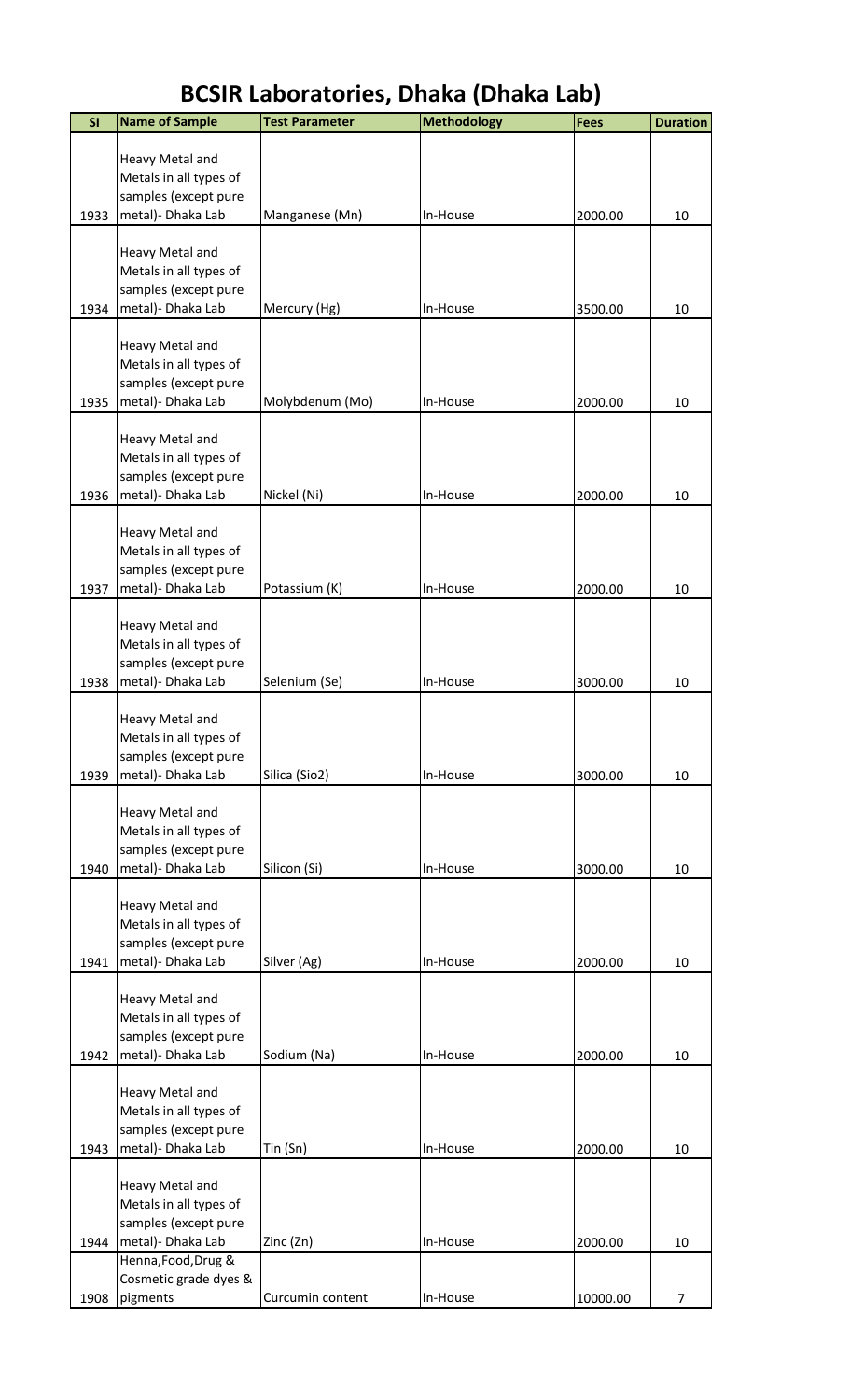| Henna, Food, Drug &<br>Cosmetic grade dyes &<br>1909<br>pigments<br>Food grade quality<br>$\overline{7}$<br>In-House<br>20000.00<br>Henna, Food, Drug &<br>Cosmetic grade dyes &<br>1910<br>pigments<br>in-house<br>2000.00<br>Heavy Metals (Arsenic)<br>$\overline{7}$<br>Henna, Food, Drug &<br>Cosmetic grade dyes &<br>1911<br>pigments<br>2000.00<br>$\overline{7}$<br>Heavy Metals (Cadmium)<br>In-House<br>Henna, Food, Drug &<br>Cosmetic grade dyes &<br>1912<br>pigments<br>Heavy Metals (Chromium) In-House<br>7<br>2000.00<br>Henna, Food, Drug &<br>Cosmetic grade dyes &<br>1913<br>pigments<br>Heavy metals (Lead)<br>2000.00<br>7<br>In-House<br>Henna, Food, Drug &<br>Cosmetic grade dyes &<br>1914<br>7<br>pigments<br>Heavy metals (Mercury)<br>In-House<br>2000.00<br>Henna, Food, Drug &<br>Cosmetic grade dyes &<br>1915<br>pigments<br>10000.00<br>$\overline{7}$<br>In-House<br>Lawson content<br>Moisture content of<br>Herbs/Herbal Products<br>sample/LOD<br>907<br>Determination<br>(DHAKA LAB)<br>AOAC/ASTM/BP/USP<br>1000.00<br>10<br>% mortality, LC50 Value<br>Herbs/Herbal Products<br>(Brain Shrimp Lethality<br><b>Standard Methods</b><br>(DHAKA LAB)<br>Depending on Samples<br>908<br>Bioassay)<br>2000.00<br>10<br>Herbs/Herbal Products<br>Antibacterial property of<br><b>Standard Methods</b><br>909<br>(DHAKA LAB)<br>2000.00<br>test sample<br>Depending on Samples<br>10<br>Herbs/Herbal Products Antifungal property of<br><b>Standard Methods</b><br>Depending on Samples<br>(DHAKA LAB)<br>test sample<br>2000.00<br>910<br>10<br><b>Standard Methods</b><br>Herbs/Herbal Products<br>Antioxidant property of<br>911<br>(DHAKA LAB)<br>Depending on Samples<br>test sample<br>2000.00<br>10<br>Identification of test<br>sample, Potency/Assay of<br>Herbs/Herbal Products<br>(DHAKA LAB)<br>test sample<br>912<br>AOAC/ASTM/BP/USP<br>2000.00<br>10<br><b>Standard Methods</b><br>Herbs/Herbal Products<br>(DHAKA LAB)<br>Total colony forming unit<br>Depending on Samples<br>913<br>2000.00<br>10<br>Appearance, odor,<br>Density, Purity<br><b>ASTM</b><br>Hydrochloric acid<br>914<br>5500.00<br>10<br>Hydrose (Percentage<br>916<br>Hydrose<br>Content)<br>In-house<br>8000.00<br>10<br>Appearance, Assay of<br>915<br>Hydrozen peroxide<br><b>ASTM</b><br>Hydrozen peroxide<br>3000.00<br>10<br>Appearance, Moisture,<br>Assay of Ibruprofen<br>Ibruprofen<br>917<br><b>ASTM</b><br>6500.00<br>10<br>925<br>IC<br>Parasitic analysis<br>3000.00<br>$\overline{7}$<br><b>IMPEDANCE ANALYZER</b><br>Appearance, Solubility,<br>Acidity, Cap off time,<br>Speed of drying, Ink<br>Indelible Ink Pen (for<br><b>National Election</b><br>marking, Wash ability,<br>918<br>Content of silver nitrate<br>Commission)<br><b>ASTM</b><br>12000.00<br>10<br>920<br>Inductors<br>Capacitance<br><b>IMPEDANCE ANALYZER</b><br>3000.00<br>$\overline{7}$<br>Inductors<br><b>IMPEDANCE ANALYZER</b><br>$\overline{7}$<br>Impedance parameters<br>3000.00<br>921 | SI | <b>Name of Sample</b> | <b>Test Parameter</b> | <b>Methodology</b> | <b>Fees</b> | <b>Duration</b> |
|------------------------------------------------------------------------------------------------------------------------------------------------------------------------------------------------------------------------------------------------------------------------------------------------------------------------------------------------------------------------------------------------------------------------------------------------------------------------------------------------------------------------------------------------------------------------------------------------------------------------------------------------------------------------------------------------------------------------------------------------------------------------------------------------------------------------------------------------------------------------------------------------------------------------------------------------------------------------------------------------------------------------------------------------------------------------------------------------------------------------------------------------------------------------------------------------------------------------------------------------------------------------------------------------------------------------------------------------------------------------------------------------------------------------------------------------------------------------------------------------------------------------------------------------------------------------------------------------------------------------------------------------------------------------------------------------------------------------------------------------------------------------------------------------------------------------------------------------------------------------------------------------------------------------------------------------------------------------------------------------------------------------------------------------------------------------------------------------------------------------------------------------------------------------------------------------------------------------------------------------------------------------------------------------------------------------------------------------------------------------------------------------------------------------------------------------------------------------------------------------------------------------------------------------------------------------------------------------------------------------------------------------------------------------------------------------------------------------------------------------------------------------------------------------------------------------------------------------------------------------------------------------------------------------------------------------------------------------------------------------------------|----|-----------------------|-----------------------|--------------------|-------------|-----------------|
|                                                                                                                                                                                                                                                                                                                                                                                                                                                                                                                                                                                                                                                                                                                                                                                                                                                                                                                                                                                                                                                                                                                                                                                                                                                                                                                                                                                                                                                                                                                                                                                                                                                                                                                                                                                                                                                                                                                                                                                                                                                                                                                                                                                                                                                                                                                                                                                                                                                                                                                                                                                                                                                                                                                                                                                                                                                                                                                                                                                                            |    |                       |                       |                    |             |                 |
|                                                                                                                                                                                                                                                                                                                                                                                                                                                                                                                                                                                                                                                                                                                                                                                                                                                                                                                                                                                                                                                                                                                                                                                                                                                                                                                                                                                                                                                                                                                                                                                                                                                                                                                                                                                                                                                                                                                                                                                                                                                                                                                                                                                                                                                                                                                                                                                                                                                                                                                                                                                                                                                                                                                                                                                                                                                                                                                                                                                                            |    |                       |                       |                    |             |                 |
|                                                                                                                                                                                                                                                                                                                                                                                                                                                                                                                                                                                                                                                                                                                                                                                                                                                                                                                                                                                                                                                                                                                                                                                                                                                                                                                                                                                                                                                                                                                                                                                                                                                                                                                                                                                                                                                                                                                                                                                                                                                                                                                                                                                                                                                                                                                                                                                                                                                                                                                                                                                                                                                                                                                                                                                                                                                                                                                                                                                                            |    |                       |                       |                    |             |                 |
|                                                                                                                                                                                                                                                                                                                                                                                                                                                                                                                                                                                                                                                                                                                                                                                                                                                                                                                                                                                                                                                                                                                                                                                                                                                                                                                                                                                                                                                                                                                                                                                                                                                                                                                                                                                                                                                                                                                                                                                                                                                                                                                                                                                                                                                                                                                                                                                                                                                                                                                                                                                                                                                                                                                                                                                                                                                                                                                                                                                                            |    |                       |                       |                    |             |                 |
|                                                                                                                                                                                                                                                                                                                                                                                                                                                                                                                                                                                                                                                                                                                                                                                                                                                                                                                                                                                                                                                                                                                                                                                                                                                                                                                                                                                                                                                                                                                                                                                                                                                                                                                                                                                                                                                                                                                                                                                                                                                                                                                                                                                                                                                                                                                                                                                                                                                                                                                                                                                                                                                                                                                                                                                                                                                                                                                                                                                                            |    |                       |                       |                    |             |                 |
|                                                                                                                                                                                                                                                                                                                                                                                                                                                                                                                                                                                                                                                                                                                                                                                                                                                                                                                                                                                                                                                                                                                                                                                                                                                                                                                                                                                                                                                                                                                                                                                                                                                                                                                                                                                                                                                                                                                                                                                                                                                                                                                                                                                                                                                                                                                                                                                                                                                                                                                                                                                                                                                                                                                                                                                                                                                                                                                                                                                                            |    |                       |                       |                    |             |                 |
|                                                                                                                                                                                                                                                                                                                                                                                                                                                                                                                                                                                                                                                                                                                                                                                                                                                                                                                                                                                                                                                                                                                                                                                                                                                                                                                                                                                                                                                                                                                                                                                                                                                                                                                                                                                                                                                                                                                                                                                                                                                                                                                                                                                                                                                                                                                                                                                                                                                                                                                                                                                                                                                                                                                                                                                                                                                                                                                                                                                                            |    |                       |                       |                    |             |                 |
|                                                                                                                                                                                                                                                                                                                                                                                                                                                                                                                                                                                                                                                                                                                                                                                                                                                                                                                                                                                                                                                                                                                                                                                                                                                                                                                                                                                                                                                                                                                                                                                                                                                                                                                                                                                                                                                                                                                                                                                                                                                                                                                                                                                                                                                                                                                                                                                                                                                                                                                                                                                                                                                                                                                                                                                                                                                                                                                                                                                                            |    |                       |                       |                    |             |                 |
|                                                                                                                                                                                                                                                                                                                                                                                                                                                                                                                                                                                                                                                                                                                                                                                                                                                                                                                                                                                                                                                                                                                                                                                                                                                                                                                                                                                                                                                                                                                                                                                                                                                                                                                                                                                                                                                                                                                                                                                                                                                                                                                                                                                                                                                                                                                                                                                                                                                                                                                                                                                                                                                                                                                                                                                                                                                                                                                                                                                                            |    |                       |                       |                    |             |                 |
|                                                                                                                                                                                                                                                                                                                                                                                                                                                                                                                                                                                                                                                                                                                                                                                                                                                                                                                                                                                                                                                                                                                                                                                                                                                                                                                                                                                                                                                                                                                                                                                                                                                                                                                                                                                                                                                                                                                                                                                                                                                                                                                                                                                                                                                                                                                                                                                                                                                                                                                                                                                                                                                                                                                                                                                                                                                                                                                                                                                                            |    |                       |                       |                    |             |                 |
|                                                                                                                                                                                                                                                                                                                                                                                                                                                                                                                                                                                                                                                                                                                                                                                                                                                                                                                                                                                                                                                                                                                                                                                                                                                                                                                                                                                                                                                                                                                                                                                                                                                                                                                                                                                                                                                                                                                                                                                                                                                                                                                                                                                                                                                                                                                                                                                                                                                                                                                                                                                                                                                                                                                                                                                                                                                                                                                                                                                                            |    |                       |                       |                    |             |                 |
|                                                                                                                                                                                                                                                                                                                                                                                                                                                                                                                                                                                                                                                                                                                                                                                                                                                                                                                                                                                                                                                                                                                                                                                                                                                                                                                                                                                                                                                                                                                                                                                                                                                                                                                                                                                                                                                                                                                                                                                                                                                                                                                                                                                                                                                                                                                                                                                                                                                                                                                                                                                                                                                                                                                                                                                                                                                                                                                                                                                                            |    |                       |                       |                    |             |                 |
|                                                                                                                                                                                                                                                                                                                                                                                                                                                                                                                                                                                                                                                                                                                                                                                                                                                                                                                                                                                                                                                                                                                                                                                                                                                                                                                                                                                                                                                                                                                                                                                                                                                                                                                                                                                                                                                                                                                                                                                                                                                                                                                                                                                                                                                                                                                                                                                                                                                                                                                                                                                                                                                                                                                                                                                                                                                                                                                                                                                                            |    |                       |                       |                    |             |                 |
|                                                                                                                                                                                                                                                                                                                                                                                                                                                                                                                                                                                                                                                                                                                                                                                                                                                                                                                                                                                                                                                                                                                                                                                                                                                                                                                                                                                                                                                                                                                                                                                                                                                                                                                                                                                                                                                                                                                                                                                                                                                                                                                                                                                                                                                                                                                                                                                                                                                                                                                                                                                                                                                                                                                                                                                                                                                                                                                                                                                                            |    |                       |                       |                    |             |                 |
|                                                                                                                                                                                                                                                                                                                                                                                                                                                                                                                                                                                                                                                                                                                                                                                                                                                                                                                                                                                                                                                                                                                                                                                                                                                                                                                                                                                                                                                                                                                                                                                                                                                                                                                                                                                                                                                                                                                                                                                                                                                                                                                                                                                                                                                                                                                                                                                                                                                                                                                                                                                                                                                                                                                                                                                                                                                                                                                                                                                                            |    |                       |                       |                    |             |                 |
|                                                                                                                                                                                                                                                                                                                                                                                                                                                                                                                                                                                                                                                                                                                                                                                                                                                                                                                                                                                                                                                                                                                                                                                                                                                                                                                                                                                                                                                                                                                                                                                                                                                                                                                                                                                                                                                                                                                                                                                                                                                                                                                                                                                                                                                                                                                                                                                                                                                                                                                                                                                                                                                                                                                                                                                                                                                                                                                                                                                                            |    |                       |                       |                    |             |                 |
|                                                                                                                                                                                                                                                                                                                                                                                                                                                                                                                                                                                                                                                                                                                                                                                                                                                                                                                                                                                                                                                                                                                                                                                                                                                                                                                                                                                                                                                                                                                                                                                                                                                                                                                                                                                                                                                                                                                                                                                                                                                                                                                                                                                                                                                                                                                                                                                                                                                                                                                                                                                                                                                                                                                                                                                                                                                                                                                                                                                                            |    |                       |                       |                    |             |                 |
|                                                                                                                                                                                                                                                                                                                                                                                                                                                                                                                                                                                                                                                                                                                                                                                                                                                                                                                                                                                                                                                                                                                                                                                                                                                                                                                                                                                                                                                                                                                                                                                                                                                                                                                                                                                                                                                                                                                                                                                                                                                                                                                                                                                                                                                                                                                                                                                                                                                                                                                                                                                                                                                                                                                                                                                                                                                                                                                                                                                                            |    |                       |                       |                    |             |                 |
|                                                                                                                                                                                                                                                                                                                                                                                                                                                                                                                                                                                                                                                                                                                                                                                                                                                                                                                                                                                                                                                                                                                                                                                                                                                                                                                                                                                                                                                                                                                                                                                                                                                                                                                                                                                                                                                                                                                                                                                                                                                                                                                                                                                                                                                                                                                                                                                                                                                                                                                                                                                                                                                                                                                                                                                                                                                                                                                                                                                                            |    |                       |                       |                    |             |                 |
|                                                                                                                                                                                                                                                                                                                                                                                                                                                                                                                                                                                                                                                                                                                                                                                                                                                                                                                                                                                                                                                                                                                                                                                                                                                                                                                                                                                                                                                                                                                                                                                                                                                                                                                                                                                                                                                                                                                                                                                                                                                                                                                                                                                                                                                                                                                                                                                                                                                                                                                                                                                                                                                                                                                                                                                                                                                                                                                                                                                                            |    |                       |                       |                    |             |                 |
|                                                                                                                                                                                                                                                                                                                                                                                                                                                                                                                                                                                                                                                                                                                                                                                                                                                                                                                                                                                                                                                                                                                                                                                                                                                                                                                                                                                                                                                                                                                                                                                                                                                                                                                                                                                                                                                                                                                                                                                                                                                                                                                                                                                                                                                                                                                                                                                                                                                                                                                                                                                                                                                                                                                                                                                                                                                                                                                                                                                                            |    |                       |                       |                    |             |                 |
|                                                                                                                                                                                                                                                                                                                                                                                                                                                                                                                                                                                                                                                                                                                                                                                                                                                                                                                                                                                                                                                                                                                                                                                                                                                                                                                                                                                                                                                                                                                                                                                                                                                                                                                                                                                                                                                                                                                                                                                                                                                                                                                                                                                                                                                                                                                                                                                                                                                                                                                                                                                                                                                                                                                                                                                                                                                                                                                                                                                                            |    |                       |                       |                    |             |                 |
|                                                                                                                                                                                                                                                                                                                                                                                                                                                                                                                                                                                                                                                                                                                                                                                                                                                                                                                                                                                                                                                                                                                                                                                                                                                                                                                                                                                                                                                                                                                                                                                                                                                                                                                                                                                                                                                                                                                                                                                                                                                                                                                                                                                                                                                                                                                                                                                                                                                                                                                                                                                                                                                                                                                                                                                                                                                                                                                                                                                                            |    |                       |                       |                    |             |                 |
|                                                                                                                                                                                                                                                                                                                                                                                                                                                                                                                                                                                                                                                                                                                                                                                                                                                                                                                                                                                                                                                                                                                                                                                                                                                                                                                                                                                                                                                                                                                                                                                                                                                                                                                                                                                                                                                                                                                                                                                                                                                                                                                                                                                                                                                                                                                                                                                                                                                                                                                                                                                                                                                                                                                                                                                                                                                                                                                                                                                                            |    |                       |                       |                    |             |                 |
|                                                                                                                                                                                                                                                                                                                                                                                                                                                                                                                                                                                                                                                                                                                                                                                                                                                                                                                                                                                                                                                                                                                                                                                                                                                                                                                                                                                                                                                                                                                                                                                                                                                                                                                                                                                                                                                                                                                                                                                                                                                                                                                                                                                                                                                                                                                                                                                                                                                                                                                                                                                                                                                                                                                                                                                                                                                                                                                                                                                                            |    |                       |                       |                    |             |                 |
|                                                                                                                                                                                                                                                                                                                                                                                                                                                                                                                                                                                                                                                                                                                                                                                                                                                                                                                                                                                                                                                                                                                                                                                                                                                                                                                                                                                                                                                                                                                                                                                                                                                                                                                                                                                                                                                                                                                                                                                                                                                                                                                                                                                                                                                                                                                                                                                                                                                                                                                                                                                                                                                                                                                                                                                                                                                                                                                                                                                                            |    |                       |                       |                    |             |                 |
|                                                                                                                                                                                                                                                                                                                                                                                                                                                                                                                                                                                                                                                                                                                                                                                                                                                                                                                                                                                                                                                                                                                                                                                                                                                                                                                                                                                                                                                                                                                                                                                                                                                                                                                                                                                                                                                                                                                                                                                                                                                                                                                                                                                                                                                                                                                                                                                                                                                                                                                                                                                                                                                                                                                                                                                                                                                                                                                                                                                                            |    |                       |                       |                    |             |                 |
|                                                                                                                                                                                                                                                                                                                                                                                                                                                                                                                                                                                                                                                                                                                                                                                                                                                                                                                                                                                                                                                                                                                                                                                                                                                                                                                                                                                                                                                                                                                                                                                                                                                                                                                                                                                                                                                                                                                                                                                                                                                                                                                                                                                                                                                                                                                                                                                                                                                                                                                                                                                                                                                                                                                                                                                                                                                                                                                                                                                                            |    |                       |                       |                    |             |                 |
|                                                                                                                                                                                                                                                                                                                                                                                                                                                                                                                                                                                                                                                                                                                                                                                                                                                                                                                                                                                                                                                                                                                                                                                                                                                                                                                                                                                                                                                                                                                                                                                                                                                                                                                                                                                                                                                                                                                                                                                                                                                                                                                                                                                                                                                                                                                                                                                                                                                                                                                                                                                                                                                                                                                                                                                                                                                                                                                                                                                                            |    |                       |                       |                    |             |                 |
|                                                                                                                                                                                                                                                                                                                                                                                                                                                                                                                                                                                                                                                                                                                                                                                                                                                                                                                                                                                                                                                                                                                                                                                                                                                                                                                                                                                                                                                                                                                                                                                                                                                                                                                                                                                                                                                                                                                                                                                                                                                                                                                                                                                                                                                                                                                                                                                                                                                                                                                                                                                                                                                                                                                                                                                                                                                                                                                                                                                                            |    |                       |                       |                    |             |                 |
|                                                                                                                                                                                                                                                                                                                                                                                                                                                                                                                                                                                                                                                                                                                                                                                                                                                                                                                                                                                                                                                                                                                                                                                                                                                                                                                                                                                                                                                                                                                                                                                                                                                                                                                                                                                                                                                                                                                                                                                                                                                                                                                                                                                                                                                                                                                                                                                                                                                                                                                                                                                                                                                                                                                                                                                                                                                                                                                                                                                                            |    |                       |                       |                    |             |                 |
|                                                                                                                                                                                                                                                                                                                                                                                                                                                                                                                                                                                                                                                                                                                                                                                                                                                                                                                                                                                                                                                                                                                                                                                                                                                                                                                                                                                                                                                                                                                                                                                                                                                                                                                                                                                                                                                                                                                                                                                                                                                                                                                                                                                                                                                                                                                                                                                                                                                                                                                                                                                                                                                                                                                                                                                                                                                                                                                                                                                                            |    |                       |                       |                    |             |                 |
|                                                                                                                                                                                                                                                                                                                                                                                                                                                                                                                                                                                                                                                                                                                                                                                                                                                                                                                                                                                                                                                                                                                                                                                                                                                                                                                                                                                                                                                                                                                                                                                                                                                                                                                                                                                                                                                                                                                                                                                                                                                                                                                                                                                                                                                                                                                                                                                                                                                                                                                                                                                                                                                                                                                                                                                                                                                                                                                                                                                                            |    |                       |                       |                    |             |                 |
|                                                                                                                                                                                                                                                                                                                                                                                                                                                                                                                                                                                                                                                                                                                                                                                                                                                                                                                                                                                                                                                                                                                                                                                                                                                                                                                                                                                                                                                                                                                                                                                                                                                                                                                                                                                                                                                                                                                                                                                                                                                                                                                                                                                                                                                                                                                                                                                                                                                                                                                                                                                                                                                                                                                                                                                                                                                                                                                                                                                                            |    |                       |                       |                    |             |                 |
|                                                                                                                                                                                                                                                                                                                                                                                                                                                                                                                                                                                                                                                                                                                                                                                                                                                                                                                                                                                                                                                                                                                                                                                                                                                                                                                                                                                                                                                                                                                                                                                                                                                                                                                                                                                                                                                                                                                                                                                                                                                                                                                                                                                                                                                                                                                                                                                                                                                                                                                                                                                                                                                                                                                                                                                                                                                                                                                                                                                                            |    |                       |                       |                    |             |                 |
|                                                                                                                                                                                                                                                                                                                                                                                                                                                                                                                                                                                                                                                                                                                                                                                                                                                                                                                                                                                                                                                                                                                                                                                                                                                                                                                                                                                                                                                                                                                                                                                                                                                                                                                                                                                                                                                                                                                                                                                                                                                                                                                                                                                                                                                                                                                                                                                                                                                                                                                                                                                                                                                                                                                                                                                                                                                                                                                                                                                                            |    |                       |                       |                    |             |                 |
|                                                                                                                                                                                                                                                                                                                                                                                                                                                                                                                                                                                                                                                                                                                                                                                                                                                                                                                                                                                                                                                                                                                                                                                                                                                                                                                                                                                                                                                                                                                                                                                                                                                                                                                                                                                                                                                                                                                                                                                                                                                                                                                                                                                                                                                                                                                                                                                                                                                                                                                                                                                                                                                                                                                                                                                                                                                                                                                                                                                                            |    |                       |                       |                    |             |                 |
|                                                                                                                                                                                                                                                                                                                                                                                                                                                                                                                                                                                                                                                                                                                                                                                                                                                                                                                                                                                                                                                                                                                                                                                                                                                                                                                                                                                                                                                                                                                                                                                                                                                                                                                                                                                                                                                                                                                                                                                                                                                                                                                                                                                                                                                                                                                                                                                                                                                                                                                                                                                                                                                                                                                                                                                                                                                                                                                                                                                                            |    |                       |                       |                    |             |                 |
|                                                                                                                                                                                                                                                                                                                                                                                                                                                                                                                                                                                                                                                                                                                                                                                                                                                                                                                                                                                                                                                                                                                                                                                                                                                                                                                                                                                                                                                                                                                                                                                                                                                                                                                                                                                                                                                                                                                                                                                                                                                                                                                                                                                                                                                                                                                                                                                                                                                                                                                                                                                                                                                                                                                                                                                                                                                                                                                                                                                                            |    |                       |                       |                    |             |                 |
|                                                                                                                                                                                                                                                                                                                                                                                                                                                                                                                                                                                                                                                                                                                                                                                                                                                                                                                                                                                                                                                                                                                                                                                                                                                                                                                                                                                                                                                                                                                                                                                                                                                                                                                                                                                                                                                                                                                                                                                                                                                                                                                                                                                                                                                                                                                                                                                                                                                                                                                                                                                                                                                                                                                                                                                                                                                                                                                                                                                                            |    |                       |                       |                    |             |                 |
|                                                                                                                                                                                                                                                                                                                                                                                                                                                                                                                                                                                                                                                                                                                                                                                                                                                                                                                                                                                                                                                                                                                                                                                                                                                                                                                                                                                                                                                                                                                                                                                                                                                                                                                                                                                                                                                                                                                                                                                                                                                                                                                                                                                                                                                                                                                                                                                                                                                                                                                                                                                                                                                                                                                                                                                                                                                                                                                                                                                                            |    |                       |                       |                    |             |                 |
|                                                                                                                                                                                                                                                                                                                                                                                                                                                                                                                                                                                                                                                                                                                                                                                                                                                                                                                                                                                                                                                                                                                                                                                                                                                                                                                                                                                                                                                                                                                                                                                                                                                                                                                                                                                                                                                                                                                                                                                                                                                                                                                                                                                                                                                                                                                                                                                                                                                                                                                                                                                                                                                                                                                                                                                                                                                                                                                                                                                                            |    |                       |                       |                    |             |                 |
|                                                                                                                                                                                                                                                                                                                                                                                                                                                                                                                                                                                                                                                                                                                                                                                                                                                                                                                                                                                                                                                                                                                                                                                                                                                                                                                                                                                                                                                                                                                                                                                                                                                                                                                                                                                                                                                                                                                                                                                                                                                                                                                                                                                                                                                                                                                                                                                                                                                                                                                                                                                                                                                                                                                                                                                                                                                                                                                                                                                                            |    |                       |                       |                    |             |                 |
|                                                                                                                                                                                                                                                                                                                                                                                                                                                                                                                                                                                                                                                                                                                                                                                                                                                                                                                                                                                                                                                                                                                                                                                                                                                                                                                                                                                                                                                                                                                                                                                                                                                                                                                                                                                                                                                                                                                                                                                                                                                                                                                                                                                                                                                                                                                                                                                                                                                                                                                                                                                                                                                                                                                                                                                                                                                                                                                                                                                                            |    |                       |                       |                    |             |                 |
|                                                                                                                                                                                                                                                                                                                                                                                                                                                                                                                                                                                                                                                                                                                                                                                                                                                                                                                                                                                                                                                                                                                                                                                                                                                                                                                                                                                                                                                                                                                                                                                                                                                                                                                                                                                                                                                                                                                                                                                                                                                                                                                                                                                                                                                                                                                                                                                                                                                                                                                                                                                                                                                                                                                                                                                                                                                                                                                                                                                                            |    |                       |                       |                    |             |                 |
|                                                                                                                                                                                                                                                                                                                                                                                                                                                                                                                                                                                                                                                                                                                                                                                                                                                                                                                                                                                                                                                                                                                                                                                                                                                                                                                                                                                                                                                                                                                                                                                                                                                                                                                                                                                                                                                                                                                                                                                                                                                                                                                                                                                                                                                                                                                                                                                                                                                                                                                                                                                                                                                                                                                                                                                                                                                                                                                                                                                                            |    |                       |                       |                    |             |                 |
|                                                                                                                                                                                                                                                                                                                                                                                                                                                                                                                                                                                                                                                                                                                                                                                                                                                                                                                                                                                                                                                                                                                                                                                                                                                                                                                                                                                                                                                                                                                                                                                                                                                                                                                                                                                                                                                                                                                                                                                                                                                                                                                                                                                                                                                                                                                                                                                                                                                                                                                                                                                                                                                                                                                                                                                                                                                                                                                                                                                                            |    |                       |                       |                    |             |                 |
|                                                                                                                                                                                                                                                                                                                                                                                                                                                                                                                                                                                                                                                                                                                                                                                                                                                                                                                                                                                                                                                                                                                                                                                                                                                                                                                                                                                                                                                                                                                                                                                                                                                                                                                                                                                                                                                                                                                                                                                                                                                                                                                                                                                                                                                                                                                                                                                                                                                                                                                                                                                                                                                                                                                                                                                                                                                                                                                                                                                                            |    |                       |                       |                    |             |                 |
|                                                                                                                                                                                                                                                                                                                                                                                                                                                                                                                                                                                                                                                                                                                                                                                                                                                                                                                                                                                                                                                                                                                                                                                                                                                                                                                                                                                                                                                                                                                                                                                                                                                                                                                                                                                                                                                                                                                                                                                                                                                                                                                                                                                                                                                                                                                                                                                                                                                                                                                                                                                                                                                                                                                                                                                                                                                                                                                                                                                                            |    |                       |                       |                    |             |                 |
|                                                                                                                                                                                                                                                                                                                                                                                                                                                                                                                                                                                                                                                                                                                                                                                                                                                                                                                                                                                                                                                                                                                                                                                                                                                                                                                                                                                                                                                                                                                                                                                                                                                                                                                                                                                                                                                                                                                                                                                                                                                                                                                                                                                                                                                                                                                                                                                                                                                                                                                                                                                                                                                                                                                                                                                                                                                                                                                                                                                                            |    |                       |                       |                    |             |                 |
|                                                                                                                                                                                                                                                                                                                                                                                                                                                                                                                                                                                                                                                                                                                                                                                                                                                                                                                                                                                                                                                                                                                                                                                                                                                                                                                                                                                                                                                                                                                                                                                                                                                                                                                                                                                                                                                                                                                                                                                                                                                                                                                                                                                                                                                                                                                                                                                                                                                                                                                                                                                                                                                                                                                                                                                                                                                                                                                                                                                                            |    |                       |                       |                    |             |                 |
|                                                                                                                                                                                                                                                                                                                                                                                                                                                                                                                                                                                                                                                                                                                                                                                                                                                                                                                                                                                                                                                                                                                                                                                                                                                                                                                                                                                                                                                                                                                                                                                                                                                                                                                                                                                                                                                                                                                                                                                                                                                                                                                                                                                                                                                                                                                                                                                                                                                                                                                                                                                                                                                                                                                                                                                                                                                                                                                                                                                                            |    |                       |                       |                    |             |                 |
|                                                                                                                                                                                                                                                                                                                                                                                                                                                                                                                                                                                                                                                                                                                                                                                                                                                                                                                                                                                                                                                                                                                                                                                                                                                                                                                                                                                                                                                                                                                                                                                                                                                                                                                                                                                                                                                                                                                                                                                                                                                                                                                                                                                                                                                                                                                                                                                                                                                                                                                                                                                                                                                                                                                                                                                                                                                                                                                                                                                                            |    |                       |                       |                    |             |                 |
|                                                                                                                                                                                                                                                                                                                                                                                                                                                                                                                                                                                                                                                                                                                                                                                                                                                                                                                                                                                                                                                                                                                                                                                                                                                                                                                                                                                                                                                                                                                                                                                                                                                                                                                                                                                                                                                                                                                                                                                                                                                                                                                                                                                                                                                                                                                                                                                                                                                                                                                                                                                                                                                                                                                                                                                                                                                                                                                                                                                                            |    |                       |                       |                    |             |                 |
|                                                                                                                                                                                                                                                                                                                                                                                                                                                                                                                                                                                                                                                                                                                                                                                                                                                                                                                                                                                                                                                                                                                                                                                                                                                                                                                                                                                                                                                                                                                                                                                                                                                                                                                                                                                                                                                                                                                                                                                                                                                                                                                                                                                                                                                                                                                                                                                                                                                                                                                                                                                                                                                                                                                                                                                                                                                                                                                                                                                                            |    |                       |                       |                    |             |                 |
|                                                                                                                                                                                                                                                                                                                                                                                                                                                                                                                                                                                                                                                                                                                                                                                                                                                                                                                                                                                                                                                                                                                                                                                                                                                                                                                                                                                                                                                                                                                                                                                                                                                                                                                                                                                                                                                                                                                                                                                                                                                                                                                                                                                                                                                                                                                                                                                                                                                                                                                                                                                                                                                                                                                                                                                                                                                                                                                                                                                                            |    |                       |                       |                    |             |                 |
|                                                                                                                                                                                                                                                                                                                                                                                                                                                                                                                                                                                                                                                                                                                                                                                                                                                                                                                                                                                                                                                                                                                                                                                                                                                                                                                                                                                                                                                                                                                                                                                                                                                                                                                                                                                                                                                                                                                                                                                                                                                                                                                                                                                                                                                                                                                                                                                                                                                                                                                                                                                                                                                                                                                                                                                                                                                                                                                                                                                                            |    |                       |                       |                    |             |                 |
|                                                                                                                                                                                                                                                                                                                                                                                                                                                                                                                                                                                                                                                                                                                                                                                                                                                                                                                                                                                                                                                                                                                                                                                                                                                                                                                                                                                                                                                                                                                                                                                                                                                                                                                                                                                                                                                                                                                                                                                                                                                                                                                                                                                                                                                                                                                                                                                                                                                                                                                                                                                                                                                                                                                                                                                                                                                                                                                                                                                                            |    |                       |                       |                    |             |                 |
|                                                                                                                                                                                                                                                                                                                                                                                                                                                                                                                                                                                                                                                                                                                                                                                                                                                                                                                                                                                                                                                                                                                                                                                                                                                                                                                                                                                                                                                                                                                                                                                                                                                                                                                                                                                                                                                                                                                                                                                                                                                                                                                                                                                                                                                                                                                                                                                                                                                                                                                                                                                                                                                                                                                                                                                                                                                                                                                                                                                                            |    |                       |                       |                    |             |                 |
|                                                                                                                                                                                                                                                                                                                                                                                                                                                                                                                                                                                                                                                                                                                                                                                                                                                                                                                                                                                                                                                                                                                                                                                                                                                                                                                                                                                                                                                                                                                                                                                                                                                                                                                                                                                                                                                                                                                                                                                                                                                                                                                                                                                                                                                                                                                                                                                                                                                                                                                                                                                                                                                                                                                                                                                                                                                                                                                                                                                                            |    |                       |                       |                    |             |                 |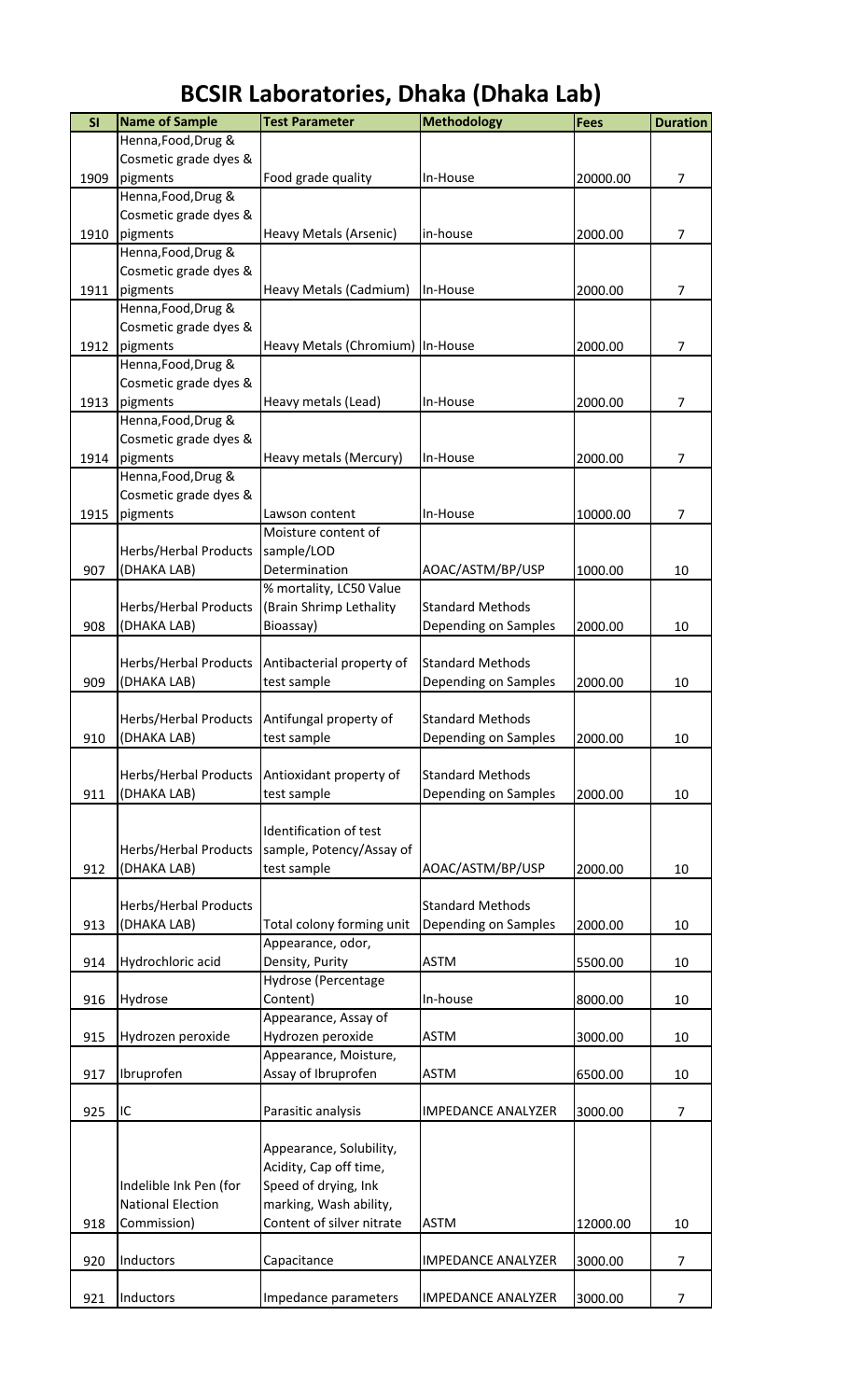#### **SI** Name of Sample Test Parameter **Methodology** Fees Duration 922 Inductors Inductance IMPEDANCE ANALYZER 3000.00 7 923 Inductors  $Q$ -factor IMPEDANCE ANALYZER 3000.00 7 924 Inductors Resistance IMPEDANCE ANALYZER 3000.00 7 926 Inorganic pigments Particle size analysis SEM 5000.00 7 919 Insulator **Thermal Conductivity** Thermal Conductivity meter 3000.00 7 927 | IPS/UPS Backup Time, Charge Time, Mx Output Power, Output voltage, Output frequency, PF Digital Power Analyzer, Digital Oscilloscope 2000.00 10 982 Jute/Jute Products Abrasion resistance In-house (Rubbing Fastness Tester) 1500.00 7 983 Jute/Jute Products Alkyl phenol ethoxylates In-house (UPLC/FT-Raman Spectrometer/FT-MIR-NIR Spectrometer with ATR & NIRA) 5000.00 7 984 Jute/Jute Products Alkyl phenols In-house (UPLC/FT-Raman Spectrometer/FT-MIR-NIR Spectrometer with ATR & NIRA) 5000.00 7 987 Jute/Jute Products Azo dye analysis In-house (TG-GC-MS/UPLC/FT-Raman Spectrometer) 5500.00 7 992 Jute/Jute Products Brusting strength In-house (Bursting Strength Tester) 2500.00 7 993 Jute/Jute Products Carcinogenic dye analysis In-house (UPLC/UPLC-MS-MS/FT-Raman Spectrometer) 6000.00 7 1004 Jute/Jute Products | Cellulose content In-house (Chemical method) 3000.00 7 1006 Jute/Jute Products Chlorinated organic carrier In-house (UPLC/TG-GC-MS/GC(FID+ECD) with Headspace Sampler/FT-Raman Spectrometer) 6000.00 7 1007 Jute/Jute Products | Chlorinated phenols In-house (UPLC/TG-GC-MS/GC(FID+ECD)/FT-Raman Spectrometer) 6000.00 7 1008 Jute/Jute Products Color fastness to light In-house (Light Fastness Tester) 2500.00 7 1009 Jute/Jute Products | Color fastness to wash In-house (Wash Fastness Tester) 2500.00 7 1013 Jute/Jute Products Flammability In-house (450 Flammability Tester) 2000.00 7 1017 Jute/Jute Products | Disperse dye analysis In-house (UPLC/UPLC-MS-MS/FT-Raman Spectrometer) 6000.00 7 1018 Jute/Jute Products Fiber Identification In-house

In-house (UV-VIS

In-house (Chemical

In-house (Chemical

In-house (Chemical

Spectrophotometer) 3000.00 7

method) 2500.00 7

method) 3000.00 7

method) 2500.00 7

1031 Jute/Jute Products Formaldehyde content

1032 Jute/Jute Products Hemi cellulose content

1033 Jute/Jute Products |Identification of dyes

1034 Jute/Jute Products Lignin content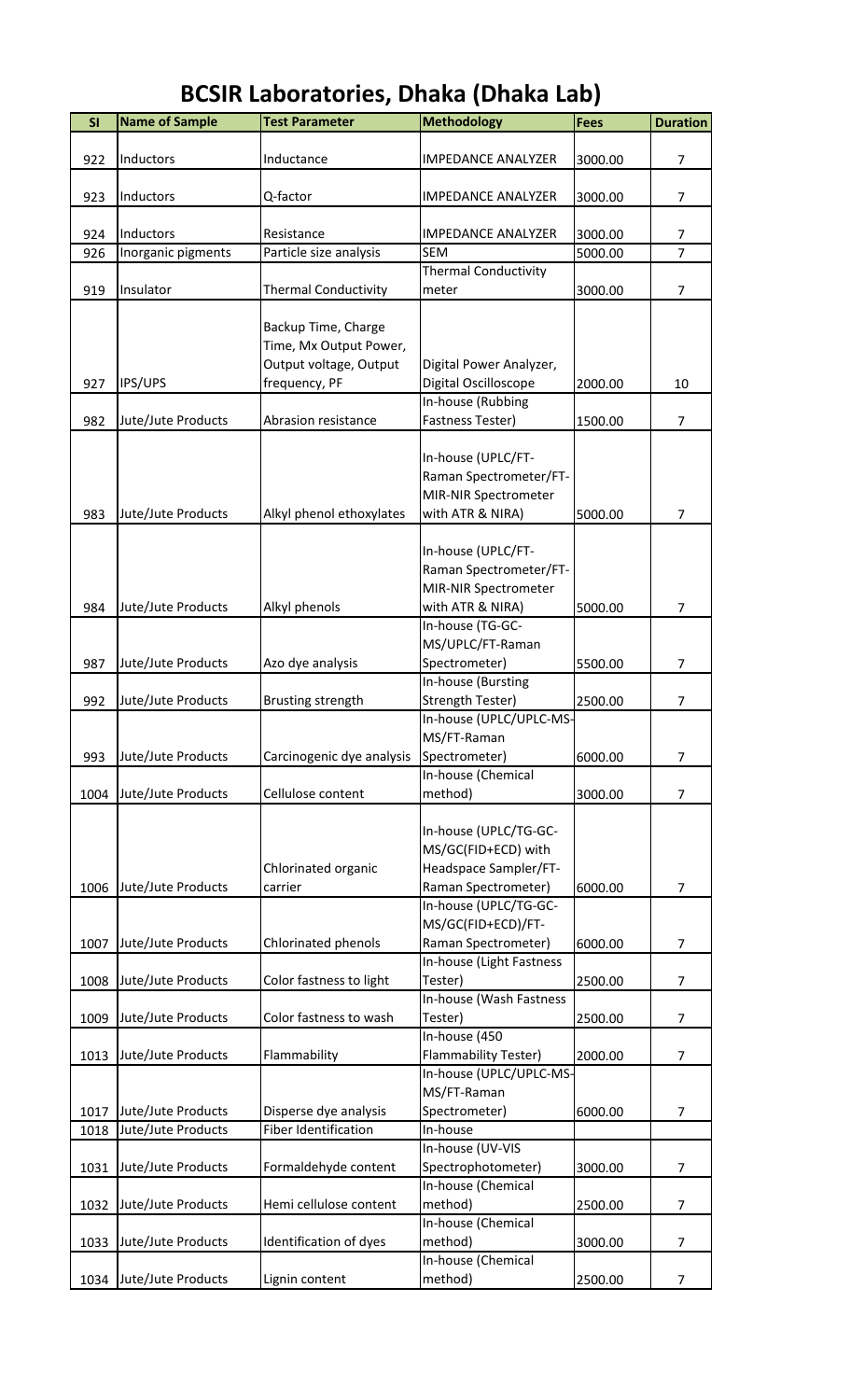| <b>BCSIR Laboratories, Dhaka (Dhaka Lab)</b> |  |
|----------------------------------------------|--|
|----------------------------------------------|--|

| SI   | <b>Name of Sample</b> | <b>Test Parameter</b>       | Methodology               | <b>Fees</b> | <b>Duration</b> |
|------|-----------------------|-----------------------------|---------------------------|-------------|-----------------|
|      |                       |                             |                           |             |                 |
|      |                       |                             | In-house (Oven/Moisture   |             |                 |
| 1035 | Jute/Jute Products    | Moisture regain             | Analyzer)                 | 1500.00     | 7               |
|      |                       |                             |                           |             |                 |
|      |                       |                             | In-house (Potentiometric  |             |                 |
|      |                       |                             | Titrator/Karl-fisher      |             |                 |
| 1036 | Jute/Jute Products    | Moisture regain             | Autotitrator)             | 3000.00     | 7               |
| 1037 | Jute/Jute Products    | Odour                       | In-house                  | 200.00      | $\overline{7}$  |
|      |                       |                             | In-house (UPLC/TG-GC-     |             |                 |
|      |                       |                             | MS//FT-Raman              |             |                 |
|      |                       |                             | Spectrometer/FT-MIR-      |             |                 |
| 1038 | Jute/Jute Products    | Organotin compounds         | NIR Spectrometer)         | 5500.00     | 7               |
| 1039 | Jute/Jute Products    | Physical appearance         | In-house                  | 300.00      | 10              |
|      |                       |                             |                           |             |                 |
| 1040 | Jute/Jute Products    | Pilling resistance          | In-house (Pilling Tester) | 3000.00     | 7               |
|      |                       |                             | In-house (UPLC/UPLC-MS-   |             |                 |
|      |                       | Poly-aromatic               | MS/FT-Raman               |             |                 |
| 1046 | Jute/Jute Products    | Hydrocarbons                | Spectrometer)             | 7500.00     | $\overline{7}$  |
|      |                       |                             | In-house (TG-GC-          |             |                 |
|      |                       | Poly-aromatic               | MS/GC(FID+ECD)with        |             |                 |
| 1047 | Jute/Jute Products    | Hydrocarbons                | Headspace Sampler)        | 5000.00     | 7               |
|      |                       |                             |                           |             |                 |
|      |                       |                             | In-house (FT/MIR-NIR      |             |                 |
|      |                       |                             | Spectrometer with ATR &   |             |                 |
| 1048 | Jute/Jute Products    | Presence of PVC             | NIRA Accessories/Oven)    | 4000.00     | 10              |
|      |                       |                             | In-house (FT-Raman        |             |                 |
| 1049 | Jute/Jute Products    | Presence of PVC             | Spectrometer)             | 2000.00     | 10              |
|      |                       |                             |                           |             |                 |
| 1050 | Jute/Jute Products    | Seam bursting strength      | In-house (B               | 2500.00     | $\overline{7}$  |
|      |                       |                             | In-house (Universal       |             |                 |
| 1051 | Jute/Jute Products    | Seam properties             | <b>Testing Machine)</b>   | 2500.00     | 7               |
| 1065 | Jute/Jute Products    | Surface morphology          | <b>SEM</b>                | 5000.00     | $\overline{7}$  |
| 1066 | Jute/Jute Products    | Surface roughness           | SEM                       | 5000.00     | 7               |
|      |                       |                             |                           |             |                 |
| 1067 | Jute/Jute Products    | Vessel wall neasurement     | <b>SEM</b>                | 5000.00     | 7               |
| 1068 | Jute/Jute Products    | Fiber quality analysis      | <b>SEM</b>                | 5000.00     | $\overline{7}$  |
|      |                       |                             |                           |             |                 |
| 1069 | Jute/Jute Products    | Fracture determination      | <b>SEM</b>                | 5000.00     | 7               |
| 1070 | Jute/Jute Products    | Coating homogeneity         | <b>SEM</b>                | 5000.00     | $\overline{7}$  |
|      | Jute/Jute Products    | Unsaponifiable matters      | <b>IUPAC Standard</b>     |             |                 |
| 1055 | (Govt.)               | (ppm)                       | 3845,1990                 | 6000.00     | 10              |
|      |                       |                             | IUPAC method 2401 and     |             |                 |
|      | Jute/Jute Products    | Unsaponifiable matters      | <b>British Standard</b>   |             |                 |
| 1052 | (Public)              | (ppm)                       | 3845,1990                 | 7000.00     | 10              |
| 1125 | Knitting Oil          | Active matter               | In-house                  | 500.00      | $\overline{7}$  |
| 1126 | Knitting Oil          | Appearance                  | In-house                  | 500.00      | $\overline{7}$  |
| 1127 | <b>Knitting Oil</b>   | Ash content                 | In-house                  | 500.00      | $\overline{7}$  |
| 1128 | Knitting Oil          | Density                     | In-house                  | 1000.00     | $\overline{7}$  |
| 1129 | Knitting Oil          | Flash point                 | <b>ASTM</b>               | 2000.00     | $\overline{7}$  |
| 1130 | Knitting Oil          | FTIR spectrum               | <b>ASTM</b>               | 3000.00     | $\overline{7}$  |
| 1131 | Knitting Oil          | Hydrocarbon content         | In-house                  | 1000.00     | $\overline{7}$  |
| 1132 | Knitting Oil          | Ionic character             | In-house                  | 500.00      | $\overline{7}$  |
| 1133 | Knitting Oil          | Moisture                    | In-house                  | 500.00      | $\overline{7}$  |
| 1134 | Knitting Oil          | рH                          | <b>ASTM</b>               | 1500.00     | $\overline{7}$  |
| 1135 | <b>Knitting Oil</b>   | Viscosity                   | <b>ASTM</b>               | 1500.00     | $\overline{7}$  |
| 1136 | Knitting Oil          | Pour point                  | In-house                  | 1000.00     | $\overline{7}$  |
|      |                       |                             |                           |             |                 |
|      |                       |                             |                           |             |                 |
|      |                       | Appearance, Solubility,     |                           |             |                 |
|      |                       | Odor, Moisture content,     |                           |             |                 |
|      |                       | Total solid, Lead, Cont of  |                           |             |                 |
| 1137 | <b>Kumulus DF</b>     | sulfur, Melting point       | <b>ASTM</b>               | 6250.00     | 10              |
| 1289 | Laminated board       | <b>Chemical Composition</b> | In-house                  | 8000.00     | $\overline{7}$  |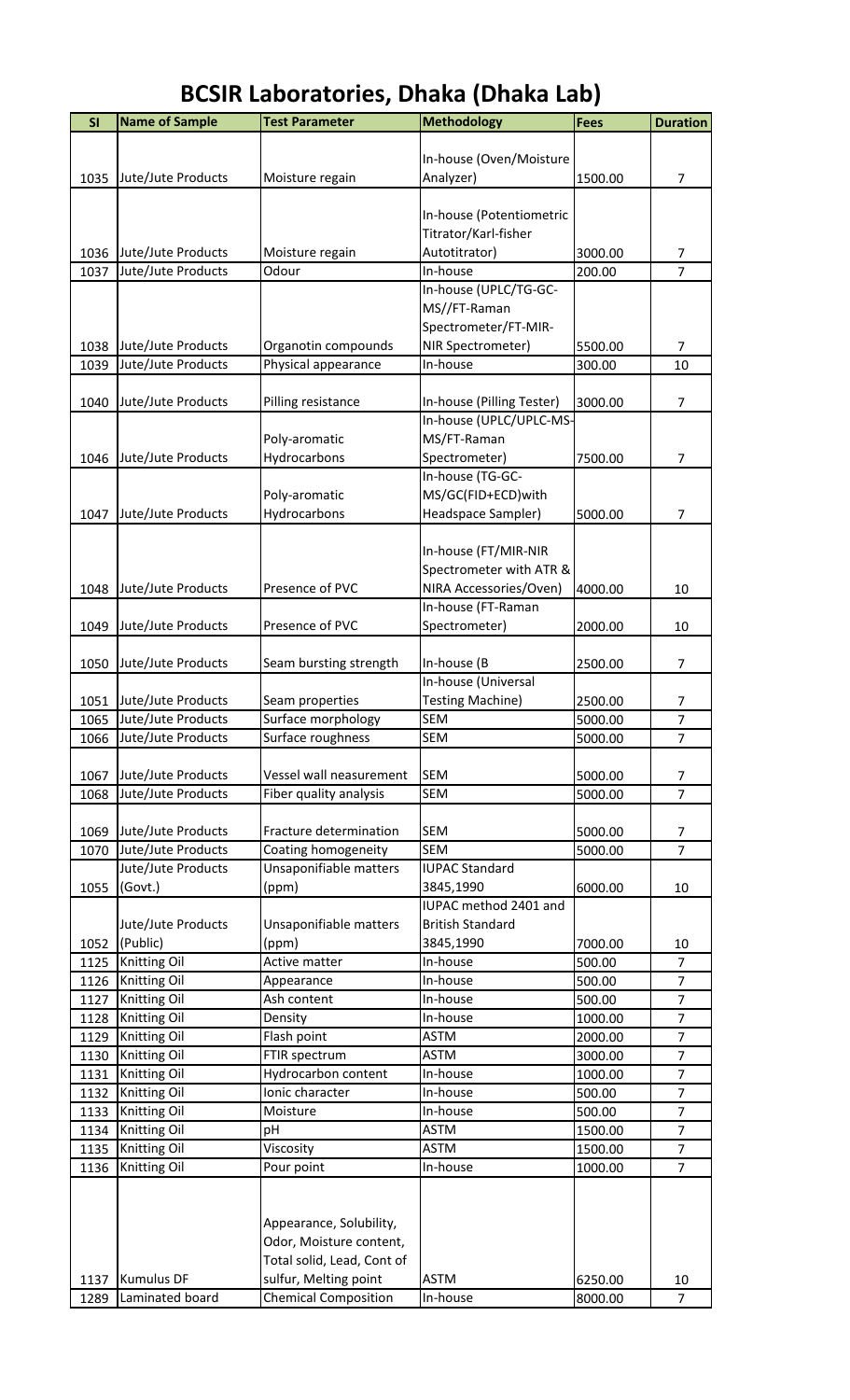| <b>SI</b> | <b>Name of Sample</b>        | <b>Test Parameter</b>                                                                                                   | <b>Methodology</b>               | <b>Fees</b> | <b>Duration</b> |
|-----------|------------------------------|-------------------------------------------------------------------------------------------------------------------------|----------------------------------|-------------|-----------------|
| 1290      | Laminated board              | Tensile Strength                                                                                                        | In-house                         | 3000.00     | $\overline{7}$  |
| 1291      | Laminated board              | <b>Thickness</b>                                                                                                        | In-house                         | 1500.00     | $\overline{7}$  |
| 1292      | Laminated board              | Water absorption                                                                                                        | In-house                         | 2500.00     | $\overline{7}$  |
|           |                              | Chemical makeup                                                                                                         |                                  |             |                 |
| 1148      | Leather (Raw)                | evaluation                                                                                                              | <b>EDX</b>                       | 5000.00     | $\overline{7}$  |
|           |                              |                                                                                                                         | Scanning electron                |             |                 |
| 1149      | Leather (Raw)                | Fiber quality analysis                                                                                                  | Microscope                       | 5000.00     | 7               |
| 1138      | Leather adhesive             | Appearance                                                                                                              | <b>ASTM</b>                      | 1000.00     | $\overline{7}$  |
| 1139      | Leather adhesive             | Ash                                                                                                                     | <b>ASTM</b>                      | 1000.00     | $\overline{7}$  |
| 1140      | Leather adhesive             | Hydrocarbon                                                                                                             | <b>ASTM</b>                      | 1000.00     | $\overline{7}$  |
| 1141      | Leather adhesive             | Moisture                                                                                                                | <b>ASTM</b>                      | 1000.00     | $\overline{7}$  |
| 1142      | Leather adhesive             | pH                                                                                                                      | <b>ASTM</b>                      | 1000.00     | $\overline{7}$  |
| 1143      | Leather adhesive             | Preservative                                                                                                            | <b>ASTM</b>                      | 1000.00     | $\overline{7}$  |
| 1144      | Leather adhesive             | Solubility                                                                                                              | In-house                         | 1000.00     | 10              |
| 1145      | Leather adhesive             | Viscosity                                                                                                               | <b>ASTM</b>                      | 1000.00     | 10              |
| 1146      | Leather adhesive             | Solubility                                                                                                              | <b>ASTM</b>                      | 1000.00     | 10              |
| 1147      | Leather sample               | Surface morphology                                                                                                      | <b>SEM</b>                       | 7800.00     | 10              |
| 1150      | Leather Tanning<br>Chemicals | Appearance, Solubility,<br>Content of Chloride,<br>Sulfate, Phenol, pH<br>Appearance, Moisture,<br>Carbonate, Chloride, | <b>ASTM</b>                      | 33750.00    | 10              |
|           |                              | Sulfate, Calcium,                                                                                                       |                                  |             |                 |
| 1151      | Lime lumps                   | Magnesium, Silicon                                                                                                      | <b>ASTM</b>                      | 6250.00     | 10              |
| 1152      | Lime stone(DHAKA<br>LAB)     | Appearance, Moisture,<br>Bulk density, pH,<br>Identification test, Assay<br>of Calcium carbonate                        | <b>ASTM</b>                      | 5000.00     | 10              |
| 1169      | Liquid detergent             | % of free Caustic Alkali                                                                                                | <b>BSTI Standard</b>             | 2500.00     | 10              |
| 1170      | Liquid detergent             | % of total free alkali                                                                                                  | <b>BSTI Standard</b>             | 2500.00     | 10              |
|           |                              |                                                                                                                         |                                  |             |                 |
| 1171      | Liquid detergent             | Active detergent content                                                                                                | <b>BSTI Standard</b>             | 2500.00     | 10              |
| 1172      | Liquid detergent             | Foam height                                                                                                             | <b>BSTI Standard</b>             | 1000.00     | $\overline{7}$  |
|           |                              |                                                                                                                         |                                  |             |                 |
| 1173      | Liquid detergent             | Freedom from grittiness                                                                                                 | <b>BSTI Standard</b>             | 1000.00     | 7               |
| 1174      | Liquid detergent             | Moisture content                                                                                                        | <b>BSTI Standard</b>             | 1000.00     | $\overline{7}$  |
| 1175      | Liquid detergent             | pH (2% solution)                                                                                                        | <b>BSTI Standard</b>             | 1000.00     | 7               |
| 1177      | Liquid detergent             | Physical appearance                                                                                                     | In-house                         | 300.00      | $\overline{7}$  |
| 1178      | Liquid detergent             | Solubility                                                                                                              | <b>BSTI Standard</b>             | 500.00      | $\overline{7}$  |
|           | Liquid soap / Hand           |                                                                                                                         |                                  |             |                 |
| 1251      | wash                         | % of free Caustic Alkali                                                                                                | In-house & BSTI Standard 2500.00 |             | 10              |
|           | Liquid soap / Hand           |                                                                                                                         |                                  |             |                 |
| 1252      | wash                         | % of total free alkali                                                                                                  | In-house & BSTI Standard 2500.00 |             | 10              |
|           | Liquid soap / Hand           |                                                                                                                         |                                  |             |                 |
| 1253      | wash                         | Active detergent content                                                                                                | In-house & BSTI Standard 2500.00 |             | 10              |
|           | Liquid soap / Hand           |                                                                                                                         |                                  |             |                 |
| 1254      | wash                         | Foam height                                                                                                             | In-house                         | 1000.00     | 10              |
|           | Liquid soap / Hand           |                                                                                                                         |                                  |             |                 |
| 1255      | wash                         | Foam height                                                                                                             | In-house & BSTI Standard 1000.00 |             | $\overline{7}$  |
| 1256      | Liquid soap / Hand<br>wash   | Freedom from grittiness                                                                                                 | In-house & BSTI Standard 1000.00 |             | $\overline{7}$  |
|           | Liquid soap / Hand           |                                                                                                                         |                                  |             |                 |
| 1257      | wash                         | Moisture content                                                                                                        | In-house                         | 1000.00     | 10              |
|           | Liquid soap / Hand           |                                                                                                                         |                                  |             |                 |
| 1258      | wash                         | Moisture content                                                                                                        | In-house & BSTI Standard 1000.00 |             | 10              |
|           | Liquid soap / Hand           |                                                                                                                         |                                  |             |                 |
| 1259      | wash                         | pH (2% solution)                                                                                                        | In-house & BSTI Standard 1000.00 |             | $\overline{7}$  |
|           | Liquid soap / Hand           |                                                                                                                         |                                  |             |                 |
| 1260      | wash                         | Physical appearance                                                                                                     | In-house                         | 300.00      | 10              |
|           | Liquid soap / Hand           |                                                                                                                         |                                  |             |                 |
| 1261      | wash                         | Physical appearance                                                                                                     | In-house & BSTI Standard 8000.00 |             | 10              |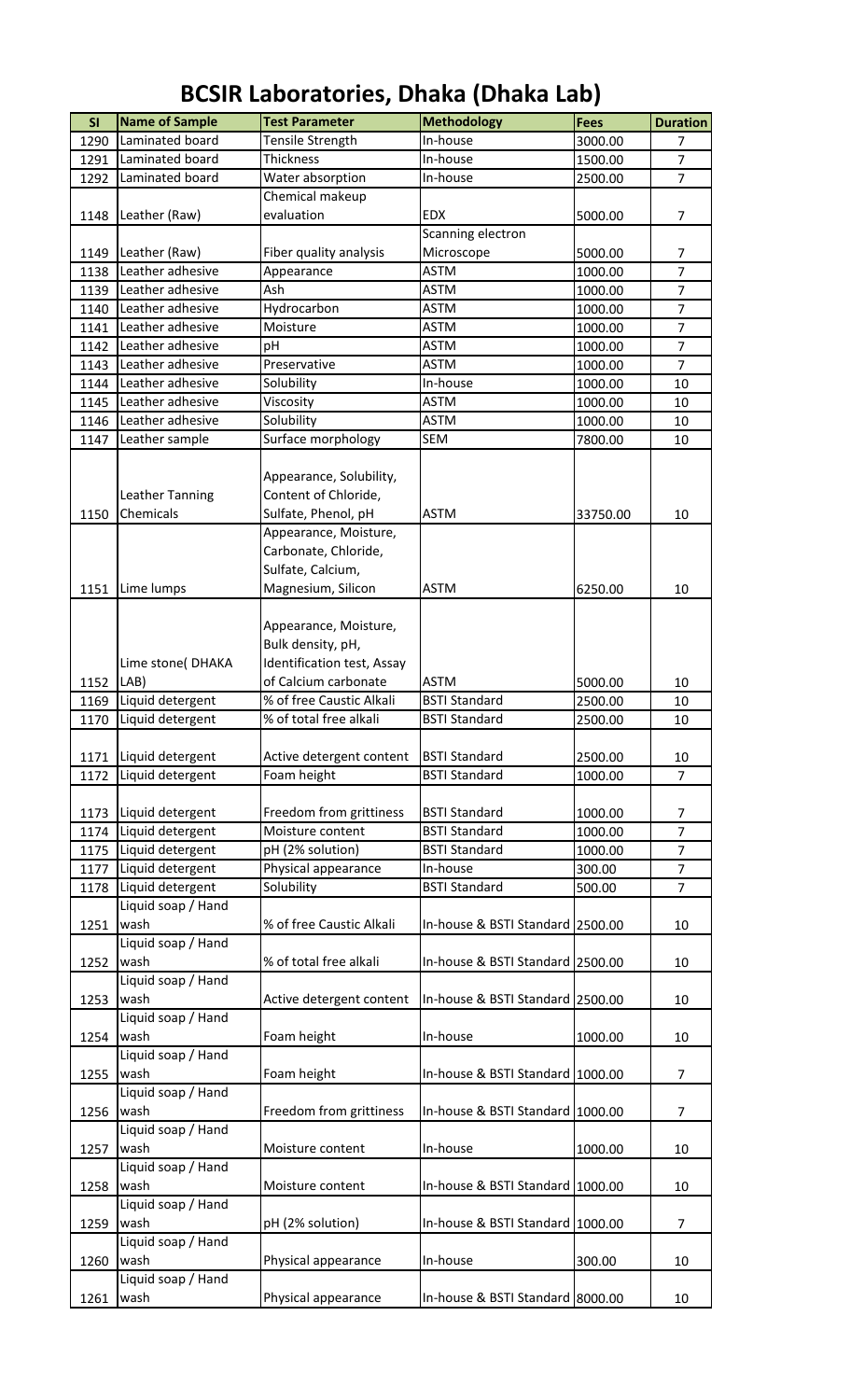#### **SI** Name of Sample Test Parameter **Nethodology Fees** Duration 1262 Liquid soap / Hand wash Residue content In-house 1000.00 10 1263 Liquid soap / Hand wash Solubility In-house 500.00 10 1264 Liquid soap / Hand wash Solubility In-house & BSTI Standard 500.00 7 1265 Liquid soap / Hand wash **Total-fatty matter** In-house & BSTI Standard 2000.00 10 1272 Lithium Bromide Appearance, pH, Content of lithium bromide, Content of lithium chromate, Color content, Floating matter, Precipitate matter  $\begin{array}{|c|c|c|c|c|}\n\hline\n\end{array}$  ASTM  $\begin{array}{|c|c|c|c|c|}\n\hline\n\end{array}$  6250.00  $\begin{array}{|c|c|c|c|}\n\hline\n\end{array}$  10 1273 Lotion Appearance, Moisture content, pH, Total fattymatter, Non volatile alcohol soluble matter  $\vert$ In-house & BSTI Standard 8000.00  $\vert$  10 1275 Lubricating Oil (DHAKA LAB) and active matter and all lin-house and all to 2000.00 and 2000.00 and the M 1276 Lubricating Oil (DHAKA LAB) Appearance, FTIR spectrum ASTM 1500.00 7 1277 Lubricating Oil (DHAKA LAB) Appearance, Hydrocarbon content ASTM 2000.00 7 1278 Lubricating Oil (DHAKA LAB) Ash content  $\vert$  In-house 1000.00 7 1279 Lubricating Oil (DHAKA LAB) Density In-house 1000.00 7 1280 Lubricating Oil (DHAKA LAB) Flash point ASTM 93 2500.00 7 1281 Lubricating Oil (DHAKA LAB) FTIR spectrum In-house 1500.00 7 1282 Lubricating Oil (DHAKA LAB) **Hydrocarbon content** | In-house | 2000.00 | 7 1283 Lubricating Oil (DHAKA LAB) Ionic character In-house 500.00 7 1284 Lubricating Oil (DHAKA LAB) Moisture In-house 500.00 7 1285 Lubricating Oil (DHAKA LAB) pH, Ionic character In-house 1500.00 7 1286 Lubricating Oil (DHAKA LAB) Pour point | In-house | 1000.00 | 7 1287 Lubricating Oil (DHAKA LAB) Specific gravity In-house 1000.00 7 1288 Lubricating Oil (DHAKA LAB) Viscosity In-house 1000.00 7 1293 Magnesium Oxide Appearance, solubility, Moisture, Chloride, Carbonate, Sulfate, Content of Magnesium | ASTM 6250.00 | 10 1294 Magnesium Oxide Appearance, Solubility, Moisture, Test of magnesium, Content of Magnesium Oxide | ASTM | 6250.00 | 10 1319 | Magnetic material | Particle size analysis Scanning electron Microscope 5000.00 7 1320 Magnetic material Surface morphology Scanning electron Microscope 5000.00 7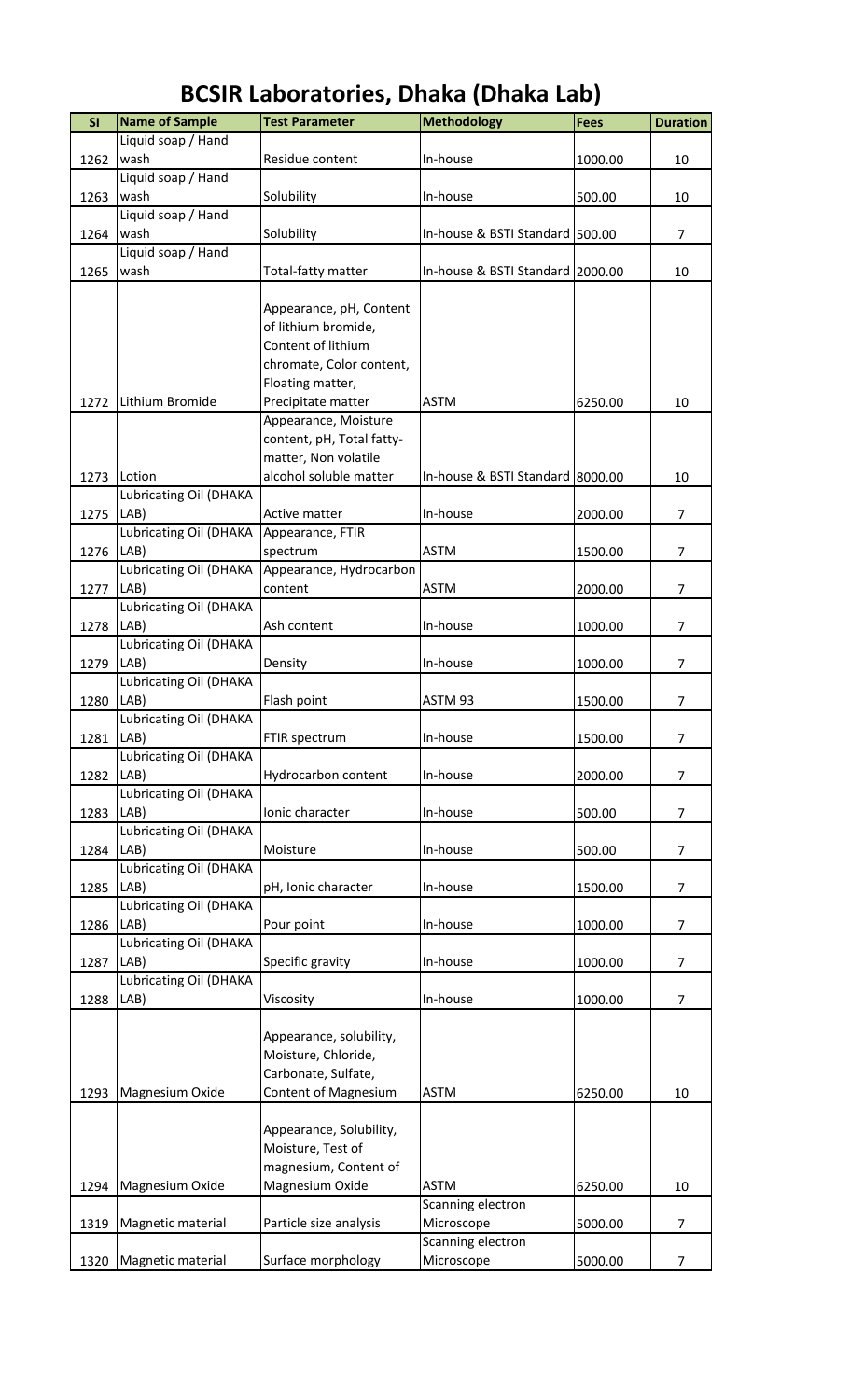| SI   | <b>Name of Sample</b>     | <b>Test Parameter</b>         | <b>Methodology</b>       | <b>Fees</b> | <b>Duration</b>     |
|------|---------------------------|-------------------------------|--------------------------|-------------|---------------------|
|      |                           |                               |                          |             |                     |
|      |                           | Appearance, Solubility,       |                          |             |                     |
|      |                           | Moisture, Density,            |                          |             |                     |
|      |                           | Quantitative estimation of    |                          |             |                     |
| 1296 | MEKOP (Phthalate)         | phthalate                     | <b>ASTM</b>              | 6250.00     | 10                  |
|      |                           |                               |                          |             |                     |
|      |                           | Appearance, Solubility,       |                          |             |                     |
|      |                           | pH, Water content,            |                          |             |                     |
|      |                           | Identification Test,          |                          |             |                     |
|      |                           | Impurities, Content of        |                          |             |                     |
| 1295 | Melamine                  | melamine in the sample        | <b>AOAC</b>              | 12000.00    | 10                  |
|      |                           |                               |                          |             |                     |
| 1297 | <b>Melamine Tableware</b> | <b>Acid Resistance</b>        | In-house                 | 3000.00     | $\overline{7}$      |
|      |                           |                               |                          |             |                     |
| 1298 | Melamine Tableware        | Alkali resistance             | In-house                 | 3000.00     | $\overline{7}$      |
|      |                           |                               |                          |             |                     |
| 1299 | <b>Melamine Tableware</b> | Heat resistance               | In-house                 | 3000.00     | $\overline{7}$      |
|      |                           |                               |                          |             |                     |
| 1300 | <b>Melamine Tableware</b> | Microwave resistance          | In-house                 | 3000.00     | $\overline{7}$      |
|      |                           |                               |                          |             |                     |
|      |                           | Appearance, Solubility,       |                          |             |                     |
|      |                           | pH, Impurities, Assay of      |                          |             |                     |
|      | Meta nitro benzene        | Meta nitro benzene            |                          |             |                     |
| 1301 | sodium sulphonate         | sodium sulphonate             | In-house                 | 12000.00    | 10                  |
|      |                           | Elemental Analysis except     |                          |             |                     |
| 1306 | Metal                     | H, He, Li                     | <b>Energy Dispersive</b> | 5000.00     | 7                   |
|      |                           |                               | Scanning electron        |             |                     |
| 1307 | Metal                     | Grain boundary                | Microscope               | 5000.00     | $\overline{7}$      |
|      |                           |                               | Scanning electron        |             |                     |
| 1308 | Metal                     | Particle size analysis        | Microscope               | 5000.00     | 7                   |
|      |                           |                               | Scanning electron        |             |                     |
| 1309 | Metal                     | Phase detection               | Microscope               | 5000.00     | 7                   |
|      |                           |                               | Scanning electron        |             |                     |
| 1310 | Metal                     | Surface morphology            | Microscope               | 5000.00     | $\overline{7}$      |
|      |                           | Appearance, Purity of         |                          |             |                     |
| 1302 | Methanol                  | methanol                      | <b>ASTM</b>              | 6500.00     | 10                  |
| 1303 | Methanol                  | <b>Identification by FTIR</b> | <b>ASTM</b>              | 1500.00     | $\overline{7}$      |
| 1304 | Methanol                  | Moisture                      | In-house                 | 2500.00     | $\overline{7}$      |
| 1305 | Methanol                  | Viscosity                     | In-house                 | 1500.00     | $\overline{7}$      |
|      |                           | Appearance, Density,          |                          |             |                     |
|      |                           | Viscosity, Flash point,       |                          |             |                     |
|      |                           | Pour point, pH, Ionic         |                          |             |                     |
|      |                           | character, Ash content,       |                          |             |                     |
|      |                           | Moisture, Active matter,      |                          |             |                     |
|      | Mikrofine PT (Blowing     | Hydrocarbon content,          |                          |             |                     |
|      |                           |                               |                          |             |                     |
| 1330 | agent)                    | FTIR spectrum                 | <b>ASTM</b>              | 12000.00    | 10                  |
|      | Mineral                   | Elemental analysis except     |                          |             |                     |
| 1314 |                           | H, He, Li                     | <b>Energy Dispersive</b> | 5000.00     | 7<br>$\overline{7}$ |
| 1315 | Mineral                   | Line scanning                 | SEM-EDX                  | 8000.00     |                     |
| 1316 | Mineral                   | Spot analysis                 | SEM-EDX                  | 8000.00     | $\overline{7}$      |
| 1317 | Mineral                   | X-ray mapping                 | SEM-EDX                  | 8000.00     | $\overline{7}$      |
|      |                           | Physical appearance,          |                          |             |                     |
|      |                           | odour, solubility, density,   |                          |             |                     |
|      |                           | refractive index, % of        |                          |             |                     |
|      |                           | mineral content, acid         |                          |             |                     |
| 1331 | Mineral oil               | value                         | In-house                 | 10000.00    | 10                  |
| 1332 | Mineral sample            | Particle size analysis        | <b>SEM</b>               | 7800.00     | $\overline{7}$      |
| 1333 | Mineral sample            | Surface morphology            | <b>SEM</b>               | 7800.00     | $\overline{7}$      |
| 1318 | Minerals                  | Particle size analysis        | SEM                      | 5000.00     | $\overline{7}$      |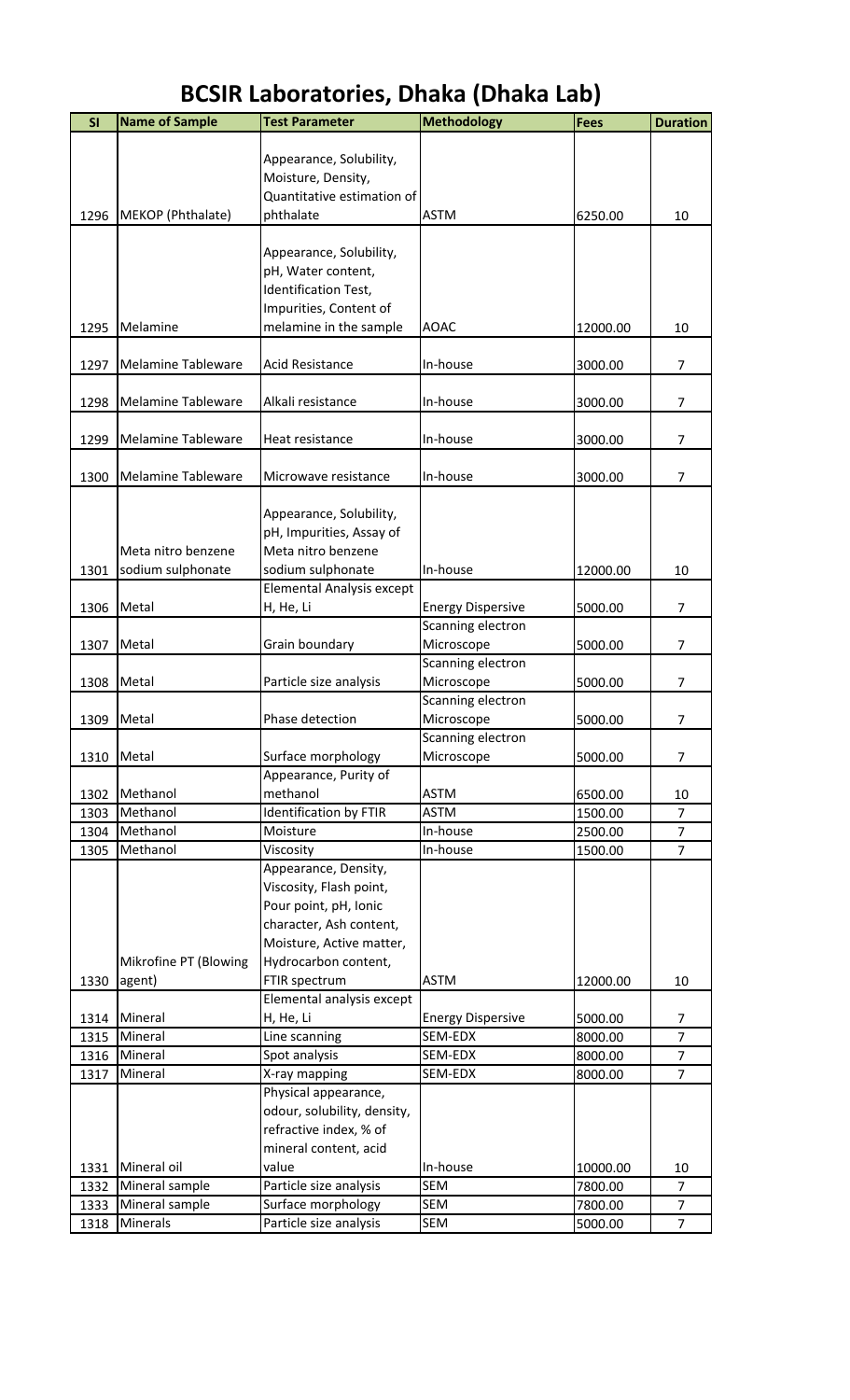| SI   | <b>Name of Sample</b>  | <b>Test Parameter</b>       | <b>Methodology</b>        | Fees     | <b>Duration</b> |
|------|------------------------|-----------------------------|---------------------------|----------|-----------------|
|      |                        |                             |                           |          |                 |
|      |                        | Appearance, Solubility,     |                           |          |                 |
|      |                        | Moisture, Ash, pH,          |                           |          |                 |
|      | Mono sodium            | Melting point, Content of   |                           |          |                 |
| 1334 | Glutamate              | Sodium, FTIR Spectrum       | <b>ASTM</b>               | 10000.00 | 10              |
|      |                        |                             |                           |          |                 |
|      |                        | Appearance, Moisture,       |                           |          |                 |
| 1335 | Monotelukast Na        | Assay of Monotelukast Na    | <b>ASTM</b>               | 6500.00  | 10              |
|      |                        | Chemical makeup             |                           |          |                 |
| 1311 | Mortar                 | determination               | <b>EDX</b>                | 5000.00  | 7               |
|      |                        |                             | Scanning electron         |          |                 |
| 1312 | Mortar                 | Porosity measurement        | Microscope                | 5000.00  | $\overline{7}$  |
|      |                        |                             | Scanning electron         |          |                 |
| 1313 | Mortar                 | Surface morphology          | Microscope                | 5000.00  | 7               |
| 1336 | Mortar soil            | Surface morphology          | <b>SEM</b>                | 7800.00  | $\overline{7}$  |
|      | Mosquito Coil          |                             |                           |          |                 |
| 2021 | Ingredient (Any)       | D-Ellahrin/D-Allathrin      | <b>AOAC</b>               | 6000.00  | 10              |
|      | Mosquito Coil          |                             |                           |          |                 |
| 2022 | Ingredient (Any)       | Asbiothrin                  | <b>AOAC</b>               | 6000.00  | 10              |
|      | Mosquito Coil          |                             |                           |          |                 |
| 2023 | Ingredient (Any)       | Metofluthrin                | <b>AOAC</b>               | 6000.00  | 10              |
|      | Mosquito Coil          |                             |                           |          |                 |
| 2024 | Ingredient (Any)       | D-Trans Allethrin           | <b>AOAC</b>               | 6000.00  | 10              |
|      | Mosquito Coil          |                             |                           |          |                 |
| 2025 | Ingredient (Any)       | Sodium benzoate             | <b>AOAC</b>               | 6000.00  | 10              |
|      |                        |                             |                           |          |                 |
|      |                        | Appearance, Identification  |                           |          |                 |
|      |                        | test, Solubility, Moisture, |                           |          |                 |
|      | Mosquito repellent     | IR absorbance, Density,     |                           |          |                 |
| 1337 | agent/coil             | Viscosity                   | <b>ASTM</b>               | 12000.00 | 10              |
|      |                        |                             |                           |          |                 |
|      |                        | Appearance, Identification  |                           |          |                 |
|      |                        | test, Solubility, Moisture, |                           |          |                 |
|      | Mosquito repellent     | IR absorbance, Density,     |                           |          |                 |
| 1338 | cream                  | Viscosity                   | ISI                       | 8000.00  | 10              |
|      |                        |                             |                           |          |                 |
|      |                        | Appearance, Solubility,     |                           |          |                 |
|      |                        | Chloride, Sodium,           |                           |          |                 |
|      |                        | Nitrogen, Boraeion. pH,     |                           |          |                 |
| 1339 | Multi Purpose Solution | Carboxylic acid             | <b>ASTM</b>               | 3750.00  | 10              |
|      | Multi-chip modules or  |                             |                           |          |                 |
|      | array/network          |                             |                           |          |                 |
| 1321 | componenets            | Capacitance                 | <b>IMPEDANCE ANALYZER</b> | 3000.00  | 7               |
|      | Multi-chip modules or  |                             |                           |          |                 |
|      | array/network          |                             |                           |          |                 |
| 1322 | componenets            | Impedance parameters        | <b>IMPEDANCE ANALYZER</b> | 3000.00  | $\overline{7}$  |
|      | Multi-chip modules or  |                             |                           |          |                 |
|      | array/network          |                             |                           |          |                 |
| 1323 | componenets            | Inductance                  | <b>IMPEDANCE ANALYZER</b> | 3000.00  | $\overline{7}$  |
|      | Multi-chip modules or  |                             |                           |          |                 |
|      | array/network          |                             |                           |          |                 |
| 1324 | componenets            | Q-factor                    | <b>IMPEDANCE ANALYZER</b> | 3000.00  | $\overline{7}$  |
|      | Multi-chip modules or  |                             |                           |          |                 |
|      | array/network          |                             |                           |          |                 |
| 1325 | componenets            | Resistance                  | <b>IMPEDANCE ANALYZER</b> | 3000.00  | 7               |
| 1326 | Multilayer solid       | Electrical resistivity      | In-House Method           | 3000.00  | $\overline{7}$  |
| 1327 | Multilayer solid       | <b>Thermal Conductivity</b> | In-House Method           | 3000.00  | $\overline{7}$  |
| 1328 | Multilayer solid       | Thermal diffusivity         | In-House Method           | 3000.00  | $\overline{7}$  |
|      |                        | <b>Thermal Expansion</b>    |                           |          |                 |
| 1329 | Multilayer solid       | Coefficient                 | In-House Method           | 3000.00  | $\overline{7}$  |
|      |                        | Chemical makeup             |                           |          |                 |
| 1355 | Nail                   | determination               | EDX                       | 5000.00  | 7               |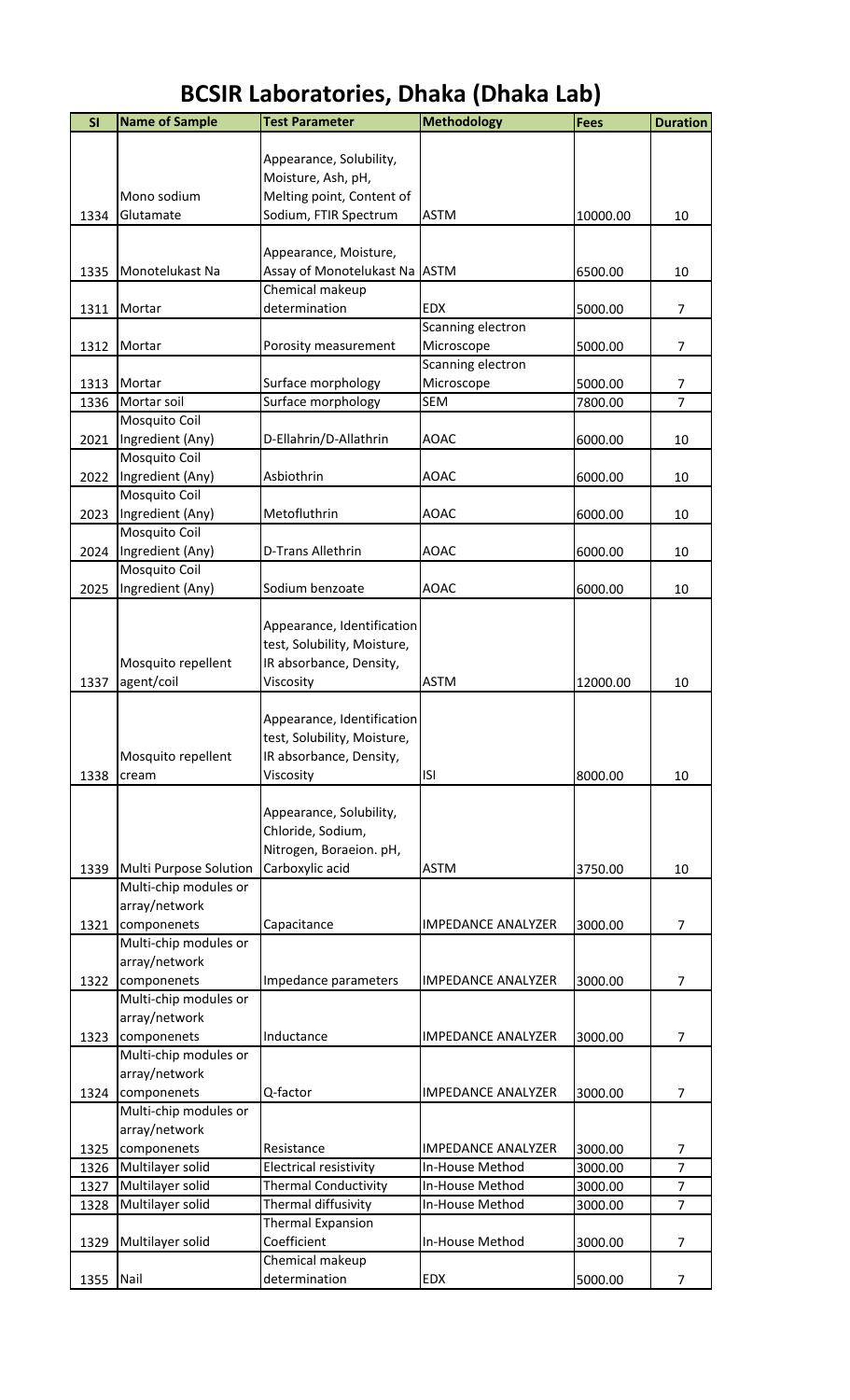| SI   | <b>Name of Sample</b> | <b>Test Parameter</b>                        | <b>Methodology</b>        | <b>Fees</b> | <b>Duration</b> |
|------|-----------------------|----------------------------------------------|---------------------------|-------------|-----------------|
|      |                       |                                              | Scanning electron         |             |                 |
| 1356 | Nail                  | Coating homogeneity                          | Microscope                | 5000.00     | 7               |
|      |                       |                                              |                           |             |                 |
| 1357 | Nail                  | Corrosion measurement                        | SEM-EDX                   | 8000.00     | $\overline{7}$  |
|      |                       |                                              |                           |             |                 |
|      |                       |                                              | Scanning electron         |             |                 |
| 1358 | Nail                  | Defect analysis                              | Microscope                | 5000.00     | 7               |
|      |                       |                                              | Scanning electron         |             |                 |
| 1359 | Nail                  | Failure analysis                             | Microscope                | 5000.00     | 7               |
|      |                       |                                              | Scanning electron         |             |                 |
|      | Nail                  | Fracture determination                       |                           |             | $\overline{7}$  |
| 1360 |                       |                                              | Microscope                | 5000.00     |                 |
|      |                       |                                              | Scanning electron         |             |                 |
| 1361 | Nail                  | Particle size analysis                       | Microscope                | 5000.00     | 7               |
| 1362 | Nail                  | Porosity measurement                         | <b>SEM</b>                | 5000.00     | $\overline{7}$  |
|      |                       |                                              | Scanning electron         |             |                 |
| 1363 | Nail                  | Surface morphology                           | Microscope                | 5000.00     | 7               |
|      |                       |                                              |                           |             |                 |
| 1340 | Natural gum           | Ash                                          | <b>ASTM</b>               | 500.00      | $\overline{7}$  |
| 1341 | Natural gum           | Odor                                         | In-house                  | 500.00      | $\overline{7}$  |
| 1342 | Natural gum           | Physical appearance                          | In-house                  | 500.00      | $\overline{7}$  |
| 1343 | Natural gum           | Softening point                              | <b>ASTM</b>               | 2000.00     | $\overline{7}$  |
|      |                       | Solubulity                                   | In-house                  | 3500.00     | $\overline{7}$  |
| 1344 | Natural gum           |                                              |                           |             |                 |
| 1345 | Natural gum           | Total hydrocarbon                            | In-house                  | 1500.00     | $\overline{7}$  |
| 1346 | Natural gum           | Volatile oil content                         | In-house                  | 3500.00     | $\overline{7}$  |
|      |                       |                                              | Scanning electron         |             |                 |
| 1364 | Natural leaves        | Failure analysis                             | Microscope                | 5000.00     | $\overline{7}$  |
|      |                       |                                              |                           |             |                 |
|      |                       |                                              | Scanning electron         |             |                 |
| 1365 | Natural leaves        | Fracture determination                       | Microscope                | 5000.00     | 7               |
|      |                       |                                              | Scanning electron         |             |                 |
| 1366 | Natural leaves        | Surface morphology                           | Microscope                | 5000.00     | 7               |
|      |                       |                                              |                           |             |                 |
|      |                       | Chemical makeup                              |                           |             |                 |
| 1367 | Natural leaves        | determination                                | <b>EDX</b>                | 5000.00     | 7               |
|      |                       |                                              | Scanning electron         |             |                 |
|      | 1368 Natural leaves   | Coating homogeneity                          | Microscope                | 5000.00     | 7               |
|      |                       |                                              |                           |             |                 |
|      |                       |                                              |                           |             |                 |
| 1369 | Natural leaves        | Corrosion measurement                        | SEM-EDX                   | 8000.00     | 7               |
|      |                       |                                              | Scanning electron         |             |                 |
| 1370 | Natural leaves        | Defect analysis                              | Microscope                | 5000.00     | 7               |
|      |                       |                                              | Scanning electron         |             |                 |
| 1371 | Natural leaves        | Particle size analysis                       | Microscope                | 5000.00     | 7               |
|      |                       |                                              |                           |             |                 |
| 1372 | Natural leaves        | Porosity measurement                         | <b>SEM</b>                | 5000.00     | $\overline{7}$  |
|      |                       | Appearance, Purity of n-                     |                           |             |                 |
| 1347 | n-Butanol             | <b>Butanol</b>                               | <b>ASTM</b>               | 6500.00     | 10              |
| 1348 | n-Butanol             | <b>Identification by FTIR</b>                | <b>ASTM</b>               | 1500.00     | $\overline{7}$  |
| 1349 | n-Butanol             | Moisture                                     | In-house                  | 2500.00     | $\overline{7}$  |
|      |                       |                                              |                           |             | $\overline{7}$  |
| 1350 | n-Butanol             | Viscosity                                    | In-house                  | 1500.00     |                 |
|      |                       | Appearance, Purity of n-                     |                           |             |                 |
| 1351 | n-Hexane              | Hexane                                       | <b>ASTM</b>               | 6500.00     | 10              |
| 1352 | n-Hexane              | <b>Identification by FTIR</b>                | <b>ASTM</b>               | 1500.00     | $\overline{7}$  |
| 1353 | n-Hexane              | Moisture                                     | In-house                  | 2500.00     | $\overline{7}$  |
|      |                       |                                              |                           | 1500.00     | $\overline{7}$  |
| 1354 | n-Hexane              | Viscosity                                    | In-house                  |             |                 |
|      |                       | Appearance, density,                         |                           |             |                 |
|      |                       | identification test, assay                   |                           |             |                 |
| 1373 | Nitric Acid           | of Nitric acid                               | <b>ASTM</b>               | 5000.00     | 10              |
|      |                       | Solubility, Ash, Moisture,                   |                           |             |                 |
|      |                       |                                              |                           |             |                 |
| 1374 | Non erasable ink      | Dye pigment                                  | In-house                  | 12500.00    | 10              |
|      |                       |                                              |                           |             |                 |
| 1436 | Oil                   | Dielectric constant                          | <b>IMPEDANCE ANALYZER</b> | 3000.00     | $\overline{7}$  |
|      |                       |                                              |                           |             |                 |
|      | Oil                   |                                              | <b>IMPEDANCE ANALYZER</b> |             | 7               |
| 1437 |                       | Dielectric loss tangent                      |                           | 3000.00     |                 |
|      |                       |                                              |                           |             |                 |
| 1438 | Oil                   | Impedance Characteristics IMPEDANCE ANALYZER |                           | 3000.00     | 7               |
|      |                       |                                              |                           |             |                 |
| 1439 | Oil                   | Permittivity                                 | <b>IMPEDANCE ANALYZER</b> | 3000.00     | 7               |
| 1440 | Oil                   | Interfacial tension                          | Tensiometer               | 3000.00     | $\overline{7}$  |
|      |                       |                                              |                           |             |                 |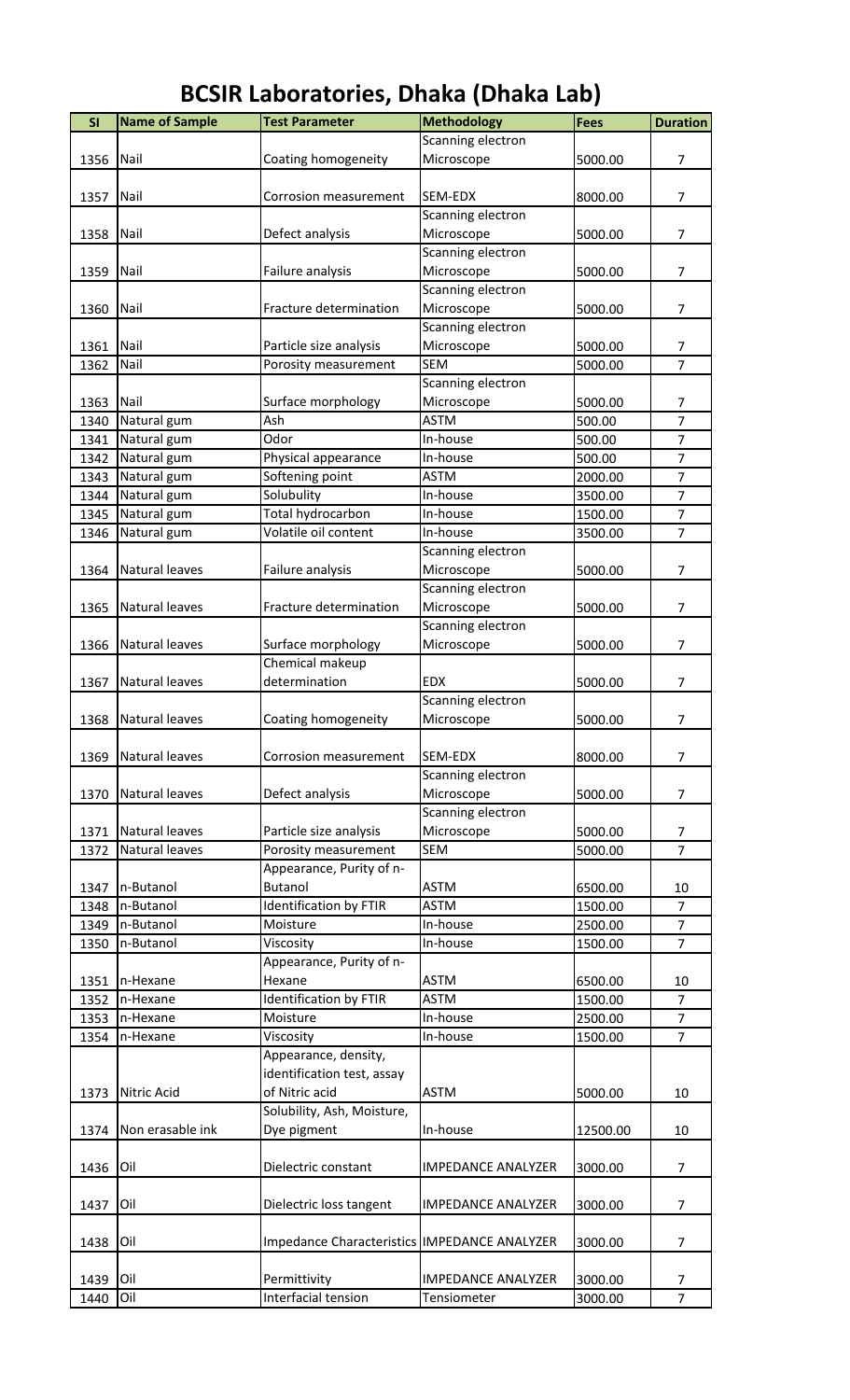| SI   | <b>Name of Sample</b> | <b>Test Parameter</b>                | <b>Methodology</b>      | <b>Fees</b> | <b>Duration</b> |
|------|-----------------------|--------------------------------------|-------------------------|-------------|-----------------|
| 1441 | Oil                   | Specific gravity                     | Tensiometer             | 3000.00     | 7               |
| 1442 | Oil                   | Conductivity                         | Conductivity meter      | 3000.00     | $\overline{7}$  |
|      |                       |                                      |                         |             |                 |
| 1996 | Olive Oil (DHAKA LAB) | рH                                   | <b>BSTI Standard</b>    | 1000.00     | 10              |
|      |                       |                                      |                         |             |                 |
| 1997 | Olive Oil (DHAKA LAB) | Acid value                           | <b>BSTI Standard</b>    | 3000.00     | 10              |
|      |                       |                                      |                         |             |                 |
| 1998 | Olive Oil (DHAKA LAB) | <b>Ester Value</b>                   | <b>BSTI Standard</b>    | 3000.00     | 10              |
|      |                       |                                      |                         |             |                 |
| 1999 | Olive Oil (DHAKA LAB) | Peroxide Value                       | <b>BSTI Standard</b>    | 3000.00     | 10              |
|      |                       |                                      |                         |             |                 |
| 2000 | Olive Oil (DHAKA LAB) | Refractive Index                     | <b>BSTI Standard</b>    | 3000.00     | 10              |
|      |                       |                                      |                         |             |                 |
| 2001 | Olive Oil (DHAKA LAB) | Saponification VAlue                 | <b>BSTI Standard</b>    | 3000.00     | 10              |
|      |                       |                                      |                         |             |                 |
| 2002 | Olive Oil (DHAKA LAB) | Unsaponifiable metter                | <b>BSTI Standard</b>    | 3000.00     | 10              |
|      |                       |                                      |                         |             |                 |
|      |                       |                                      | <b>Standard Methods</b> |             |                 |
| 1375 | Organic compounds     | % mortality, LC50 Value              | Depending on Samples    | 2000.00     | 10              |
|      |                       |                                      |                         |             |                 |
|      |                       | Anti-fungal property of              | <b>Standard Methods</b> |             |                 |
| 1376 | Organic compounds     | test sample                          | Depending on Samples    | 2000.00     | 10              |
|      |                       |                                      |                         |             |                 |
|      |                       | Antibacterial property of            | <b>Standard Methods</b> |             |                 |
| 1377 | Organic compounds     | test sample                          | Depending on Samples    | 2000.00     | 10              |
|      |                       |                                      |                         |             |                 |
|      |                       | Antioxidant property of              | <b>Standard Methods</b> |             |                 |
| 1378 | Organic compounds     | test sample                          | Depending on Samples    | 2000.00     | 10              |
|      |                       |                                      |                         |             |                 |
|      |                       | Identification of test               |                         |             |                 |
|      |                       | sample, Potency/Assay of             | <b>Standard Methods</b> |             |                 |
| 1379 | Organic compounds     | test sample                          | Depending on Samples    | 2000.00     | 10              |
|      |                       | Moisture content of                  |                         |             |                 |
|      |                       | sample/LOD                           |                         |             |                 |
| 1380 | Organic compounds     | determination                        | AOAC/ASTM/BP/USP        | 1000.00     | 10              |
|      |                       |                                      |                         |             |                 |
|      |                       |                                      | <b>Standard Methods</b> |             |                 |
| 1381 | Organic compounds     | Total colony forming unit            | Depending on Samples    | 2000.00     | 10              |
| 1398 | Organic Fertilizer    | Aluminium                            | In-house                | 2500.00     | 10              |
| 1399 | Organic Fertilizer    | Ammonium                             | In-house                | 2000.00     | 10              |
| 1400 | Organic Fertilizer    | Arsenic                              | In-house                | 2500.00     | 10              |
| 1401 | Organic Fertilizer    | Boron (Available)                    | In-house                | 2000.00     | 10              |
| 1402 | Organic Fertilizer    | Boron (Total)                        | In-house                | 2000.00     | 10              |
| 1403 | Organic Fertilizer    | C/N Ratio                            | In-house                | 2000.00     | 10              |
| 1404 | Organic Fertilizer    | Cadmium                              | In-house                | 2000.00     | 10              |
| 1405 | Organic Fertilizer    | Calcium                              | In-house                | 2000.00     | 10              |
| 1406 | Organic Fertilizer    | Chromium                             | In-house                | 2000.00     | 10              |
| 1407 | Organic Fertilizer    | Cobalt                               | In-house                | 2000.00     | 10              |
| 1408 | Organic Fertilizer    | Copper                               | In-house                | 2000.00     | 10              |
| 1409 | Organic Fertilizer    | Iron                                 | In-house                | 2000.00     | 10              |
| 1410 | Organic Fertilizer    | Lead                                 | In-house                | 2000.00     | 10              |
| 1411 | Organic Fertilizer    | Manganese                            | In-house                | 2000.00     | 10              |
| 1412 | Organic Fertilizer    | Magnesium                            | In-house                | 2000.00     | 10              |
| 1413 | Organic Fertilizer    | Mercury                              | In-house                | 3000.00     | 10              |
| 1414 | Organic Fertilizer    | Moisture                             | In-house                | 1000.00     | 10              |
| 1415 | Organic Fertilizer    | Molybdenum                           | In-house                | 2000.00     | 10              |
| 1416 |                       | Nickel                               | In-house                | 2000.00     | 10              |
|      | Organic Fertilizer    |                                      |                         |             |                 |
|      |                       |                                      |                         | 2500.00     |                 |
| 1417 | Organic Fertilizer    | Nitrogen (Total/ Available) In-house |                         | 2000.00     | 10              |
| 1418 | Organic Fertilizer    | Organic matter                       | In-house                |             | 10              |
| 1419 | Organic Fertilizer    | рH                                   | In-house                | 600.00      | 10              |
|      |                       | Phosphorus (Total/water              |                         |             |                 |
| 1420 | Organic Fertilizer    | soluble)                             | In-house                | 2000.00     | 10              |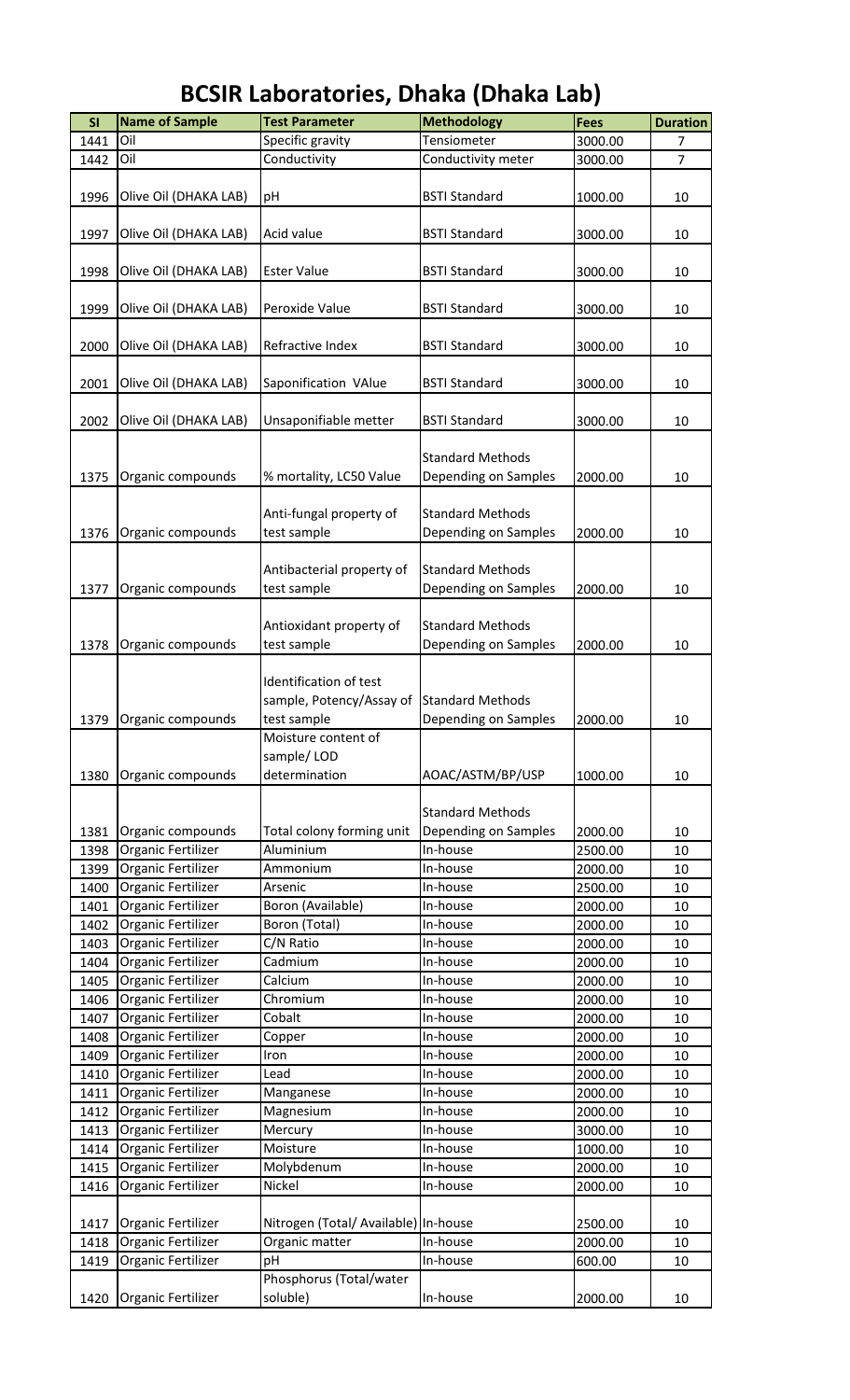| SI   | <b>Name of Sample</b> | <b>Test Parameter</b>       | <b>Methodology</b>      | <b>Fees</b> | <b>Duration</b> |
|------|-----------------------|-----------------------------|-------------------------|-------------|-----------------|
|      |                       | Potassium (Total/           |                         |             |                 |
| 1421 | Organic Fertilizer    | Available/Extractable)      | In-house                | 2000.00     | 10              |
| 1422 | Organic Fertilizer    | Selenium                    | In-house                | 2500.00     | 10              |
| 1423 | Organic Fertilizer    | Silica                      | In-house                | 2500.00     | 10              |
| 1424 | Organic Fertilizer    | Silicon                     | In-house                | 2500.00     | 10              |
| 1425 | Organic Fertilizer    | Silver                      | In-house                | 2000.00     | 10              |
|      |                       |                             |                         |             |                 |
| 1426 | Organic Fertilizer    | Sodium (Total/Available)    | In-house                | 2000.00     | 10              |
|      |                       |                             |                         |             |                 |
| 1427 | Organic Fertilizer    | Sulfate (Total/Available)   | In-house                | 2000.00     | 10              |
|      |                       |                             |                         |             |                 |
| 1428 | Organic Fertilizer    | Sulfur (Total/ Available)   | In-house                | 2000.00     | 10              |
| 1429 | Organic Fertilizer    | Tin                         | In-house                | 2000.00     | 10              |
| 1430 | Organic Fertilizer    | <b>Total Organic Carbon</b> | In-house                | 2000.00     | 10              |
| 1431 | Organic Fertilizer    | Zinc                        | In-house                | 2000.00     | 10              |
|      |                       |                             | <b>Standard Methods</b> |             |                 |
|      |                       |                             |                         |             | 10              |
| 1382 | Organic liquid        | 13C-NMR                     | Depending on Samples    | 3000.00     |                 |
|      |                       |                             | <b>Standard Methods</b> |             |                 |
| 1383 | Organic liquid        | 1H-NMR                      | Depending on Samples    | 2000.00     | 10              |
|      |                       |                             |                         |             |                 |
|      |                       |                             | <b>Standard Methods</b> |             |                 |
| 1384 | Organic liquid        | 31P NMR                     | Depending on Samples    | 1600.00     | 10              |
|      |                       |                             |                         |             |                 |
|      |                       |                             | <b>Standard Methods</b> |             |                 |
| 1385 | Organic liquid        | COSY                        | Depending on Samples    | 1000.00     | 10              |
|      |                       |                             |                         |             |                 |
|      |                       |                             | <b>Standard Methods</b> |             |                 |
| 1386 | Organic liquid        | <b>DEPT 135\'</b>           | Depending on Samples    | 1600.00     | 10              |
|      |                       |                             |                         |             |                 |
|      |                       |                             | <b>Standard Methods</b> |             |                 |
| 1387 | Organic liquid        | DEPT 90\'                   | Depending on Samples    | 1600.00     | 10              |
|      |                       |                             |                         |             |                 |
|      |                       |                             | <b>Standard Methods</b> |             |                 |
| 1388 | Organic liquid        | HMQC                        | Depending on Samples    | 4000.00     | 10              |
|      |                       |                             |                         |             |                 |
|      |                       |                             | <b>Standard Methods</b> |             |                 |
| 1389 | Organic liquid        | HMBC                        | Depending on Samples    | 4000.00     | 10              |
|      |                       |                             |                         |             |                 |
|      |                       |                             | <b>Standard Methods</b> |             |                 |
| 1390 | Organic solid         | 13C-NMR                     | Depending on Samples    | 3000.00     | 10              |
|      |                       |                             |                         |             |                 |
|      |                       |                             | <b>Standard Methods</b> |             |                 |
| 1391 | Organic solid         | 1H-NMR                      | Depending on Samples    | 2000.00     | 10              |
|      |                       |                             |                         |             |                 |
|      |                       |                             | <b>Standard Methods</b> |             |                 |
| 1392 | Organic solid         | 31P NMR                     | Depending on Samples    | 1600.00     | 10              |
|      |                       |                             |                         |             |                 |
|      |                       |                             | <b>Standard Methods</b> |             |                 |
| 1393 | Organic solid         | COSY                        | Depending on Samples    | 1000.00     | 10              |
|      |                       |                             | <b>Standard Methods</b> |             |                 |
| 1394 | Organic solid         | DEPT 135\'                  | Depending on Samples    | 1600.00     | 10              |
|      |                       |                             |                         |             |                 |
|      |                       |                             | <b>Standard Methods</b> |             |                 |
| 1395 | Organic solid         | <b>DEPT 90\'</b>            | Depending on Samples    | 1600.00     | 10              |
|      |                       |                             |                         |             |                 |
|      |                       |                             | <b>Standard Methods</b> |             |                 |
| 1396 | Organic solid         | HMBC                        | Depending on Samples    | 4000.00     | 10              |
|      |                       |                             |                         |             |                 |
|      |                       |                             | <b>Standard Methods</b> |             |                 |
| 1397 | Organic solid         | HMQC                        | Depending on Samples    | 4000.00     | 10              |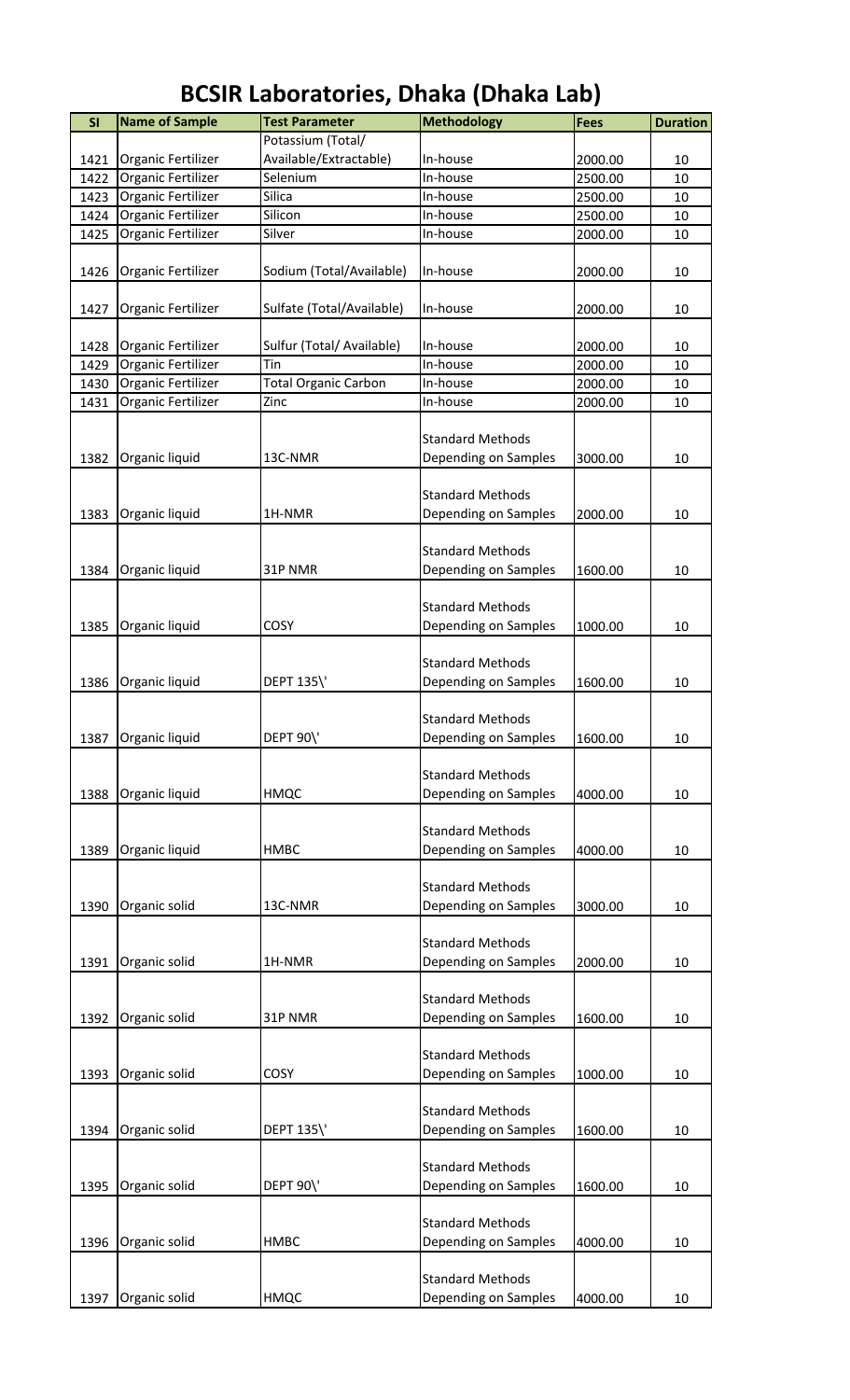| Dielectric constant<br>Organic solvents<br><b>IMPEDANCE ANALYZER</b><br>1432<br>3000.00<br>7<br><b>IMPEDANCE ANALYZER</b><br>$\overline{7}$<br>1433<br>Organic solvents<br>Dielectric loss tangent<br>3000.00<br>1434<br>Organic solvents<br>Permittivity<br><b>IMPEDANCE ANALYZER</b><br>$\overline{7}$<br>3000.00<br>Organic solvents<br>Impedance parameters<br><b>IMPEDANCE ANALYZER</b><br>1435<br>3000.00<br>7<br>$\overline{7}$<br>Ornamental sample<br>Particle size analysis<br><b>SEM</b><br>7800.00<br>1443<br>$\overline{7}$<br>1444<br>Ornamental sample<br>Surface morphology<br><b>SEM</b><br>7800.00<br>Appearance, Solubility,<br>Oxalic acid<br>Content of oxalic acid<br><b>ASTM</b><br>1445<br>6250.00<br>10<br>oxide<br><b>ASTM</b><br>1579<br>3750.00<br>10<br>n<br>Appearance, Density, Ident<br>ification test, Assay of<br>Oxide<br>1591<br>oxide<br><b>ASTM</b><br>3750.00<br>10<br>In-house (FT-Raman<br>Spectrometer/Simultane<br>ous Thermal analyzer (TG-<br>Paint, Varnish, Lacquer<br>& Adhesive products<br>DTA/DSC)/(GPC-FIPA-<br>and formulation study<br>7<br>1446<br>Co-polymer analysis<br>TDA)<br>6000.00<br>Paint, Varnish, Lacquer<br>In-house (Simultaneous<br>& Adhesive products<br>Thermal Analyzer (TG-<br>and formulation study<br>Curing study<br>DTA/DSC)<br>1447<br>$\overline{7}$<br>2500.00<br>Paint, Varnish, Lacquer<br>In-house (Chemical<br>& Adhesive products<br>method/FT-Raman<br>Spectrometer)<br>and formulation study<br>Identification<br>1448<br>6000.00<br>15<br>In-house (Chemical<br>Paint, Varnish, Lacquer<br>method/FT-MIR-NIR<br>& Adhesive products<br>Spectrometer with ATR<br>Identification<br>$\overline{7}$<br>1449<br>and formulation study<br>6500.00<br>Accessory)<br>In-house (Chemical<br>method/Simultaneous<br>Paint, Varnish, Lacquer<br>& Adhesive products<br>Thermal Analyzer (TG-<br>and formulation study<br>DTA/DSC))<br>$\overline{7}$<br>1450<br>Pigment content<br>2000.00<br>In-house (UPLC/FT-<br>Paint, Varnish, Lacquer<br>Raman<br>& Adhesive products<br>Spectrometer/STA/GPC-<br>FIPA-TDA)<br>1451<br>and formulation study<br>Residual monomers<br>3000.00<br>7<br>Paint, Varnish, Lacquer<br>& Adhesive products<br>In-house (Rotational<br>1452<br>and formulation study<br>Rheological study<br>5000.00<br>Rheometer)<br>15<br>Paint, Varnish, Lacquer<br>& Adhesive products<br>In-house (Chemical<br>and formulation study<br>method)<br>Solid content<br>5000.00<br>1453<br>7 | SI | <b>Name of Sample</b> | <b>Test Parameter</b> | <b>Methodology</b> | <b>Fees</b> | <b>Duration</b> |
|--------------------------------------------------------------------------------------------------------------------------------------------------------------------------------------------------------------------------------------------------------------------------------------------------------------------------------------------------------------------------------------------------------------------------------------------------------------------------------------------------------------------------------------------------------------------------------------------------------------------------------------------------------------------------------------------------------------------------------------------------------------------------------------------------------------------------------------------------------------------------------------------------------------------------------------------------------------------------------------------------------------------------------------------------------------------------------------------------------------------------------------------------------------------------------------------------------------------------------------------------------------------------------------------------------------------------------------------------------------------------------------------------------------------------------------------------------------------------------------------------------------------------------------------------------------------------------------------------------------------------------------------------------------------------------------------------------------------------------------------------------------------------------------------------------------------------------------------------------------------------------------------------------------------------------------------------------------------------------------------------------------------------------------------------------------------------------------------------------------------------------------------------------------------------------------------------------------------------------------------------------------------------------------------------------------------------------------------------------------------------------------------------------------------------------------------------------------------------------------------|----|-----------------------|-----------------------|--------------------|-------------|-----------------|
|                                                                                                                                                                                                                                                                                                                                                                                                                                                                                                                                                                                                                                                                                                                                                                                                                                                                                                                                                                                                                                                                                                                                                                                                                                                                                                                                                                                                                                                                                                                                                                                                                                                                                                                                                                                                                                                                                                                                                                                                                                                                                                                                                                                                                                                                                                                                                                                                                                                                                            |    |                       |                       |                    |             |                 |
|                                                                                                                                                                                                                                                                                                                                                                                                                                                                                                                                                                                                                                                                                                                                                                                                                                                                                                                                                                                                                                                                                                                                                                                                                                                                                                                                                                                                                                                                                                                                                                                                                                                                                                                                                                                                                                                                                                                                                                                                                                                                                                                                                                                                                                                                                                                                                                                                                                                                                            |    |                       |                       |                    |             |                 |
|                                                                                                                                                                                                                                                                                                                                                                                                                                                                                                                                                                                                                                                                                                                                                                                                                                                                                                                                                                                                                                                                                                                                                                                                                                                                                                                                                                                                                                                                                                                                                                                                                                                                                                                                                                                                                                                                                                                                                                                                                                                                                                                                                                                                                                                                                                                                                                                                                                                                                            |    |                       |                       |                    |             |                 |
|                                                                                                                                                                                                                                                                                                                                                                                                                                                                                                                                                                                                                                                                                                                                                                                                                                                                                                                                                                                                                                                                                                                                                                                                                                                                                                                                                                                                                                                                                                                                                                                                                                                                                                                                                                                                                                                                                                                                                                                                                                                                                                                                                                                                                                                                                                                                                                                                                                                                                            |    |                       |                       |                    |             |                 |
|                                                                                                                                                                                                                                                                                                                                                                                                                                                                                                                                                                                                                                                                                                                                                                                                                                                                                                                                                                                                                                                                                                                                                                                                                                                                                                                                                                                                                                                                                                                                                                                                                                                                                                                                                                                                                                                                                                                                                                                                                                                                                                                                                                                                                                                                                                                                                                                                                                                                                            |    |                       |                       |                    |             |                 |
|                                                                                                                                                                                                                                                                                                                                                                                                                                                                                                                                                                                                                                                                                                                                                                                                                                                                                                                                                                                                                                                                                                                                                                                                                                                                                                                                                                                                                                                                                                                                                                                                                                                                                                                                                                                                                                                                                                                                                                                                                                                                                                                                                                                                                                                                                                                                                                                                                                                                                            |    |                       |                       |                    |             |                 |
|                                                                                                                                                                                                                                                                                                                                                                                                                                                                                                                                                                                                                                                                                                                                                                                                                                                                                                                                                                                                                                                                                                                                                                                                                                                                                                                                                                                                                                                                                                                                                                                                                                                                                                                                                                                                                                                                                                                                                                                                                                                                                                                                                                                                                                                                                                                                                                                                                                                                                            |    |                       |                       |                    |             |                 |
|                                                                                                                                                                                                                                                                                                                                                                                                                                                                                                                                                                                                                                                                                                                                                                                                                                                                                                                                                                                                                                                                                                                                                                                                                                                                                                                                                                                                                                                                                                                                                                                                                                                                                                                                                                                                                                                                                                                                                                                                                                                                                                                                                                                                                                                                                                                                                                                                                                                                                            |    |                       |                       |                    |             |                 |
|                                                                                                                                                                                                                                                                                                                                                                                                                                                                                                                                                                                                                                                                                                                                                                                                                                                                                                                                                                                                                                                                                                                                                                                                                                                                                                                                                                                                                                                                                                                                                                                                                                                                                                                                                                                                                                                                                                                                                                                                                                                                                                                                                                                                                                                                                                                                                                                                                                                                                            |    |                       |                       |                    |             |                 |
|                                                                                                                                                                                                                                                                                                                                                                                                                                                                                                                                                                                                                                                                                                                                                                                                                                                                                                                                                                                                                                                                                                                                                                                                                                                                                                                                                                                                                                                                                                                                                                                                                                                                                                                                                                                                                                                                                                                                                                                                                                                                                                                                                                                                                                                                                                                                                                                                                                                                                            |    |                       |                       |                    |             |                 |
|                                                                                                                                                                                                                                                                                                                                                                                                                                                                                                                                                                                                                                                                                                                                                                                                                                                                                                                                                                                                                                                                                                                                                                                                                                                                                                                                                                                                                                                                                                                                                                                                                                                                                                                                                                                                                                                                                                                                                                                                                                                                                                                                                                                                                                                                                                                                                                                                                                                                                            |    |                       |                       |                    |             |                 |
|                                                                                                                                                                                                                                                                                                                                                                                                                                                                                                                                                                                                                                                                                                                                                                                                                                                                                                                                                                                                                                                                                                                                                                                                                                                                                                                                                                                                                                                                                                                                                                                                                                                                                                                                                                                                                                                                                                                                                                                                                                                                                                                                                                                                                                                                                                                                                                                                                                                                                            |    |                       |                       |                    |             |                 |
|                                                                                                                                                                                                                                                                                                                                                                                                                                                                                                                                                                                                                                                                                                                                                                                                                                                                                                                                                                                                                                                                                                                                                                                                                                                                                                                                                                                                                                                                                                                                                                                                                                                                                                                                                                                                                                                                                                                                                                                                                                                                                                                                                                                                                                                                                                                                                                                                                                                                                            |    |                       |                       |                    |             |                 |
|                                                                                                                                                                                                                                                                                                                                                                                                                                                                                                                                                                                                                                                                                                                                                                                                                                                                                                                                                                                                                                                                                                                                                                                                                                                                                                                                                                                                                                                                                                                                                                                                                                                                                                                                                                                                                                                                                                                                                                                                                                                                                                                                                                                                                                                                                                                                                                                                                                                                                            |    |                       |                       |                    |             |                 |
|                                                                                                                                                                                                                                                                                                                                                                                                                                                                                                                                                                                                                                                                                                                                                                                                                                                                                                                                                                                                                                                                                                                                                                                                                                                                                                                                                                                                                                                                                                                                                                                                                                                                                                                                                                                                                                                                                                                                                                                                                                                                                                                                                                                                                                                                                                                                                                                                                                                                                            |    |                       |                       |                    |             |                 |
|                                                                                                                                                                                                                                                                                                                                                                                                                                                                                                                                                                                                                                                                                                                                                                                                                                                                                                                                                                                                                                                                                                                                                                                                                                                                                                                                                                                                                                                                                                                                                                                                                                                                                                                                                                                                                                                                                                                                                                                                                                                                                                                                                                                                                                                                                                                                                                                                                                                                                            |    |                       |                       |                    |             |                 |
|                                                                                                                                                                                                                                                                                                                                                                                                                                                                                                                                                                                                                                                                                                                                                                                                                                                                                                                                                                                                                                                                                                                                                                                                                                                                                                                                                                                                                                                                                                                                                                                                                                                                                                                                                                                                                                                                                                                                                                                                                                                                                                                                                                                                                                                                                                                                                                                                                                                                                            |    |                       |                       |                    |             |                 |
|                                                                                                                                                                                                                                                                                                                                                                                                                                                                                                                                                                                                                                                                                                                                                                                                                                                                                                                                                                                                                                                                                                                                                                                                                                                                                                                                                                                                                                                                                                                                                                                                                                                                                                                                                                                                                                                                                                                                                                                                                                                                                                                                                                                                                                                                                                                                                                                                                                                                                            |    |                       |                       |                    |             |                 |
|                                                                                                                                                                                                                                                                                                                                                                                                                                                                                                                                                                                                                                                                                                                                                                                                                                                                                                                                                                                                                                                                                                                                                                                                                                                                                                                                                                                                                                                                                                                                                                                                                                                                                                                                                                                                                                                                                                                                                                                                                                                                                                                                                                                                                                                                                                                                                                                                                                                                                            |    |                       |                       |                    |             |                 |
|                                                                                                                                                                                                                                                                                                                                                                                                                                                                                                                                                                                                                                                                                                                                                                                                                                                                                                                                                                                                                                                                                                                                                                                                                                                                                                                                                                                                                                                                                                                                                                                                                                                                                                                                                                                                                                                                                                                                                                                                                                                                                                                                                                                                                                                                                                                                                                                                                                                                                            |    |                       |                       |                    |             |                 |
|                                                                                                                                                                                                                                                                                                                                                                                                                                                                                                                                                                                                                                                                                                                                                                                                                                                                                                                                                                                                                                                                                                                                                                                                                                                                                                                                                                                                                                                                                                                                                                                                                                                                                                                                                                                                                                                                                                                                                                                                                                                                                                                                                                                                                                                                                                                                                                                                                                                                                            |    |                       |                       |                    |             |                 |
|                                                                                                                                                                                                                                                                                                                                                                                                                                                                                                                                                                                                                                                                                                                                                                                                                                                                                                                                                                                                                                                                                                                                                                                                                                                                                                                                                                                                                                                                                                                                                                                                                                                                                                                                                                                                                                                                                                                                                                                                                                                                                                                                                                                                                                                                                                                                                                                                                                                                                            |    |                       |                       |                    |             |                 |
|                                                                                                                                                                                                                                                                                                                                                                                                                                                                                                                                                                                                                                                                                                                                                                                                                                                                                                                                                                                                                                                                                                                                                                                                                                                                                                                                                                                                                                                                                                                                                                                                                                                                                                                                                                                                                                                                                                                                                                                                                                                                                                                                                                                                                                                                                                                                                                                                                                                                                            |    |                       |                       |                    |             |                 |
|                                                                                                                                                                                                                                                                                                                                                                                                                                                                                                                                                                                                                                                                                                                                                                                                                                                                                                                                                                                                                                                                                                                                                                                                                                                                                                                                                                                                                                                                                                                                                                                                                                                                                                                                                                                                                                                                                                                                                                                                                                                                                                                                                                                                                                                                                                                                                                                                                                                                                            |    |                       |                       |                    |             |                 |
|                                                                                                                                                                                                                                                                                                                                                                                                                                                                                                                                                                                                                                                                                                                                                                                                                                                                                                                                                                                                                                                                                                                                                                                                                                                                                                                                                                                                                                                                                                                                                                                                                                                                                                                                                                                                                                                                                                                                                                                                                                                                                                                                                                                                                                                                                                                                                                                                                                                                                            |    |                       |                       |                    |             |                 |
|                                                                                                                                                                                                                                                                                                                                                                                                                                                                                                                                                                                                                                                                                                                                                                                                                                                                                                                                                                                                                                                                                                                                                                                                                                                                                                                                                                                                                                                                                                                                                                                                                                                                                                                                                                                                                                                                                                                                                                                                                                                                                                                                                                                                                                                                                                                                                                                                                                                                                            |    |                       |                       |                    |             |                 |
|                                                                                                                                                                                                                                                                                                                                                                                                                                                                                                                                                                                                                                                                                                                                                                                                                                                                                                                                                                                                                                                                                                                                                                                                                                                                                                                                                                                                                                                                                                                                                                                                                                                                                                                                                                                                                                                                                                                                                                                                                                                                                                                                                                                                                                                                                                                                                                                                                                                                                            |    |                       |                       |                    |             |                 |
|                                                                                                                                                                                                                                                                                                                                                                                                                                                                                                                                                                                                                                                                                                                                                                                                                                                                                                                                                                                                                                                                                                                                                                                                                                                                                                                                                                                                                                                                                                                                                                                                                                                                                                                                                                                                                                                                                                                                                                                                                                                                                                                                                                                                                                                                                                                                                                                                                                                                                            |    |                       |                       |                    |             |                 |
|                                                                                                                                                                                                                                                                                                                                                                                                                                                                                                                                                                                                                                                                                                                                                                                                                                                                                                                                                                                                                                                                                                                                                                                                                                                                                                                                                                                                                                                                                                                                                                                                                                                                                                                                                                                                                                                                                                                                                                                                                                                                                                                                                                                                                                                                                                                                                                                                                                                                                            |    |                       |                       |                    |             |                 |
|                                                                                                                                                                                                                                                                                                                                                                                                                                                                                                                                                                                                                                                                                                                                                                                                                                                                                                                                                                                                                                                                                                                                                                                                                                                                                                                                                                                                                                                                                                                                                                                                                                                                                                                                                                                                                                                                                                                                                                                                                                                                                                                                                                                                                                                                                                                                                                                                                                                                                            |    |                       |                       |                    |             |                 |
|                                                                                                                                                                                                                                                                                                                                                                                                                                                                                                                                                                                                                                                                                                                                                                                                                                                                                                                                                                                                                                                                                                                                                                                                                                                                                                                                                                                                                                                                                                                                                                                                                                                                                                                                                                                                                                                                                                                                                                                                                                                                                                                                                                                                                                                                                                                                                                                                                                                                                            |    |                       |                       |                    |             |                 |
|                                                                                                                                                                                                                                                                                                                                                                                                                                                                                                                                                                                                                                                                                                                                                                                                                                                                                                                                                                                                                                                                                                                                                                                                                                                                                                                                                                                                                                                                                                                                                                                                                                                                                                                                                                                                                                                                                                                                                                                                                                                                                                                                                                                                                                                                                                                                                                                                                                                                                            |    |                       |                       |                    |             |                 |
|                                                                                                                                                                                                                                                                                                                                                                                                                                                                                                                                                                                                                                                                                                                                                                                                                                                                                                                                                                                                                                                                                                                                                                                                                                                                                                                                                                                                                                                                                                                                                                                                                                                                                                                                                                                                                                                                                                                                                                                                                                                                                                                                                                                                                                                                                                                                                                                                                                                                                            |    |                       |                       |                    |             |                 |
|                                                                                                                                                                                                                                                                                                                                                                                                                                                                                                                                                                                                                                                                                                                                                                                                                                                                                                                                                                                                                                                                                                                                                                                                                                                                                                                                                                                                                                                                                                                                                                                                                                                                                                                                                                                                                                                                                                                                                                                                                                                                                                                                                                                                                                                                                                                                                                                                                                                                                            |    |                       |                       |                    |             |                 |
|                                                                                                                                                                                                                                                                                                                                                                                                                                                                                                                                                                                                                                                                                                                                                                                                                                                                                                                                                                                                                                                                                                                                                                                                                                                                                                                                                                                                                                                                                                                                                                                                                                                                                                                                                                                                                                                                                                                                                                                                                                                                                                                                                                                                                                                                                                                                                                                                                                                                                            |    |                       |                       |                    |             |                 |
|                                                                                                                                                                                                                                                                                                                                                                                                                                                                                                                                                                                                                                                                                                                                                                                                                                                                                                                                                                                                                                                                                                                                                                                                                                                                                                                                                                                                                                                                                                                                                                                                                                                                                                                                                                                                                                                                                                                                                                                                                                                                                                                                                                                                                                                                                                                                                                                                                                                                                            |    |                       |                       |                    |             |                 |
|                                                                                                                                                                                                                                                                                                                                                                                                                                                                                                                                                                                                                                                                                                                                                                                                                                                                                                                                                                                                                                                                                                                                                                                                                                                                                                                                                                                                                                                                                                                                                                                                                                                                                                                                                                                                                                                                                                                                                                                                                                                                                                                                                                                                                                                                                                                                                                                                                                                                                            |    |                       |                       |                    |             |                 |
|                                                                                                                                                                                                                                                                                                                                                                                                                                                                                                                                                                                                                                                                                                                                                                                                                                                                                                                                                                                                                                                                                                                                                                                                                                                                                                                                                                                                                                                                                                                                                                                                                                                                                                                                                                                                                                                                                                                                                                                                                                                                                                                                                                                                                                                                                                                                                                                                                                                                                            |    |                       |                       |                    |             |                 |
|                                                                                                                                                                                                                                                                                                                                                                                                                                                                                                                                                                                                                                                                                                                                                                                                                                                                                                                                                                                                                                                                                                                                                                                                                                                                                                                                                                                                                                                                                                                                                                                                                                                                                                                                                                                                                                                                                                                                                                                                                                                                                                                                                                                                                                                                                                                                                                                                                                                                                            |    |                       |                       |                    |             |                 |
|                                                                                                                                                                                                                                                                                                                                                                                                                                                                                                                                                                                                                                                                                                                                                                                                                                                                                                                                                                                                                                                                                                                                                                                                                                                                                                                                                                                                                                                                                                                                                                                                                                                                                                                                                                                                                                                                                                                                                                                                                                                                                                                                                                                                                                                                                                                                                                                                                                                                                            |    |                       |                       |                    |             |                 |
|                                                                                                                                                                                                                                                                                                                                                                                                                                                                                                                                                                                                                                                                                                                                                                                                                                                                                                                                                                                                                                                                                                                                                                                                                                                                                                                                                                                                                                                                                                                                                                                                                                                                                                                                                                                                                                                                                                                                                                                                                                                                                                                                                                                                                                                                                                                                                                                                                                                                                            |    |                       |                       |                    |             |                 |
|                                                                                                                                                                                                                                                                                                                                                                                                                                                                                                                                                                                                                                                                                                                                                                                                                                                                                                                                                                                                                                                                                                                                                                                                                                                                                                                                                                                                                                                                                                                                                                                                                                                                                                                                                                                                                                                                                                                                                                                                                                                                                                                                                                                                                                                                                                                                                                                                                                                                                            |    |                       |                       |                    |             |                 |
|                                                                                                                                                                                                                                                                                                                                                                                                                                                                                                                                                                                                                                                                                                                                                                                                                                                                                                                                                                                                                                                                                                                                                                                                                                                                                                                                                                                                                                                                                                                                                                                                                                                                                                                                                                                                                                                                                                                                                                                                                                                                                                                                                                                                                                                                                                                                                                                                                                                                                            |    |                       |                       |                    |             |                 |
|                                                                                                                                                                                                                                                                                                                                                                                                                                                                                                                                                                                                                                                                                                                                                                                                                                                                                                                                                                                                                                                                                                                                                                                                                                                                                                                                                                                                                                                                                                                                                                                                                                                                                                                                                                                                                                                                                                                                                                                                                                                                                                                                                                                                                                                                                                                                                                                                                                                                                            |    |                       |                       |                    |             |                 |
| In-house (UPLC/TG-GC-                                                                                                                                                                                                                                                                                                                                                                                                                                                                                                                                                                                                                                                                                                                                                                                                                                                                                                                                                                                                                                                                                                                                                                                                                                                                                                                                                                                                                                                                                                                                                                                                                                                                                                                                                                                                                                                                                                                                                                                                                                                                                                                                                                                                                                                                                                                                                                                                                                                                      |    |                       |                       |                    |             |                 |
| MS/GC (FID+ECD) with                                                                                                                                                                                                                                                                                                                                                                                                                                                                                                                                                                                                                                                                                                                                                                                                                                                                                                                                                                                                                                                                                                                                                                                                                                                                                                                                                                                                                                                                                                                                                                                                                                                                                                                                                                                                                                                                                                                                                                                                                                                                                                                                                                                                                                                                                                                                                                                                                                                                       |    |                       |                       |                    |             |                 |
| Headspace Sampler/FT-                                                                                                                                                                                                                                                                                                                                                                                                                                                                                                                                                                                                                                                                                                                                                                                                                                                                                                                                                                                                                                                                                                                                                                                                                                                                                                                                                                                                                                                                                                                                                                                                                                                                                                                                                                                                                                                                                                                                                                                                                                                                                                                                                                                                                                                                                                                                                                                                                                                                      |    |                       |                       |                    |             |                 |
| Paint, Varnish, Lacquer<br>MIR-NIR                                                                                                                                                                                                                                                                                                                                                                                                                                                                                                                                                                                                                                                                                                                                                                                                                                                                                                                                                                                                                                                                                                                                                                                                                                                                                                                                                                                                                                                                                                                                                                                                                                                                                                                                                                                                                                                                                                                                                                                                                                                                                                                                                                                                                                                                                                                                                                                                                                                         |    |                       |                       |                    |             |                 |
| & Adhesive products<br>Spectrometer/FT-Raman                                                                                                                                                                                                                                                                                                                                                                                                                                                                                                                                                                                                                                                                                                                                                                                                                                                                                                                                                                                                                                                                                                                                                                                                                                                                                                                                                                                                                                                                                                                                                                                                                                                                                                                                                                                                                                                                                                                                                                                                                                                                                                                                                                                                                                                                                                                                                                                                                                               |    |                       |                       |                    |             |                 |
| and formulation study<br>Solvent analysis<br>Spectrometer)<br>1454<br>3000.00<br>7                                                                                                                                                                                                                                                                                                                                                                                                                                                                                                                                                                                                                                                                                                                                                                                                                                                                                                                                                                                                                                                                                                                                                                                                                                                                                                                                                                                                                                                                                                                                                                                                                                                                                                                                                                                                                                                                                                                                                                                                                                                                                                                                                                                                                                                                                                                                                                                                         |    |                       |                       |                    |             |                 |
| In-house                                                                                                                                                                                                                                                                                                                                                                                                                                                                                                                                                                                                                                                                                                                                                                                                                                                                                                                                                                                                                                                                                                                                                                                                                                                                                                                                                                                                                                                                                                                                                                                                                                                                                                                                                                                                                                                                                                                                                                                                                                                                                                                                                                                                                                                                                                                                                                                                                                                                                   |    |                       |                       |                    |             |                 |
| (Oven/Simultaneous<br>Paint, Varnish, Lacquer                                                                                                                                                                                                                                                                                                                                                                                                                                                                                                                                                                                                                                                                                                                                                                                                                                                                                                                                                                                                                                                                                                                                                                                                                                                                                                                                                                                                                                                                                                                                                                                                                                                                                                                                                                                                                                                                                                                                                                                                                                                                                                                                                                                                                                                                                                                                                                                                                                              |    |                       |                       |                    |             |                 |
| & Adhesive products<br>Thermal Analyzer (TG-<br>and formulation study<br>DTA/DSC)<br>1455<br>Thermal properties<br>4500.00<br>10                                                                                                                                                                                                                                                                                                                                                                                                                                                                                                                                                                                                                                                                                                                                                                                                                                                                                                                                                                                                                                                                                                                                                                                                                                                                                                                                                                                                                                                                                                                                                                                                                                                                                                                                                                                                                                                                                                                                                                                                                                                                                                                                                                                                                                                                                                                                                           |    |                       |                       |                    |             |                 |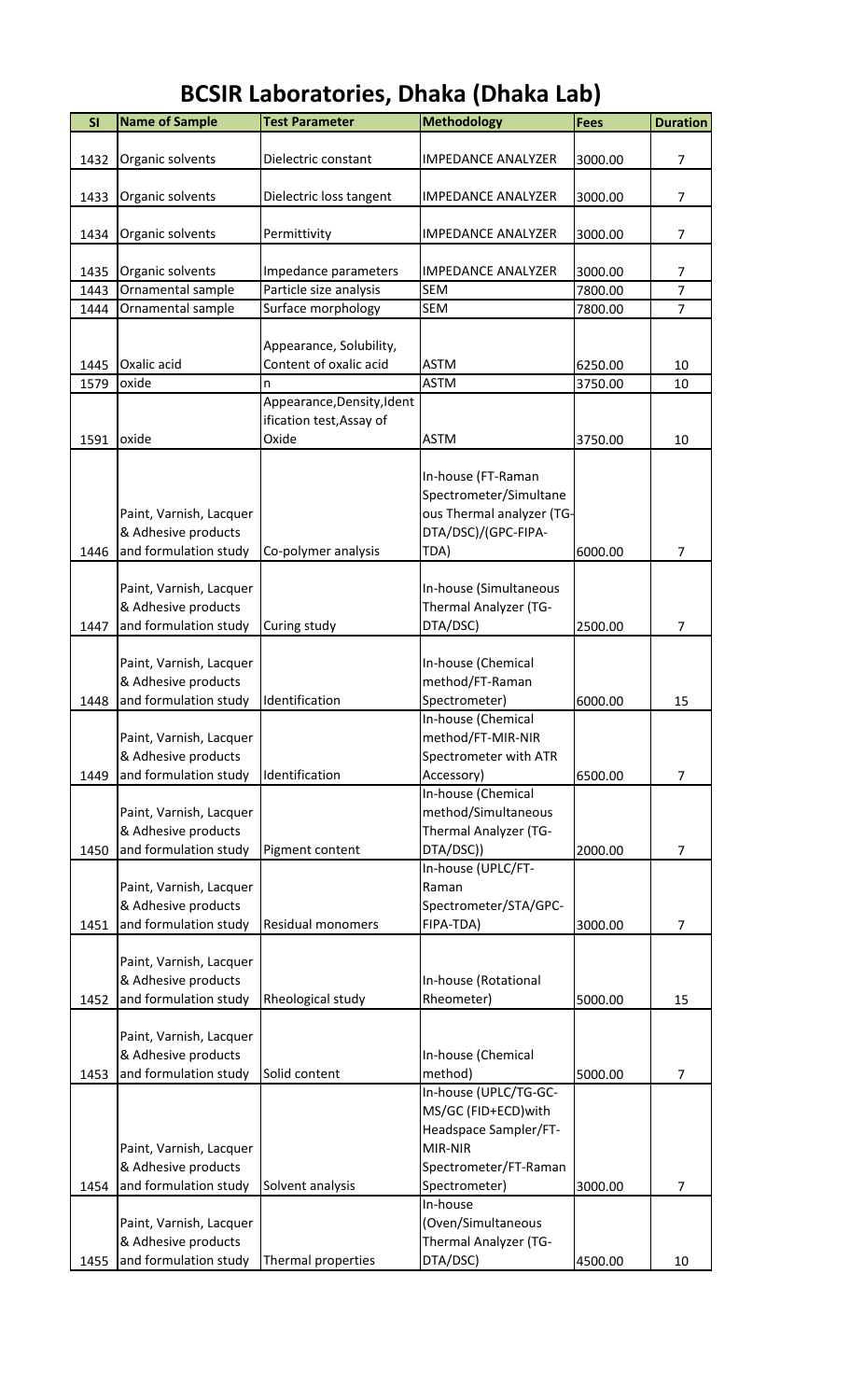| SI   | <b>Name of Sample</b>                    | <b>Test Parameter</b>            | <b>Methodology</b>    | <b>Fees</b> | <b>Duration</b> |
|------|------------------------------------------|----------------------------------|-----------------------|-------------|-----------------|
|      |                                          |                                  |                       |             |                 |
|      | Paint, Varnish, Lacquer                  |                                  | In-house (Oven+TG-GC- |             |                 |
|      | & Adhesive products                      | Volatile Organic                 | MS/GC(FID+ECD)with    |             |                 |
| 1456 | and formulation study                    | Compounds                        | Headspace Sampler)    | 6000.00     | $\overline{7}$  |
|      | Paint, Varnish, Lacquer                  |                                  | In-house (TG-GC-      |             |                 |
|      | & Adhesive products                      | Volatile Organic                 | MS/GC(FID+ECD) with   |             |                 |
| 1457 | and formulation study                    | Compounds                        | Headspace Sampler)    | 6500.00     | 10              |
|      | Paint-Varnish-                           |                                  |                       |             |                 |
|      | Lacquer, Resin and                       |                                  |                       |             |                 |
| 1903 | Adhesive products                        | Heavy metals (Arsenic)           | In-House              | 2000.00     | 7               |
|      | Paint-Varnish-                           |                                  |                       |             |                 |
|      | Lacquer, Resin and                       |                                  |                       |             |                 |
| 1904 | Adhesive products                        | Heavy metals (Cadmium)           | In-House              | 2000.00     | $\overline{7}$  |
|      | Paint-Varnish-                           |                                  |                       |             |                 |
|      | Lacquer, Resin and                       |                                  |                       |             |                 |
| 1905 | Adhesive products<br>Paint-Varnish-      | Heavy metals (Chromium) In-House |                       | 2000.00     | 7               |
|      | Lacquer, Resin and                       |                                  |                       |             |                 |
| 1906 | Adhesive products                        | Heavy metals (Lead)              | In-House              | 2000.00     | $\overline{7}$  |
|      | Paint-Varnish-                           |                                  |                       |             |                 |
|      | Lacquer, Resin and                       |                                  |                       |             |                 |
| 1907 | Adhesive products                        | Heavy metals (Mercury)           | In-House              | 2000.00     | $\overline{7}$  |
|      |                                          |                                  |                       |             |                 |
| 109  | Paper and Paper board                    | Ink Absorbency                   | <b>TAPPI</b>          | 1500.00     | $\overline{7}$  |
|      |                                          |                                  |                       |             |                 |
| 110  | Paper and Paper board                    | Moisture                         | <b>TAPPI</b>          | 2000.00     | 7               |
|      |                                          |                                  |                       |             |                 |
| 111  | Paper and Paper board                    | Opacity                          | <b>TAPPI</b>          | 2000.00     | $\overline{7}$  |
|      |                                          |                                  |                       |             |                 |
| 112  | Paper and Paper board                    | Paper Color                      | <b>TAPPI</b>          | 1500.00     | 7               |
|      |                                          | Paper Furnish/Rag                | <b>TAPPI</b>          |             |                 |
| 113  | Paper and Paper board Percentage         |                                  |                       | 2000.00     | $\overline{7}$  |
| 114  | Paper and Paper board paper size         |                                  | <b>TAPPI</b>          | 1500.00     | 7               |
|      |                                          |                                  |                       |             |                 |
| 115  | Paper and Paper board Sizing             |                                  | <b>TAPPI</b>          | 1500.00     | $\overline{7}$  |
|      |                                          |                                  |                       |             |                 |
| 116  | Paper and Paper board                    | <b>Stiffness</b>                 | <b>TAPPI</b>          | 2000.00     | $\overline{7}$  |
|      |                                          |                                  |                       |             |                 |
| 117  | Paper and Paper board stretch to break   |                                  | <b>TAPPI</b>          | 1500.00     | $\overline{7}$  |
|      |                                          |                                  |                       |             |                 |
| 118  | Paper and Paper board Substance(GSM)     |                                  | <b>TAPPI</b>          |             | $\overline{7}$  |
|      |                                          |                                  |                       |             |                 |
| 119  | Paper and Paper board Surface morphology |                                  | SEM                   | 7800.00     | $\overline{7}$  |
| 120  | Paper and Paper board                    | Tear strength                    | <b>TAPPI</b>          | 1500.00     | 7               |
|      |                                          |                                  |                       |             |                 |
| 121  | Paper and Paper board                    | Tensile strength                 | <b>TAPPI</b>          | 1500.00     | $\overline{7}$  |
|      |                                          |                                  |                       |             |                 |
| 122  | Paper and Paper board                    | Thickness                        | <b>TAPPI</b>          | 1500.00     | $\overline{7}$  |
|      | Paper and Paper board-                   |                                  |                       |             |                 |
| 1458 | 6                                        | Air resistance (Gurley)          | <b>TAPPI</b>          | 1500.00     | $\overline{7}$  |
|      | Paper and Paper board-                   |                                  |                       |             |                 |
| 1459 | 6                                        | Ash                              | <b>TAPPI</b>          | 2000.00     | $\overline{7}$  |
|      | Paper and Paper board-                   |                                  |                       |             |                 |
| 1460 | 6                                        | <b>Brightness</b>                | TAPPI and ISO         | 2000.00     | $\overline{7}$  |
|      | Paper and Paper board-                   |                                  |                       |             |                 |
| 1461 | 6                                        | Burst strength                   | <b>TAPPI</b>          | 1500.00     | $\overline{7}$  |
|      | Paper and Paper board-                   |                                  |                       |             |                 |
| 1462 | 6<br>Paper and Paper board-              | <b>Chemical Sensitivity</b>      | <b>TAPPI</b>          | 9000.00     | 7               |
| 1463 | 6                                        | Cobb                             | <b>TAPPI</b>          | 2000.00     | 7               |
|      |                                          |                                  |                       |             |                 |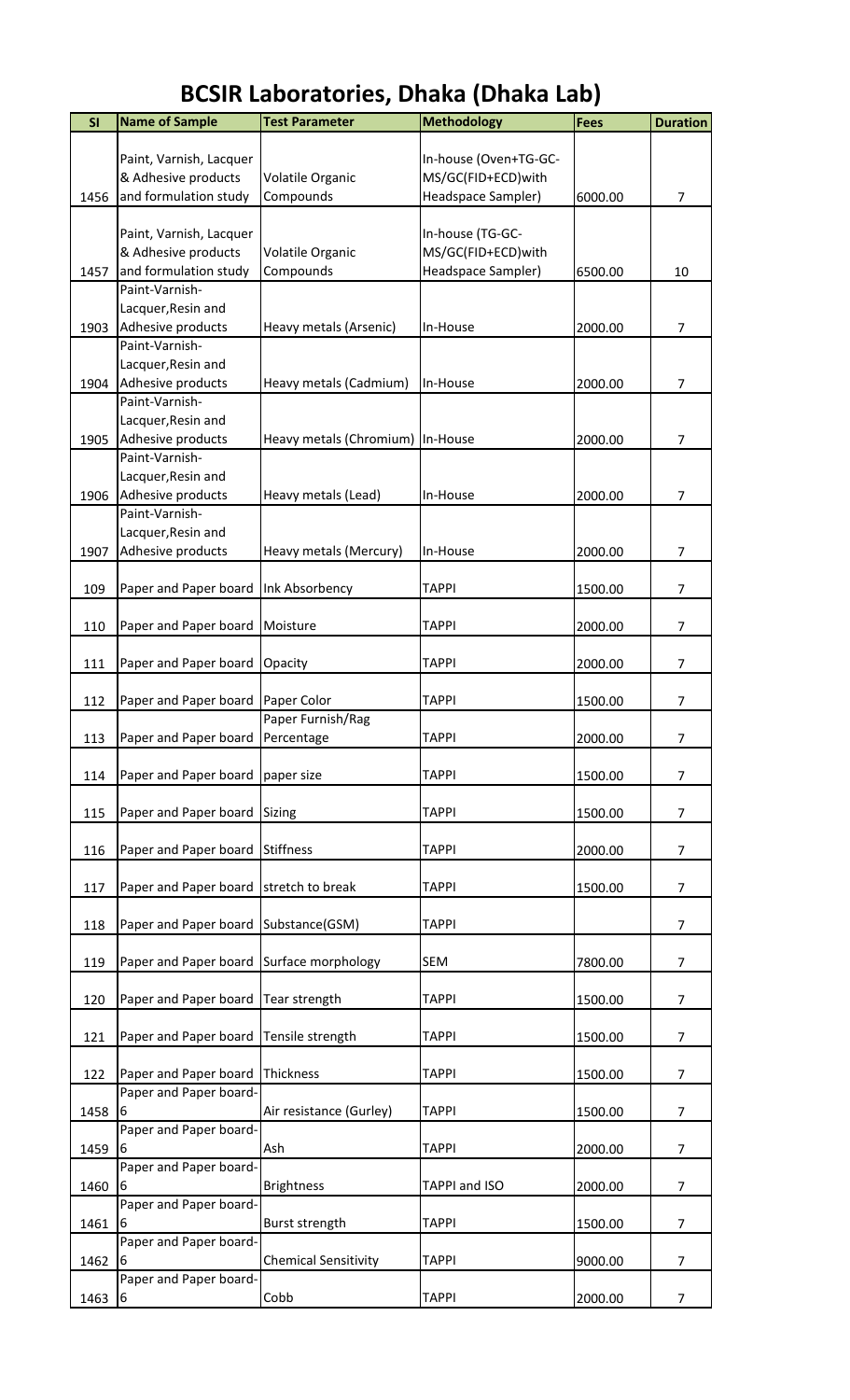| SI   | <b>Name of Sample</b>                   | <b>Test Parameter</b>                           | <b>Methodology</b> | <b>Fees</b> | <b>Duration</b> |
|------|-----------------------------------------|-------------------------------------------------|--------------------|-------------|-----------------|
|      | Paper and Paper board-                  |                                                 |                    |             |                 |
| 1464 | 6                                       | Cotton percentage                               | <b>TAPPI</b>       | 3000.00     | $\overline{7}$  |
|      | Paper and Paper board-                  | Depanding of their                              |                    |             |                 |
| 1465 | 6                                       | requirement                                     | <b>TAPPI</b>       | 15000.00    | 10              |
|      | Paper and Paper board-                  |                                                 |                    |             |                 |
| 1466 |                                         | Fiber analysis                                  | <b>TAPPI</b>       | 2000.00     | $\overline{7}$  |
|      | Paper and Paper board-                  |                                                 |                    |             |                 |
| 1467 | 6<br>Paper and Paper board-             | Gloss                                           | <b>TAPPI</b>       | 1500.00     | $\overline{7}$  |
| 1468 | ь                                       | <b>GSM</b>                                      | <b>TAPPI</b>       | 1500.00     | 7               |
|      | Paper and Paper board-                  |                                                 |                    |             |                 |
| 1599 | 6                                       | Pulp                                            | <b>TAPPI</b>       | 1500.00     | $\overline{7}$  |
|      | Paper and Paper board-                  |                                                 |                    |             |                 |
| 1600 |                                         | Printability                                    | <b>TAPPI</b>       | 2000.00     | $\overline{7}$  |
|      | Paper and Paper board-                  |                                                 |                    |             |                 |
| 1601 | 6                                       | Coating                                         | <b>TAPPI</b>       | 2000.00     | $\overline{7}$  |
|      | Paper and Paper board-                  |                                                 |                    |             |                 |
| 1602 | 6                                       | Opacity                                         | <b>TAPPI</b>       | 2000.00     | $\overline{7}$  |
|      | Paper and Paper board-                  |                                                 |                    |             |                 |
| 1608 | 6                                       | Thickness                                       | <b>TAPPI</b>       | 1500.00     | 7               |
| 1609 | Paper and Paper board-                  | Moisture                                        | <b>TAPPI</b>       | 2000.00     | $\overline{7}$  |
|      |                                         | Paper and Paper board-Paper Color (Shade of the |                    |             |                 |
| 1611 | 6                                       | Printing paper)                                 | <b>TAPPI</b>       | 1500.00     | $\overline{7}$  |
|      | Paper and Paper board-                  |                                                 |                    |             |                 |
| 1635 | 6                                       | Ink Absorbency                                  | <b>TAPPI</b>       | 1500.00     | $\overline{7}$  |
|      | Paper and Paper board-                  |                                                 |                    |             |                 |
| 1636 | 6                                       | Paper Size                                      | <b>TAPPI</b>       | 1500.00     | $\overline{7}$  |
|      | Paper and Paper board-                  |                                                 |                    |             |                 |
| 1637 | 6                                       | Sizing                                          | <b>TAPPI</b>       | 1500.00     | 5               |
|      | Paper and Paper board-                  |                                                 |                    |             |                 |
| 1638 | 6                                       | <b>Stiffness</b>                                | <b>TAPPI</b>       | 2000.00     | 5               |
| 1639 | Paper and Paper board-<br>6             | <b>Stretch to Break</b>                         | <b>TAPPI</b>       | 1500.00     | 7               |
|      | Paper and Paper board-                  |                                                 |                    |             |                 |
| 1640 |                                         | Substance (GSM)                                 | <b>TAPPI</b>       | 1500.00     | $\overline{7}$  |
|      | Paper and Paper board-Paper Furnish/Rag |                                                 |                    |             |                 |
| 1641 | 6                                       | Percentage                                      | <b>TAPPI</b>       | 2000.00     | $\overline{7}$  |
|      | Paper and Paper board-                  |                                                 |                    |             |                 |
| 1642 | 6                                       | <b>Surface Morphology</b>                       | <b>SEM</b>         | 7800.00     | $\overline{7}$  |
|      | Paper and Paper board-                  |                                                 |                    |             |                 |
| 1643 | 6                                       | <b>Tear Strength</b>                            | <b>TAPPI</b>       | 1500.00     | 5               |
| 1644 | Paper and Paper board-                  | Tensile strength                                | <b>TAPPI</b>       |             | 5               |
|      | Paper and Paper board-                  |                                                 |                    | 1500.00     |                 |
| 1645 | 6                                       | <b>Bulk</b>                                     | <b>TAPPI</b>       | 1500.00     | 3               |
|      |                                         |                                                 |                    |             |                 |
|      | Paper and Paper board-High Weight       |                                                 |                    |             |                 |
| 1647 | 6                                       | Strength/High Strength                          | <b>TAPPI</b>       | 1500.00     | $\overline{7}$  |
|      |                                         | White Web Titanium                              |                    |             |                 |
|      | Paper and Paper board-Loaded/Titanium   |                                                 |                    |             |                 |
| 1648 | 6                                       | Presence                                        | <b>TAPPI</b>       | 2000.00     | $\overline{7}$  |
|      | Paper and Paper board-                  |                                                 |                    |             |                 |
| 1649 | 6                                       | Air Resistance (Gerly)                          | <b>TAPPI</b>       | 1500.00     | $\overline{7}$  |
| 1650 | Paper and Paper board-Spot & Fiber<br>6 | contamination                                   | <b>TAPPI</b>       | 1500.00     | $\overline{7}$  |
|      | Paper and Paper board-                  |                                                 |                    |             |                 |
| 1651 | 6                                       | UV-Dull                                         | <b>TAPPI</b>       | 1500.00     | $\overline{7}$  |
|      | Paper and Paper board-                  |                                                 |                    |             |                 |
| 1652 |                                         | Wet strength                                    | <b>TAPPI</b>       | 1500.00     | $\overline{7}$  |
|      | Paper and Paper board-                  |                                                 |                    |             |                 |
| 1653 | 6                                       | <b>Thermal Test</b>                             | <b>TAPPI</b>       | 1500.00     | $\overline{7}$  |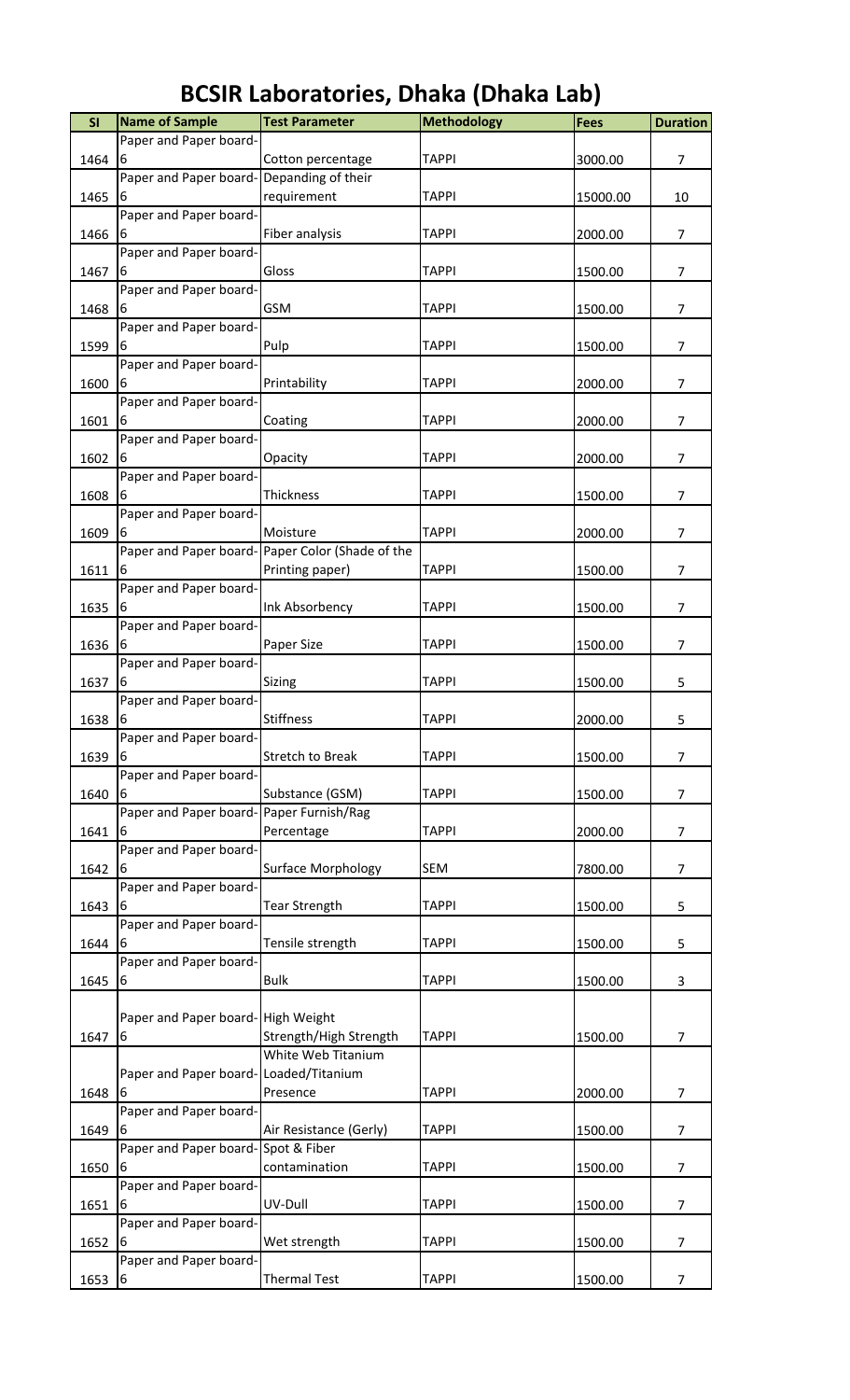| SI   | <b>Name of Sample</b>                                                                                  | <b>Test Parameter</b>              | <b>Methodology</b> | <b>Fees</b> | <b>Duration</b> |          |
|------|--------------------------------------------------------------------------------------------------------|------------------------------------|--------------------|-------------|-----------------|----------|
|      | Paper and Paper board-                                                                                 |                                    |                    |             |                 |          |
| 1950 | 6                                                                                                      | Air Resistance                     | <b>TAPPI</b>       | 1500.00     | $\overline{7}$  |          |
|      | Paper and Paper board-                                                                                 |                                    |                    |             |                 |          |
| 1951 | 6                                                                                                      | Reflectance                        | <b>TAPPI</b>       | 2000.00     | $\overline{7}$  |          |
|      | Paper and Paper board-                                                                                 |                                    |                    |             |                 |          |
| 1952 | 6                                                                                                      | <b>Tear Resistance</b>             | <b>TAPPI</b>       | 1500.00     | $\overline{7}$  |          |
|      | Paper and Paper board-                                                                                 |                                    |                    |             |                 |          |
| 1995 | 6                                                                                                      | рH                                 | <b>TAPPI</b>       | 1500.00     | 7               |          |
| 123  | Paper gum                                                                                              | Solubility                         | <b>ASTM</b>        | 3000.00     | $\overline{7}$  |          |
| 124  | Paper gum                                                                                              | Ash                                | <b>ASTM</b>        | 500.00      | $\overline{7}$  |          |
| 125  | Paper gum                                                                                              | hydrocarbon                        | ASTM               | 3500.00     | $\overline{7}$  |          |
| 126  | Paper gum                                                                                              | Moisture                           | <b>ASTM</b>        | 500.00      | $\overline{7}$  |          |
| 127  | Paper gum                                                                                              | pH                                 | <b>ASTM</b>        | 1000.00     | $\overline{7}$  |          |
| 128  | Paper gum                                                                                              | Viscosity                          | <b>ASTM</b>        | 3500.00     | $\overline{7}$  |          |
| 162  | paper sample                                                                                           | failure analysis                   | <b>SEM</b>         | 5000.00     | $\overline{7}$  |          |
|      |                                                                                                        | Chemical makeup                    |                    |             |                 |          |
| 163  | paper sample                                                                                           | determination                      | EDX                | 5000.00     | $\overline{7}$  |          |
|      |                                                                                                        |                                    | scanning electron  |             |                 |          |
| 164  | paper sample                                                                                           | Defect analysis                    | microscope         | 5000.00     | $\overline{7}$  |          |
|      |                                                                                                        |                                    | scanning electron  |             |                 |          |
| 165  | paper sample                                                                                           | Vessel wall measurement            | microscope         | 5000.00     | $\overline{7}$  |          |
|      |                                                                                                        | % of perfume(active                |                    |             |                 |          |
| 129  | Perfume                                                                                                | principle)                         | Hydrodistilation   | 3000.00     | 10              |          |
| 130  | Perfume                                                                                                | Physical appearance                | in house           | 300.00      | $\overline{7}$  |          |
| 131  | Perfume                                                                                                | density                            | in house           | 1000.00     | 10              |          |
| 132  | Perfume                                                                                                | odour                              | in house           | 200.00      | $\overline{7}$  |          |
| 133  | Perfume                                                                                                | pH (10% solution)                  | in house           | 1000.00     | $\overline{7}$  |          |
| 134  | Perfume                                                                                                | Solubility                         | in house           | 500.00      | $\overline{7}$  |          |
|      |                                                                                                        |                                    |                    |             |                 |          |
| 135  | Perfume                                                                                                | volatile matter content            | in house           | 1000.00     | 10              |          |
| 1953 | Pesticides<br>(Organochlorine) for<br>Soil/Plant/Chemicals/In<br>dustrial Raw Materials<br>(Any/Whole) | $4,4\$ -DDD/p,p/p,o-DDP            | <b>AOAC</b>        | 10000.00    | 10              |          |
| 1954 | Pesticides<br>(Organochlorine) for<br>Soil/Plant/Chemicals/In<br>dustrial Raw Materials<br>(Any/Whole) | 4,4\'DDE/p,p/p,o-DDE               | <b>AOAC</b>        | 10000.00    | 10              |          |
|      | Pesticides                                                                                             |                                    |                    |             |                 |          |
| 1955 | (Organochlorine) for<br>Soil/Plant/Chemicals/In<br>dustrial Raw Materials<br>(Any/Whole)               | $4,4\overline{\phantom{0}}$ -DDT/p | p/p                | o-DDT"      | <b>AOAC</b>     | 10000 10 |
| 1956 | Pesticides<br>(Organochlorine) for<br>Soil/Plant/Chemicals/In<br>dustrial Raw Materials<br>(Any/Whole) | Aldrin                             | <b>AOAC</b>        | 10000.00    | 10              |          |
| 1957 | Pesticides<br>(Organochlorine) for<br>Soil/Plant/Chemicals/In<br>dustrial Raw Materials<br>(Any/Whole) | alpha-BHC                          | <b>AOAC</b>        | 10000.00    | 10              |          |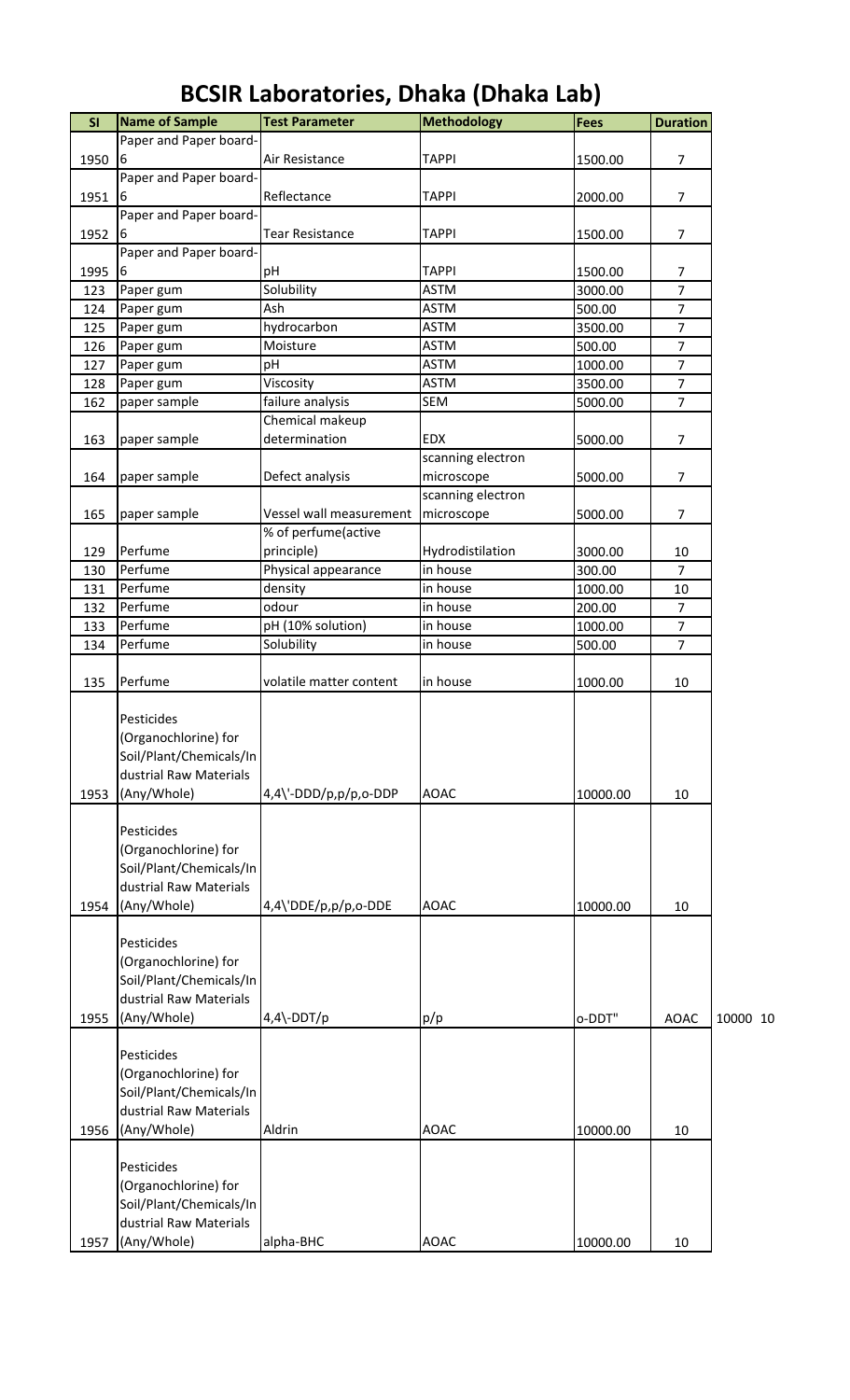| SI   | <b>Name of Sample</b>                                                                                  | <b>Test Parameter</b> | <b>Methodology</b> | <b>Fees</b> | <b>Duration</b> |
|------|--------------------------------------------------------------------------------------------------------|-----------------------|--------------------|-------------|-----------------|
|      | Pesticides<br>(Organochlorine) for<br>Soil/Plant/Chemicals/In<br>dustrial Raw Materials                |                       |                    |             |                 |
| 1958 | (Any/Whole)                                                                                            | beta-BHC              | <b>AOAC</b>        | 10000.00    | 10              |
| 1959 | Pesticides<br>(Organochlorine) for<br>Soil/Plant/Chemicals/In<br>dustrial Raw Materials<br>(Any/Whole) | delta-BHC             | <b>AOAC</b>        | 10000.00    | 10              |
| 1960 | Pesticides<br>(Organochlorine) for<br>Soil/Plant/Chemicals/In<br>dustrial Raw Materials<br>(Any/Whole) | dieldrin              | <b>AOAC</b>        | 10000.00    | 10              |
| 1961 | Pesticides<br>(Organochlorine) for<br>Soil/Plant/Chemicals/In<br>dustrial Raw Materials<br>(Any/Whole) | Endosulfan I          | <b>AOAC</b>        | 10000.00    | 10              |
| 1962 | Pesticides<br>(Organochlorine) for<br>Soil/Plant/Chemicals/In<br>dustrial Raw Materials<br>(Any/Whole) | Endosulfan II         | <b>AOAC</b>        | 10000.00    | 10              |
| 1963 | Pesticides<br>(Organochlorine) for<br>Soil/Plant/Chemicals/In<br>dustrial Raw Materials<br>(Any/Whole) | Endosulfan Sulphate   | <b>AOAC</b>        | 10000.00    | 10              |
| 1964 | Pesticides<br>(Organochlorine) for<br>Soil/Plant/Chemicals/In<br>dustrial Raw Materials<br>(Any/Whole) | Endrin                | <b>AOAC</b>        | 10000.00    | 10              |
| 1965 | Pesticides<br>(Organochlorine) for<br>Soil/Plant/Chemicals/In<br>dustrial Raw Materials<br>(Any/Whole) | Endrin aldehyde       | <b>AOAC</b>        | 10000.00    | 10              |
| 1966 | Pesticides<br>(Organochlorine) for<br>Soil/Plant/Chemicals/In<br>dustrial Raw Materials<br>(Any/Whole) | gamma-BHC             | <b>AOAC</b>        | 10000.00    | 10              |
| 1967 | Pesticides<br>(Organochlorine) for<br>Soil/Plant/Chemicals/In<br>dustrial Raw Materials<br>(Any/Whole) | Heptachlor            | <b>AOAC</b>        | 10000.00    | 10              |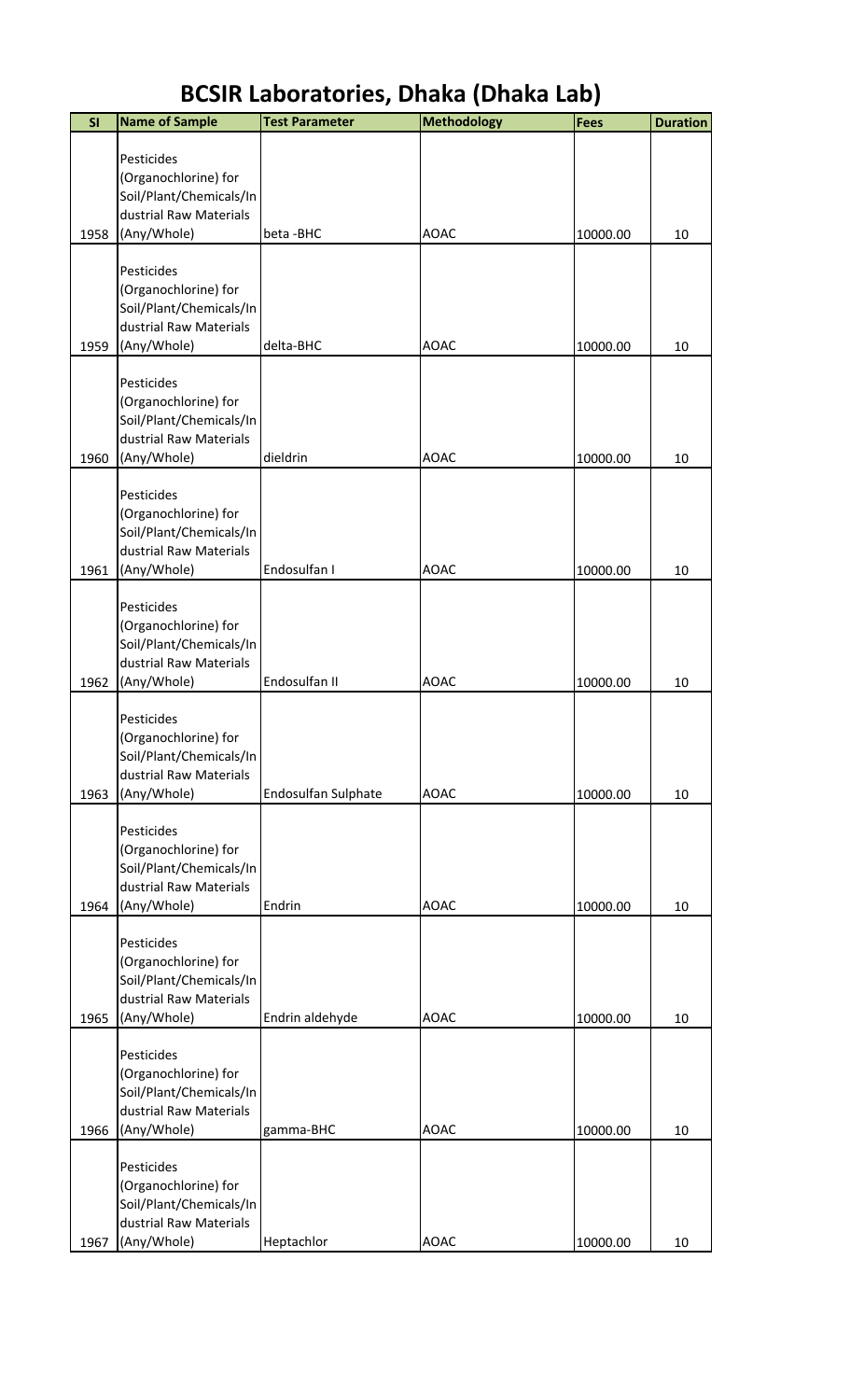| SI   | <b>Name of Sample</b>                                                                                                     | <b>Test Parameter</b>                  | <b>Methodology</b> | Fees     | <b>Duration</b> |          |
|------|---------------------------------------------------------------------------------------------------------------------------|----------------------------------------|--------------------|----------|-----------------|----------|
|      | Pesticides<br>(Organochlorine) for<br>Soil/Plant/Chemicals/In<br>dustrial Raw Materials                                   |                                        |                    |          |                 |          |
| 1968 | (Any/Whole)<br>Pesticides<br>(Organochlorine) for<br>Soil/Plant/Chemicals/In<br>dustrial Raw Materials                    | Heptachlor epoxide                     | <b>AOAC</b>        | 10000.00 | 10              |          |
| 1969 | (Any/Whole)<br>Pesticides<br>(Organochlorine) for<br>Soil/Plant/Chemicals/In 4,4\'-DDD/p,p/p,o-<br>dustrial Raw Materials | methoxylchlor<br>DDP/4,4\'DDE/p,p/p,o- | <b>AOAC</b>        | 10000.00 | 10              |          |
| 1982 | (Any/Whole)<br>Pesticides<br>(Organophosphorus)<br>for<br>Soil/Plant/Chemicals/In                                         | DDE/4,4\-DDT/p                         | p/p                | o-DDT"   | <b>AOAC</b>     | 10000 10 |
| 1970 | dustrial Raw Materials<br>(Any/Whole)                                                                                     | Dimethoate                             | <b>AOAC</b>        | 10000.00 | 10              |          |
|      | Pesticides<br>(Organophosphorus)<br>for<br>Soil/Plant/Chemicals/In<br>dustrial Raw Materials                              |                                        |                    |          |                 |          |
| 1971 | (Any/Whole)<br>Pesticides<br>(Organophosphorus)<br>for<br>Soil/Plant/Chemicals/In<br>dustrial Raw Materials               | Disulfoton                             | <b>AOAC</b>        | 10000.00 | 10              |          |
| 1972 | (Any/Whole)<br>Pesticides<br>(Organophosphorus)<br>for<br>Soil/Plant/Chemicals/In<br>dustrial Raw Materials               | Methyl parathion<br>$0, 0, 0$ -        | <b>AOAC</b>        | 10000.00 | 10              |          |
| 1973 | (Any/Whole)<br>Pesticides<br>(Organophosphorus)<br>for<br>Soil/Plant/Chemicals/In<br>dustrial Raw Materials               | triethylphosphorothiate                | <b>AOAC</b>        | 10000.00 | 10              |          |
| 1974 | (Any/Whole)<br>Pesticides<br>(Organophosphorus)<br>for<br>Soil/Plant/Chemicals/In<br>dustrial Raw Materials               | Pamphur                                | <b>AOAC</b>        | 10000.00 | 10              |          |
| 1975 | (Any/Whole)                                                                                                               | Parathion                              | <b>AOAC</b>        | 10000.00 | 10              |          |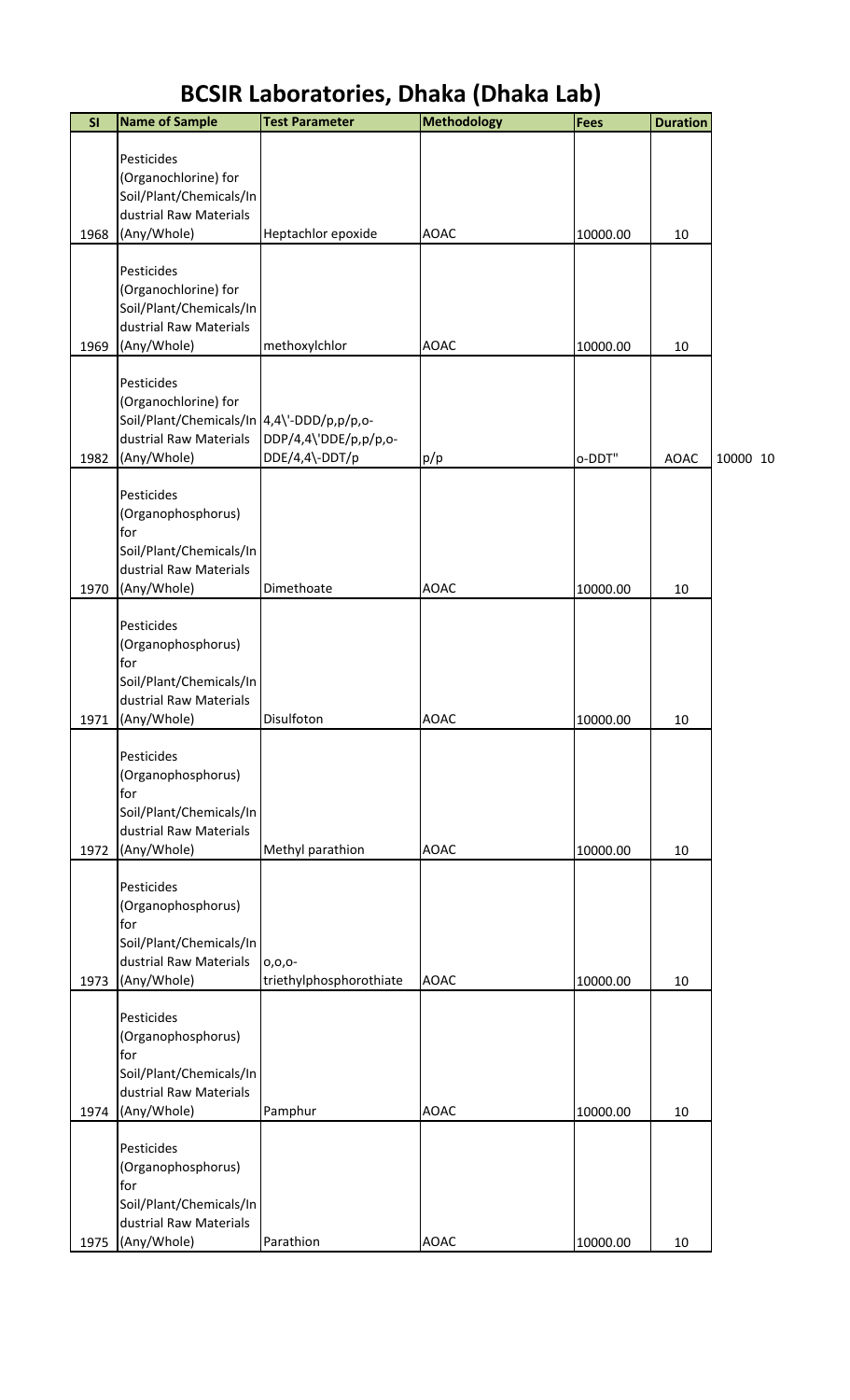| SI           | <b>Name of Sample</b>                          | <b>Test Parameter</b>                            | <b>Methodology</b>                  | <b>Fees</b>        | <b>Duration</b>                  |
|--------------|------------------------------------------------|--------------------------------------------------|-------------------------------------|--------------------|----------------------------------|
|              |                                                |                                                  |                                     |                    |                                  |
|              | Pesticides                                     |                                                  |                                     |                    |                                  |
|              | (Organophosphorus)<br>for                      |                                                  |                                     |                    |                                  |
|              | Soil/Plant/Chemicals/In                        |                                                  |                                     |                    |                                  |
|              | dustrial Raw Materials                         |                                                  |                                     |                    |                                  |
| 1976         | (Any/Whole)                                    | phorat                                           | <b>AOAC</b>                         | 10000.00           | 10                               |
|              |                                                |                                                  |                                     |                    |                                  |
|              | Pesticides<br>(Organophosphorus)               |                                                  |                                     |                    |                                  |
|              | for                                            |                                                  |                                     |                    |                                  |
|              | Soil/Plant/Chemicals/In                        |                                                  |                                     |                    |                                  |
|              | dustrial Raw Materials                         |                                                  |                                     |                    |                                  |
| 1977         | (Any/Whole)                                    | Sulfotep                                         | <b>AOAC</b>                         | 10000.00           | 10                               |
|              |                                                |                                                  |                                     |                    |                                  |
|              | Pesticides<br>(Organophosphorus)               |                                                  |                                     |                    |                                  |
|              | for                                            |                                                  |                                     |                    |                                  |
|              | Soil/Plant/Chemicals/In                        |                                                  |                                     |                    |                                  |
|              | dustrial Raw Materials                         |                                                  |                                     |                    |                                  |
| 1978         | (Any/Whole)                                    | Thionazin                                        | <b>AOAC</b>                         | 10000.00           | 10                               |
| 1859         | <b>PETN</b><br><b>PETN</b>                     | Colour                                           | In-house                            | 1000.00            | $\overline{7}$<br>$\overline{7}$ |
| 1860<br>1861 | <b>PETN</b>                                    | Composition<br>Humidity                          | In-house<br>In-house                | 6000.00<br>2000.00 | $\overline{7}$                   |
|              |                                                | Insolubility Test in                             |                                     |                    |                                  |
|              |                                                | <b>Acetone and Tetra</b>                         |                                     |                    |                                  |
| 1862         | PETN                                           | chloromethane                                    | In-house                            | 2000.00            | 7                                |
| 1863         | <b>PETN</b>                                    | Iodin number                                     | In-house                            | 5000.00            | $\overline{7}$                   |
|              |                                                | Maximum acid contents                            |                                     |                    |                                  |
| 1864<br>1865 | PETN<br>PETN                                   | KOH/g<br>Maximum ash content                     | In-house<br>In-house                | 5000.00<br>4000.00 | $\overline{7}$<br>$\overline{7}$ |
| 1866         | <b>PETN</b>                                    | Maximum flash point                              | In-house                            | 1500.00            | $\overline{7}$                   |
|              |                                                |                                                  |                                     |                    |                                  |
| 1867         | <b>PETN</b>                                    | Maximum specific weight                          | In-house                            | 2000.00            | $\overline{7}$                   |
| 1868         | PETN                                           | <b>Melting Point</b>                             | In-house                            | 1500.00            | $\overline{7}$                   |
| 1869         | PETN                                           | Viscosity at 50 degree<br>celcious               | In-house                            | 3000.00            | 7                                |
| 1870         | <b>PETN</b>                                    | <b>Water Contents</b>                            | In-house                            | 2000.00            | $\overline{7}$                   |
|              |                                                |                                                  |                                     |                    |                                  |
| 184          | Petrochemical products conductivity            |                                                  | conductivity meter                  | 3000.00            | $\overline{7}$                   |
|              |                                                |                                                  |                                     |                    |                                  |
| 185          | Petrochemical products dielectric contrant     |                                                  | Impedance Analyzer                  | 3000.00            | $\overline{7}$                   |
| 186          | Petrochemical products dielectric loss tangent |                                                  | Impedance Analyzer                  | 3000.00            | 7                                |
|              |                                                |                                                  |                                     |                    |                                  |
| 187          |                                                | Petrochemical products impedance characteristics | Impedance Analyzer                  | 3000.00            | $\overline{7}$                   |
|              |                                                |                                                  |                                     |                    |                                  |
| 188          | Petrochemical products permittivity            |                                                  | Impedance Analyzer                  | 3000.00            | $\overline{7}$                   |
| 189          | Petrochemical products specific gravity        |                                                  | Tensiometer                         | 3000.00            | $\overline{7}$                   |
|              |                                                |                                                  |                                     |                    |                                  |
| 190          | Petrochemical products surface tension         |                                                  | Tensiometer                         | 3000.00            | 7                                |
|              |                                                |                                                  |                                     |                    |                                  |
| 191          | Petrochemical products Viscosity               |                                                  | Tensiometer                         | 3000.00            | 7<br>$\overline{7}$              |
| 144          | petroleum ether                                | Identification by FTIR<br>Appearance, Purity of  | <b>ASTM</b>                         | 1500.00            |                                  |
| 145          | petroleum ether                                | petroleum ether                                  | <b>ASTM</b>                         | 6500.00            | 10                               |
| 146          | petroleum ether                                | Moisture                                         | in house                            | 2500.00            | $\overline{7}$                   |
| 147          | petroleum ether                                | Viscosity                                        | in house                            | 1500.00            | $\overline{7}$                   |
|              |                                                |                                                  | in house(UPLC/TG-GC-                |                    |                                  |
|              | <b>Pharmaceutical Raw</b>                      |                                                  | MS/FT-Raman<br>Spectrometer/FT-MIR- |                    |                                  |
| 221          | Materials                                      | Identification                                   | NIR Spectrometer)                   |                    |                                  |
|              |                                                |                                                  |                                     |                    |                                  |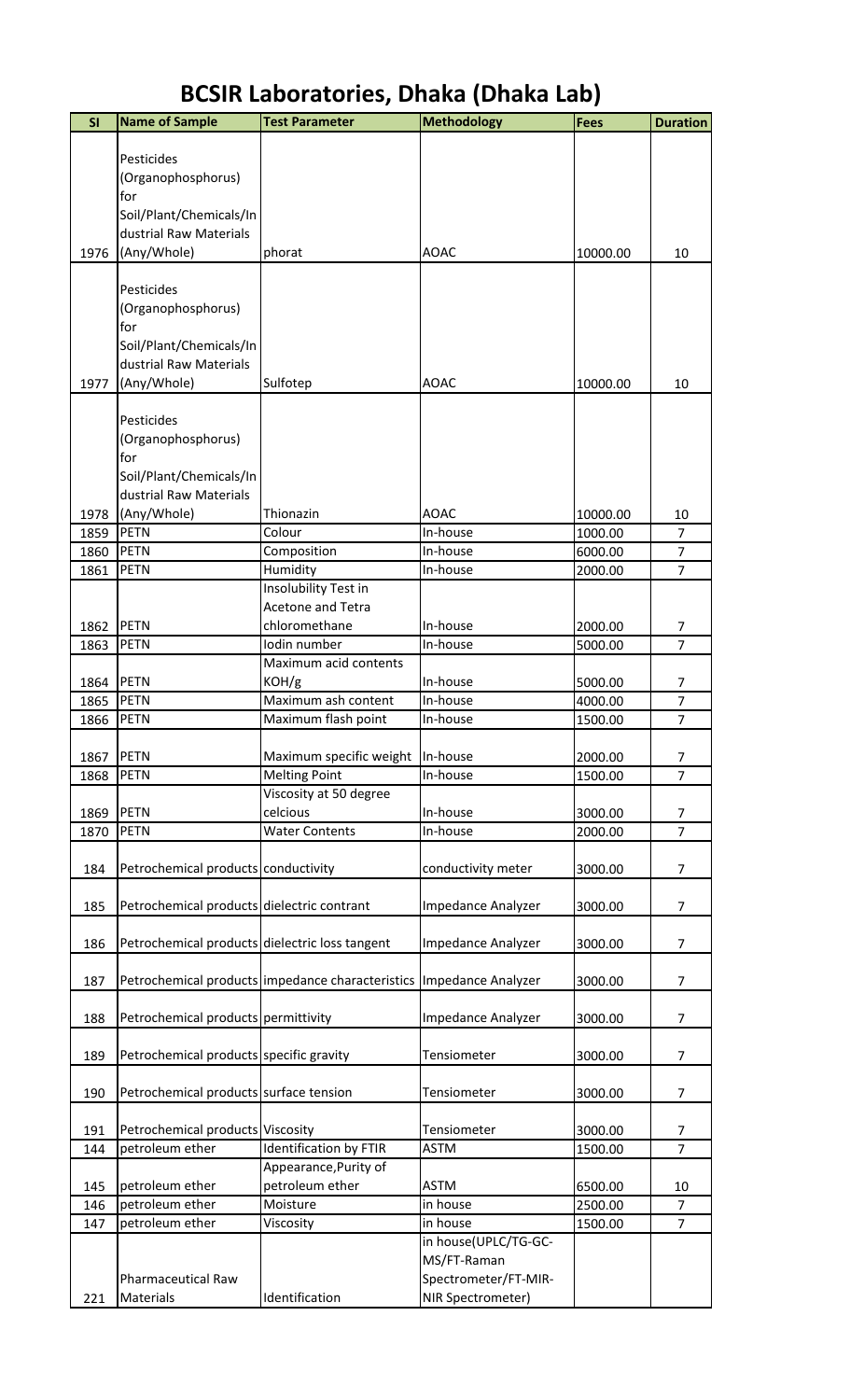| SI  | <b>Name of Sample</b>     | <b>Test Parameter</b>          | <b>Methodology</b>                            | Fees     | <b>Duration</b> |
|-----|---------------------------|--------------------------------|-----------------------------------------------|----------|-----------------|
|     |                           |                                | in house(UPLC/TG-GC-                          |          |                 |
|     |                           |                                | MS/FT-Raman                                   |          |                 |
|     | <b>Pharmaceutical Raw</b> |                                | Spectrometer/FT-MIR-                          |          |                 |
| 222 | <b>Materials</b>          | Identification                 | NIR Spectrometer)                             | 6000.00  | 10              |
|     |                           |                                |                                               |          |                 |
|     | <b>Pharmaceutical Raw</b> |                                | <b>Standard Methods</b>                       |          |                 |
| 223 | Materials                 | 13C-NMR                        | Depending on samples                          | 3000.00  | 10              |
|     |                           |                                |                                               |          |                 |
|     | <b>Pharmaceutical Raw</b> |                                | <b>Standard Methods</b>                       |          |                 |
| 224 | Materials                 | 1H-NMR                         | Depending on samples                          | 2000.00  | 10              |
|     | <b>Pharmaceutical Raw</b> |                                | <b>Standard Methods</b>                       |          |                 |
| 225 | Materials                 | 31P NMR                        | Depending on samples                          | 1600.00  | 10              |
|     |                           |                                |                                               |          |                 |
|     | Pharmaceutical Raw        |                                | <b>Standard Methods</b>                       |          |                 |
| 226 | Materials                 | <b>COSY</b>                    | Depending on samples                          | 1000.00  | 10              |
|     |                           |                                | in house(Modular                              |          |                 |
|     | <b>Pharmaceutical Raw</b> |                                | system(density and                            |          |                 |
| 228 | Materials                 | density, Refractive Index      | refractive index))                            | 3000.00  | 7               |
|     |                           |                                |                                               |          |                 |
|     | <b>Pharmaceutical Raw</b> |                                | <b>Standard Methods</b>                       |          |                 |
| 229 | Materials                 | <b>DEPT 135</b>                | Depending on samples                          | 1600.00  | 10              |
|     |                           |                                |                                               |          |                 |
|     | Pharmaceutical Raw        |                                | <b>Standard Methods</b>                       |          |                 |
| 230 | Materials                 | DEPT <sub>90</sub>             | Depending on samples                          | 1600.00  | 10              |
|     |                           |                                |                                               |          |                 |
|     | <b>Pharmaceutical Raw</b> |                                | <b>Standard Methods</b>                       |          |                 |
| 231 | Materials                 | <b>HMBC</b>                    | Depending on samples                          | 4000.00  | 10              |
|     |                           |                                |                                               |          |                 |
|     | <b>Pharmaceutical Raw</b> |                                | <b>Standard Methods</b>                       |          |                 |
| 232 | Materials                 | HMQC                           | Depending on samples                          | 4000.00  | 10              |
|     |                           |                                |                                               |          |                 |
|     |                           | Molecular weight               |                                               |          |                 |
|     |                           | (Mn, Mw, Mz, Molecular         | in house(Gel permeation                       |          |                 |
|     |                           | size, k-value, poly dispersity | /size Exclusion                               |          |                 |
|     | Pharmaceutical Raw        | index, Branching, Intrinsic    | Chromatograph with                            |          |                 |
| 233 | Materials                 | viscosity, Rg & Rh, etc)       | FIPA and TDA)                                 | 10000.00 | 10              |
|     |                           |                                |                                               |          |                 |
|     |                           |                                | in house(particle                             |          |                 |
|     | <b>Pharmaceutical Raw</b> |                                | size, molecular weight &                      |          |                 |
| 234 | <b>Materials</b>          | particle size                  | zeta potemtial analyzer)                      | 2500.00  | $\overline{7}$  |
|     |                           |                                |                                               |          |                 |
|     |                           |                                | in house(particle                             |          |                 |
|     | <b>Pharmaceutical Raw</b> |                                | size, molecular weight &                      |          |                 |
| 235 | <b>Materials</b>          | particle size                  | zeta potemtial analyzer)                      | 2500.00  | $\overline{7}$  |
|     |                           |                                |                                               |          |                 |
|     | <b>Pharmaceutical Raw</b> |                                | in                                            |          |                 |
| 236 | <b>Materials</b>          | Viscosity                      | house(Microviscometer)                        | 4000.00  | $\overline{7}$  |
|     | <b>Pharmaceutical Raw</b> |                                | in house(Rotational                           |          |                 |
| 237 | Materials                 | Viscosity                      | Rheometer)                                    | 3000.00  | 7               |
|     |                           |                                |                                               |          |                 |
|     | <b>Pharmaceutical Raw</b> |                                | in house(particle<br>size, molecular weight & |          |                 |
| 238 | Materials                 | zeta potential                 | zeta potemtial analyzer)                      | 3000.00  | $\overline{7}$  |
|     | Pharmaceuticals           |                                |                                               |          |                 |
| 279 | Polymers                  | Molecular weight               | <b>GPC</b>                                    | 15000.00 | 15              |
|     | Pharmaceuticals           |                                |                                               |          |                 |
| 280 | Polymers                  | zeta potential analysis        | zeta potential analyzer                       | 3000.00  | $\overline{7}$  |
|     | Pharmaceuticals           |                                | UV-Vis/FT-Raman/FT-                           |          |                 |
| 281 | Polymers                  | Assay                          | NIR/UPLC                                      | 5000.00  | 15              |
|     | Pharmaceuticals           |                                |                                               |          |                 |
| 282 | Polymers                  | <b>Intrinsic Viscosity</b>     | Microviscometer                               | 8000.00  | $\overline{7}$  |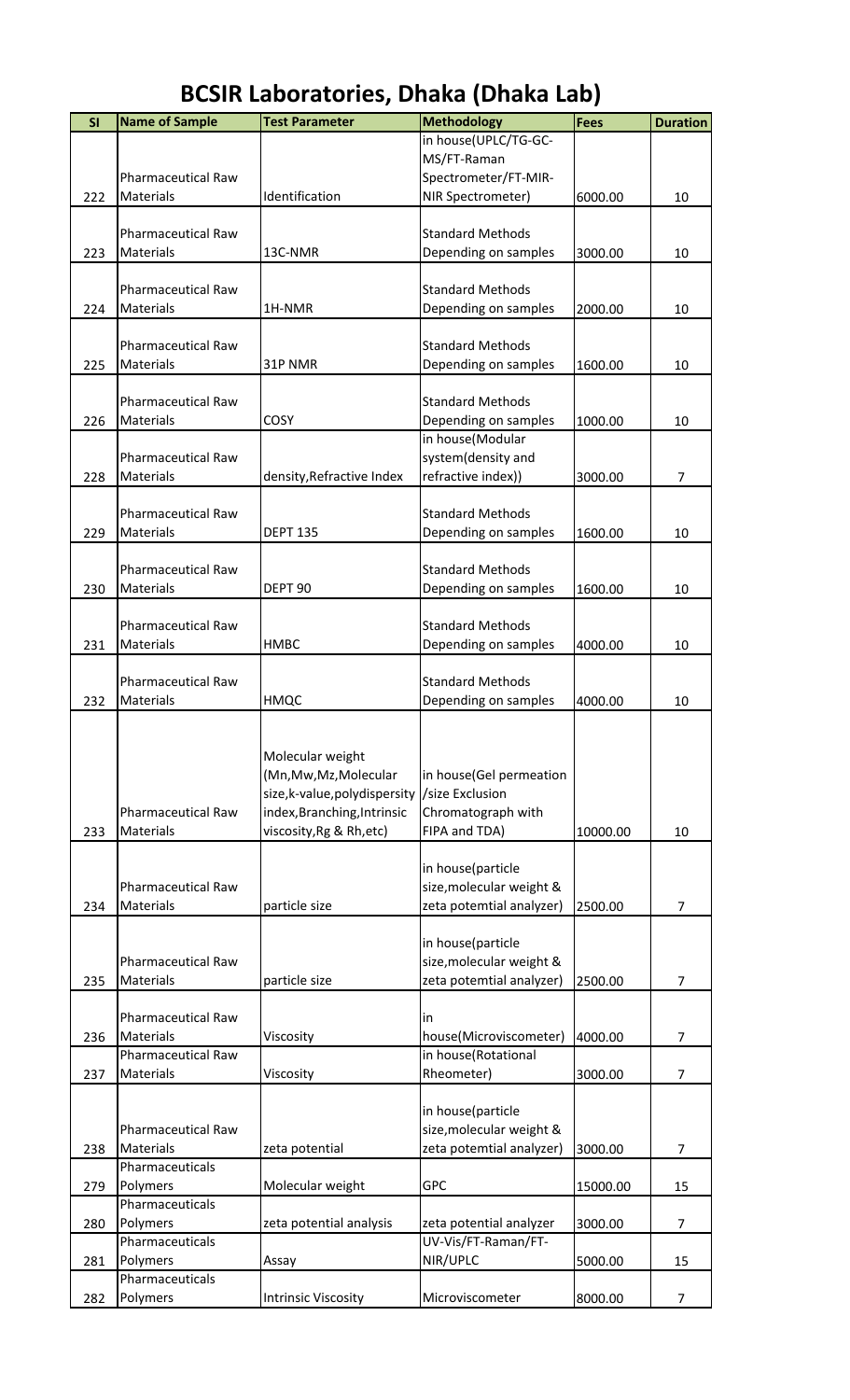| SI   | <b>Name of Sample</b> | <b>Test Parameter</b>      | <b>Methodology</b>           | <b>Fees</b> | <b>Duration</b> |
|------|-----------------------|----------------------------|------------------------------|-------------|-----------------|
|      |                       |                            |                              |             |                 |
|      | Pharmaceuticals       |                            |                              |             |                 |
| 283  | Polymers              | Polydispersity Index       | <b>GPC</b>                   | 15000.00    | 15              |
|      |                       |                            |                              |             |                 |
|      |                       |                            | in house(BY GC/UPLC/TG-      |             |                 |
|      | Pharmaceuticals       |                            | GC-MS/LC-MS-MS/FT            |             |                 |
| 284  | Polymers              | Residual monomers          | Raman)                       | 10000.00    | 10              |
|      | Pharmaceuticals       |                            |                              |             |                 |
| 285  | Polymers              | Solubility                 | in house                     | 2500.00     | $\overline{7}$  |
|      | Pharmaceuticals       |                            |                              |             |                 |
| 286  | Polymers              | Viscosity                  | <b>Rotational Viscometer</b> | 5000.00     | 7               |
|      | Pharmaceuticals       |                            |                              |             |                 |
|      |                       |                            |                              |             |                 |
| 247  | Products              | Viscosity                  | <b>SEM</b>                   |             |                 |
|      |                       | %mortality,LC50            |                              |             |                 |
|      | Pharmaceuticals       | Value(Brine shrimp         | <b>Standard Methods</b>      |             |                 |
| 248  | Products              | Lethality Bioassay)        | Depending on samples         | 2000.00     | 10              |
|      |                       |                            |                              |             |                 |
|      | Pharmaceuticals       | Antibacterial property of  | <b>Standard Methods</b>      |             |                 |
| 249  | Products              | test sample                | Depending on samples         | 2000.00     | 10              |
|      |                       |                            |                              |             |                 |
|      | Pharmaceuticals       | Antifugal property of test | <b>Standard Methods</b>      |             |                 |
|      |                       |                            |                              |             |                 |
| 250  | Products              | sample                     | Depending on samples         | 2000.00     | 10              |
|      |                       |                            |                              |             |                 |
|      | Pharmaceuticals       | Antioxidant property of    | <b>Standard Methods</b>      |             |                 |
| 251  | Products              | test sample                | Depending on samples         | 2000.00     | 10              |
|      |                       | Identification of test     |                              |             |                 |
|      | Pharmaceuticals       | sample, potency/assay of   |                              |             |                 |
| 252  | Products              | test sample                | AOAC/ASTM/BP/USP             | 2000.00     | 10              |
|      |                       | Identification of test     |                              |             |                 |
|      |                       |                            |                              |             |                 |
|      | Pharmaceuticals       | sample, potency/assay of   |                              |             |                 |
| 253  | Products              | test sample                | AOAC/ASTM/BP/USP             | 2000.00     | 10              |
|      |                       | Moisture content of        |                              |             |                 |
|      | Pharmaceuticals       | sample/LOD                 |                              |             |                 |
| 254  | Products              | Dretermination             | AOAC/ASTM/BP/USP             | 1000.00     | 10              |
|      | Pharmaceuticals       |                            |                              |             |                 |
| 255  | Products              | particle size analysis     | <b>SEM</b>                   | 7800.00     | $\overline{7}$  |
|      |                       |                            | <b>Standard Methods</b>      |             |                 |
|      |                       |                            |                              |             |                 |
|      |                       |                            | Depending on                 |             |                 |
|      | Pharmaceuticals       |                            | samples, AOAC/ASTM/BP        |             |                 |
| 256  | Products              | ph                         | /USP                         | 1000.00     | 10              |
|      | Pharmaceuticals       |                            |                              |             |                 |
| 257  | Products              | Surface morphology         | <b>SEM</b>                   | 8000.00     | 7               |
|      |                       |                            |                              |             |                 |
|      | Pharmaceuticals       |                            | <b>Standard Methods</b>      |             |                 |
| 258  | Products              | Total colony forming unit  | Depending on samples         | 2000.00     | 10              |
|      | Pharmaceuticals       |                            |                              |             |                 |
|      |                       |                            |                              |             |                 |
| 1585 | Products              | <b>Grain Boundary</b>      | <b>SEM</b>                   | 5000.00     | $\overline{7}$  |
|      | Pharmaceuticals       |                            |                              |             |                 |
| 1586 | Products              | Surface Homogeneity        | <b>SEM</b>                   | 5000.00     | $\overline{7}$  |
|      | Pharmaceuticals       |                            |                              |             |                 |
| 1587 | Products              | Surface Roughness          | <b>SEM</b>                   | 5000.00     | $\overline{7}$  |
|      |                       |                            |                              |             |                 |
|      | Pharmaceuticals       |                            |                              |             |                 |
|      |                       |                            |                              |             |                 |
| 298  | Products-(DHAKA LAB)  | grain boundary             | <b>SEM</b>                   |             |                 |
|      |                       |                            |                              |             |                 |
|      | Pharmaceuticals       |                            |                              |             |                 |
| 299  | Products-(DHAKA LAB)  | surface homogeneity        | <b>SEM</b>                   |             |                 |
|      |                       |                            |                              |             |                 |
|      | Pharmaceuticals       |                            |                              |             |                 |
| 300  | Products-(DHAKA LAB)  | Surface roughness          | <b>SEM</b>                   |             |                 |
|      | Plant extract         | Antimicrobial              | in house                     | 2000.00     |                 |
| 306  |                       |                            |                              |             | 10              |
| 307  | Plant extract         | Antioxident                | in house                     | 2000.00     | 10              |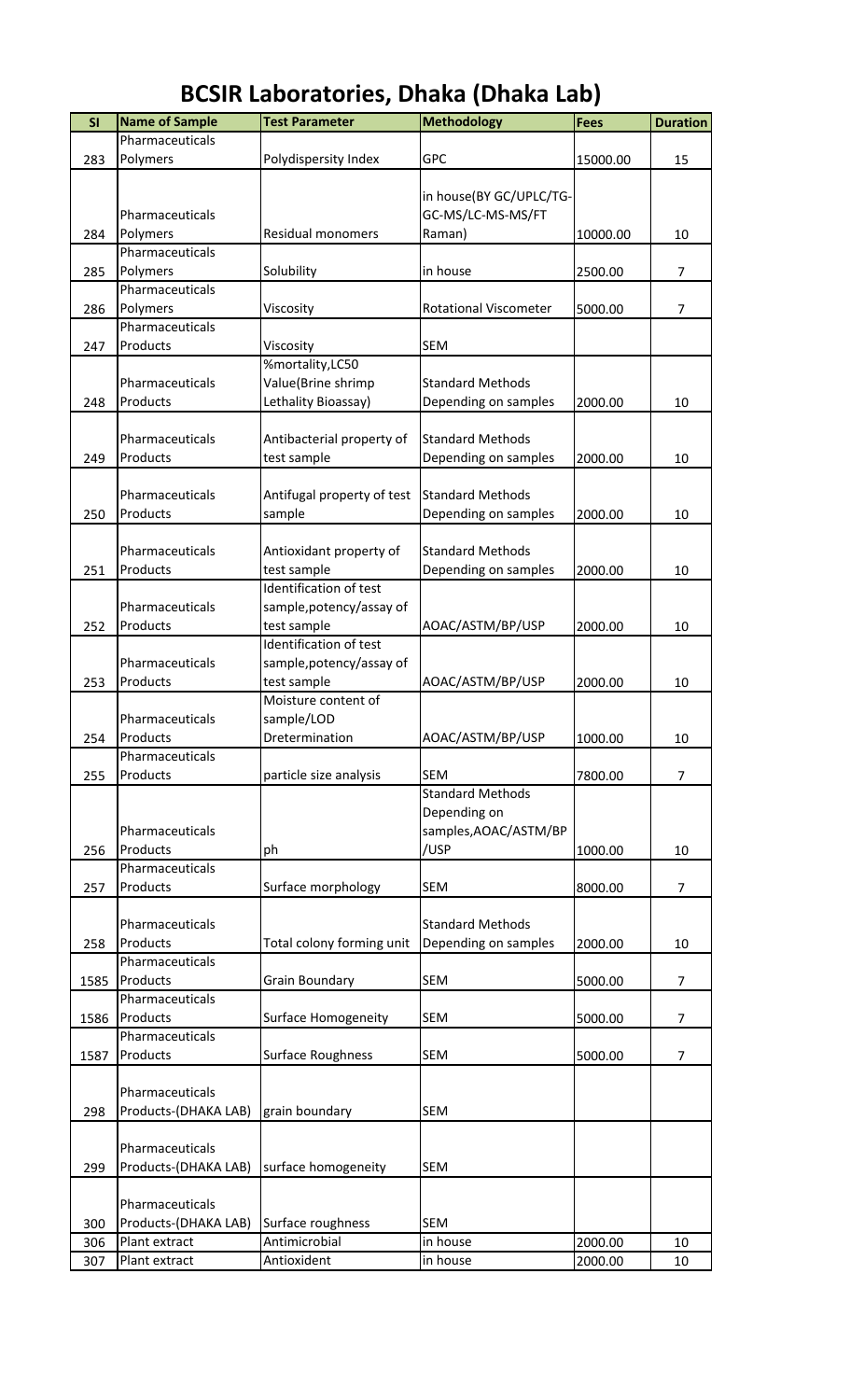| SI  | <b>Name of Sample</b> | <b>Test Parameter</b>       | <b>Methodology</b>                   | <b>Fees</b> | <b>Duration</b> |
|-----|-----------------------|-----------------------------|--------------------------------------|-------------|-----------------|
|     |                       |                             |                                      |             |                 |
|     |                       | Appearance, Solubility, con |                                      |             |                 |
|     |                       | t of benzoate and Sorbate,  |                                      |             |                 |
|     |                       | Concentration of Sodium     |                                      |             |                 |
|     |                       | benzoate and potassium      |                                      |             |                 |
| 308 | Plant extract         | sorbate                     | <b>ASTM</b><br>in house              | 6250.00     | 10              |
| 309 | Plant extract         | Cytotoxicity                | scanning electron                    | 2000.00     | 10              |
| 148 | plastic               | Surface morphology          | microscope                           | 5000.00     | $\overline{7}$  |
|     |                       |                             | scanning electron                    |             |                 |
| 149 | plastic               | Surface morphology          | microscope                           | 5000.00     | 7               |
|     |                       |                             |                                      |             |                 |
| 150 | plastic               | corrosion measurement       | SEM-EDX                              | 8000.00     | 7               |
| 151 | plastic               | Defect detection            | SEM-EDX                              | 8000.00     | $\overline{7}$  |
|     |                       |                             |                                      |             |                 |
| 337 | Plastic and Polymer-6 | flame Retardants            | in house(GPC-FIFA-TDA)               | 10000.00    | $\overline{7}$  |
|     |                       |                             | in house(Universal                   |             |                 |
| 338 | Plastic and Polymer-6 | Flexural strength           | <b>Testing Machine)</b>              | 2500.00     | $\overline{7}$  |
|     |                       |                             | in house(chemical                    |             |                 |
|     |                       |                             | method/FT-MIR-NIR                    |             |                 |
| 339 |                       | Identification-2            | Spectrometer with ATR<br>Accessory)) | 2000.00     | $\overline{7}$  |
|     | Plastic and Polymer-6 |                             | <b>Universal Testing</b>             |             |                 |
| 340 | Plastic and Polymer-6 | %Elongation                 | Machine in House                     | 2500.00     | $\overline{7}$  |
|     |                       |                             | in house(Composting                  |             |                 |
| 341 | Plastic and Polymer-6 | biodegradability            | method)                              | 12000.00    | 10              |
|     |                       |                             |                                      |             |                 |
|     |                       |                             |                                      |             |                 |
|     |                       |                             | in house(Simultaneous                |             |                 |
|     |                       |                             | Thermal Analyzer/GPC-                |             |                 |
|     |                       |                             | FIPA-TDA/FT-Raman                    |             |                 |
| 342 | Plastic and Polymer-6 | Deformulatiom study         | SPECTROMETER)                        | 6000.00     | 7               |
|     |                       |                             |                                      |             |                 |
|     |                       |                             |                                      |             |                 |
|     |                       |                             | in house(Simultaneous                |             |                 |
|     |                       |                             | Thermal Analyzer/GPC-                |             |                 |
|     |                       |                             | FIPA-TDA/FT-Raman                    |             |                 |
| 343 | Plastic and Polymer-6 | Deformulatiom study         | SPECTROMETER)                        | 6000.00     | $\overline{7}$  |
|     |                       |                             | in house(Thickness                   |             |                 |
| 344 | Plastic and Polymer-6 | Dimension                   | gauge/Thickness meter)               | 1500.00     | $\overline{7}$  |
|     |                       |                             | in house(Measuring                   |             |                 |
| 345 | Plastic and Polymer-6 | Extrudability               | Extruder)                            | 5000.00     | 10              |
|     |                       |                             | in house(UPLC/UPLC-MS-               |             |                 |
| 346 | Plastic and Polymer-6 | <b>Flame Retardants</b>     | MS)                                  | 5000.00     | $\overline{7}$  |
|     |                       |                             | In house(Migration                   |             |                 |
| 347 | Plastic and Polymer-6 | Food grade quality          | Method)                              | 30000.00    | 15              |
|     |                       |                             | in house(FT-Raman                    |             |                 |
| 348 | Plastic and Polymer-6 | Identification-1            | Spectrometer)                        | 4000.00     | 10              |
|     |                       |                             |                                      |             |                 |
| 350 | Plastic and Polymer-6 | Identification-3            | Chemical method                      | 2000.00     | $\overline{7}$  |
|     |                       |                             | Digital Melting point                |             |                 |
| 354 | Plastic and Polymer-6 | Identification-4            | Apparatus                            | 1500.00     | 7               |
|     |                       |                             |                                      |             |                 |
|     |                       |                             | in                                   |             |                 |
| 357 | Plastic and Polymer-6 | K-value                     | house(Microviscometer)               | 5000.00     | 7               |
| 371 | Plastic and Polymer-6 | acid value                  | Chemical                             | 4000.00     | $\overline{7}$  |
|     |                       |                             |                                      |             |                 |
| 374 | Plastic and Polymer-6 | <b>Ash Content</b>          | in house                             | 1500.00     | $\overline{7}$  |
|     |                       |                             |                                      |             |                 |
| 377 | Plastic and Polymer-6 | density                     | in house                             | 1500.00     | 7               |
|     |                       |                             |                                      |             |                 |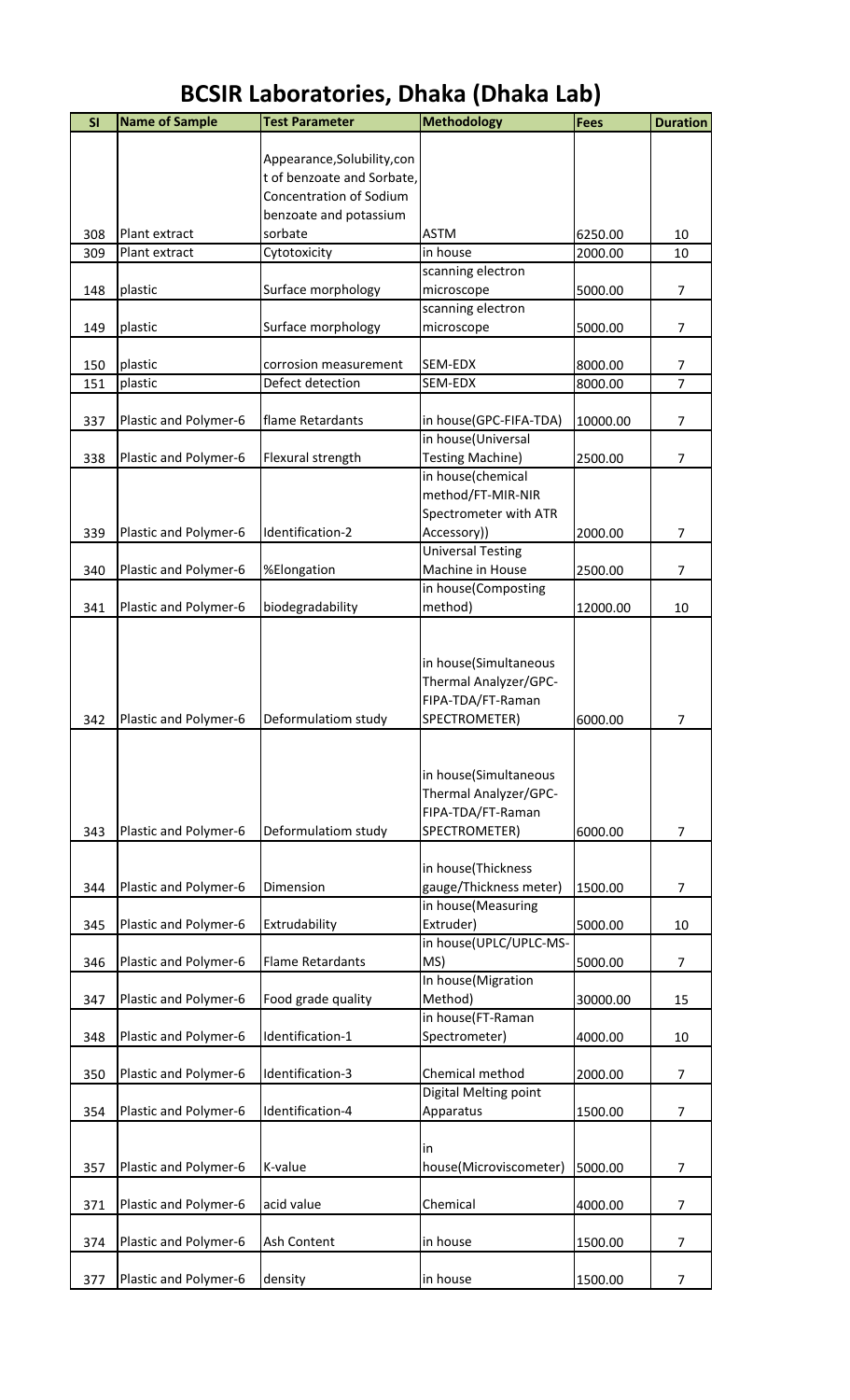| <b>SI</b> | <b>Name of Sample</b>      | <b>Test Parameter</b>      | <b>Methodology</b>      | <b>Fees</b> | <b>Duration</b>                  |
|-----------|----------------------------|----------------------------|-------------------------|-------------|----------------------------------|
|           |                            |                            |                         |             |                                  |
| 378       | Plastic and Polymer-6      | End group analysis         | in house                | 5000.00     | $\overline{7}$                   |
|           |                            |                            |                         |             |                                  |
| 381       | Plastic and Polymer-6      | grain boundary             | <b>SEM</b>              | 5000.00     | $\overline{7}$                   |
|           |                            |                            |                         |             |                                  |
| 382       | Plastic and Polymer-6      | <b>Intrinsic Viscosity</b> | in house                | 7000.00     | 10                               |
|           |                            |                            | in house(GPC-FIPA-      |             |                                  |
| 383       | Plastic and Polymer-6      | K-value                    | TDA/Microviscometer)    | 10000.00    | 7                                |
|           |                            |                            |                         |             |                                  |
| 385       | Plastic and Polymer-6      | <b>Melting Point</b>       | in house                | 1500.00     | $\overline{7}$                   |
|           |                            |                            |                         |             |                                  |
| 386       | Plastic and Polymer-6      | Nitrogen/Protein content   | in house                | 5000.00     | $\overline{7}$                   |
|           |                            |                            |                         |             |                                  |
| 387       | Plastic and Polymer-6      | particle size analysis     | <b>SEM</b>              | 7800.00     | $\overline{7}$                   |
|           |                            |                            | in house(UPLC/TG-GC-    |             |                                  |
|           |                            |                            | MS/FT-Raman             |             |                                  |
|           |                            |                            | Spectrometer/FT-MIR-    |             |                                  |
| 388       | Plastic and Polymer-6      | phthalates                 | NIR Spectrometer)       | 5500.00     | $\overline{7}$                   |
| 391       | Plastic and Polymer-6      | Porosity measurement       | <b>SEM</b>              | 5000.00     | $\overline{7}$                   |
|           |                            |                            |                         |             |                                  |
| 392       | Plastic and Polymer-6      | surface homogeneity        | <b>SEM</b>              | 5000.00     | $\overline{7}$                   |
|           |                            |                            |                         |             |                                  |
| 393       | Plastic and Polymer-6      | Surface morphology         | <b>SEM</b>              | 7800.00     | $\overline{7}$                   |
|           |                            |                            | in house(Universal      |             |                                  |
| 394       | Plastic and Polymer-6      | Tensile strength           | <b>Testing Machine)</b> | 2500.00     | $\overline{7}$                   |
|           |                            |                            |                         |             |                                  |
|           |                            |                            | in house(Simultaneous   |             |                                  |
|           |                            |                            | Thermal Analyzer/TG-    |             |                                  |
| 395       | Plastic and Polymer-6      | Thermal properties         | DTA/DSC))               | 6000.00     | 7                                |
|           |                            |                            | in house(Thickness      |             |                                  |
| 396       | Plastic and Polymer-6      | Thickness                  | gauge)                  | 1500.00     | $\overline{7}$                   |
| 397       | plastic and Polymer-6      | Surface roughness          | <b>SEM</b>              | 5000.00     | 7                                |
| 167       | plastic resins             | dielectric contrant        | Impedance Analyzer      | 3000.00     | $\overline{7}$                   |
| 168       | plastic resins             | dielectric loss tangent    | Impedance Analyzer      | 3000.00     | $\overline{7}$                   |
|           |                            |                            |                         |             |                                  |
| 169       | plastic resins             | impedance characteristics  | Impedance Analyzer      | 3000.00     | 7                                |
| 170       | plastic resins             | permittivity               | Impedance Analyzer      | 3000.00     | $\overline{7}$                   |
| 194       | plastic resins             | conductivity               | conductivity meter      | 3000.00     | $\overline{7}$                   |
| 195       | plastic resins             | specific gravity           | Tensiometer             | 3000.00     | $\overline{7}$                   |
| 196       | plastic resins             | surface tension            | Tensiometer             | 3000.00     | $\overline{7}$                   |
| 197       | plastic resins             | Viscosity                  | Tensiometer             | 3000.00     | $\overline{7}$                   |
| 399       | plastic resins             | conductivity               | conductivity meter      | 3000.00     | $\overline{7}$                   |
| 400       | plastic resins             | specific gravity           | Tensiometer             | 3000.00     | $\overline{7}$                   |
| 401       | plastic resins             | surface tension            | Tensiometer             | 3000.00     | $\overline{7}$<br>$\overline{7}$ |
| 402       | plastic resins             | Viscosity                  | Tensiometer             | 3000.00     |                                  |
|           |                            |                            |                         |             |                                  |
|           | Plastics/Rubbers/Paper     |                            |                         |             |                                  |
|           | products (Plastic          |                            |                         |             |                                  |
|           | bottles for drinking       |                            |                         |             |                                  |
|           | water, Oil, Soft           |                            |                         |             |                                  |
|           | drinks, Fruit juices, Drug |                            |                         |             |                                  |
|           | solutions                  |                            |                         |             |                                  |
|           | &suspensions, Plastic      |                            |                         |             |                                  |
|           | tableware, Baby toys &     |                            |                         |             |                                  |
|           | Feeders, Food              |                            |                         |             |                                  |
| 1871      | packaging paper, etc.)     | Bisphenol-A (Banned)       | In-House                | 10000.00    | 7                                |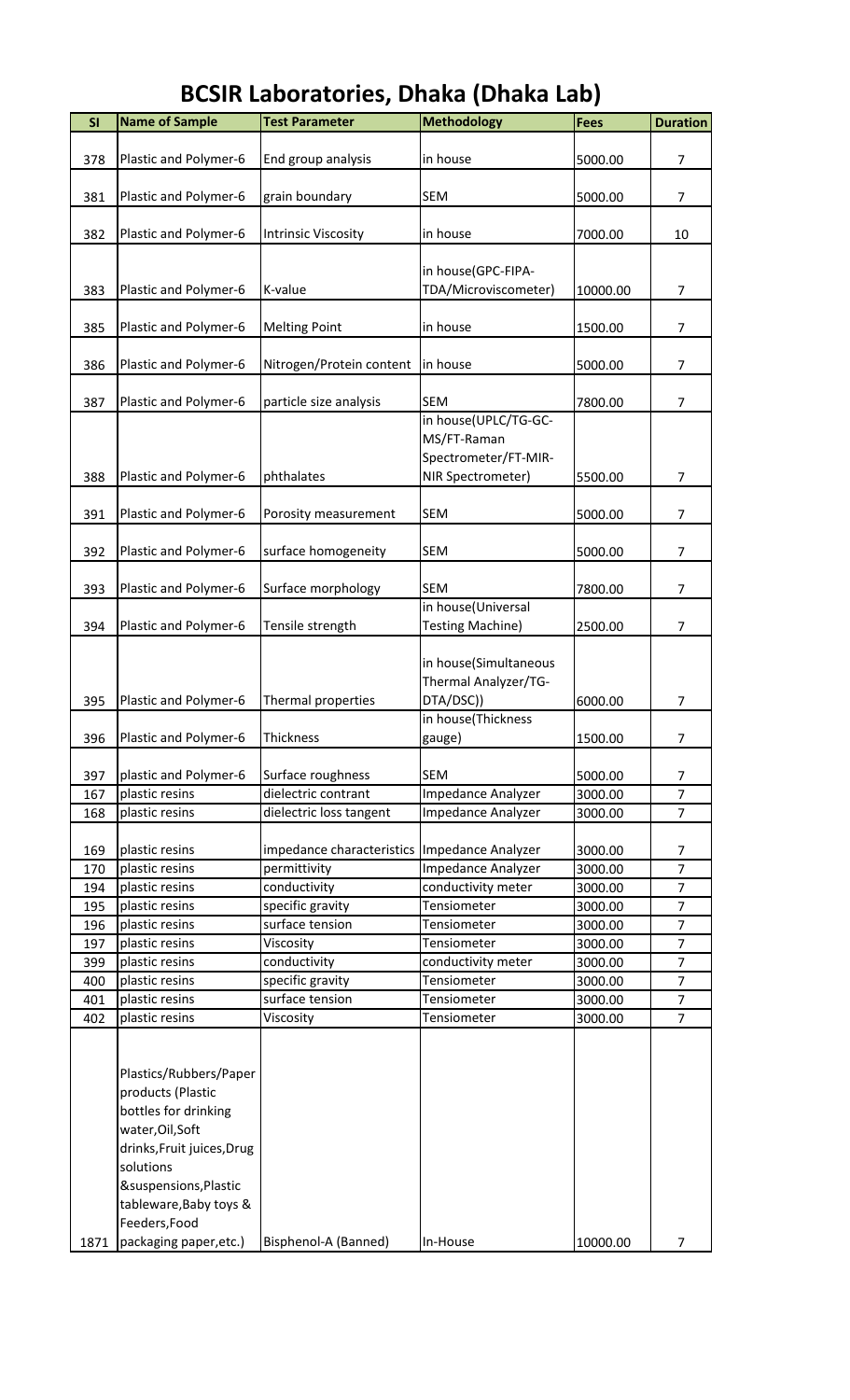| SI   | <b>Name of Sample</b>                           | <b>Test Parameter</b>  | <b>Methodology</b> | <b>Fees</b> | <b>Duration</b> |
|------|-------------------------------------------------|------------------------|--------------------|-------------|-----------------|
|      |                                                 |                        |                    |             |                 |
|      | Plastics/Rubbers/Paper                          |                        |                    |             |                 |
|      | products (Plastic                               |                        |                    |             |                 |
|      | bottles for drinking                            |                        |                    |             |                 |
|      | water, Oil, Soft                                |                        |                    |             |                 |
|      | drinks, Fruit juices, Drug                      |                        |                    |             |                 |
|      | solutions                                       |                        |                    |             |                 |
|      | &suspensions, Plastic<br>tableware, Baby toys & |                        |                    |             |                 |
|      | Feeders, Food                                   | Chlorotoluene (11      |                    |             |                 |
| 1872 | packaging paper, etc.)                          | Banned)                | In-House           | 15000.00    | 7               |
|      |                                                 |                        |                    |             |                 |
|      | Plastics/Rubbers/Paper                          |                        |                    |             |                 |
|      | products (Plastic                               |                        |                    |             |                 |
|      | bottles for drinking                            |                        |                    |             |                 |
|      | water, Oil, Soft                                |                        |                    |             |                 |
|      | drinks, Fruit juices, Drug                      |                        |                    |             |                 |
|      | solutions                                       |                        |                    |             |                 |
|      | &suspensions, Plastic<br>tableware, Baby toys & |                        |                    |             |                 |
|      | Feeders, Food                                   |                        |                    |             |                 |
| 1873 | packaging paper, etc.)                          | Food grade quality     | In-House           | 30000.00    | 30              |
|      |                                                 |                        |                    |             |                 |
|      | Plastics/Rubbers/Paper                          |                        |                    |             |                 |
|      | products (Plastic                               |                        |                    |             |                 |
|      | bottles for drinking                            |                        |                    |             |                 |
|      | water, Oil, Soft                                |                        |                    |             |                 |
|      | drinks, Fruit juices, Drug<br>solutions         |                        |                    |             |                 |
|      | &suspensions, Plastic                           |                        |                    |             |                 |
|      | tableware, Baby toys &                          |                        |                    |             |                 |
|      | Feeders, Food                                   |                        |                    |             |                 |
| 1874 | packaging paper, etc.)                          | Heavy Metals (Lead)    | In-House           | 2000.00     |                 |
|      |                                                 |                        |                    |             |                 |
|      | Plastics/Rubbers/Paper                          |                        |                    |             |                 |
|      | products (Plastic                               |                        |                    |             |                 |
|      | bottles for drinking<br>water, Oil, Soft        |                        |                    |             |                 |
|      | drinks, Fruit juices, Drug                      |                        |                    |             |                 |
|      | solutions                                       |                        |                    |             |                 |
|      | &suspensions, Plastic                           |                        |                    |             |                 |
|      | tableware, Baby toys &                          |                        |                    |             |                 |
| 1875 | Feeders, Food                                   | Phthalates (6 Banned)  | In-House           | 15000.00    | 7               |
|      | packaging paper, etc.)                          |                        |                    |             |                 |
|      |                                                 |                        |                    |             |                 |
|      | Plastics/Rubbers/Paper<br>products (Plastic     |                        |                    |             |                 |
|      | bottles for drinking                            |                        |                    |             |                 |
|      | water, Oil, Soft                                |                        |                    |             |                 |
|      | drinks, Fruit juices, Drug                      |                        |                    |             |                 |
|      | solutions                                       |                        |                    |             |                 |
|      | &suspensions, Plastic                           |                        |                    |             |                 |
|      | tableware, Baby toys &<br>Feeders, Food         |                        |                    |             |                 |
| 1876 | packaging paper, etc.)                          | Heavy Metals (Mercury) | In-House           | 2000.00     | 7               |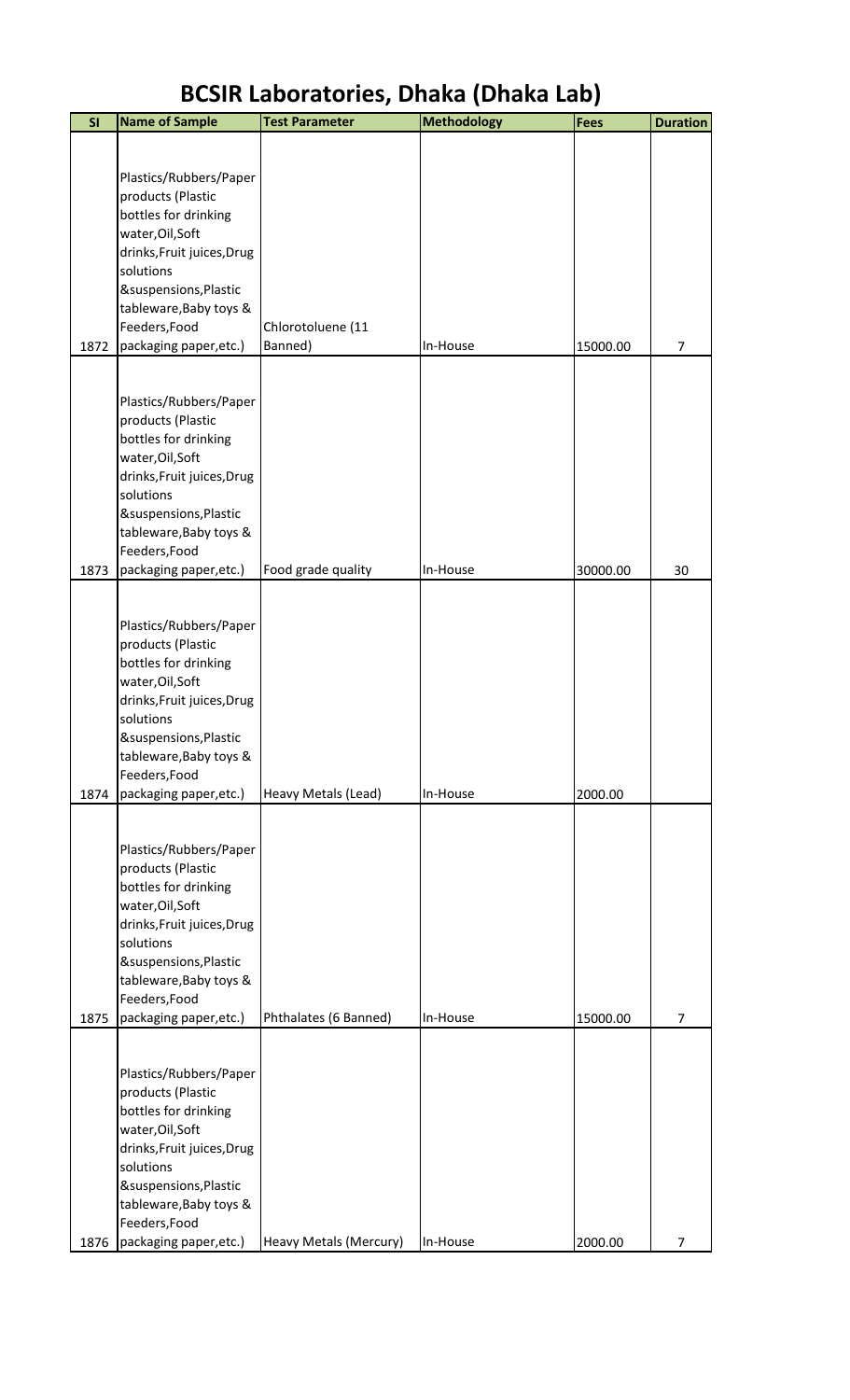| SI   | <b>Name of Sample</b>      | <b>Test Parameter</b>                  | <b>Methodology</b>     | <b>Fees</b> | <b>Duration</b> |
|------|----------------------------|----------------------------------------|------------------------|-------------|-----------------|
|      |                            |                                        |                        |             |                 |
|      |                            |                                        |                        |             |                 |
|      | Plastics/Rubbers/Paper     |                                        |                        |             |                 |
|      | products (Plastic          |                                        |                        |             |                 |
|      | bottles for drinking       |                                        |                        |             |                 |
|      | water, Oil, Soft           |                                        |                        |             |                 |
|      | drinks, Fruit juices, Drug |                                        |                        |             |                 |
|      | solutions                  |                                        |                        |             |                 |
|      | &suspensions, Plastic      |                                        |                        |             |                 |
|      | tableware, Baby toys &     |                                        |                        |             |                 |
|      | Feeders, Food              |                                        |                        |             |                 |
| 1877 | packaging paper, etc.)     | Heavy Metals (Chromium)   In-House     |                        | 2000.00     | $\overline{7}$  |
|      |                            |                                        |                        |             |                 |
|      |                            |                                        |                        |             |                 |
|      | Plastics/Rubbers/Paper     |                                        |                        |             |                 |
|      | products (Plastic          |                                        |                        |             |                 |
|      | bottles for drinking       |                                        |                        |             |                 |
|      | water, Oil, Soft           |                                        |                        |             |                 |
|      | drinks, Fruit juices, Drug |                                        |                        |             |                 |
|      | solutions                  |                                        |                        |             |                 |
|      | &suspensions, Plastic      |                                        |                        |             |                 |
|      | tableware, Baby toys &     |                                        |                        |             |                 |
|      | Feeders, Food              |                                        |                        |             |                 |
| 1878 | packaging paper, etc.)     | Heavy Metals (Cadmium)                 | In-House               | 2000.00     | 7               |
|      |                            |                                        |                        |             |                 |
|      | Plastics/Rubbers/Paper     |                                        |                        |             |                 |
|      | products (Plastic          |                                        |                        |             |                 |
|      | bottles for drinking       |                                        |                        |             |                 |
|      | water, Oil, Soft           |                                        |                        |             |                 |
|      | drinks, Fruit juices, Drug |                                        |                        |             |                 |
|      | solutions                  |                                        |                        |             |                 |
|      | &suspensions, Plastic      |                                        |                        |             |                 |
|      | tableware, Baby toys &     |                                        |                        |             |                 |
|      | Feeders, Food              |                                        |                        |             |                 |
| 1879 | packaging paper, etc.)     | Heavy Metals (Arsenic)                 | In-House               | 2000.00     | 7               |
| 152  | platinum                   | purity detection                       | energy dispersive      | 5000.00     | $\overline{7}$  |
|      |                            | foreign contamination                  |                        |             |                 |
| 153  | platinum                   | identification                         | SEM-EDX                | 8000.00     | $\overline{7}$  |
|      | polyethylene               |                                        |                        |             |                 |
|      | glycol/Ethylene            |                                        |                        |             |                 |
|      | glycol/diethylene          | Molecular weight, percent              | GPC/Microviscometer/Ra |             |                 |
| 452  | glycol/etc                 | contant                                | man/GC-MS/GC           | 10000.00    | 10              |
|      |                            |                                        |                        |             |                 |
|      | polyethylene               | Molecular weight, percent              | GPC/Microviscometer/Ra |             |                 |
| 453  | glycol/Propylene glycol    | contant                                | man/GC-MS/GC           | 10000.00    | 10              |
|      |                            | Molecular weight/K                     |                        |             |                 |
|      | Polymeric & other          | value/Intrinsic Viscosity              |                        |             |                 |
| 1916 | related products           | (IV)                                   | In-House               | 12000.00    | 7               |
|      |                            | Appearance, pH, Moisture,              |                        |             |                 |
| 403  | Potash                     | Assay of potash                        | <b>ASTM</b>            | 5000.00     | 10              |
|      |                            | Appearance, Solubility, Qu             |                        |             |                 |
|      |                            | alitative and quantitative             |                        |             |                 |
| 415  | Potassium chlorate         | tests                                  | <b>ASTM</b>            | 15000.00    | 10              |
|      |                            | Appearance, pH, Solubility, I          |                        |             |                 |
|      |                            | mpurities, Assay of                    |                        |             |                 |
| 416  | Potassium silicate         | Potassium silicate                     | <b>ASTM</b>            | 6000.00     | 10              |
|      |                            | Appearance, bulk<br>density, degree of |                        |             |                 |
| 417  | potato starch              | substitution                           | <b>ASTM</b>            | 2500.00     | 10              |
|      | Potato                     |                                        |                        |             |                 |
| 1592 | tubers/Seedlings           | <b>PVA</b>                             | DAS-ELISA              | 2000.00     | $\overline{7}$  |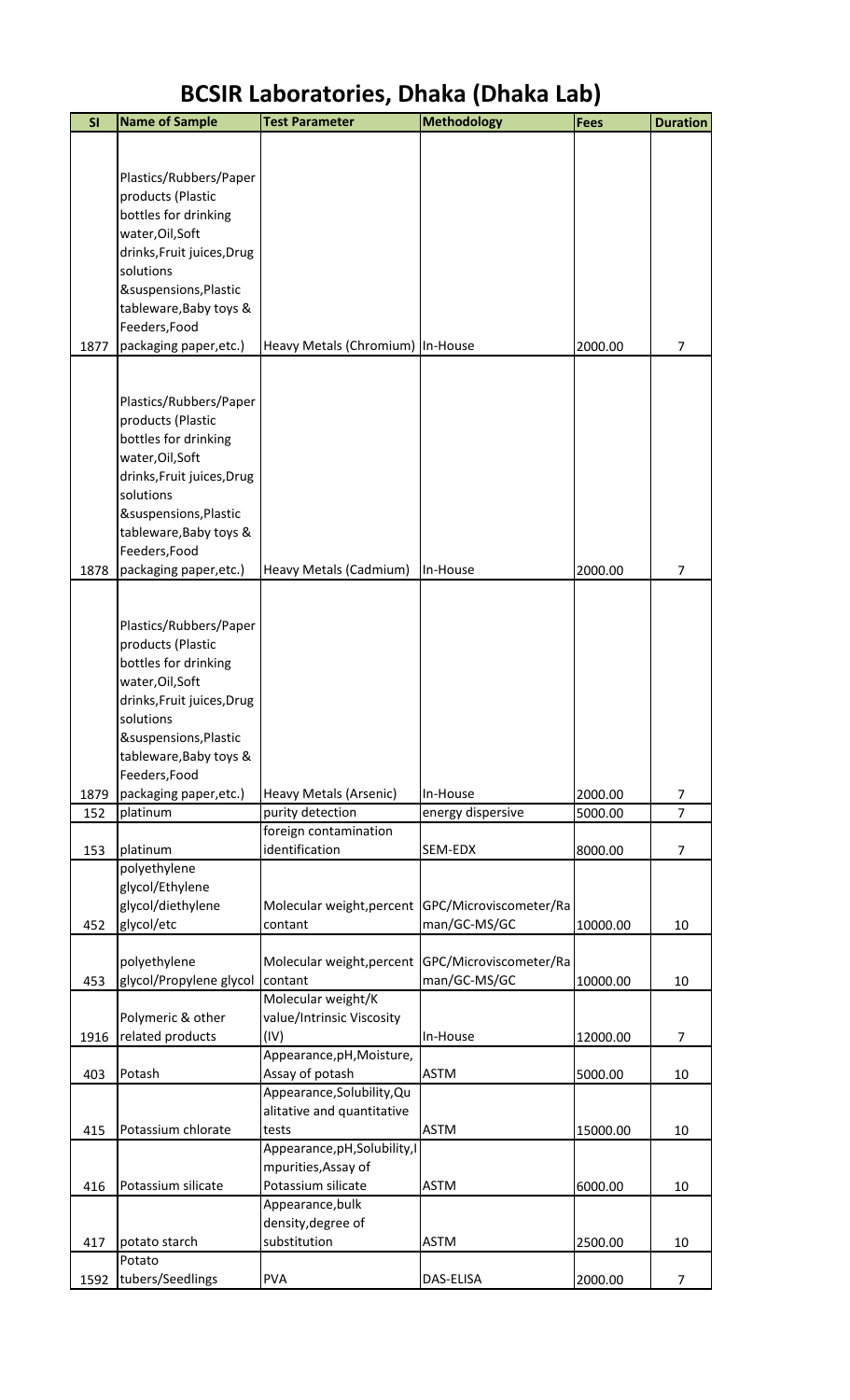| SI   | <b>Name of Sample</b>                        | <b>Test Parameter</b>         | <b>Methodology</b>     | <b>Fees</b> | <b>Duration</b> |
|------|----------------------------------------------|-------------------------------|------------------------|-------------|-----------------|
|      | Potato                                       |                               |                        |             |                 |
| 1593 | tubers/Seedlings                             | <b>PVM</b>                    | DAS-ELISA              | 2000.00     | $\overline{7}$  |
|      | Potato                                       |                               |                        |             |                 |
| 1594 | tubers/Seedlings                             | <b>PVS</b>                    | DAS-ELISA              | 2000.00     | $\overline{7}$  |
|      | Potato                                       |                               |                        |             |                 |
| 1595 | tubers/Seedlings                             | <b>PVV</b>                    | DAS-ELISA              | 2000.00     | $\overline{7}$  |
|      | Potato                                       |                               |                        |             |                 |
|      | tubers/Seedlings                             | <b>PVX</b>                    | DAS-ELISA              | 2000.00     | 7               |
| 1596 |                                              |                               |                        |             |                 |
|      | Potato                                       |                               |                        |             |                 |
| 1597 | tubers/Seedlings                             | <b>PVY</b>                    | DAS-ELISA              | 2000.00     | $\overline{7}$  |
|      | Potato                                       |                               |                        |             |                 |
| 1598 | tubers/Seedlings                             | <b>PLRV</b>                   | DAS-ELISA              | 2000.00     | $\overline{7}$  |
| 398  | <b>POWDER MATERIAL</b>                       | Nano particle size            | zeta Sizer             | 2500.00     | $\overline{7}$  |
|      |                                              |                               | electrical/electronic  |             |                 |
| 454  | power                                        | 30kv                          | devices                | 1000.00     | 10              |
| 428  | Printer toner                                | hydrocarbon                   | ASTM/in house          | 3000.00     | $\overline{7}$  |
| 429  | Printer toner                                | Ash                           | <b>ASTM</b>            | 500.00      | $\overline{7}$  |
| 430  | Printer toner                                | Ferric Oxide                  | <b>ASTM</b>            | 3000.00     | $\overline{7}$  |
|      |                                              |                               |                        |             |                 |
| 431  | Printer toner                                | hydrocarbon content           | <b>ASTM</b>            | 3500.00     | $\overline{7}$  |
| 432  | Printer toner                                | Iron oxide content            | ASTM/AOAC              | 3500.00     | $\overline{7}$  |
| 433  | Printer toner                                | Moisture                      | <b>AOAC</b>            | 500.00      | $\overline{7}$  |
| 434  | Printer toner                                | Moisture                      | <b>ASTM</b>            | 500.00      | $\overline{7}$  |
| 435  | Printer toner                                | Solubility                    | in house               | 3000.00     | $\overline{7}$  |
|      |                                              |                               |                        |             |                 |
|      |                                              | Solubility, ash, moisture, Fe |                        |             |                 |
|      |                                              | rric oxide, Polymeric         |                        |             |                 |
|      |                                              |                               |                        |             |                 |
| 436  | Printer toner                                | compound                      | <b>ASTM</b>            | 12500.00    | 10              |
| 437  | PRINTING INK                                 | Ash                           | <b>ASTM</b>            | 500.00      | $\overline{7}$  |
| 438  | PRINTING INK                                 | Dye                           | <b>ASTM</b>            | 3000.00     | $\overline{7}$  |
| 439  | PRINTING INK                                 | Moisture                      | <b>AOAC</b>            | 500.00      | $\overline{7}$  |
| 440  | <b>PRINTING INK</b>                          | Oil                           | <b>ASTM</b>            | 3000.00     | $\overline{7}$  |
| 441  | <b>PRINTING INK</b>                          | pH                            | <b>ASTM</b>            | 500.00      | $\overline{7}$  |
| 442  | PRINTING INK                                 | Pigment                       | <b>ASTM</b>            | 3000.00     | $\overline{7}$  |
| 443  | PRINTING INK                                 | Solubility                    | in house               | 2000.00     | $\overline{7}$  |
|      |                                              |                               |                        |             |                 |
|      |                                              |                               |                        |             |                 |
|      |                                              | Appearance, pH, Moisture,     |                        |             |                 |
|      |                                              | solubillity, density, presenc |                        |             |                 |
|      |                                              | e of quaternary               |                        |             |                 |
|      |                                              | ammonium                      |                        |             |                 |
|      |                                              | salt, Quantitive estimation   |                        |             |                 |
|      |                                              | of quaternary ammonium        |                        |             |                 |
|      | Quaternary Ammonium salt(quantitative), FTIR |                               |                        |             |                 |
| 455  | salt (AVOL PL)                               | Spectrum                      | <b>ASTM</b>            | 12000.00    | 10              |
|      | Refractory materials-                        |                               |                        |             |                 |
|      |                                              |                               |                        |             |                 |
| 563  | (DHAKA LAB)                                  | Density                       | Archimedes method      | 3000.00     | 7               |
|      | Refractory materials-                        |                               |                        |             |                 |
| 564  | (DHAKA LAB)                                  | Porosity                      | Archimedes method      | 3000.00     | $\overline{7}$  |
|      |                                              |                               |                        |             |                 |
|      | Resin for water                              | <b>Efficiency for Metals</b>  |                        |             |                 |
| 1921 | treatment                                    | (As,Fe,Cr,Pb,Mn,Zn,etc)       | In-House               | 25000.00    | 7               |
|      | Resinous                                     |                               |                        |             |                 |
|      | products(Natural &                           |                               |                        |             |                 |
|      | synthetic resins and                         |                               |                        |             |                 |
|      |                                              |                               |                        |             |                 |
|      | their formulation                            |                               |                        |             |                 |
| 480  | study)                                       | acid value                    | Chemical               | 3000.00     | 7               |
|      | Resinous                                     |                               |                        |             |                 |
|      | products(Natural &                           |                               | in house(chemical      |             |                 |
|      | synthetic resins and                         |                               | method/FT Raman        |             |                 |
|      | their formulation                            |                               | Spectrometer/GPC-FIPA- |             |                 |
| 481  | study)                                       | compositional analysis        | TDA))                  | 6000.00     | 10              |
|      |                                              |                               |                        |             |                 |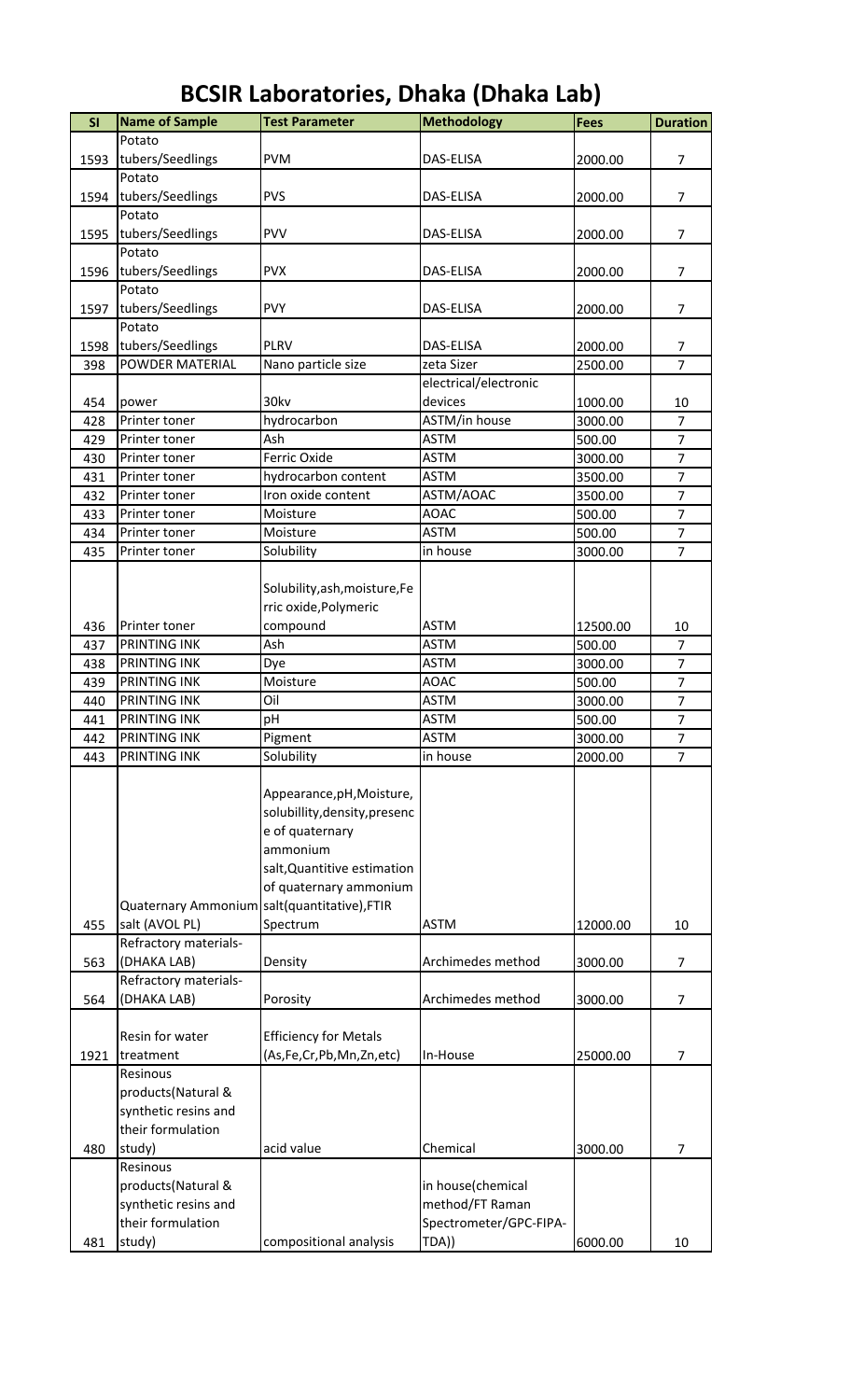| SI  | <b>Name of Sample</b> | <b>Test Parameter</b>             | Methodology                      | <b>Fees</b> | <b>Duration</b> |
|-----|-----------------------|-----------------------------------|----------------------------------|-------------|-----------------|
|     | Resinous              |                                   |                                  |             |                 |
|     | products(Natural &    |                                   |                                  |             |                 |
|     | synthetic resins and  |                                   | in house(chemical                |             |                 |
|     | their formulation     |                                   | method/FT Raman                  |             |                 |
| 482 | study)                | Identification                    | Spectrometer)                    | 6000.00     | 10              |
|     | Resinous              |                                   |                                  |             |                 |
|     | products(Natural &    |                                   | in house(chemical                |             |                 |
|     | synthetic resins and  |                                   | method/FT-MIR-NIR                |             |                 |
|     | their formulation     |                                   | Spectrometer with ATR            |             |                 |
| 483 | study)                | Identification                    | Accessory))                      | 2000.00     | $\overline{7}$  |
|     |                       |                                   |                                  |             |                 |
|     |                       |                                   |                                  |             |                 |
|     |                       |                                   |                                  |             |                 |
|     |                       |                                   | in                               |             |                 |
|     | Resinous              |                                   | house(GC(FID+ECD)/UPL            |             |                 |
|     | products(Natural &    |                                   | C/FT-Raman                       |             |                 |
|     | synthetic resins and  |                                   | Spectrometer                     |             |                 |
|     | their formulation     |                                   | Simultaneous Thermal             |             |                 |
| 484 | study)                | <b>Residual monomers</b>          | Analyzer/GPC-FIPA-TDA)           | 7500.00     | 10              |
|     |                       |                                   |                                  |             |                 |
| 456 | Resistance            | ohom                              | Multi meter/Oscilloscope 1000.00 |             | 7               |
| 558 | Resistors             | Capacitance                       | Impedance Analyzer               | 3000.00     | $\overline{7}$  |
|     |                       |                                   |                                  |             |                 |
| 559 | Resistors             | impedance parameters              | Impedance Analyzer               | 3000.00     | 7               |
| 560 | Resistors             | Inductance                        | Impedance Analyzer               | 3000.00     | $\overline{7}$  |
| 561 | Resistors             | Q-factor                          | Impedance Analyzer               | 3000.00     | $\overline{7}$  |
| 562 | Resistors             | Resistance                        | Impedance Analyzer               | 3000.00     | $\overline{7}$  |
|     |                       | Appearance, Moisture              |                                  |             |                 |
|     |                       | content of                        |                                  |             |                 |
| 489 | ROCK phosphate        | p205, cao, sio 2, BPL             | <b>ASTM</b>                      | 8000.00     | 10              |
| 551 | Rubber Latex          | Ammonia Content                   | in house                         | 3000.00     | $\overline{7}$  |
|     |                       |                                   |                                  |             |                 |
| 552 | <b>Rubber Latex</b>   | Dry Rubber Content (DRC) in house |                                  | 2000.00     | 7               |
| 553 | Rubber Latex          | Solid content                     | in house                         | 2000.00     | 7               |
| 554 | <b>Rubber Latex</b>   | Viscosity                         | in house                         | 3500.00     | $\overline{7}$  |
| 555 | <b>Rubber Latex</b>   | hydrocarbon content               | in house                         | 6500.00     | $\overline{7}$  |
| 556 | <b>Rubber Latex</b>   | density                           | in house                         | 1500.00     | $\overline{7}$  |
| 557 | Rubber Latex          | Ash Content                       | in house                         | 1500.00     | $\overline{7}$  |
|     | Rubber/Rubber         |                                   | in house(Universal               |             |                 |
| 518 | Products              | Compressive Strength              | <b>Testing Machine)</b>          |             | $\overline{7}$  |
|     |                       |                                   |                                  |             |                 |
|     |                       |                                   |                                  |             |                 |
|     |                       |                                   | Muffle                           |             |                 |
|     |                       |                                   |                                  |             |                 |
|     |                       |                                   | Furnace/Simultaneous             |             |                 |
|     |                       |                                   | Thermal Analyzer(TG-             |             |                 |
|     |                       |                                   | DTA/DSC)ASTM(MUFFLE              |             |                 |
|     |                       |                                   | fURNACE/SIMULTANEOU              |             |                 |
|     | Rubber/Rubber         |                                   | S thermal analyzer(TG-           |             |                 |
| 519 | Products              | %Ash                              | DTA/DSC))                        | 1500.00     | 7               |
|     | Rubber/Rubber         |                                   | in house(Universal               |             |                 |
| 520 | Products              | %Elongation                       | <b>Testing Machine)</b>          | 2000.00     | 7               |
|     | Rubber/Rubber         |                                   | Chemical                         |             |                 |
| 521 | Products              | Acetone Extract%                  | method/ASE/AS/TM                 | 2500.00     | $\overline{7}$  |
|     | Rubber/Rubber         |                                   | Chemical                         |             |                 |
| 522 | Products              | Alcohol Extract %                 | method/ASE/AS/TM                 | 2500.00     | $\overline{7}$  |
|     | Rubber/Rubber         |                                   |                                  |             |                 |
| 523 | Products              | Carbon %                          | Chemical method                  | 2500.00     | $\overline{7}$  |
|     |                       |                                   |                                  |             |                 |
|     |                       |                                   | in house(Oven/                   |             |                 |
|     | Rubber/Rubber         |                                   | simultaneous Thermal             |             |                 |
| 525 | Products              | Dry Rubber Content (DRC)          | Analyzer(TG-DTA/DSC))            | 2000.00     | 7               |
|     | Rubber/Rubber         |                                   | in house(Measuring               |             |                 |
| 526 | Products              | Extrudability                     | Extruder)                        | 5000.00     | 7               |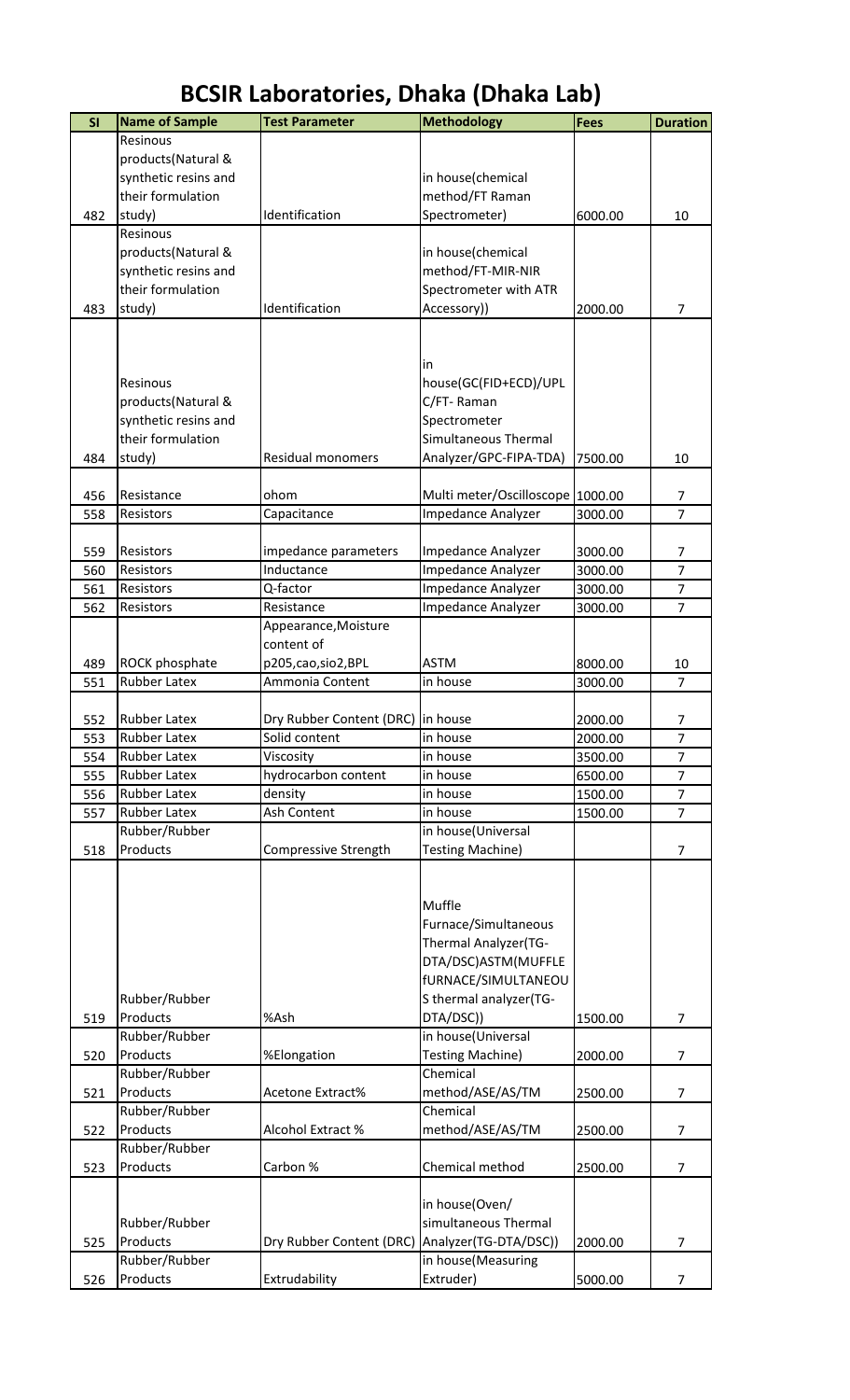| SI  | <b>Name of Sample</b> | <b>Test Parameter</b>           | <b>Methodology</b>      | <b>Fees</b> | <b>Duration</b> |
|-----|-----------------------|---------------------------------|-------------------------|-------------|-----------------|
|     | Rubber/Rubber         |                                 | in house(Universal      |             |                 |
| 527 | Products              | Flexural strength               | <b>Testing Machine)</b> |             | $\overline{7}$  |
|     | Rubber/Rubber         |                                 |                         |             |                 |
| 528 | Products              | Hardness                        | in house(Durometer)     | 2000.00     | $\overline{7}$  |
|     | Rubber/Rubber         |                                 | in house(FT-Raman       |             |                 |
| 529 | Products              | Identification                  | Spectrometer)           | 4000.00     | 10              |
|     |                       |                                 |                         |             |                 |
|     |                       |                                 | in house(FT-Raman       |             |                 |
|     |                       |                                 | Spectrometer/FT-MIR-    |             |                 |
|     | Rubber/Rubber         |                                 | NIR Spectrometer with   |             |                 |
| 530 | Products              | Identification                  | diamond ATR Accessory)) | 2000.00     | 15              |
|     | Rubber/Rubber         |                                 | in house(chemical       |             |                 |
| 533 | Products              | Identification                  | method)                 | 2500.00     | $\overline{7}$  |
|     | Rubber/Rubber         |                                 | in house(Physical and   |             |                 |
| 534 | Products              | <b>Identification Gradation</b> | chemical method)        | 15000.00    | 30              |
|     |                       |                                 |                         |             |                 |
|     |                       |                                 | in house(chemical       |             |                 |
|     |                       |                                 |                         |             |                 |
|     |                       |                                 | method/FT-MIR-NIR       |             |                 |
|     |                       |                                 | Spectrometer with       |             |                 |
|     | Rubber/Rubber         |                                 | diomond ATR/ASE/GPC-    |             |                 |
| 535 | Products              | Natural Rubber %                | FIPA-TDA)               | 6000.00     | $\overline{7}$  |
|     |                       |                                 | in house(chemical       |             |                 |
|     |                       |                                 | method/FT-MIR-NIR       |             |                 |
|     | Rubber/Rubber         |                                 | Spectrometer with       |             |                 |
| 536 | Products              | Neoprene%                       | ATR/ASE/GPC)            | 6000.00     | $\overline{7}$  |
|     |                       |                                 | in house(UPLC/TG-GC-    |             |                 |
|     |                       |                                 | MS/FT-Raman             |             |                 |
|     |                       |                                 | Spectrometer/FT-MIR-    |             |                 |
|     | Rubber/Rubber         |                                 | NIR Spectrometer WITH   |             |                 |
| 537 | Products              | phthalates                      | ATR& NIRA))             | 5500.00     | 7               |
|     |                       |                                 |                         |             |                 |
|     | Rubber/Rubber         |                                 | Chemical method(jeldahl |             |                 |
| 538 | Products              | protein %                       | apparatus)              | 4000.00     | 7               |
|     | Rubber/Rubber         |                                 | Chemical                |             |                 |
| 539 | Products              | protein %                       | method(Autotitrator)    | 4000.00     | 7               |
|     | Rubber/Rubber         |                                 | in house(Rotational     |             |                 |
| 540 | Products              | Rheological study               | Rheometer)              | 3000.00     | $\overline{7}$  |
|     | Rubber/Rubber         |                                 |                         |             |                 |
| 541 | Products              | Chloroform extract              | in house                | 3000.00     | $\overline{7}$  |
|     | Rubber/Rubber         | Solid content/Polymer           | in house(modular        |             |                 |
| 542 | Products              | content                         | system(Density+RI))     | 3000.00     | 7               |
|     | Rubber/Rubber         | Solid content/Polymer           |                         |             |                 |
| 543 | Products              | content                         | in house(GPC-FIFA-TDA)  | 10000.00    | 10              |
|     | Rubber/Rubber         | Solid content/Polymer           |                         |             |                 |
| 544 | Products              | content                         | in house(GPC-FIFA-TDA)  | 10000.00    | 100             |
|     |                       |                                 | ASTM(Oven/              |             |                 |
|     |                       |                                 | Simultaneous Themal     |             |                 |
|     | Rubber/Rubber         | volatile Organic                | Analyzer(STA or TG-     |             |                 |
| 545 | Products              | Matter(VOM)                     | DTA/DSC))               | 2000.00     | $\overline{7}$  |
|     |                       |                                 |                         |             |                 |
|     |                       |                                 | in house(Simultaneous   |             |                 |
|     | Rubber/Rubber         |                                 | Thermal Analyzer/STA or |             |                 |
| 546 | Products              | Thermal properties              | TG-DTA/DSC))            | 6000.00     | $\overline{7}$  |
|     | Rubber/Rubber         |                                 | in house(Universal      |             |                 |
| 547 | Products              | Tensile strength                | <b>Testing Machine)</b> | 2000.00     | 7               |
|     | Rubber/Rubber         |                                 |                         |             |                 |
| 548 | Products              | Sulfur %                        | Chemical method         | 3000.00     | $\overline{7}$  |
|     |                       |                                 |                         |             |                 |
|     |                       |                                 | in house(UPLC/TG-GC-    |             |                 |
|     |                       |                                 | MS/GC(FID+ECD) WITH     |             |                 |
|     |                       |                                 | Headspace Sampler/FT-   |             |                 |
|     | Rubber/Rubber         |                                 | Raman Spectrometer/FT-  |             |                 |
| 549 | Products              | Solvent Analyses                | MIR-NIR Spectrometer)   |             | 7               |
|     |                       |                                 |                         | 4500.00     |                 |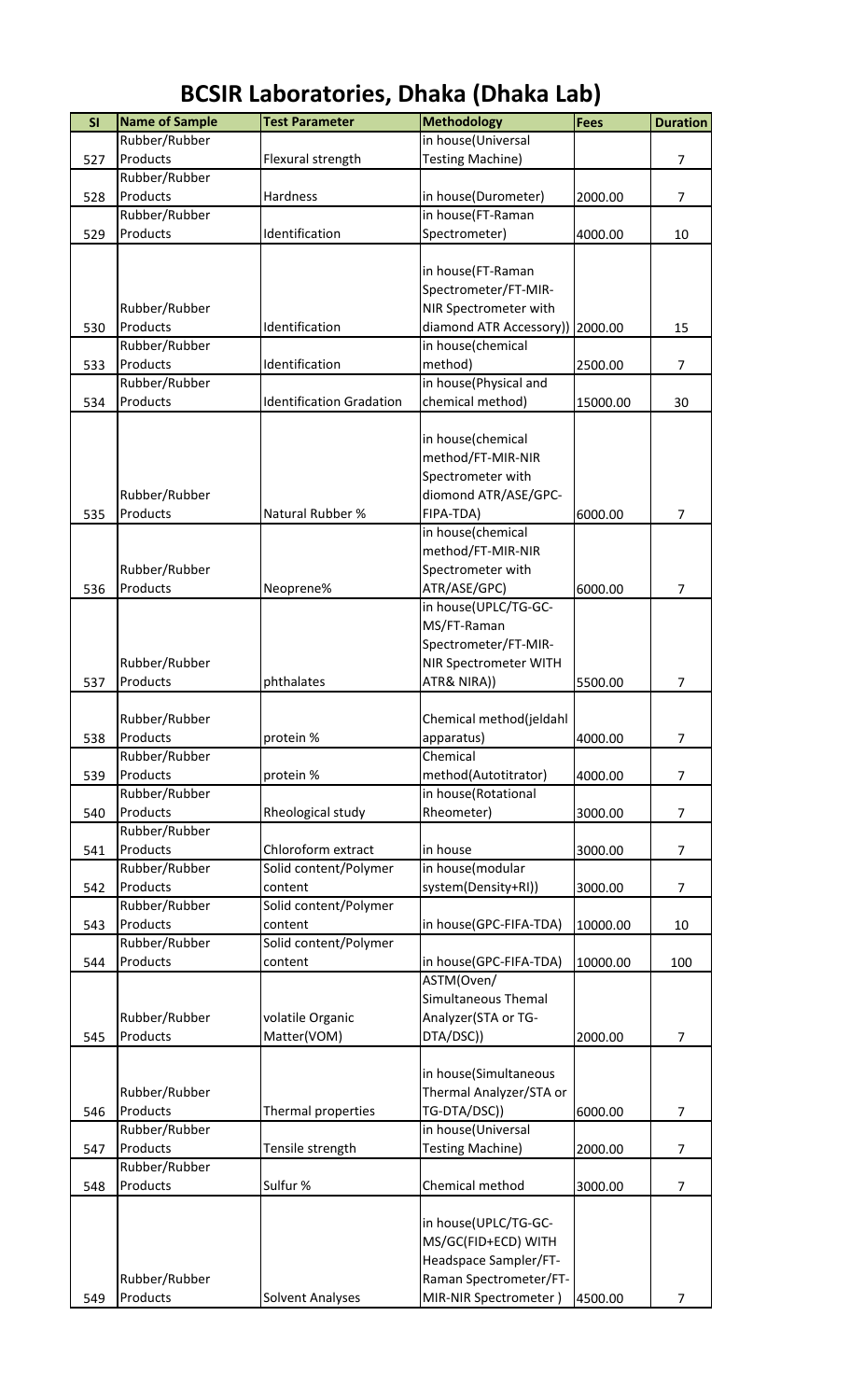| SI  | <b>Name of Sample</b>              | <b>Test Parameter</b>                            | <b>Methodology</b>     | Fees    | <b>Duration</b> |
|-----|------------------------------------|--------------------------------------------------|------------------------|---------|-----------------|
|     |                                    |                                                  |                        |         |                 |
|     | Rubber/Rubber                      |                                                  | in                     |         |                 |
| 550 | Products                           | Solution viscosity                               | house(Microviscometer) | 5000.00 | $\overline{7}$  |
|     | sediment and river bed             |                                                  |                        |         |                 |
| 576 | sediment                           | Bicarbonate                                      | SSSA                   | 1500.00 | 10              |
|     | sediment and river bed             |                                                  |                        |         |                 |
| 577 | sediment                           | <b>Cation Exchange Capacity</b>                  | SSSA                   | 3000.00 | 10              |
|     | sediment and river bed             |                                                  |                        |         |                 |
| 578 | sediment<br>sediment and river bed | Acidity                                          | SSSA                   | 2000.00 | 10              |
| 579 | sediment                           | Alkalinity                                       | SSSA                   | 2000.00 | 10              |
|     | sediment and river bed             |                                                  |                        |         |                 |
| 580 | sediment                           | ALUMINIUM                                        | SSSA                   | 2500.00 | 10              |
|     | sediment and river bed             |                                                  |                        |         |                 |
| 581 | sediment                           | Ammonium                                         | <b>ASTM</b>            | 2000.00 | 10              |
|     | sediment and river bed             |                                                  |                        |         |                 |
| 582 | sediment                           | Arsenic                                          | SSSA                   | 2500.00 | 10              |
|     | sediment and river bed             |                                                  |                        |         |                 |
| 583 | sediment                           | Boron(Available)                                 | SSSA                   | 2000.00 | 10              |
|     | sediment and river bed             |                                                  |                        |         |                 |
| 584 | sediment                           | boron(total)                                     | SSSA                   | 2000.00 | 10              |
|     | sediment and river bed             |                                                  |                        |         |                 |
| 585 | sediment<br>sediment and river bed | Cadmium                                          | SSSA                   | 2000.00 | 10              |
| 586 | sediment                           | calcium                                          | SSSA                   | 2000.00 | 10              |
|     | sediment and river bed             |                                                  |                        |         |                 |
| 587 | sediment                           | Carbonate                                        | SSSA                   | 1500.00 | 10              |
|     | sediment and river bed             |                                                  |                        |         |                 |
| 588 | sediment                           | chloride                                         | ASTM                   | 1500.00 | 10              |
|     | sediment and river bed             |                                                  |                        |         |                 |
| 612 | sediment                           | Nitrogen                                         | SSSA                   | 2500.00 | 10              |
|     | sediment and river bed             |                                                  |                        |         |                 |
| 613 | sediment                           | Nitrate                                          | <b>ASTM</b>            | 2000.00 | 10              |
|     | sediment and river bed             |                                                  |                        |         |                 |
| 614 | sediment                           | Nitrate                                          | <b>ASTM</b>            | 2000.00 | 10              |
|     | sediment and river bed<br>sediment |                                                  |                        |         |                 |
| 615 | sediment and river bed             | Chromium                                         | SSSA                   | 2000.00 | 10              |
| 621 | sediment                           | Zinc                                             | SSSA                   | 2000.00 | 10              |
|     | sediment and river bed             |                                                  |                        |         |                 |
| 624 | sediment                           | Total organic matter                             | SSSA                   | 2500.00 | 10              |
|     | sediment and river bed             |                                                  |                        |         |                 |
| 626 | sediment                           | <b>Total Organic CARBON</b>                      | SSSA                   | 2500.00 | 10              |
|     | sediment and river bed             |                                                  |                        |         |                 |
| 627 | sediment                           | Tin                                              | SSSA                   | 2000.00 | 10              |
|     |                                    | sediment and river bed Textural class(Percent of |                        |         |                 |
| 628 | sediment                           | sand, Silt & clay)                               | SSSA                   | 2000.00 | 10              |
|     | sediment and river bed             |                                                  |                        |         |                 |
| 629 | sediment<br>sediment and river bed | Sulfur(total/available)                          | SSSA                   | 2000.00 | 10              |
| 630 | sediment                           | Sulfite                                          | SSSA                   | 2000.00 | 10              |
|     | sediment and river bed             |                                                  |                        |         |                 |
| 631 | sediment                           | Sulfate(total/available)                         | <b>SSSA</b>            | 2000.00 | 10              |
|     | sediment and river bed             |                                                  |                        |         |                 |
| 632 | sediment                           | Strontium                                        | SSSA                   | 2000.00 | 10              |
|     | sediment and river bed             |                                                  |                        |         |                 |
| 633 | sediment                           | Sodium(total/available)                          | <b>SSSA</b>            | 2000.00 | 10              |
|     | sediment and river bed             |                                                  |                        |         |                 |
| 634 | sediment                           | Silver                                           | SSSA                   | 2000.00 | 10              |
|     | sediment and river bed             |                                                  |                        |         |                 |
| 635 | sediment                           | Silicon                                          | <b>SSSA</b>            | 2500.00 | 10              |
|     | sediment and river bed             |                                                  |                        |         |                 |
| 636 | sediment                           | Silica                                           | SSSA                   | 2500.00 | 10              |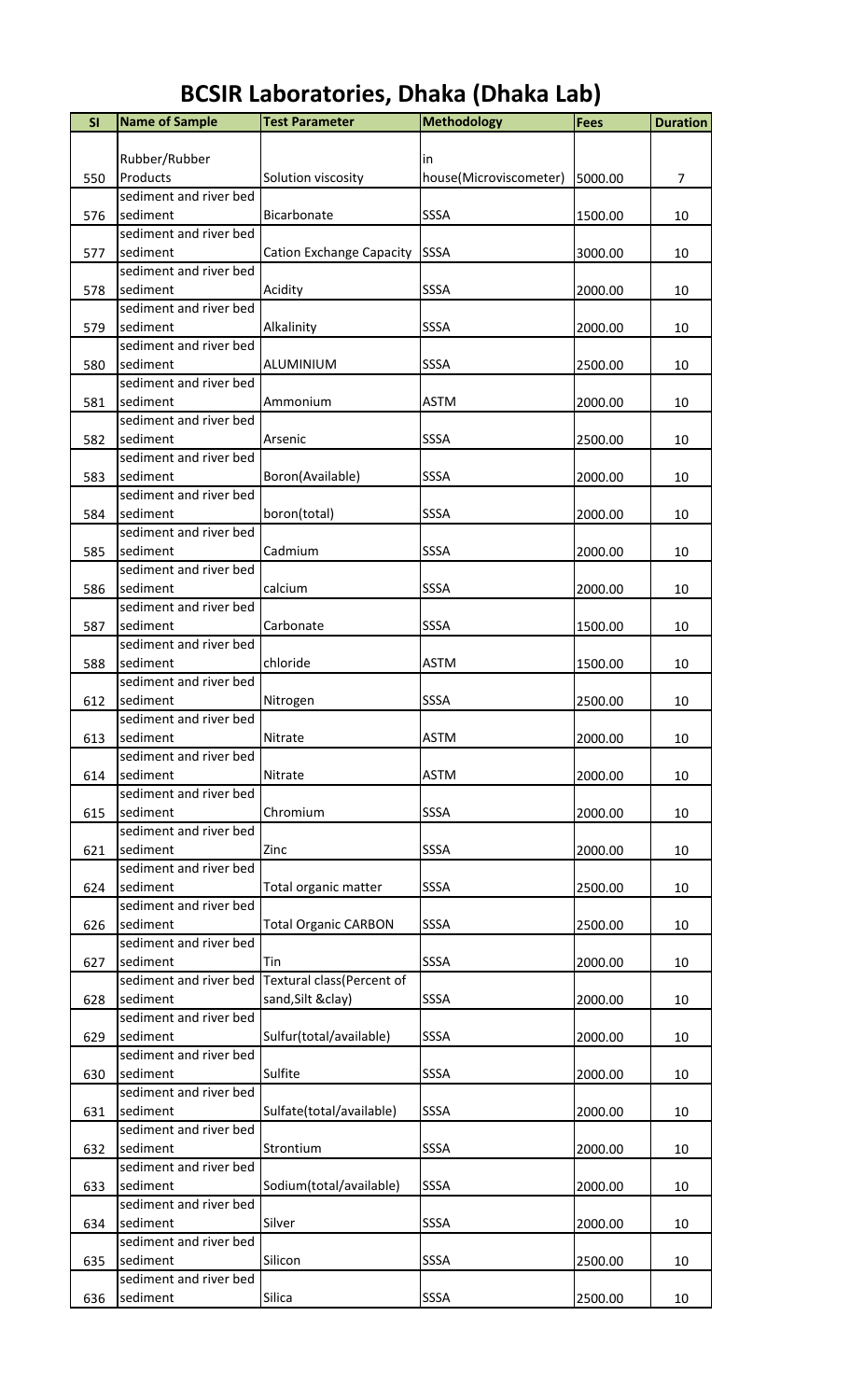| SI   | <b>Name of Sample</b>  | <b>Test Parameter</b>                            | <b>Methodology</b>   | <b>Fees</b> | <b>Duration</b> |
|------|------------------------|--------------------------------------------------|----------------------|-------------|-----------------|
|      | sediment and river bed |                                                  |                      |             |                 |
| 637  | sediment               | Organic matter                                   | SSSA                 | 2500.00     | 10              |
|      | sediment and river bed |                                                  |                      |             |                 |
| 638  | sediment               | Nickel (Ni)                                      | SSSA                 | 2000.00     | 10              |
|      | sediment and river bed |                                                  |                      |             |                 |
| 639  | sediment               | Molybdenum                                       | SSSA                 | 2000.00     | 10              |
|      | sediment and river bed |                                                  |                      |             |                 |
| 640  | sediment               | Organic matter                                   | SSSA                 | 2500.00     | 10              |
|      | sediment and river bed |                                                  |                      |             |                 |
| 641  | sediment               | Moisture                                         | SSSA                 | 800.00      | 10              |
|      | sediment and river bed |                                                  |                      |             |                 |
| 642  | sediment               | Selenium                                         | SSSA                 | 2500.00     | 10              |
|      |                        | sediment and river bed Potassium(Total/Available |                      |             |                 |
| 643  | sediment               | /Extractable)                                    | SSSA                 | 2000.00     | 10              |
|      | sediment and river bed |                                                  |                      |             |                 |
| 644  | sediment               | Mercury                                          | SSSA                 | 3500.00     | 10              |
|      | sediment and river bed |                                                  |                      |             |                 |
| 645  | sediment               | Manganese                                        | SSSA                 | 2000.00     | 10              |
|      | sediment and river bed |                                                  |                      |             |                 |
| 646  | sediment               | Magnansium                                       | SSSA                 | 2000.00     | 10              |
|      | sediment and river bed |                                                  |                      |             |                 |
| 647  | sediment               | Lead                                             | SSSA                 | 2000.00     | 10              |
|      | sediment and river bed |                                                  |                      |             |                 |
| 648  | sediment               | Iron                                             | SSSA                 | 2000.00     | 10              |
|      | sediment and river bed |                                                  |                      |             |                 |
| 649  | sediment               | Fluride                                          | <b>ASTM</b>          | 1500.00     | 10              |
|      | sediment and river bed |                                                  |                      |             |                 |
| 650  | sediment               | <b>Electric Conductivity</b>                     | <b>ASTM</b>          | 1200.00     | 10              |
|      | sediment and river bed |                                                  |                      |             |                 |
| 651  | sediment               | Copper                                           | SSSA                 | 2000.00     | 10              |
|      | sediment and river bed |                                                  |                      |             |                 |
| 652  | sediment               | Cobalt                                           | SSSA                 | 2000.00     | 10              |
|      |                        | sediment and river bed Phosphorous(Total/Availa  |                      |             |                 |
| 653  | sediment               | ble/Extractable)                                 | SSSA                 | 2000.00     | 10              |
|      | sediment and river bed |                                                  |                      |             |                 |
| 654  | sediment               | рH                                               | <b>ASTM</b>          | 800.00      | 10              |
|      | sediment and river bed |                                                  |                      |             |                 |
| 655  | sediment               | pH                                               | <b>ASTM</b>          | 800.00      | 10              |
|      | sediment and river bed |                                                  |                      |             |                 |
| 656  | sediment               | particle size analysis                           | SSSA                 | 2000.00     | 10              |
|      | sediment and river bed |                                                  |                      |             |                 |
| 657  | sediment               | particle size analysis                           | SSSA                 | 2000.00     | 10              |
| 1100 | semiconductor          | <b>Activation energy</b>                         | Impedance Analyzer   | 3000.00     | $\overline{7}$  |
| 1101 | semiconductor          | C-V charecterization                             | Impedance Analyzer   | 3000.00     | $\overline{7}$  |
| 1102 | semiconductor          | conductivity                                     | Impedance Analyzer   | 3000.00     | $\overline{7}$  |
| 1103 | semiconductor          | permittivity                                     | Impedance Analyzer   | 3000.00     | $\overline{7}$  |
| 1104 | semiconductor          | Thermal conductivity                             | Impedance Analyzer   | 3000.00     | $\overline{7}$  |
| 1105 | semiconductor          | Resistivity                                      | Impedance Analyzer   | 3000.00     | $\overline{7}$  |
| 662  | Shampoo                | pH(2% solution)                                  | <b>BSTI</b> standard | 1000.00     | 10              |
|      |                        |                                                  |                      |             |                 |
| 663  | Shampoo                | Active detergent content                         | <b>BSTI</b> standard | 2500.00     | 10              |
|      |                        |                                                  |                      |             |                 |
| 664  | Shampoo                | Alcohol insoluble matter                         | <b>BSTI</b> standard | 2000.00     | 10              |
| 665  | Shampoo                | Foam height                                      | <b>BSTI</b> standard | 1000.00     | 10              |
| 666  | Shampoo                | Moisture content                                 | <b>BSTI</b> standard | 1000.00     | 10              |
|      |                        | Non-Volatile Alcohol-                            |                      |             |                 |
| 667  | Shampoo                | soluble matter                                   | <b>BSTI</b> standard | 2500.00     | 10              |
| 668  | Shampoo                | Odour                                            | in house             | 200.00      | $\overline{7}$  |
| 669  | Shampoo                | Physical appearance                              | in house             | 300.00      | $\overline{7}$  |
| 670  | Shampoo                | Residual content                                 | In-house             | 1000.00     | 10              |
| 671  | Shampoo                | Solubility                                       | in house             | 500.00      | 10              |
|      | Shaving foam(As per    |                                                  |                      |             |                 |
| 689  | BCSIR)                 | active matter                                    | in house             | 3000.00     | 10              |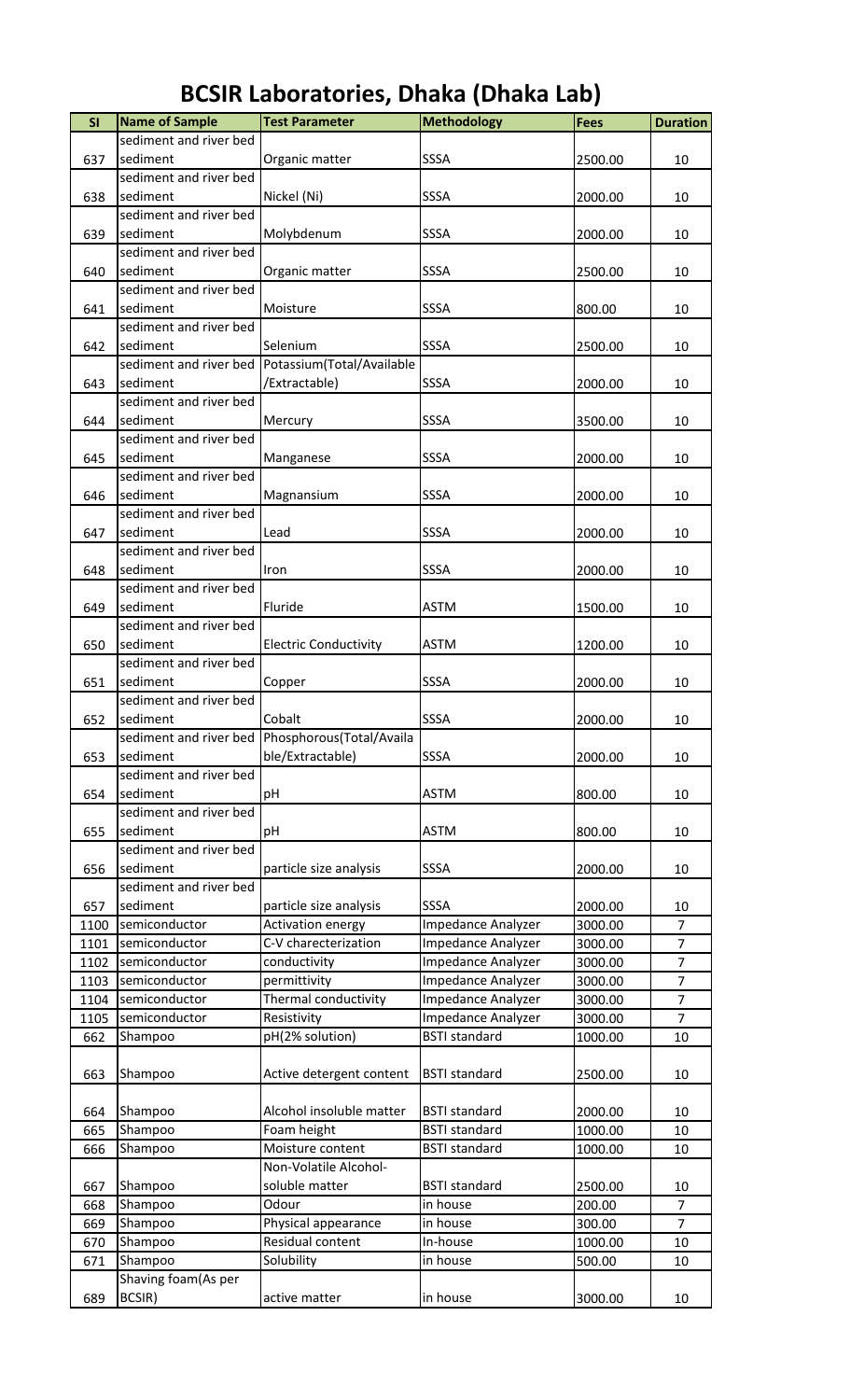| SI  | <b>Name of Sample</b> | <b>Test Parameter</b>                    | <b>Methodology</b>   | <b>Fees</b> | <b>Duration</b> |
|-----|-----------------------|------------------------------------------|----------------------|-------------|-----------------|
|     | Shaving foam(As per   |                                          |                      |             |                 |
| 690 | <b>BCSIR)</b>         |                                          | in house             |             |                 |
|     | Shaving foam(As per   | Foam height                              |                      | 1500.00     | 10              |
|     |                       |                                          |                      |             |                 |
| 691 | BCSIR)                | Odour                                    | in house             | 200.00      | 7               |
|     | Shaving foam(As per   |                                          |                      |             |                 |
| 692 | BCSIR)                | Physical appearance                      | in house             | 300.00      | $\overline{7}$  |
|     | Shaving foam(As per   |                                          |                      |             |                 |
| 693 | BCSIR)                | Residue content                          | in house             | 1500.00     | 10              |
|     | Shaving foam(As per   |                                          |                      |             |                 |
| 694 | BCSIR)                | Solubility                               | in house             | 500.00      | 7               |
|     | Shaving foam(As per   |                                          |                      |             |                 |
| 695 | BCSIR)                | pH(10% solution)                         | in house             | 1000.00     | 7               |
|     | Shaving foam(As per   |                                          |                      |             |                 |
| 696 | BCSIR)                | volatile matter content                  | in house             | 1000.00     | 10              |
| 697 | Shaving gel           | Solubility                               | in house             | 500.00      | $\overline{7}$  |
| 698 | Shaving gel           | Solubility                               | in house             |             |                 |
| 699 | Shaving gel           | Odour                                    | in house             | 200.00      | 7               |
| 700 | Shaving gel           | pH(10% solution)                         | in house             | 1000.00     | $\overline{7}$  |
| 701 | Shaving gel           | Physical appearance                      | in house             | 300.00      | $\overline{7}$  |
| 702 | Shaving gel           | Residue content                          | in house             | 1500.00     | 10              |
|     |                       |                                          |                      |             |                 |
| 703 | Shaving gel           | volatile matter content                  | in house             | 1000.00     | 10              |
|     |                       |                                          |                      |             |                 |
| 704 | Shoe polish           | Ash of non-volatite matter BSTI standard |                      | 3000.00     | 10              |
| 705 | Shoe polish           | Moisture content                         | <b>BSTI</b> standard | 1000.00     | 10              |
| 706 | Shoe polish           | Odour                                    | <b>BSTI</b> standard | 200.00      | $\overline{7}$  |
| 707 | Shoe polish           | pH(10% solution)                         | <b>BSTI</b> standard | 1000.00     | $\overline{7}$  |
| 708 | Shoe polish           | Physical appearance                      | <b>BSTI</b> standard | 300.00      | $\overline{7}$  |
| 709 | Shoe polish           |                                          | in house             |             |                 |
|     |                       | Pigment<br>Solubility                    |                      |             |                 |
| 710 | Shoe polish           |                                          | in house             | 500.00      | $\overline{7}$  |
|     |                       |                                          | scanning electron    |             |                 |
| 780 | Skin                  | Coating homogeneity                      | microscope           | 5000.00     | $\overline{7}$  |
|     |                       |                                          |                      |             |                 |
| 781 | Skin                  | corrosion measurement                    | SEM-EDX              |             |                 |
|     |                       |                                          |                      |             |                 |
| 782 | Skin                  | corrosion measurement                    | SEM-EDX              | 8000.00     | 7               |
|     |                       | Chemical makeup                          |                      |             |                 |
| 783 | Skin                  | determination                            | EDX                  | 5000.00     | $\overline{7}$  |
|     |                       |                                          | scanning electron    |             |                 |
| 784 | Skin                  | Defect analysis                          | microscope           | 5000.00     | 7               |
|     |                       |                                          | scanning electron    |             |                 |
| 785 | Skin                  | failure analysis                         | microscope           | 5000.00     | $\overline{7}$  |
|     |                       |                                          | scanning electron    |             |                 |
| 786 | Skin                  | Fracture determination                   | microscope           | 5000.00     | 7               |
| 787 | Skin                  | Porosity measurement                     | <b>SEM</b>           | 5000.00     | $\overline{7}$  |
|     |                       |                                          | scanning electron    |             |                 |
| 788 | Skin                  | Surface morphology                       | microscope           | 5000.00     | $\overline{7}$  |
|     |                       |                                          | scanning electron    |             |                 |
| 789 | Skin                  | particle size analysis                   | microscope           | 5000.00     | $\overline{7}$  |
|     |                       | % of perfume(active                      |                      |             |                 |
| 711 | Skin toner            | principle)                               | in house             | 3000.00     | 10              |
| 712 | Skin toner            | Odour                                    | in house             | 200.00      | $\overline{7}$  |
| 713 | Skin toner            | pH                                       | in house             | 1000.00     | $\overline{7}$  |
| 714 | Skin toner            | Physical appearance                      | in house             | 300.00      | $\overline{7}$  |
| 715 | Skin toner            | Solubility                               | in house             | 500.00      | $\overline{7}$  |
|     |                       |                                          |                      |             |                 |
| 716 | Skin toner            | volatile matter content                  | in house             | 1000.00     | 10              |
| 805 | Sludge                | Arsenic                                  | SSSA                 | 3000.00     | 10              |
| 806 |                       |                                          | <b>SSSA</b>          | 2000.00     |                 |
|     | Sludge                | boron                                    |                      |             | 10              |
| 807 | Sludge                | ALUMINIUM                                | SSSA                 | 2500.00     | $\overline{7}$  |
| 809 | Sludge                | Ammoniam                                 | <b>ASTM</b>          | 2000.00     | $\overline{7}$  |
| 810 | Sludge                | Bicarbonate                              | SSSA                 | 1500.00     | 10              |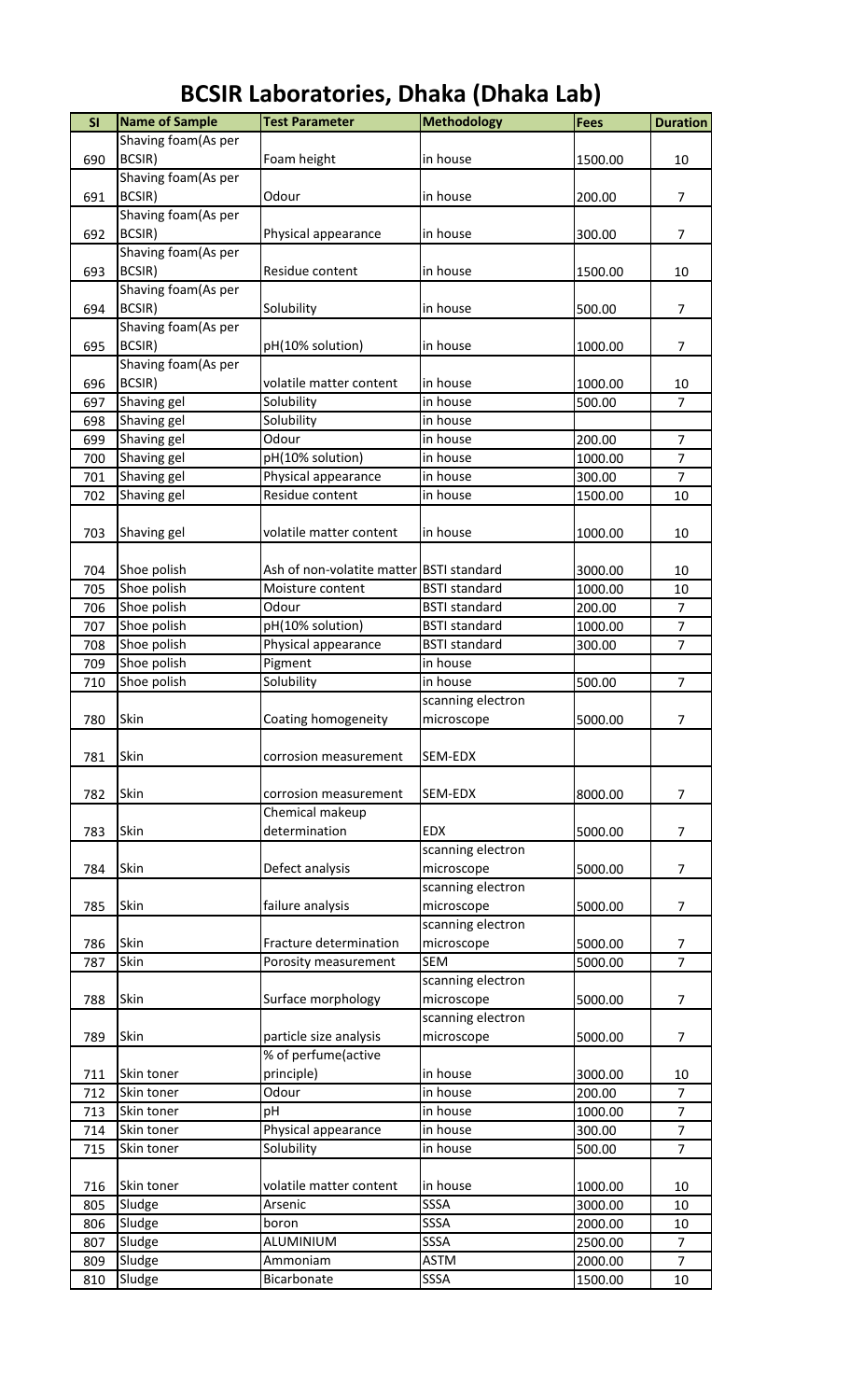| SI  | <b>Name of Sample</b> | <b>Test Parameter</b>       | <b>Methodology</b>   | <b>Fees</b> | <b>Duration</b> |
|-----|-----------------------|-----------------------------|----------------------|-------------|-----------------|
|     |                       | C.E.C(Cation Exchange       |                      |             |                 |
| 811 | Sludge                | Capasity)                   | SSSA                 | 3000.00     | 10              |
| 812 | Sludge                | Cadmium                     | SSSA                 | 2000.00     | 10              |
| 813 | Sludge                | calcium                     | SSSA                 | 2000.00     | 10              |
| 814 | Sludge                | Carbonate                   | SSSA                 | 1500.00     | 10              |
| 815 | Sludge                | chloride                    | SSSA                 | 1500.00     | 10              |
| 816 | Sludge                | <b>EC</b>                   | SSSA                 | 1200.00     | 10              |
| 817 | Sludge                | Chromium                    | SSSA                 | 2000.00     | 10              |
| 818 | Sludge                | EC                          | SSSA                 | 1200.00     | 10              |
| 819 | Sludge                | Chromium                    | SSSA                 | 2000.00     | 10              |
| 820 | Sludge                | Cobalt                      | SSSA                 | 2000.00     | 10              |
| 821 | Sludge                | Chromium                    | SSSA                 | 2000.00     | 10              |
| 822 | Sludge                | Copper                      | SSSA                 | 2000.00     | 10              |
| 823 | Sludge                | EC                          | SSSA                 | 1200.00     | 10              |
| 824 | Sludge                | Cobalt                      | SSSA                 | 2000.00     | 10              |
| 825 | Sludge                | EC                          | SSSA                 | 1200.00     | 10              |
| 826 | Sludge                | Cobalt                      | SSSA                 | 2000.00     | 10              |
| 827 | Sludge                | Copper                      | SSSA                 | 2000.00     | 10              |
| 828 | Sludge                | EC                          | SSSA                 | 1200.00     | 10              |
| 829 | Sludge                | Copper                      | SSSA                 | 2000.00     | 10              |
| 830 | Sludge                | Cobalt                      | SSSA                 | 2000.00     | 10              |
| 831 | Sludge                | Copper                      | SSSA                 | 2000.00     | 10              |
| 832 | Sludge                | EC                          | SSSA                 | 1200.00     | 10              |
| 833 | Sludge                | Chromium                    | SSSA                 | 2000.00     | 10              |
| 834 | Sludge                | Chromium                    | SSSA                 | 2000.00     | 10              |
| 835 | Sludge                | Fluoride                    | SSSA                 | 1500.00     | 10              |
| 836 | Sludge                | Lead                        | SSSA                 | 2000.00     | 10              |
| 837 | Sludge                | Magnansium                  | SSSA                 | 2000.00     | 10              |
| 838 | Sludge                | Manganese                   | SSSA                 | 2000.00     | 10              |
| 839 | Sludge                | Mercury                     | SSSA                 | 3500.00     | 10              |
| 840 | Sludge                | Moisture                    | SSSA                 | 800.00      | 10              |
| 841 | Sludge                | Molybdenum                  | SSSA                 | 2500.00     | 10              |
| 842 | Sludge                | Nichel                      | SSSA                 | 2000.00     | 10              |
| 843 | Sludge                | Nitrate                     | SSSA                 | 2000.00     | 10              |
| 844 | Sludge                | Nitrite                     | SSSA                 | 2000.00     | 10              |
| 845 | Sludge                | Nitrogen                    | SSSA                 | 2500.00     | 10              |
| 846 | Sludge                | Organic matter              | SSSA                 | 2500.00     | 10              |
| 847 | Sludge                | pH                          | SSSA                 | 800.00      | 10              |
| 848 | Sludge                | Phosphorous                 | SSSA                 | 2000.00     | 10              |
| 849 | Sludge                | Potassium                   | SSSA                 | 2000.00     | 10              |
| 850 | Sludge                | Selenium                    | SSSA                 | 3000.00     | 10              |
| 851 | Sludge                | Silicon                     | SSSA                 | 2500.00     | 10              |
| 852 | Sludge                | Silver                      | SSSA                 | 2500.00     | 10              |
| 853 | Sludge                | Sodium                      | SSSA                 | 2000.00     | 10              |
| 854 | Sludge                | Sulfate                     | SSSA                 | 2000.00     | 10              |
| 855 | Sludge                | <b>Total Organic CARBON</b> | SSSA                 | 2000.00     | 10              |
| 856 | Sludge                | Zinc                        | SSSA                 | 2500.00     | 10              |
| 870 | Snow                  | Moisture content            | <b>BSTI</b> standard | 2000.00     | 10              |
| 871 | Snow                  | non-volatite matter         | <b>BSTI</b> standard | 2000.00     | 10              |
| 872 | Snow                  | peroxide value              | <b>BSTI</b> standard | 2000.00     | 10              |
| 873 | Snow                  | pH(10% solution)            | <b>BSTI</b> standard | 1000.00     | $\overline{7}$  |
| 874 | Snow                  | Physical appearance         | in house             | 300.00      | $\overline{7}$  |
| 875 | Snow                  | Solubility                  | in house             | 500.00      | $\overline{7}$  |
| 876 | Snow                  | Thermal stability           | <b>BSTI</b> standard | 2000.00     | 10              |
| 877 | Snow                  | Total -fatty matter         | <b>BSTI</b> standard | 2000.00     | 10              |
|     |                       |                             |                      |             |                 |
| 886 | Soap(Laundry)         | % of Free Caustic Alkali    | <b>BSTI</b> standard | 2500.00     | 10              |
| 887 | Soap(Laundry)         | %of total free alkali       | <b>BSTI</b> standard | 2500.00     | 10              |
| 888 | Soap(Laundry)         | appearance                  | <b>BSTI</b> standard | 500.00      | 10              |
|     |                       | chlorides as Sodium         |                      |             |                 |
| 889 | Soap(Laundry)         | Chloride(Nacl)%             | <b>BSTI</b> standard | 2500.00     | 10              |
|     |                       |                             |                      |             |                 |
| 890 | Soap(Laundry)         | Foam height(1% solution)    | <b>BSTI</b> standard | 1000.00     | $\overline{7}$  |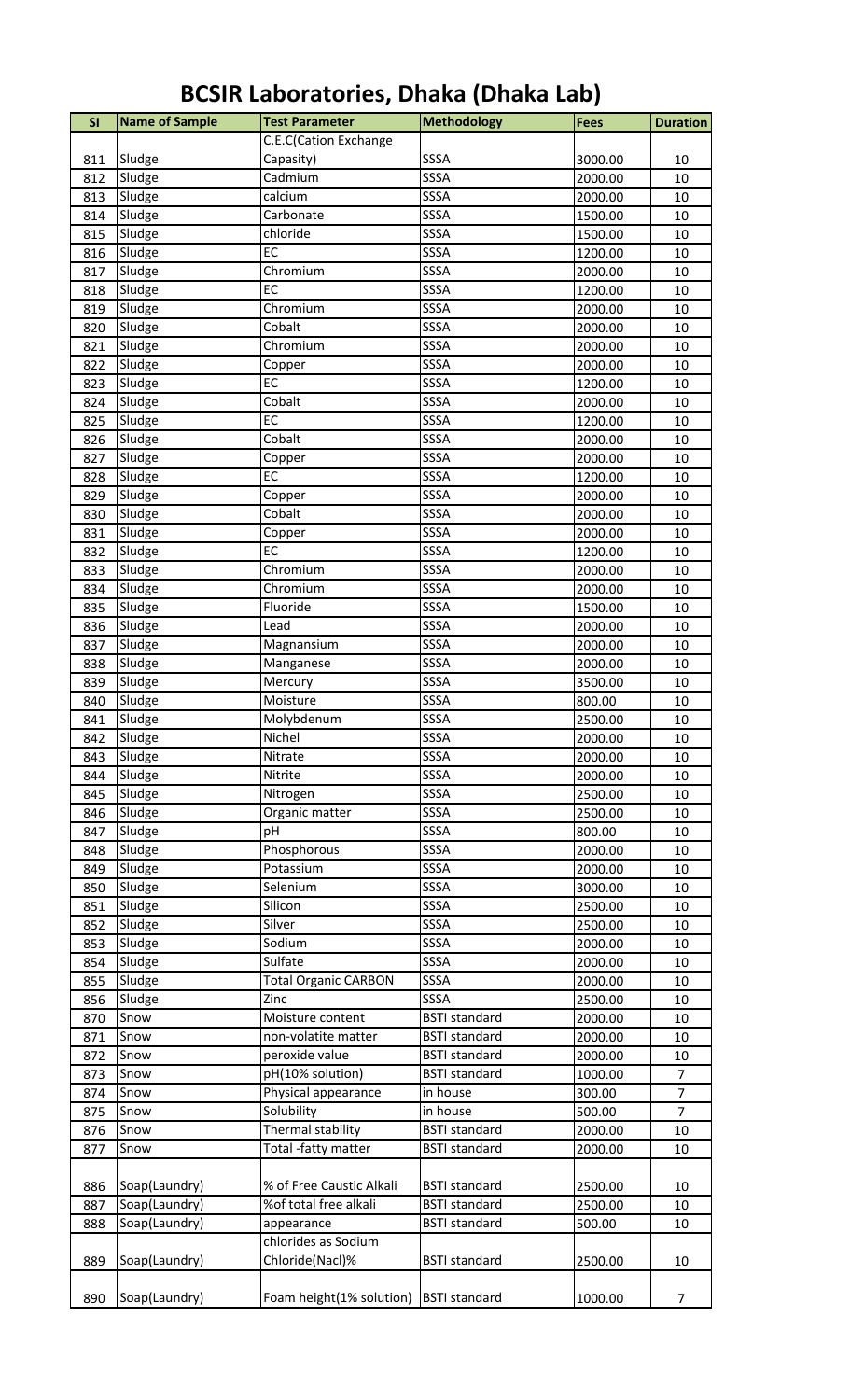| SI   | <b>Name of Sample</b> | <b>Test Parameter</b>       | <b>Methodology</b>   | <b>Fees</b> | <b>Duration</b> |
|------|-----------------------|-----------------------------|----------------------|-------------|-----------------|
|      |                       | Free carbonated alkali %    |                      |             |                 |
| 891  | Soap(Laundry)         | by mass                     | <b>BSTI</b> standard | 2500.00     | 10              |
|      |                       | FreeCaustic alkali(naoh)    |                      |             |                 |
| 892  | Soap(Laundry)         | %by mass                    | <b>BSTI</b> standard | 2500.00     | 10              |
| 893  | Soap(Laundry)         | leather, in ml              | <b>BSTI</b> standard | 1000.00     | $\overline{7}$  |
|      |                       |                             |                      |             |                 |
| 894  | Soap(Laundry)         | Freedom from grittiness     | <b>BSTI</b> standard | 1000.00     | $\overline{7}$  |
|      |                       | matter in insoluble in      |                      |             |                 |
| 895  | Soap(Laundry)         | alcohol %by mass            | <b>BSTI</b> standard | 2000.00     | 10              |
|      |                       | Matter in soluble in        |                      |             |                 |
|      |                       |                             |                      |             |                 |
| 896  | Soap(Laundry)         | alcohol %by mass            | <b>BSTI</b> standard | 1500.00     | 10              |
| 897  | Soap(Laundry)         | pH(10% solution)            | <b>BSTI</b> standard | 1000.00     | 10              |
|      |                       | Free Caustic alkali(naoh)   |                      |             |                 |
| 928  | Soap(Toilet)          | %by mass                    | <b>BSTI</b> standard | 1000.00     | 10              |
| 929  | Soap(Toilet)          | Residue content             | <b>BSTI</b> standard | 1500.00     | 10              |
| 930  | Soap(Toilet)          | %of total free alkali       | <b>BSTI</b> standard | 500.00      | 7               |
|      |                       | chlorides as Sodium         |                      |             |                 |
| 931  | Soap(Toilet)          | Chloride(Nacl)%             | <b>BSTI</b> standard | 2000.00     | 10              |
| 932  | Soap(Toilet)          | Moisture content            | <b>BSTI</b> standard | 1000.00     | 10              |
| 933  | Soap(Toilet)          | Odour                       | in house             | 200.00      | $\overline{7}$  |
| 934  | Soap(Toilet)          | pH(2% solution)             | <b>BSTI</b> standard | 1000.00     | $\overline{7}$  |
|      |                       |                             |                      |             | $\overline{7}$  |
| 935  | Soap(Toilet)          | Physical appearance         | <b>BSTI</b> standard | 300.00      |                 |
| 936  | Soap(Toilet)          | Rosin Acids %by mass        | <b>BSTI</b> standard | 2000.00     | 10              |
| 937  | Soap(Toilet)          | Solubility                  | <b>BSTI</b> standard | 500.00      | 10              |
| 938  | Soap(Toilet)          | Total -fatty matter         | <b>BSTI</b> standard | 2000.00     | 10              |
|      |                       |                             |                      |             |                 |
| 939  | Soap(Toilet)          | Unsaponifiable matters      | <b>BSTI</b> standard | 2000.00     | 10              |
|      |                       | appearance, sodium          |                      |             |                 |
| 940  | Sodium Alginate       | alginate                    | in house             | 3000.00     | 10              |
| 941  | Sodium Alginate       | Ash                         | in house             | 1000.00     | $\overline{7}$  |
| 942  | Sodium Alginate       | FTIR spectrum               | in house             | 1500.00     | $\overline{7}$  |
| 943  | Sodium Alginate       | pH                          | in house             | 500.00      | $\overline{7}$  |
|      |                       |                             |                      |             |                 |
|      |                       | Quantitative estimation of  |                      |             |                 |
|      |                       |                             |                      |             |                 |
|      |                       | sodium chloride &sodium     |                      |             |                 |
| 944  | Sodium Alginate       | sulfate                     | <b>ASTM</b>          | 4000.00     | 10              |
| 945  | Sodium Alginate       | Solubility                  | in house             | 500.00      | 7               |
| 946  | Sodium Alginate       | Sulfate                     | in house             | 1000.00     | $\overline{7}$  |
| 947  | Sodium Alginate       | Moisture                    | in house             | 500.00      | $\overline{7}$  |
| 948  | Sodium Alginate       | Moisture                    | in house             | 500.00      | $\overline{7}$  |
|      |                       | Physical                    |                      |             |                 |
|      |                       | appearance, odor, moistur   |                      |             |                 |
|      |                       | e,ash,ph,solubility,sodium  |                      |             |                 |
| 949  | Sodium Bicarbonate    | bicarbonate                 | <b>ASTM</b>          | 6250.00     | 10              |
|      |                       |                             |                      |             |                 |
|      |                       |                             |                      |             |                 |
|      |                       | Physical                    |                      |             |                 |
|      | Sodium Carbonate      | appearance, odor, moistur   |                      |             |                 |
| 950  | (Soda Ash)            | e,ash,ph,solubility,purity  | <b>ASTM</b>          | 7000.00     | 10              |
| 951  | Sodium Chloride       | Moisture                    | <b>USP</b>           | 500.00      | $\overline{7}$  |
| 952  | Sodium Chloride       | pH                          | <b>USP</b>           | 500.00      | 7               |
| 953  | Sodium Chloride       | purity                      | <b>USP</b>           | 3500.00     | 10              |
| 1610 | Sodium Chloride       | Sulfate                     | <b>BP</b>            | 2000.00     | $\overline{7}$  |
|      |                       | Appearance, pH, Moisture,   |                      |             |                 |
|      |                       | solubillity, content of     |                      |             |                 |
| 954  | Sodium Dichromate     | sodium dichromate           | <b>ASTM</b>          | 6250.00     | 10              |
|      |                       | Appearance, pH, Solubility, |                      |             |                 |
|      | Sodium hydroxide      | odor, purity                | <b>USP</b>           | 7000.00     | 10              |
| 955  |                       |                             |                      |             |                 |
|      |                       |                             |                      |             |                 |
|      |                       | Appearance, pH, Solubility, |                      |             |                 |
| 956  | Sodium sacharin       | moisture, purity, odor      | <b>USP</b>           | 10500.00    | 10              |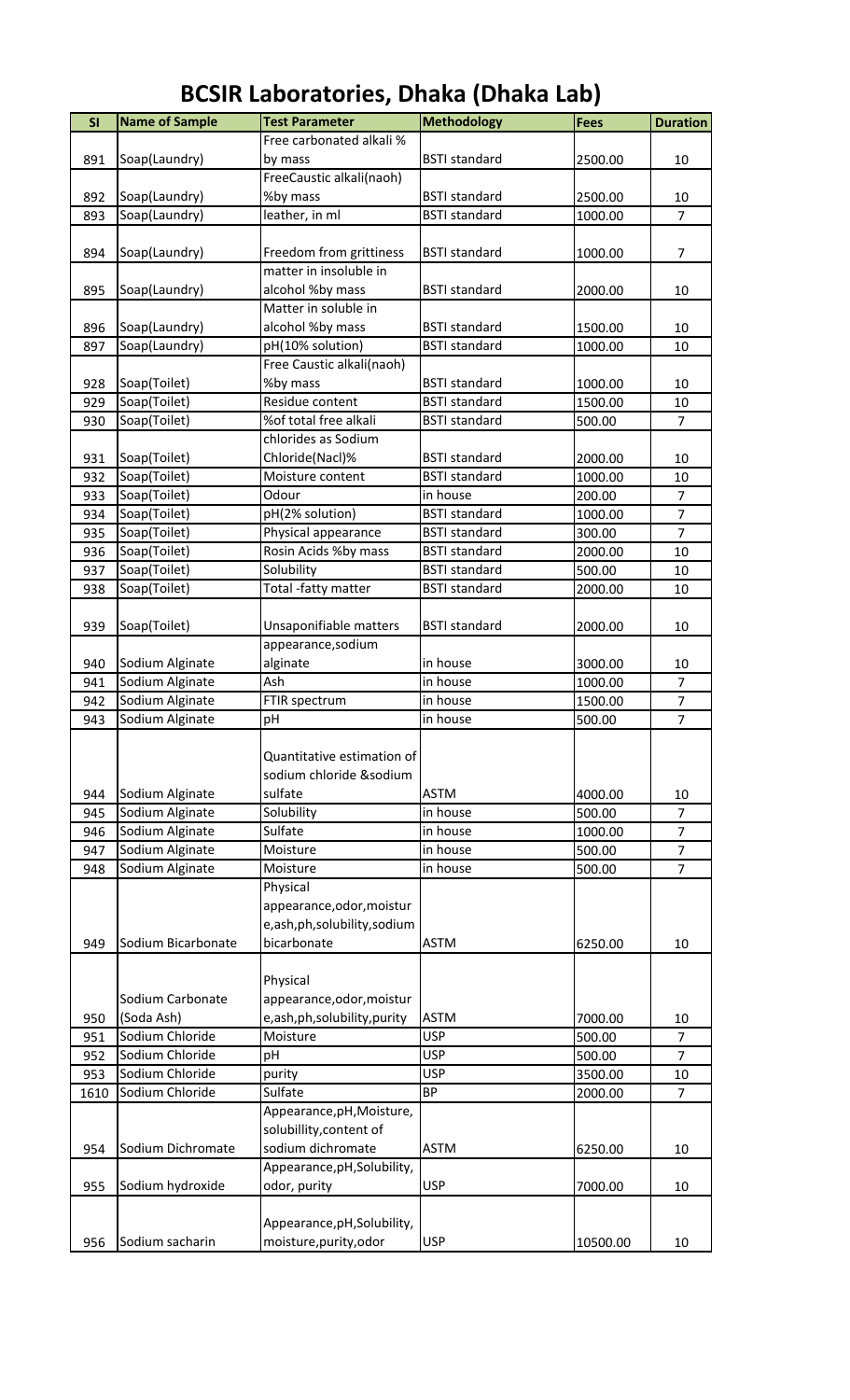| SI   | <b>Name of Sample</b>                | <b>Test Parameter</b>           | <b>Methodology</b>      | <b>Fees</b> | <b>Duration</b> |
|------|--------------------------------------|---------------------------------|-------------------------|-------------|-----------------|
|      |                                      |                                 |                         |             |                 |
|      |                                      | Appearance, pH, Solubility,     |                         |             |                 |
|      |                                      | odor, purity, identification    |                         |             |                 |
|      | Sodium Sulfate(dyeing                | test, assay of sodium           |                         |             |                 |
| 957  | salt)                                | sulfate                         | <b>ASTM</b>             | 5000.00     | 10              |
|      | Sodium Sulfate(dyeing                |                                 |                         |             |                 |
| 1946 | salt)                                | рH                              | pH Meter                | 500.00      | 3               |
|      | Sodium Sulfate(dyeing                |                                 |                         |             |                 |
| 1947 | salt)                                | Na2SO4(Percentage)              | In-House                | 3500.00     | 15              |
|      | Sodium Sulfate(dyeing                |                                 |                         |             |                 |
| 1948 | salt)                                | Hardness(Ca+Mg in ppm)          | AAS                     | 2000.00     | 15              |
|      | Sodium Sulfate(dyeing                | Chloride as NaCl                |                         |             |                 |
| 1949 | salt)                                | (Percentage)                    | In-House                | 2000.00     | 15              |
|      |                                      | Appearance, pH, Solubility,     |                         |             |                 |
|      |                                      | moisture, purity, identificat   |                         |             |                 |
|      |                                      | ion test, assay of sodium       |                         |             |                 |
| 958  | sodium sulfite                       | sulfite                         | <b>ASTM</b>             | 5000.00     | 10              |
| 959  | Soil (Dhaka Lab)                     | Silicon                         | SSSA                    | 2500.00     | 10              |
| 960  | Soil (Dhaka Lab)                     | Acidity                         | <b>SSSA 12-2</b>        | 2000.00     | 10              |
|      |                                      |                                 | SSSA                    |             |                 |
| 961  | Soil (Dhaka Lab)                     | Alkalinity                      |                         | 2000.00     | 10              |
| 962  | Soil (Dhaka Lab)                     | ALUMINIUM                       | <b>SSSA 16-2</b>        | 2500.00     | 10              |
| 963  | Soil (Dhaka Lab)                     | Ammoniam                        | ASTM D1426-08           | 2000.00     | 10              |
| 964  | Soil (Dhaka Lab)                     | Arsenic                         | SSSA 23-4               | 2500.00     | 10              |
| 965  | Soil (Dhaka Lab)                     | Bicarbonate                     | SSSA 11-2               | 1500.00     | 10              |
| 966  | Soil (Dhaka Lab)                     | Boron(Available)                | SSSA 25-5               | 2000.00     | 10              |
| 967  | Soil (Dhaka Lab)                     | boron(total)                    | SSSA 25-5,8             | 2000.00     | 10              |
| 968  | Soil (Dhaka Lab)                     | Cadmium                         | SSSA 19-2               | 2000.00     | 10              |
| 969  | Soil (Dhaka Lab)                     | calcium                         | SSSA 14-3               | 2000.00     | 10              |
| 970  | Soil (Dhaka Lab)                     | Carbonate                       | SSSA 11-2               | 1500.00     | 10              |
|      |                                      |                                 |                         |             |                 |
| 971  | Soil (Dhaka Lab)                     | <b>Cation Exchange Capacity</b> | <b>SSSA 8-3</b>         | 3000.00     | 10              |
| 972  | Soil (Dhaka Lab)                     | Cesium                          | SSSA                    | 2000.00     | 10              |
| 973  | Soil (Dhaka Lab)                     | chloride                        | ASTM D1411-09           | 1500.00     | 10              |
| 974  | Soil (Dhaka Lab)                     | Chromium                        | SSSA 20-3               | 2000.00     | 10              |
| 975  | Soil (Dhaka Lab)                     | Cobalt                          | SSSA 27-3               | 2000.00     | 10              |
| 976  | Soil (Dhaka Lab)                     | Copper                          | <b>SSSA 19-2</b>        | 2000.00     | 10              |
| 977  | Soil (Dhaka Lab)                     | <b>Electric Conductivity</b>    | <b>ASTM</b>             | 1500.00     | 10              |
|      |                                      | elemental analysis except       | energy dispersive X-ray |             |                 |
| 978  | Soil (Dhaka Lab)                     | H,He,Li                         | spectrometer            | 5000.00     | 10              |
| 979  | Soil (Dhaka Lab)                     | Fluoride                        | ASTM D1411-09           | 1500.00     | 10              |
| 980  | Soil (Dhaka Lab)                     | Iron                            | SSSA                    | 2000.00     | 10              |
| 981  | Soil (Dhaka Lab)                     | Lead                            | SSSA 21-4               | 2000.00     | 10              |
| 985  | Soil (Dhaka Lab)                     | line scanning                   | SEM-EDX                 | 8000.00     | 10              |
| 986  | Soil (Dhaka Lab)                     | Lithium                         | SSSA                    | 2000.00     | 10              |
| 988  | Soil (Dhaka Lab)                     | Magnansium                      | SSSA                    | 2000.00     | 10              |
| 989  | Soil (Dhaka Lab)                     | Manganese                       | SSSA                    | 1500.00     | 10              |
| 990  | Soil (Dhaka Lab)                     | Mercury                         | SSSA                    | 3500.00     | 10              |
|      |                                      |                                 |                         |             |                 |
| 991  | Soil (Dhaka Lab)                     | microbial biomass carbon        | <b>SSSA</b>             | 2500.00     | 10              |
| 994  | Soil (Dhaka Lab)                     | Moisture                        | SSSA                    | 800.00      | 10              |
|      |                                      |                                 |                         |             |                 |
| 995  | Soil (Dhaka Lab)<br>Soil (Dhaka Lab) | Molybdenum                      | SSSA 27-4               | 2000.00     | 10              |
| 996  |                                      | Nickel (Ni)                     | SSSA 19-2               | 2000.00     | 10              |
| 997  | Soil (Dhaka Lab)                     | Nitrate                         | <b>ASTM</b>             | 2000.00     | 10              |
|      |                                      |                                 |                         |             |                 |
| 998  | Soil (Dhaka Lab)                     | Nitrogen (Total /Available)     | <b>SSSA</b>             | 2500.00     | 10              |
| 999  | Soil (Dhaka Lab)                     | Organic matter                  | SSSA                    | 2500.00     | 10              |
| 1000 | Soil (Dhaka Lab)                     | particle size analysis          | SSSA                    | 2000.00     | 10              |
| 1001 | Soil (Dhaka Lab)                     | рH                              | ASTM D4972-13           | 800.00      | 10              |
| 1002 | Soil (Dhaka Lab)                     | Phosphorous                     | SSSA                    | 2000.00     | 10              |
|      |                                      | Potassium(Total/Available       |                         |             |                 |
| 1003 | Soil (Dhaka Lab)                     | /Extractable)                   | SSSA                    | 2000.00     | 10              |
| 1005 | Soil (Dhaka Lab)                     | Selenium                        | SSSA                    | 2500.00     | 10              |
| 1010 | Soil (Dhaka Lab)                     | Silica                          | SSSA                    | 2500.00     | $10\,$          |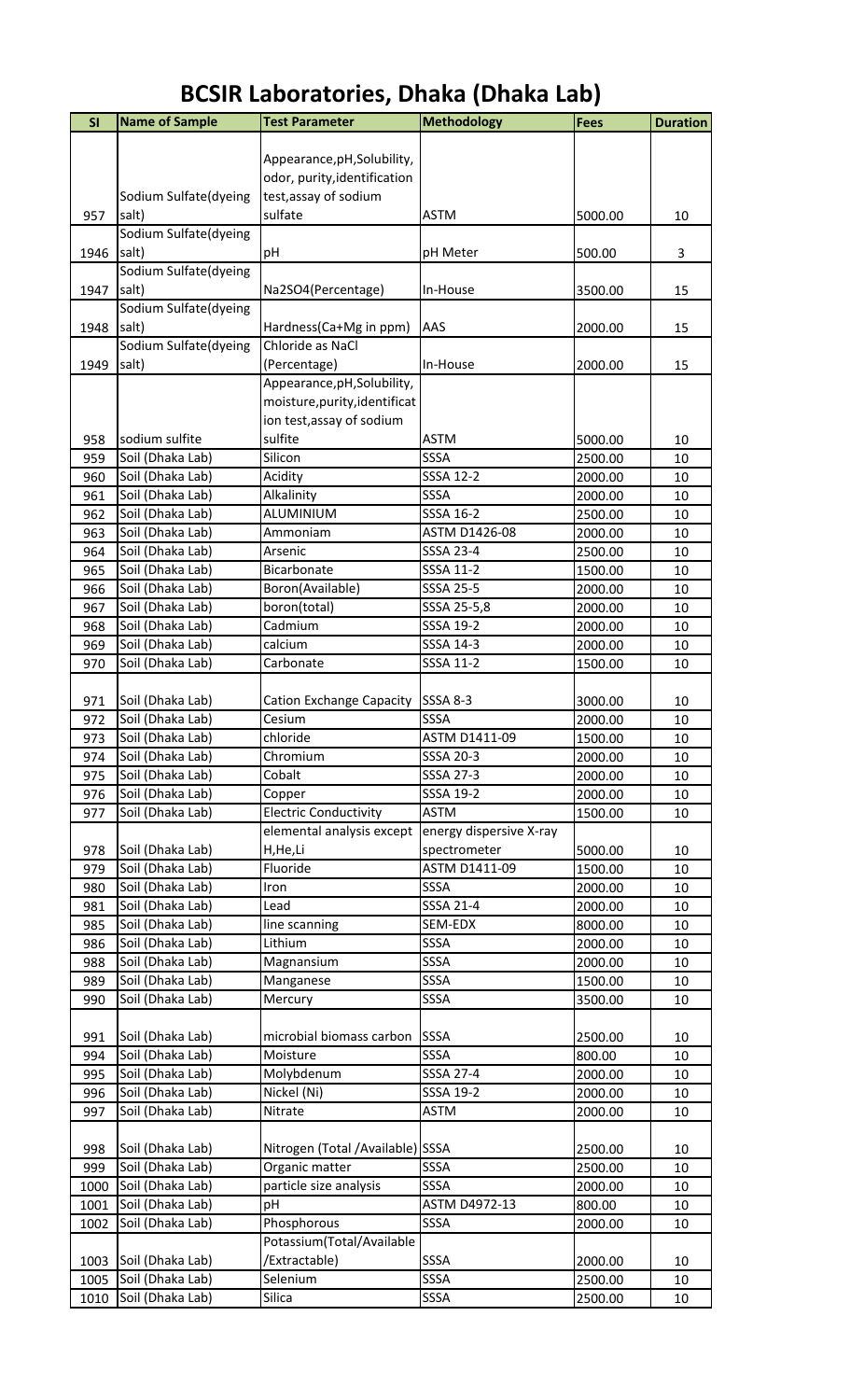| SI   | <b>Name of Sample</b>    | <b>Test Parameter</b>        | <b>Methodology</b> | <b>Fees</b> | <b>Duration</b> |
|------|--------------------------|------------------------------|--------------------|-------------|-----------------|
| 1011 | Soil (Dhaka Lab)         | Silver                       | SSSA               | 2000.00     | 10              |
|      |                          |                              |                    |             |                 |
| 1012 | Soil (Dhaka Lab)         | Sodium(total/available)      | <b>SSSA</b>        | 2000.00     | 10              |
| 1014 | Soil (Dhaka Lab)         | spot analysis                | SEM-EDX            | 8000.00     | 10              |
|      |                          |                              |                    |             |                 |
| 1015 | Soil (Dhaka Lab)         | Sulfite (Total / Available)  | <b>SSSA</b>        | 2000.00     | 10              |
| 1016 | Soil (Dhaka Lab)         | Sulfur(total/available)      | SSSA               | 2000.00     | 10              |
|      |                          | Textural class(Percent of    |                    |             |                 |
| 1019 | Soil (Dhaka Lab)         | sand, Silt & clay)           | SSSA               | 2000.00     | 10              |
| 1020 | Soil (Dhaka Lab)         | Tin                          | <b>SSSA</b>        | 2000.00     | 10              |
| 1021 | Soil (Dhaka Lab)         | <b>Total Organic CARBON</b>  | SSSA               | 2500.00     | 10              |
| 1022 | Soil (Dhaka Lab)         | Total organic matter         | SSSA               | 2500.00     | 10              |
| 1023 | Soil (Dhaka Lab)         | X-ray mapping                | SEM-EDX            | 8000.00     | 10              |
| 1024 | Soil (Dhaka Lab)         | Zinc                         | SEM-EDX            | 2000.00     | 10              |
|      |                          |                              |                    |             |                 |
| 1025 | Soil (Dhaka Lab)         | microbial identification     | <b>SSSA</b>        | 5000.00     | 10              |
|      |                          | Nitrite                      | <b>ASTM</b>        |             |                 |
| 1588 | Soil (Dhaka Lab)         |                              |                    | 2000.00     | 10              |
| 1589 | Soil (Dhaka Lab)         | Strontium                    | SSSA               | 2000.00     | 10              |
| 1857 | Soil (Dhaka Lab)         | Sulphate                     | <b>SSSA</b>        | 2000.00     | 10              |
| 1858 | Soil (Dhaka Lab)         | <b>Total Dissolved Solid</b> | SSSA               | 2000.00     | 10              |
| 1112 | solid                    | Thermal diffusivity          | in house           | 3000.00     | $\overline{7}$  |
| 1113 | solid                    | <b>Thermal Conductivity</b>  | in house           | 3000.00     | $\overline{7}$  |
| 1114 | solid                    | Electrical resistivity       | in house           | 3000.00     | $\overline{7}$  |
|      |                          | <b>Thermal Expansion</b>     |                    |             |                 |
| 1115 | solid                    | Coefficient                  | in house           | 3000.00     | $\overline{7}$  |
|      |                          | % release of active          |                    |             |                 |
|      | solid dosage             | ingredient(Dissolution       |                    |             |                 |
| 1026 | form(herbals)            | test)                        | AOAC/ASTM/BP/USP   | 2000.00     | 10              |
|      | solid dosage             |                              |                    |             |                 |
| 1027 | form(herbals)            | Distegration test            | AOAC/ASTM/BP/USP   | 1000.00     | 10              |
|      | solid dosage             |                              |                    |             |                 |
| 1028 | form(herbals)            | Fribility test               | AOAC/ASTM/BP/USP   | 1000.00     | 10              |
|      |                          |                              |                    |             |                 |
|      | solid dosage             | Hardness test, thickness     |                    |             |                 |
| 1029 | form(herbals)            | test & diameter              | AOAC/ASTM/BP/USP   | 1000.00     | 10              |
|      | solid dosage             | Qualitative and              |                    |             |                 |
| 1030 | form(herbals)            |                              |                    | 2000.00     | 10              |
|      |                          | quantitative analysis        | AOAC/ASTM/BP/USP   |             |                 |
|      |                          |                              |                    |             |                 |
|      | solid dosage             | Disintegration time of test  |                    |             |                 |
| 1041 | form(Pharmaceuticals)    | sample                       | AOAC/ASTM/BP/USP   | 1000.00     | 10              |
|      |                          |                              |                    |             |                 |
|      | solid dosage             |                              |                    |             |                 |
| 1042 | form(Pharmaceuticals)    | Friability test              | AOAC/ASTM/BP/USP   | 1000.00     | 10              |
|      |                          |                              |                    |             |                 |
|      | solid dosage             | Hardness test, thickness     |                    |             |                 |
| 1043 | form(Pharmaceuticals)    | test & diameter              | AOAC/ASTM/BP/USP   | 1000.00     | 10              |
|      |                          |                              |                    |             |                 |
|      | solid dosage             | Qualitative and              |                    |             |                 |
| 1044 | form(Pharmaceuticals)    | quantitative analysis        | AOAC/ASTM/BP/USP   | 2000.00     | 10              |
|      |                          | % release of active          |                    |             |                 |
|      | solid dosage             | ingredient(Dissolution       |                    |             |                 |
| 1045 | form(Pharmaceuticals)    | test)                        | AOAC/ASTM/BP/USP   | 1000.00     | 10              |
|      |                          |                              |                    |             |                 |
|      | Solid materials(coke     |                              |                    |             |                 |
|      | breeze, magnetic, dielec |                              |                    |             |                 |
| 1053 | tric etc)                | DC resistivity               | in house           | 6000.00     | $\overline{7}$  |
|      |                          |                              |                    |             |                 |
|      | Solid materials(coke     |                              |                    |             |                 |
|      |                          |                              |                    |             |                 |
|      | breeze, magnetic, dielec |                              |                    |             |                 |
| 1054 | tric etc)                | dielectric constant          | Impedance Analyzer | 6000.00     | 7               |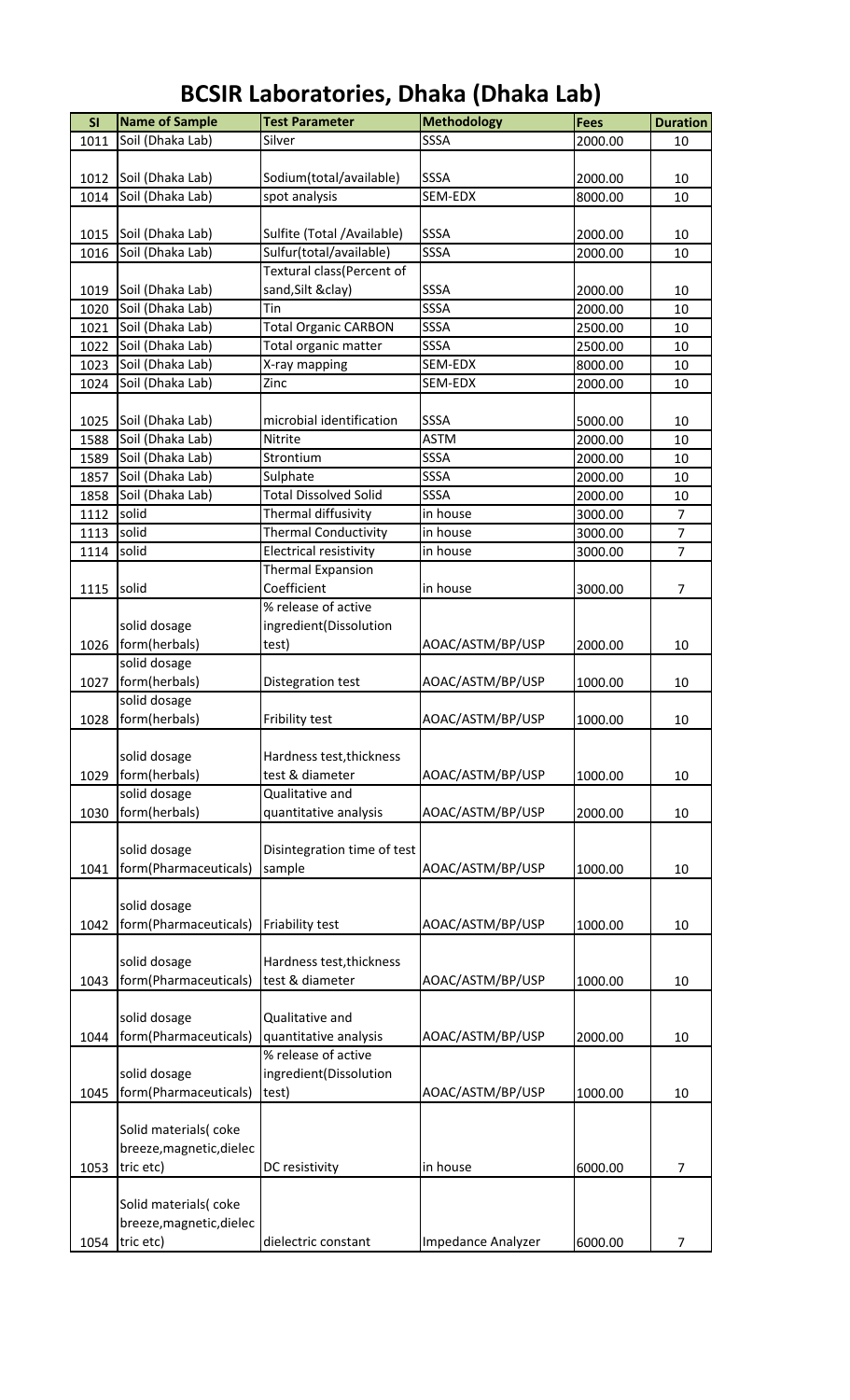| SI           | <b>Name of Sample</b>                            | <b>Test Parameter</b>                                  | <b>Methodology</b>                | <b>Fees</b>        | <b>Duration</b>     |
|--------------|--------------------------------------------------|--------------------------------------------------------|-----------------------------------|--------------------|---------------------|
|              |                                                  |                                                        |                                   |                    |                     |
|              | Solid materials(coke                             |                                                        |                                   |                    |                     |
| 1056         | breeze, magnetic, dielec<br>tric etc)            | <b>Activation energy</b>                               | Impedance Analyzer                | 6000.00            | $\overline{7}$      |
|              |                                                  |                                                        |                                   |                    |                     |
|              | Solid materials(coke                             |                                                        |                                   |                    |                     |
|              | breeze, magnetic, dielec                         |                                                        |                                   |                    |                     |
| 1057         | tric etc)                                        | Capacitance                                            | Impedance Analyzer                | 6000.00            | 7                   |
|              |                                                  |                                                        |                                   |                    |                     |
|              | Solid materials(coke                             |                                                        |                                   |                    |                     |
| 1058         | breeze, magnetic, dielec<br>tric etc)            | conductivity                                           | Impedance Analyzer                | 6000.00            | $\overline{7}$      |
|              |                                                  |                                                        |                                   |                    |                     |
|              | Solid materials(coke                             |                                                        |                                   |                    |                     |
|              | breeze, magnetic, dielec                         |                                                        |                                   |                    |                     |
| 1059         | tric etc)                                        | dielectric loss tangent                                | Impedance Analyzer                | 6000.00            | $\overline{7}$      |
|              |                                                  |                                                        |                                   |                    |                     |
|              | Solid materials(coke<br>breeze, magnetic, dielec |                                                        |                                   |                    |                     |
| 1060         | tric etc)                                        | impedance characteristics Impedance Analyzer           |                                   | 6000.00            | $\overline{7}$      |
|              |                                                  |                                                        |                                   |                    |                     |
|              |                                                  |                                                        |                                   |                    |                     |
|              |                                                  | Impedance                                              |                                   |                    |                     |
|              |                                                  | characteristics, prtmittivity                          |                                   |                    |                     |
|              |                                                  | and dielectric                                         |                                   |                    |                     |
|              |                                                  | constant, Dielectric loss<br>tangent, permeability and |                                   |                    |                     |
|              |                                                  | loss tangent                                           |                                   |                    |                     |
|              | Solid materials(coke                             | capacitance, Q                                         |                                   |                    |                     |
|              | breeze, magnetic, dielec                         | factor, resistivity, activatio                         |                                   |                    |                     |
| 1061         | tric etc)                                        | n energy, Conductivity                                 | Impedance Analyzer                | 6000.00            | 7                   |
|              |                                                  |                                                        |                                   |                    |                     |
|              | Solid materials(coke<br>breeze, magnetic, dielec |                                                        |                                   |                    |                     |
| 1062         | tric etc)                                        | permeability                                           | Impedance Analyzer                | 6000.00            | 7                   |
|              |                                                  |                                                        |                                   |                    |                     |
|              | Solid materials(coke                             |                                                        |                                   |                    |                     |
|              | breeze, magnetic, dielec                         |                                                        |                                   |                    |                     |
| 1063         | tric etc)                                        | permittivity                                           | Impedance Analyzer                | 6000.00            | 7                   |
|              | Solid materials(coke                             |                                                        |                                   |                    |                     |
|              | breeze, magnetic, dielec                         |                                                        |                                   |                    |                     |
| 1064         | tric etc)                                        | Q-factor                                               | Impedance Analyzer                | 6000.00            | 7                   |
|              |                                                  |                                                        |                                   |                    |                     |
|              | Solid materials(coke                             |                                                        |                                   |                    |                     |
|              | breeze, magnetic, dielec                         |                                                        |                                   |                    |                     |
| 1077         | tric etc)                                        | Resistivity                                            | Impedance Analyzer                | 6000.00            | 10                  |
|              |                                                  | volatile Organic                                       | GC/GC-MS/HPLC/LC-MS-              |                    |                     |
| 1071         | Solvents                                         | Components                                             | MS/FT-IR-NIR/FT-Raman             | 10000.00           | 10                  |
|              |                                                  |                                                        |                                   |                    |                     |
|              |                                                  |                                                        | GC/GC-MS/HPLC/LC-MS-              |                    |                     |
| 1072         | Solvents                                         | compositional analysis                                 | MS/FT-IR/FT-Raman                 | 7000.00            | 7<br>$\overline{7}$ |
| 1073         | Solvents                                         | density                                                | density meter                     | 2000.00            |                     |
| 1074         | Solvents                                         | purity                                                 | in house(by distillation)         | 3000.00            | $\overline{7}$      |
|              |                                                  |                                                        |                                   |                    |                     |
| 1075         | Solvents                                         | Refractive Index                                       | refractive index meter            | 2000.00            | $\overline{7}$      |
|              |                                                  |                                                        | in house(GC/UPLC/GC-              |                    |                     |
|              |                                                  |                                                        | MS/LC-MS-MS/FT                    |                    |                     |
| 1076<br>1106 | Solvents<br>Solvents                             | purity                                                 | Raman0                            | 7000.00<br>3000.00 | 7<br>$\overline{7}$ |
| 1107         | Solvents                                         | conductivity<br>surface tension                        | conductivity meter<br>Tensiometer | 3000.00            | $\overline{7}$      |
|              |                                                  |                                                        |                                   |                    |                     |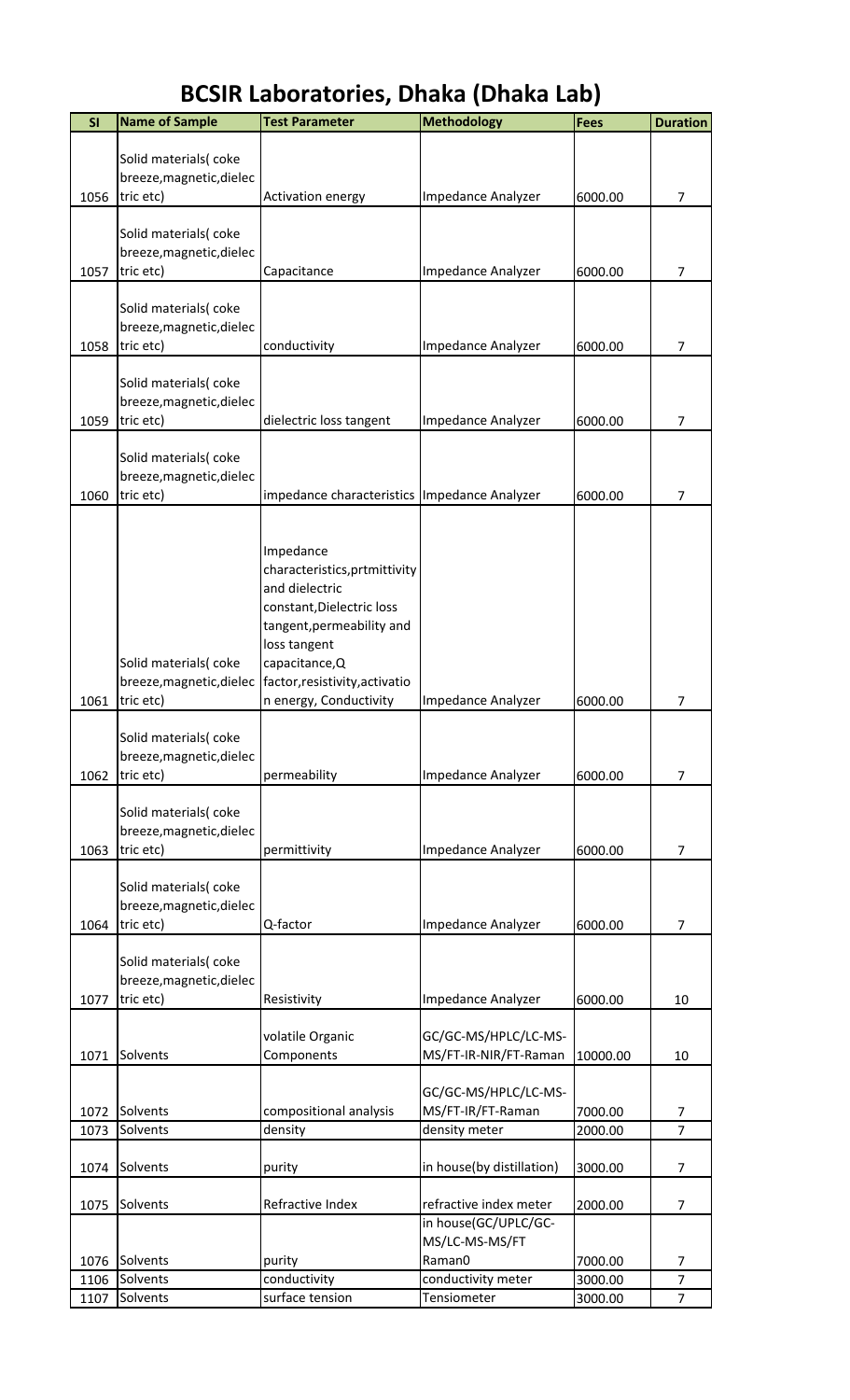| SI   | <b>Name of Sample</b> | <b>Test Parameter</b>          | <b>Methodology</b> | <b>Fees</b> | <b>Duration</b> |
|------|-----------------------|--------------------------------|--------------------|-------------|-----------------|
| 1108 | Solvents              | Viscosity                      | Tensiometer        | 3000.00     | $\overline{7}$  |
| 1109 | Solvents              | specific gravity               | Tensiometer        | 3000.00     | $\overline{7}$  |
|      |                       | appearance, color, thicknes    |                    |             |                 |
|      |                       | s, diameter, mass of           |                    |             |                 |
|      |                       | belt, resistance, non-         |                    |             |                 |
|      |                       | resistance, cont of            |                    |             |                 |
| 1078 | spindle tap           | polymer & rubber               | <b>ASTM</b>        | 6250.00     | 10              |
|      |                       | Appearance, Solubility         |                    |             |                 |
|      |                       | test, moisture, identificatio  |                    |             |                 |
|      |                       | n test, boiling                |                    |             |                 |
| 1079 | spot remover chemical | point, density                 | <b>BDS</b>         | 8000.00     | 10              |
|      |                       | Solubility, ash, moisture, pig |                    |             |                 |
| 1080 | <b>STAMP PAD INK</b>  | ment, dye                      | in house           | 12500.00    | 10              |
|      |                       |                                |                    |             |                 |
|      |                       |                                |                    |             |                 |
|      |                       | Appearance, moisture, ide      |                    |             |                 |
|      |                       | ntification test, pH, Ash      |                    |             |                 |
|      |                       | Content, bulk density, IR      |                    |             |                 |
| 1081 | starch                | spectrum                       | <b>ASTM</b>        | 10000.00    | 10              |
| 1110 | storage battery       | Discharge Test                 | in house           | 3000.00     | $\overline{7}$  |
| 1111 | storage battery       | Life cycle                     | in house           | 3000.00     | $\overline{7}$  |
|      |                       | Appearance, moisture, ide      |                    |             |                 |
|      |                       | ntification test, Assay of     |                    |             |                 |
| 1082 | Sugar                 | Sugar                          | <b>USP</b>         | 5000.00     | 10              |
|      |                       | Appearance, Solubility, moi    |                    |             |                 |
|      |                       | sture, Ash, Identification     |                    |             |                 |
|      |                       | testfor sublimed               |                    |             |                 |
|      |                       | sulphur, precipitated          |                    |             |                 |
|      |                       | sulphur & colloidal            |                    |             |                 |
|      |                       | sulphur, Content of            |                    |             |                 |
| 1083 | Sulphur               | sulphur                        | <b>USP</b>         | 12000.00    | 10              |
| 1084 | Sulphur               | content of sulphur             | <b>USP</b>         | 5000.00     | 10              |
|      |                       | Appearance, odor, moistur      |                    |             |                 |
| 1085 | sulphuric Acid        | e, density, Purity             | <b>ASTM</b>        | 5500.00     | 10              |
| 1086 | super glue            | % of solid content             | in house           | 2000.00     | $\overline{7}$  |
| 1087 | super glue            | Physical appearance            | in house           | 500.00      | $\overline{7}$  |
| 1088 | super glue            | Solubility                     | <b>ASTM</b>        | 2000.00     | $\overline{7}$  |
| 1089 | super glue            | drying time                    | in house           | 500.00      | $\overline{7}$  |
| 1090 | Synthetic adhesive    | Ash                            | in house           | 1500.00     | $\overline{7}$  |
| 1091 | Synthetic adhesive    | bond strength                  | in house           | 3000.00     | $\overline{7}$  |
|      | Synthetic adhesive    | density                        | in house           | 2000.00     | $\overline{7}$  |
| 1092 |                       |                                |                    |             |                 |
| 1093 | Synthetic adhesive    | pH                             | in house           | 1500.00     | $\overline{7}$  |
| 1094 | Synthetic adhesive    | Solid content                  | in house           | 1500.00     | $\overline{7}$  |
| 1095 | Synthetic adhesive    | Solubility                     | in house           | 5000.00     | 10              |
| 1096 | Synthetic adhesive    | Solvent Content                | in house           | 1500.00     | $\overline{7}$  |
| 1097 | Synthetic adhesive    | storage ability                | in house           | 5000.00     | $\overline{7}$  |
| 1098 | Synthetic adhesive    | Viscosity                      | in house           | 6500.00     | $\overline{7}$  |
| 1099 | Synthetic adhesive    | Moisture                       | in house           | 2500.00     | $\overline{7}$  |
|      |                       |                                |                    |             |                 |
|      |                       |                                |                    |             |                 |
|      |                       | Physical                       |                    |             |                 |
|      |                       | appearance, odor, moistur      |                    |             |                 |
|      |                       | e, density, volatile matter    |                    |             |                 |
|      |                       | content, passing threouh       |                    |             |                 |
| 1116 | Talcum powder         | 100 mesh, 200 mesh             | in house           | 8000.00     | 10              |
|      |                       | Chemical makeup                |                    |             |                 |
| 1242 | Teeth                 | determination                  | <b>EDX</b>         | 5000.00     | $\overline{7}$  |
|      |                       |                                | scanning electron  |             |                 |
| 1243 | Teeth                 | Coating homogeneity            | microscope         | 5000.00     | $\overline{7}$  |
|      |                       |                                | scanning electron  |             |                 |
| 1244 | Teeth                 | Defect analysis                | microscope         | 5000.00     | $\overline{7}$  |
|      |                       |                                | scanning electron  |             |                 |
| 1245 | Teeth                 | failure analysis               | microscope         | 5000.00     | 7               |
|      |                       |                                |                    |             |                 |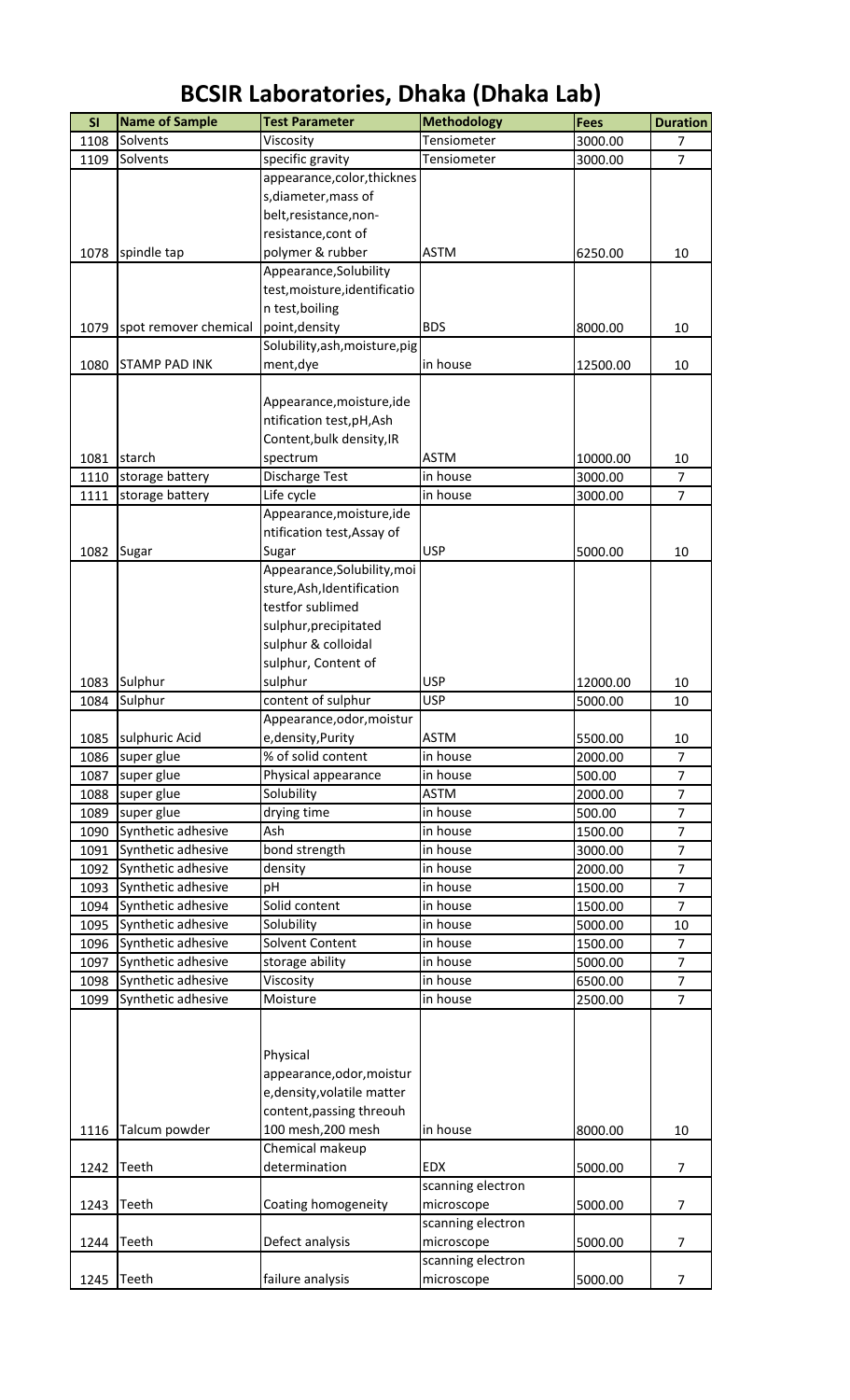| <b>BCSIR Laboratories, Dhaka (Dhaka Lab)</b> |  |  |  |
|----------------------------------------------|--|--|--|
|----------------------------------------------|--|--|--|

| SI   | <b>Name of Sample</b>                       | <b>Test Parameter</b>                          | <b>Methodology</b>     | <b>Fees</b> | <b>Duration</b> |
|------|---------------------------------------------|------------------------------------------------|------------------------|-------------|-----------------|
|      |                                             |                                                | scanning electron      |             |                 |
| 1246 | Teeth                                       | Fracture determination                         | microscope             | 5000.00     | 7               |
|      |                                             |                                                | scanning electron      |             |                 |
| 1247 | Teeth                                       | particle size analysis                         | microscope             | 5000.00     | 7               |
| 1248 | Teeth                                       | Porosity measurement                           | <b>SEM</b>             | 5000.00     | $\overline{7}$  |
|      |                                             |                                                | scanning electron      |             |                 |
| 1249 | Teeth                                       | Surface morpholofy                             | microscope             | 5000.00     | 7               |
|      |                                             |                                                |                        |             |                 |
| 1250 | Teeth                                       | corrosion measurement                          | SEM-EDX                | 8000.00     | 7               |
|      |                                             |                                                | in house(FT-MIR-NIR    |             |                 |
| 1117 | Textile chemicals                           | Quantification                                 | Raman Spectrometer)    | 4500.00     | 10              |
|      |                                             |                                                |                        |             |                 |
|      |                                             |                                                | in house (Thermal      |             |                 |
| 1118 | Textile chemicals                           | Ash Content                                    | Analyzer(TG-DTA/DSC))  | 1500.00     | 7               |
| 1119 | Textile chemicals                           | Ash Content                                    | a                      | 6000.00     | $\overline{7}$  |
|      |                                             |                                                | in house(chemical      |             |                 |
|      |                                             |                                                | method/FT Raman        |             |                 |
| 1120 | Textile chemicals                           | Identification                                 | Spectrometer)          | 6000.00     | $\overline{7}$  |
|      |                                             |                                                | in house(KARL FISHER   |             |                 |
| 1121 | <b>Textile chemicals</b>                    | Moisture content                               | <b>AUTOTITRATOR)</b>   | 3000.00     | 7               |
|      |                                             |                                                | Chemical method/FT     |             |                 |
|      |                                             |                                                | Raman                  |             |                 |
|      |                                             |                                                | Spectrometer/GPC-FIPA- |             |                 |
| 1122 | Textile chemicals                           | Quantification                                 | TDA)                   | 6000.00     | 10              |
|      |                                             |                                                | in house(MOISTURE      |             |                 |
| 1123 | <b>Textile chemicals</b>                    | Moisture content                               | ANALYZER)              | 1500.00     | 7               |
| 1124 | <b>Textile chemicals</b>                    | Solid content                                  | in house               | 1500.00     | $\overline{7}$  |
| 1220 | <b>Textile Effluents</b>                    | COD                                            | cod meter              | 2000.00     | $\overline{7}$  |
| 1221 | <b>Textile Effluents</b>                    | conductivity                                   | conductivity meter     | 2000.00     | $\overline{7}$  |
|      |                                             |                                                | UV-Vis/FT-Raman/FT-    |             |                 |
| 1222 | <b>Textile Effluents</b>                    | Dye content                                    | NIR/UPLC               | 5000.00     | 7               |
| 1223 | <b>Textile Effluents</b>                    | Heavy metal contents                           | AAS/UV-VIS             | 2000.00     | 7               |
| 1224 | <b>Textile Effluents</b>                    | pH Meter                                       | PH METER               | 2000.00     | 7               |
| 1225 | <b>Textile Effluents</b>                    | Solid content                                  | in house               | 1500.00     | $\overline{7}$  |
|      | <b>Textile</b>                              |                                                |                        |             |                 |
|      | Fabric/Fibre/Yarn/RMG                       |                                                |                        |             |                 |
| 1880 | /Jute goods                                 | Acetaldehyde content                           | In-House               | 10000.00    | $\overline{7}$  |
|      | <b>Textile</b>                              |                                                |                        |             |                 |
|      |                                             | Fabric/Fibre/Yarn/RMG Allergenic Disperse dyes |                        |             |                 |
| 1881 | /Jute goods                                 | (23 Banned)                                    | In-House               | 15000.00    | $\overline{7}$  |
|      | <b>Textile</b>                              |                                                |                        |             |                 |
|      | Fabric/Fibre/Yarn/RMG                       |                                                |                        |             |                 |
| 1882 | /Jute goods<br><b>Textile</b>               | APEOs/NPEOs (9 Banned)                         | In-House               | 12000.00    | 7               |
|      |                                             |                                                |                        |             |                 |
| 1883 | Fabric/Fibre/Yarn/RMG                       |                                                |                        |             | $\overline{7}$  |
|      | /Jute goods<br><b>Textile</b>               | Azo-Dyes (26 Banned)                           | In-House               | 15000.00    |                 |
|      | Fabric/Fibre/Yarn/RMG Carcinogenic Disperse |                                                |                        |             |                 |
| 1884 | /Jute goods                                 | dyes (8 Banned)                                | In-House               | 12000.00    | 7               |
|      | <b>Textile</b>                              |                                                |                        |             |                 |
|      | Fabric/Fibre/Yarn/RMG Chloro-benzenes (15   |                                                |                        |             |                 |
| 1885 | /Jute goods                                 | Banned)                                        | In-House               | 15000.00    | $\overline{7}$  |
|      | Textile                                     |                                                |                        |             |                 |
|      | Fabric/Fibre/Yarn/RMG Chlorobenzenes (15    |                                                |                        |             |                 |
| 1886 | /Jute goods                                 | Banned)                                        | In-House               | 15000.00    | $\overline{7}$  |
|      | <b>Textile</b>                              |                                                |                        |             |                 |
|      | Fabric/Fibre/Yarn/RMG Chlorotoluene (11     |                                                |                        |             |                 |
| 1887 | /Jute goods                                 | Banned)                                        | In-House               | 15000.00    | 7               |
|      | <b>Textile</b>                              |                                                |                        |             |                 |
|      | Fabric/Fibre/Yarn/RMG   Flame-retardants (8 |                                                |                        |             |                 |
| 1888 | /Jute goods                                 | banned)                                        | In-House               | 15000.00    | 7               |
|      |                                             |                                                |                        |             |                 |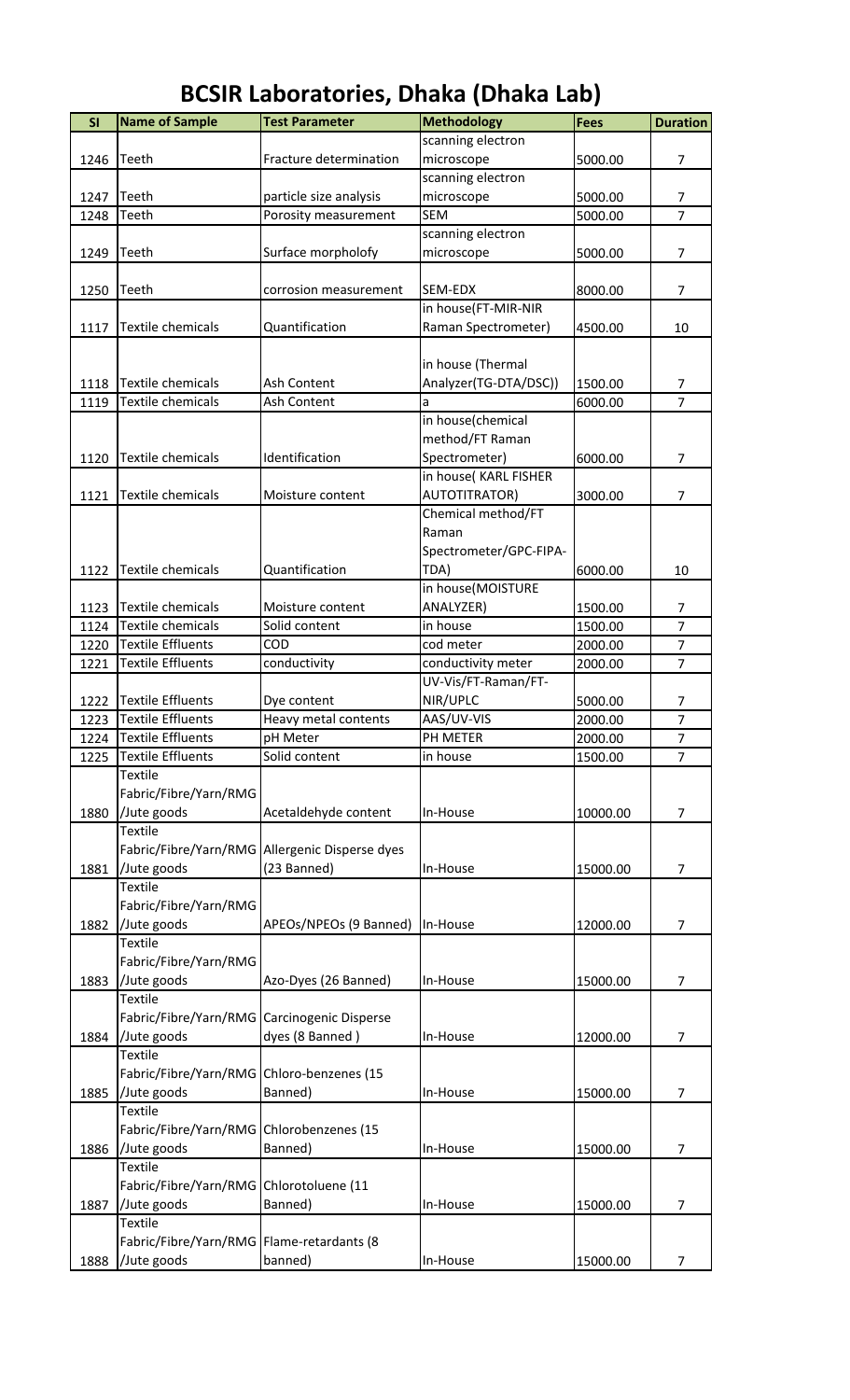| SI   | <b>Name of Sample</b>                 | <b>Test Parameter</b>                           | <b>Methodology</b>                        | Fees     | <b>Duration</b> |
|------|---------------------------------------|-------------------------------------------------|-------------------------------------------|----------|-----------------|
|      | <b>Textile</b>                        |                                                 |                                           |          |                 |
|      | Fabric/Fibre/Yarn/RMG                 |                                                 |                                           |          |                 |
| 1889 | /Jute goods                           | Food grade quality                              | In-House                                  | 30000.00 | 30              |
|      | <b>Textile</b>                        |                                                 |                                           |          |                 |
|      | Fabric/Fibre/Yarn/RMG                 |                                                 |                                           |          |                 |
| 1890 | /Jute goods                           | Formaldehyde content                            | In-House                                  | 6000.00  | 7               |
|      | <b>Textile</b>                        |                                                 |                                           |          |                 |
|      | Fabric/Fibre/Yarn/RMG                 |                                                 |                                           |          |                 |
| 1891 | /Jute goods                           | Foraldehyde content                             | In-House                                  | 6000.00  | $\overline{7}$  |
|      | <b>Textile</b>                        |                                                 |                                           |          |                 |
|      | Fabric/Fibre/Yarn/RMG                 |                                                 |                                           |          |                 |
| 1892 | Jute goods                            | Heavy metals (Arsenic)                          | In-House                                  | 2000.00  | $\overline{7}$  |
|      | <b>Textile</b>                        |                                                 |                                           |          |                 |
|      | Fabric/Fibre/Yarn/RMG                 |                                                 |                                           |          |                 |
| 1893 | /Jute goods<br><b>Textile</b>         | Heavy metals (Cadmium)                          | In-House                                  | 2000.00  | $\overline{7}$  |
|      | Fabric/Fibre/Yarn/RMG                 |                                                 |                                           |          |                 |
| 1894 | /Jute goods                           | Heavy metals (Chromium) In-House                |                                           | 2000.00  | $\overline{7}$  |
|      | <b>Textile</b>                        |                                                 |                                           |          |                 |
|      | Fabric/Fibre/Yarn/RMG                 |                                                 |                                           |          |                 |
| 1895 | /Jute goods                           | Heavy metals (Lead)                             | In-House                                  | 2000.00  | 7               |
|      | <b>Textile</b>                        |                                                 |                                           |          |                 |
|      | Fabric/Fibre/Yarn/RMG                 |                                                 |                                           |          |                 |
| 1896 | /Jute goods                           | Heavy metals (Mercury)                          | In-House                                  | 2000.00  | 7               |
|      | <b>Textile</b>                        |                                                 |                                           |          |                 |
|      | Fabric/Fibre/Yarn/RMG Natural Organic |                                                 |                                           |          |                 |
| 1897 | /Jute goods                           | Identification                                  | In-House                                  | 12000.00 | 7               |
|      | <b>Textile</b>                        |                                                 |                                           |          |                 |
|      | Fabric/Fibre/Yarn/RMG                 |                                                 |                                           |          |                 |
| 1898 | /Jute goods                           | Pesticide Residue content   In-House            |                                           | 10000.00 | 7               |
|      | <b>Textile</b>                        |                                                 |                                           |          |                 |
|      |                                       | Fabric/Fibre/Yarn/RMG Pesticide Residue content |                                           |          |                 |
| 1899 | Jute goods                            | (70 Banned)                                     | In-House                                  | 25000.00 | 7               |
|      | <b>Textile</b>                        |                                                 |                                           |          |                 |
|      |                                       | Fabric/Fibre/Yarn/RMG Poly-Chloro-phenols (14   |                                           |          |                 |
| 1900 | /Jute goods                           | Banned PCP)                                     | In-House                                  | 15000.00 | 7               |
|      | <b>Textile</b>                        |                                                 |                                           |          |                 |
|      | Fabric/Fibre/Yarn/RMG                 |                                                 |                                           |          |                 |
| 1901 | /Jute goods                           | Bisphenol-A                                     | In-House                                  | 10000.00 | $\overline{7}$  |
|      | <b>Textile</b>                        |                                                 |                                           |          |                 |
|      | Fabric/Fibre/Yarn/RMG                 |                                                 |                                           |          |                 |
| 1902 | /Jute goods                           | Acetaldehyde content                            | in-house<br><b>ASTM</b> (rubbing fastness | 10000.00 | $\overline{7}$  |
| 1153 | <b>Textile Fabrics</b>                | Abrasion resistance                             | tester)                                   | 1500.00  | 7               |
|      |                                       |                                                 |                                           |          |                 |
|      |                                       |                                                 | in house(UPLC/FT-Raman                    |          |                 |
|      |                                       |                                                 | Spectrometer/FT-MIR-                      |          |                 |
| 1154 | <b>Textile Fabrics</b>                | Alkyl phenol ethoxylate                         | NIR Spectrometer)                         | 5000.00  | 7               |
|      |                                       |                                                 |                                           |          |                 |
|      |                                       |                                                 | in house(UPLC/FT-Raman                    |          |                 |
|      |                                       |                                                 | Spectrometer/FT-MIR-                      |          |                 |
| 1155 | <b>Textile Fabrics</b>                | Alkyl phenols                                   | NIR Spectrometer)                         | 5000.00  | $\overline{7}$  |
| 1156 | <b>Textile Fabrics</b>                | appearance                                      | ASTM(light box)                           | 1500.00  | $\overline{7}$  |
| 1157 | <b>Textile Fabrics</b>                | Ash Content                                     | <b>ASTM</b>                               | 2000.00  | $\overline{7}$  |
|      |                                       |                                                 | <b>BS EN(TG-GC-</b>                       |          |                 |
|      |                                       |                                                 | MS/UPLC/FT-Raman                          |          |                 |
| 1158 | <b>Textile Fabrics</b>                | Azo dye analysis                                | spectrometer)                             | 5000.00  | $\overline{7}$  |
|      |                                       |                                                 |                                           |          |                 |
|      |                                       |                                                 | D3786/D3786M12(BURS                       |          |                 |
| 1159 | <b>Textile Fabrics</b>                | <b>Bursting strength</b>                        | TING STRENGTH TESTER)                     | 2500.00  | $\overline{7}$  |
|      |                                       |                                                 | in house(UPLC/UPLC-MS-                    |          |                 |
|      |                                       |                                                 | MS/FT Raman                               |          |                 |
| 1160 | <b>Textile Fabrics</b>                | Carcinogenic dye analysis                       | spectrometer)                             | 5000.00  | $\overline{7}$  |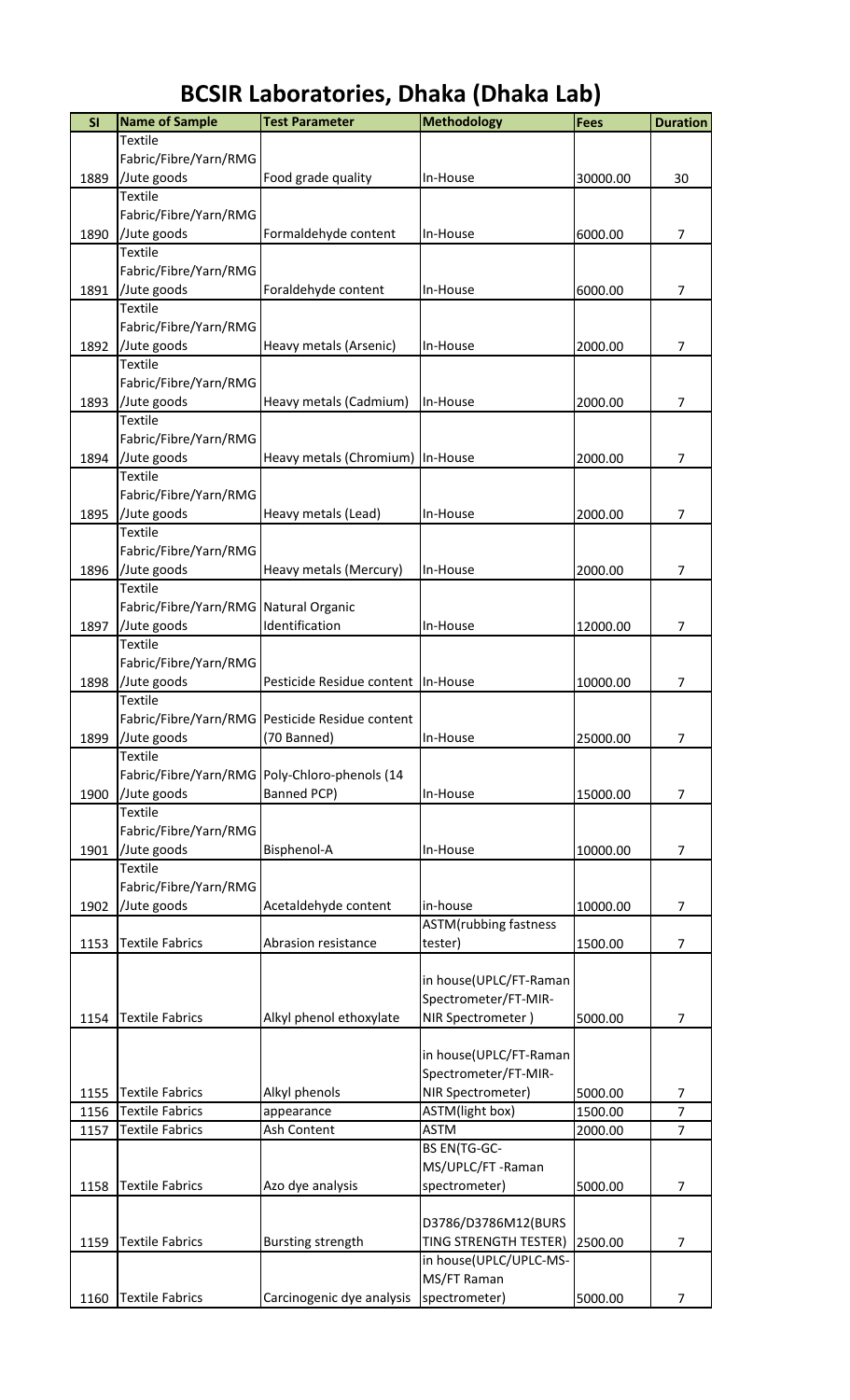| SI   | <b>Name of Sample</b>  | <b>Test Parameter</b>       | <b>Methodology</b>                      | Fees    | <b>Duration</b> |
|------|------------------------|-----------------------------|-----------------------------------------|---------|-----------------|
| 1161 | <b>Textile Fabrics</b> | charecterization            | in house                                | 5000.00 | $\overline{7}$  |
|      |                        |                             | in house(UPLC/TG-GC-                    |         |                 |
|      |                        |                             | MS/FT-Raman                             |         |                 |
|      |                        |                             | Spectrometer/FT-MIR-                    |         |                 |
| 1162 | <b>Textile Fabrics</b> | chlorinated organic carrier | NIR Spectrometer)                       | 5000.00 | $\overline{7}$  |
|      |                        |                             |                                         |         |                 |
|      |                        |                             | in house(UPLC/TG-GC-                    |         |                 |
|      |                        |                             | MS/GC(FID+ECD) WITH                     |         |                 |
|      |                        |                             | Headspace Sampler/FT-                   |         |                 |
|      |                        |                             | Raman Spectrometer/FT-                  |         |                 |
| 1163 | <b>Textile Fabrics</b> | Chlorinated phenols         | MIR-NIR Spectrometer)                   | 5000.00 | 7               |
| 1164 | <b>Textile Fabrics</b> | Chlorinated water           | ASTM(Titrimetric)                       | 5000.00 | $\overline{7}$  |
| 1165 | <b>Textile Fabrics</b> | Count                       | in house(Beta count)                    | 1500.00 | $\overline{7}$  |
|      |                        |                             |                                         |         |                 |
| 1166 | <b>Textile Fabrics</b> | Dimensional stability       | ISO(Washing machine)                    | 2500.00 | $\overline{7}$  |
|      |                        |                             | AATCC(UPLC/UPLC-MS-                     |         |                 |
|      |                        |                             | MS/FT-Raman                             |         |                 |
| 1167 | <b>Textile Fabrics</b> | Disperse dye analysis       | Spectrometer)                           | 5000.00 | $\overline{7}$  |
|      |                        |                             | in house(FT-Raman                       |         |                 |
| 1168 | <b>Textile Fabrics</b> | Fibre composition           | Spectrometer)                           | 3000.00 | $\overline{7}$  |
|      |                        | Fibre                       |                                         |         |                 |
|      |                        | composition(multiple        | in house(FT-Raman                       |         |                 |
| 1176 | <b>Textile Fabrics</b> | component0                  | Spectrometer)                           | 6000.00 | 7               |
|      |                        |                             |                                         |         |                 |
|      |                        |                             | in house(FT-Raman                       |         |                 |
|      |                        | Fibre                       | Spectrometer/FT-MIR-                    |         |                 |
|      |                        | composition(multiple        | NIR Spectrometer with                   |         |                 |
| 1179 | <b>Textile Fabrics</b> | component0                  | diamond ATR Accessory))                 | 6000.00 | $\overline{7}$  |
|      |                        | Fibre                       |                                         |         |                 |
|      |                        | composition(multiple        | in house(FT-Raman                       |         |                 |
| 1180 | <b>Textile Fabrics</b> | component0                  | Spectrometer)                           | 6000.00 | 7               |
|      |                        |                             |                                         |         |                 |
|      |                        |                             | in house(FT-Raman                       |         |                 |
|      |                        | Fibre                       | Spectrometer/FT-MIR-                    |         |                 |
|      |                        | composition(multiple        | NIR Spectrometer with                   |         |                 |
| 1181 | <b>Textile Fabrics</b> | component0                  | diamond ATR Accessory))                 | 6000.00 | 7               |
|      |                        |                             |                                         |         |                 |
|      |                        | Fibre composition(single    | in house(FT-MIR-NIR                     |         |                 |
| 1182 | <b>Textile Fabrics</b> | component)                  | Raman Spectrometer)                     | 3000.00 | $\overline{7}$  |
|      |                        |                             |                                         |         |                 |
|      |                        | Fibre composition(single    | in house(FT-Raman                       |         |                 |
| 1183 | <b>Textile Fabrics</b> | component)                  | Spectrometer)                           | 3000.00 | 7               |
|      |                        |                             | in house(FT-Raman                       |         |                 |
| 1184 | <b>Textile Fabrics</b> | Fibre identification        | Spectrometer)<br>in house(chemical      | 4000.00 | 15              |
|      |                        |                             |                                         |         |                 |
| 1185 | <b>Textile Fabrics</b> | Fibre identification        | method)<br>in house(FT-MIR-NIR          | 2000.00 | $\overline{7}$  |
|      |                        |                             | Spectrometer with                       |         |                 |
|      |                        |                             | diamond ATR & NIRA                      |         |                 |
|      | <b>Textile Fabrics</b> | Fibre identification        |                                         | 4000.00 | 7               |
| 1186 |                        |                             | Accessories) )<br>ASTM(450 Flammability |         |                 |
| 1187 | <b>Textile Fabrics</b> | Flammability                | Tester)                                 | 2000.00 | 7               |
|      |                        |                             | ASTM(UV-VIS                             |         |                 |
| 1188 | <b>Textile Fabrics</b> | Formaldehyde content        | Spectrophotometer)                      | 3000.00 | $\overline{7}$  |
|      |                        |                             | in house (GSM Cutter &                  |         |                 |
| 1189 | <b>Textile Fabrics</b> | Gsm                         | Balance)                                | 1500.00 | 7               |
| 1190 | <b>Textile Fabrics</b> | Identification of dyes      | Chemical method                         | 3000.00 | $\overline{7}$  |
|      |                        |                             | <b>ASTM (Light Fastness</b>             |         |                 |
| 1191 | <b>Textile Fabrics</b> | light                       | Tester)                                 | 2500.00 | 7               |
| 1192 | <b>Textile Fabrics</b> | Moisture content            | ASTM/ISO                                | 3000.00 | $\overline{7}$  |
|      |                        |                             | ASTM/ISO(Potentiometri                  |         |                 |
|      |                        |                             | c Titrator/Karl-Fisher                  |         |                 |
| 1193 | <b>Textile Fabrics</b> | Moisture content            | Autotitrator)                           | 1500.00 | 7               |
|      |                        |                             |                                         |         |                 |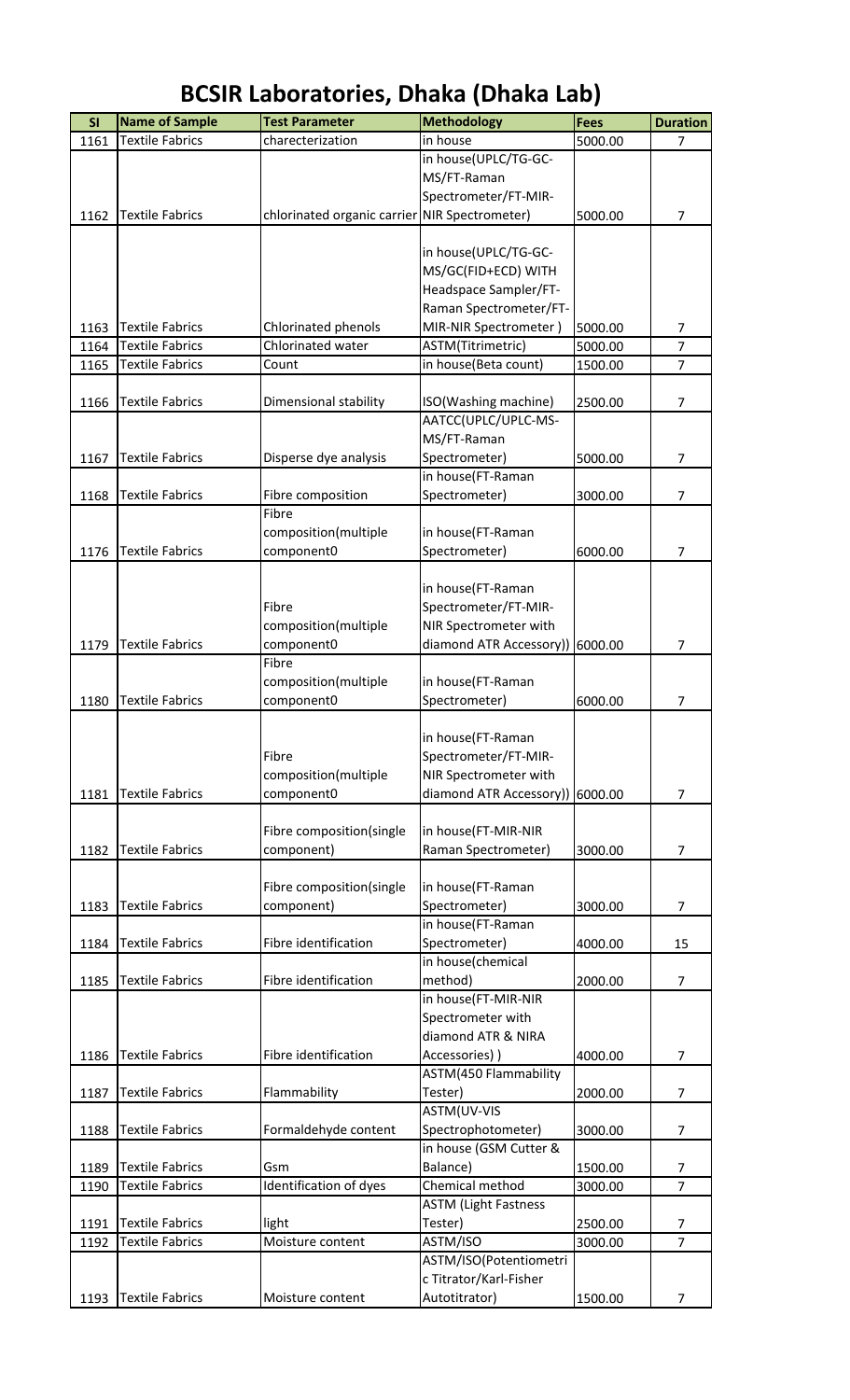#### **SI** Name of Sample Test Parameter **Methodology Fees** Duration 1194 Textile Fabrics Moisture content MASTM(OVEN) 1500.00 7 1195 Textile Fabrics Mon chlorine bleach AATCC 4500.00 7 1196 Textile Fabrics perspiration AATCC/ISO(Perspriomete r) 3000.00 7 1197 Textile Fabrics phthalates in house(UPLC/TG-GC-MS/FT-Raman Spectrometer/FT-MIR-NIR Spectrometer) 5500.00 7 1198 Textile Fabrics Pilling resistance ASTM 3000.00 7 1199 Textile Fabrics polaromatic hydrocarbons in house(UPLC-MS-MS System) 6000.00 7 1200 Textile Fabrics polaromatic hydrocarbons in house(TG-GC-MS/GC(FID+ECD)with Headspace Sampler)) 6000.00 7 1201 Textile Fabrics presence of PVC in house(Oven/FT-MIR-NIR Spectrometer) 2000.00 7 1202 Textile Fabrics presence of PVC in house(FT-Raman Spectrometer) 4000.00 7 1203 Textile Fabrics Rubbing ASTM/ISO(Rubbing Fastness Tester) 1500.00 7 1204 Textile Fabrics Sea water ASTM 3500.00 7 1205 Textile Fabrics Seam bursting strength ASTM(Bursting Strength Tester) 2500.00 7 1206 Textile Fabrics Seam properties ASTM/ISO(Universal Testing Machine) 2500.00 7 1207 Textile Fabrics Tensile strength ASTM/ISO(Universal Testing Machine) 2500.00 7 1208 Textile Fabrics Wash fastness ISO(Wash Fastness machine) 2500.00 7 1209 Textile Fabrics | Organic COMPOUNDS in house(UPLC/TG-GC-MS/FT-Raman Spectrometer) 6000.00 7 1210 Textile printing ink Ash ASTM ASTM 500.00 7 1211 Textile printing ink calcium carbonate ASTM 1500.00 7 1212 Textile printing ink hydrocarbon content in house 2000.00 7 1213 Textile printing ink Moisture ASTM ASTM 500.00 7 1214 Textile printing ink  $\vert$ Odour in house 500.00 7 1215 Textile printing ink oil content in house 2000.00 7 1216 Textile printing ink phenolic resisn in house+ftir 3500.00 7 1217 Textile printing ink Physical appearance in house 3000.00 7 1218 Textile printing ink Solubility in house 1000.00 7 1219 Textile printing ink water resistant in house 1000.00 7 1226 Than Clay Appearance,Solubility,moi sture,Content of ash,Silica,Aluminum oxide & Iron Oxide **ASTM** 6250.00 10 1227 Thin film coating thickness evaluation scanning electron microscope 5000.00 7 1228 Thin film elemental analysis except H,He,Li scanning electron microscope 5000.00 7 1229 Thin film **particle size analysis** SEM 7800.00 7 1230 Thin film surface homogeneity scanning electron microscope 5000.00 7 1231 Thin film Surface morphology SEM 7800.00 7 1232 Thin film Surface roughness scanning electron microscope 5000.00 7 1233 Thin film surface homogeneity | nill 1234 thiner **Physical appearance** in house 500.00 7 1235 thiner toluene/other solvent presence in house+ftir 14000.00 7 1236 thiner boiling point ASTM 2000.00 7 1237 thiner **Flash point** in house 2000.00 7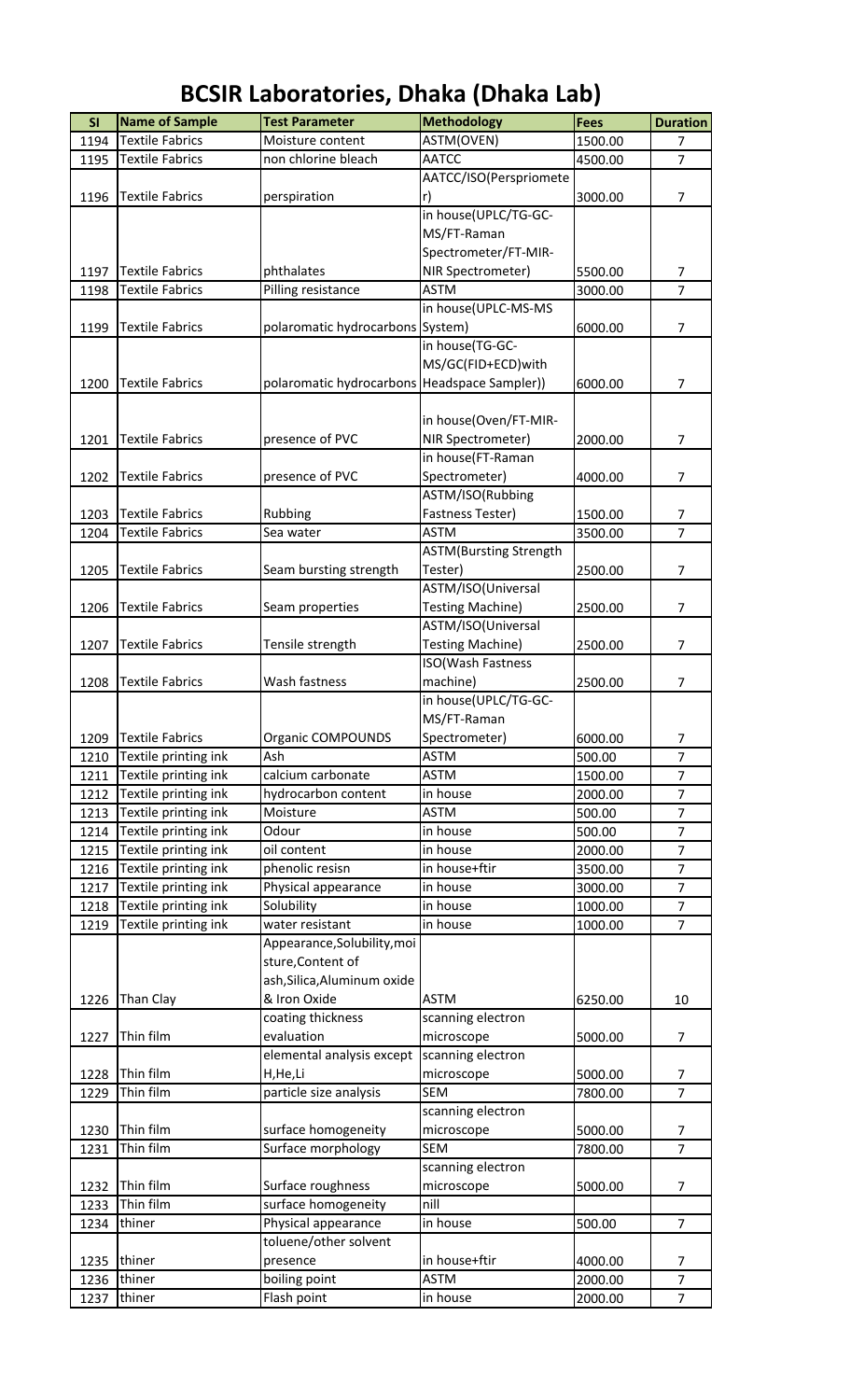| SI   | <b>Name of Sample</b> | <b>Test Parameter</b>                   | <b>Methodology</b>   | <b>Fees</b> | <b>Duration</b> |
|------|-----------------------|-----------------------------------------|----------------------|-------------|-----------------|
| 1238 | thiner                | Odour                                   | in house             | 500.00      | 7               |
| 1239 | thiner                | density                                 | <b>ASTM</b>          | 3000.00     | $\overline{7}$  |
|      |                       |                                         |                      |             |                 |
|      |                       | Appearance, Solubility, boil            |                      |             |                 |
|      |                       | ing                                     |                      |             |                 |
|      |                       | point, irion, sulfur, odor, De          |                      |             |                 |
| 1240 | THIOGLYCOLIC ACID     | nsity, Carboxilic acid                  | <b>ASTM</b>          | 7800.00     | 10              |
|      |                       |                                         |                      |             |                 |
|      |                       | Appearance, Moisture                    |                      |             |                 |
|      |                       | identification test, assay,             |                      |             |                 |
|      | Titanium di-oxide     | of titanium di-oxide                    | <b>ASTM</b>          | 4000.00     | 10              |
| 1241 |                       |                                         |                      |             |                 |
|      |                       |                                         |                      |             |                 |
|      |                       | Appearance, Solubility, Den             |                      |             |                 |
|      |                       | sity, Nitrogen, Chlorine, Sulf          |                      |             |                 |
|      |                       | ur, Flavoring, 1,2-                     |                      |             |                 |
|      |                       | Propylene, Maltol, FTIR                 |                      |             |                 |
| 1274 | Tobacco               | Spectrum                                | <b>ASTM</b>          | 12000.00    | 10              |
| 1469 | <b>Tooth Paste</b>    | Abrasivity                              | <b>BSTI</b> standard | 1000.00     | 10              |
|      |                       | Fineness(particle retained              |                      |             |                 |
|      |                       | on 150 micron BDS                       |                      |             |                 |
| 1470 | <b>Tooth Paste</b>    | sieve,%)                                | <b>BSTI</b> standard | 2500.00     | 10              |
|      |                       |                                         |                      |             |                 |
|      |                       | Fineness(particle retained              |                      |             |                 |
| 1471 | <b>Tooth Paste</b>    | on 75 micron BDS sieve,%) BSTI standard |                      | 2500.00     | 10              |
| 1472 | <b>Tooth Paste</b>    | Foaming power                           | <b>BSTI</b> standard | 100.00      | 10              |
| 1473 | <b>Tooth Paste</b>    | Odour                                   | <b>BSTI</b> standard | 200.00      | $\overline{7}$  |
| 1474 | <b>Tooth Paste</b>    | pH(10% solution)                        | <b>BSTI</b> standard | 1000.00     | $\overline{7}$  |
| 1475 | <b>Tooth Paste</b>    | Physical appearance                     | in house             | 300.00      | $\overline{7}$  |
| 1476 | <b>Tooth Paste</b>    | presence of calcium                     | in house             | 500.00      | $\overline{7}$  |
| 1477 | <b>Tooth Paste</b>    | presence of carbonate                   | in house             | 500.00      | $\overline{7}$  |
| 1478 | <b>Tooth Paste</b>    | presence of sulfate                     | In-House             | 500.00      | $\overline{7}$  |
| 1479 | <b>Tooth Paste</b>    | Solubility                              | <b>BSTI</b> standard | 500.00      | $\overline{7}$  |
|      |                       |                                         |                      |             |                 |
| 1480 | <b>Tooth Paste</b>    | volatile matter content                 | <b>BSTI</b> standard | 1000.00     | 10              |
| 1481 | Tooth powder          | Foaming power                           | <b>BSTI</b> standard | 1000.00     | 10              |
| 1482 | Tooth powder          | Abrasivity                              | <b>BSTI</b> standard | 1000.00     | 10              |
|      |                       | Fineness(particle retained              |                      |             |                 |
|      |                       | on 150 micron BDS                       |                      |             |                 |
|      |                       |                                         | <b>BSTI</b> standard |             |                 |
| 1483 | Tooth powder          | sieve,%)                                |                      | 2500.00     | 10              |
|      |                       |                                         |                      |             |                 |
|      |                       | Fineness(particle retained              |                      |             |                 |
| 1484 | Tooth powder          | on 75 micron BDS sieve,%)               | <b>BSTI</b> standard | 2500.00     | 10              |
| 1485 | Tooth powder          | Odour                                   | in house             | 200.00      | $\overline{7}$  |
| 1486 | Tooth powder          | pH(10% solution)                        | <b>BSTI</b> standard | 1000.00     | 10              |
| 1487 | Tooth powder          | Physical appearance                     | in house             | 300.00      | 7               |
| 1488 | Tooth powder          | presence of calcium                     | in house             | 500.00      | $\overline{7}$  |
| 1489 | Tooth powder          | presence of carbonate                   | in house             | 500.00      | $\overline{7}$  |
| 1490 | Tooth powder          | presence of sulfate                     | in house             | 500.00      | $\overline{7}$  |
| 1491 | Tooth powder          | Solubility                              | in house             | 500.00      | $\overline{7}$  |
|      |                       |                                         |                      |             |                 |
| 1492 | Tooth powder          | volatile matter content                 | <b>BSTI</b> standard | 1000.00     | 10              |
| 1266 | Transformers          | Capacitance                             | Impedance Analyzer   | 3000.00     | $\overline{7}$  |
|      |                       |                                         |                      |             |                 |
| 1267 | Transformers          | impedance parameters                    | Impedance Analyzer   | 3000.00     | 7               |
| 1268 | Transformers          | Inductance                              | Impedance Analyzer   | 3000.00     | $\overline{7}$  |
| 1269 | Transformers          | Q-factor                                | Impedance Analyzer   | 3000.00     | $\overline{7}$  |
| 1270 | Transformers          | Resistance                              | Impedance Analyzer   | 3000.00     | $\overline{7}$  |
| 1271 | transistors           | parasitic analysis                      | Impedance Analyzer   | 3000.00     | $\overline{7}$  |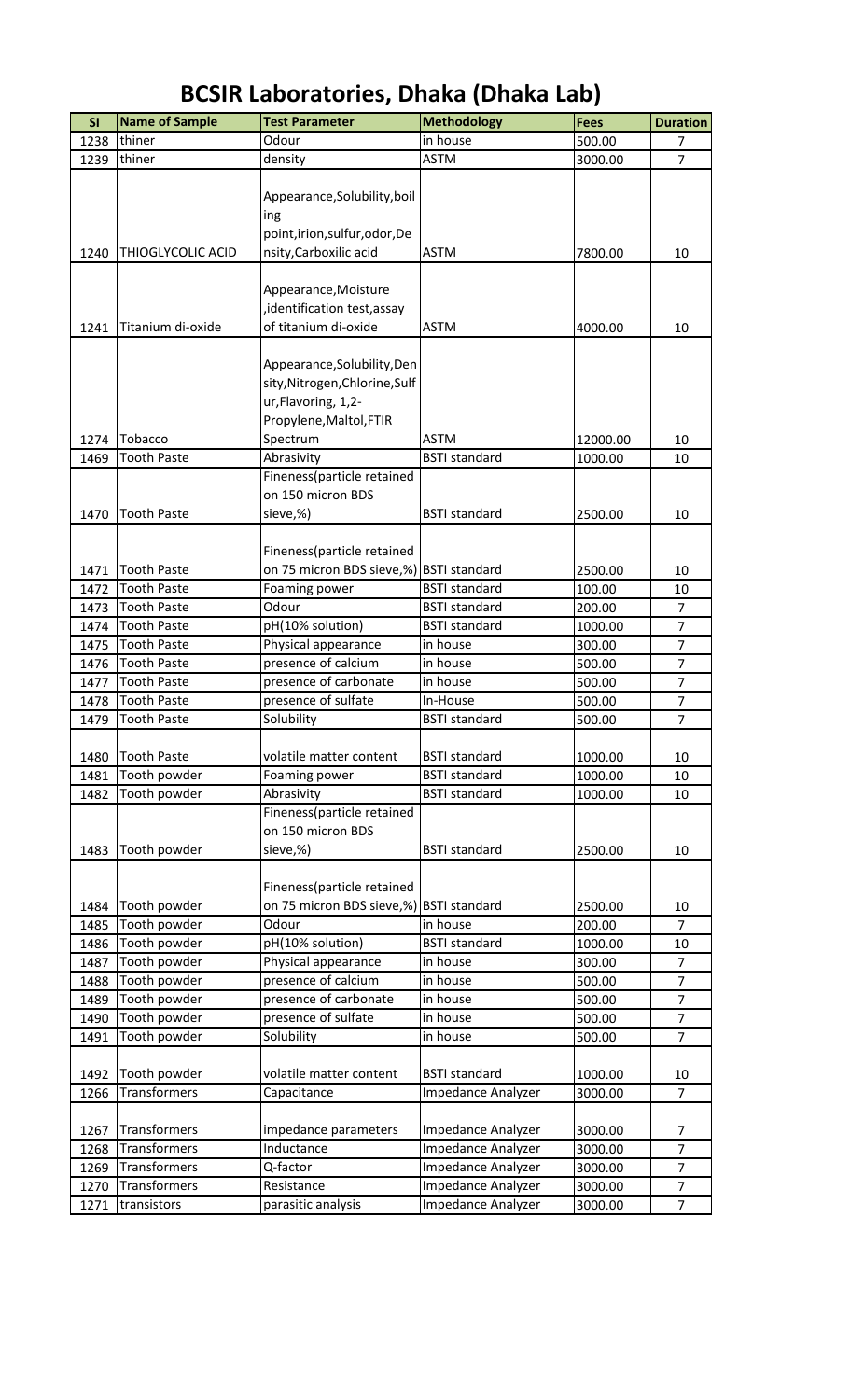| SI   | <b>Name of Sample</b>        | <b>Test Parameter</b>                           | <b>Methodology</b>               | <b>Fees</b> | <b>Duration</b> |
|------|------------------------------|-------------------------------------------------|----------------------------------|-------------|-----------------|
|      |                              |                                                 |                                  |             |                 |
|      |                              | Appearance, Solubility, Moi                     |                                  |             |                 |
|      |                              | sture, Content of calcium                       |                                  |             |                 |
|      |                              | carbonate, Ash, Presence                        |                                  |             |                 |
|      |                              | of sodium stearate &                            |                                  |             |                 |
|      | Uncoated calcium             | stearic acid, FTIR                              |                                  |             |                 |
| 1493 | carbonate                    | Spectrum                                        | <b>ASTM</b>                      | 12000.00    | 10              |
| 1494 | Uptan                        | <b>Identification Test</b>                      | in house                         | 5000.00     | 10              |
| 1495 | Uptan                        | Odour                                           | in house                         | 200.00      | $\overline{7}$  |
| 1496 | Uptan                        | pH(10% solution)                                | in house                         | 1000.00     | $\overline{7}$  |
| 1497 | Uptan                        | Physical appearance                             | in house                         | 300.00      | $\overline{7}$  |
| 1498 | Uptan                        | Solubility                                      | in house                         | 500.00      | $\overline{7}$  |
|      |                              |                                                 |                                  |             |                 |
| 1499 | Uptan                        | volatile matter content                         | in house                         | 1000.00     | 7               |
| 1500 | Varactor diode               | C-V charecterization                            | Impedance Analyzer               | 3000.00     | $\overline{7}$  |
|      | Voltage                      |                                                 |                                  |             |                 |
| 1501 | (Direct/Alternating)         | micro volt-1000V                                | Multi meter/Oscilloscope 1000.00 |             | 10              |
|      |                              |                                                 |                                  |             |                 |
|      |                              | Viscosity, specific                             |                                  |             |                 |
|      |                              | gravity, pour point, ionic<br>charecter, active |                                  |             |                 |
|      | Washing<br>Chemical/cleaning | matter, hydrocarbon                             |                                  |             |                 |
| 1502 |                              | content, FTIR Spectrum                          | in house                         | 12000.00    | 10              |
|      | agent                        |                                                 |                                  |             |                 |
|      | Waste water/Effluent         |                                                 |                                  |             |                 |
|      | water/water-(DHAKA           |                                                 |                                  |             |                 |
| 1503 | LAB)                         | Acidity                                         | <b>APHA 2310B</b>                | 1500.00     | 7               |
|      |                              |                                                 |                                  |             |                 |
|      | Waste water/Effluent         |                                                 |                                  |             |                 |
|      | water/water-(DHAKA           |                                                 |                                  |             |                 |
| 1504 | LAB)                         | Bicarbonate                                     | <b>APHA</b>                      | 1500.00     | $\overline{7}$  |
|      |                              |                                                 |                                  |             |                 |
|      | Waste water/Effluent         |                                                 |                                  |             |                 |
|      | water/water-(DHAKA           | biochemical oxygen                              |                                  |             |                 |
| 1505 | LAB)                         | demand (BOD5)                                   | <b>APHA</b>                      | 2500.00     | $\overline{7}$  |
|      |                              |                                                 |                                  |             |                 |
|      | Waste water/Effluent         |                                                 |                                  |             |                 |
|      | water/water-(DHAKA           |                                                 |                                  |             |                 |
| 1506 | LAB)                         | calcium                                         | <b>APHA</b>                      | 1500.00     | 7               |
|      |                              |                                                 |                                  |             |                 |
|      | Waste water/Effluent         |                                                 |                                  |             |                 |
|      | water/water-(DHAKA           |                                                 |                                  |             |                 |
| 1507 | LAB)                         | Fluoride                                        | <b>APHA</b>                      | 1500.00     | $\overline{7}$  |
|      |                              |                                                 |                                  |             |                 |
|      | Waste water/Effluent         |                                                 |                                  |             |                 |
|      | water/water-(DHAKA           |                                                 |                                  |             |                 |
| 1508 | LAB)                         | M-alkalinity                                    | <b>APHA</b>                      | 1500.00     | $\overline{7}$  |
|      |                              |                                                 |                                  |             |                 |
|      | Waste water/Effluent         |                                                 |                                  |             |                 |
|      | water/water-(DHAKA           | Alkalinity (Total/                              |                                  |             |                 |
| 1509 | LAB)                         | Phenolphthalein)                                | <b>APHA 2320B</b>                | 1500.00     | 7               |
|      |                              |                                                 |                                  |             |                 |
|      | Waste water/Effluent         |                                                 |                                  |             |                 |
|      | water/water-(DHAKA           |                                                 |                                  |             |                 |
| 1510 | LAB)                         | ALUMINIUM                                       | <b>APHA 3500B</b>                | 1500.00     | $\overline{7}$  |
|      |                              |                                                 |                                  |             |                 |
|      | Waste water/Effluent         |                                                 |                                  |             |                 |
|      | water/water-(DHAKA           |                                                 |                                  |             |                 |
| 1511 | LAB)                         | Ammonium                                        | <b>APHA</b>                      | 1500.00     | $\overline{7}$  |
|      |                              |                                                 |                                  |             |                 |
|      | Waste water/Effluent         |                                                 |                                  |             |                 |
|      | water/water-(DHAKA           |                                                 |                                  |             |                 |
| 1512 | LAB)                         | Arsenic                                         | <b>APHA 3114B</b>                | 1500.00     | $\overline{7}$  |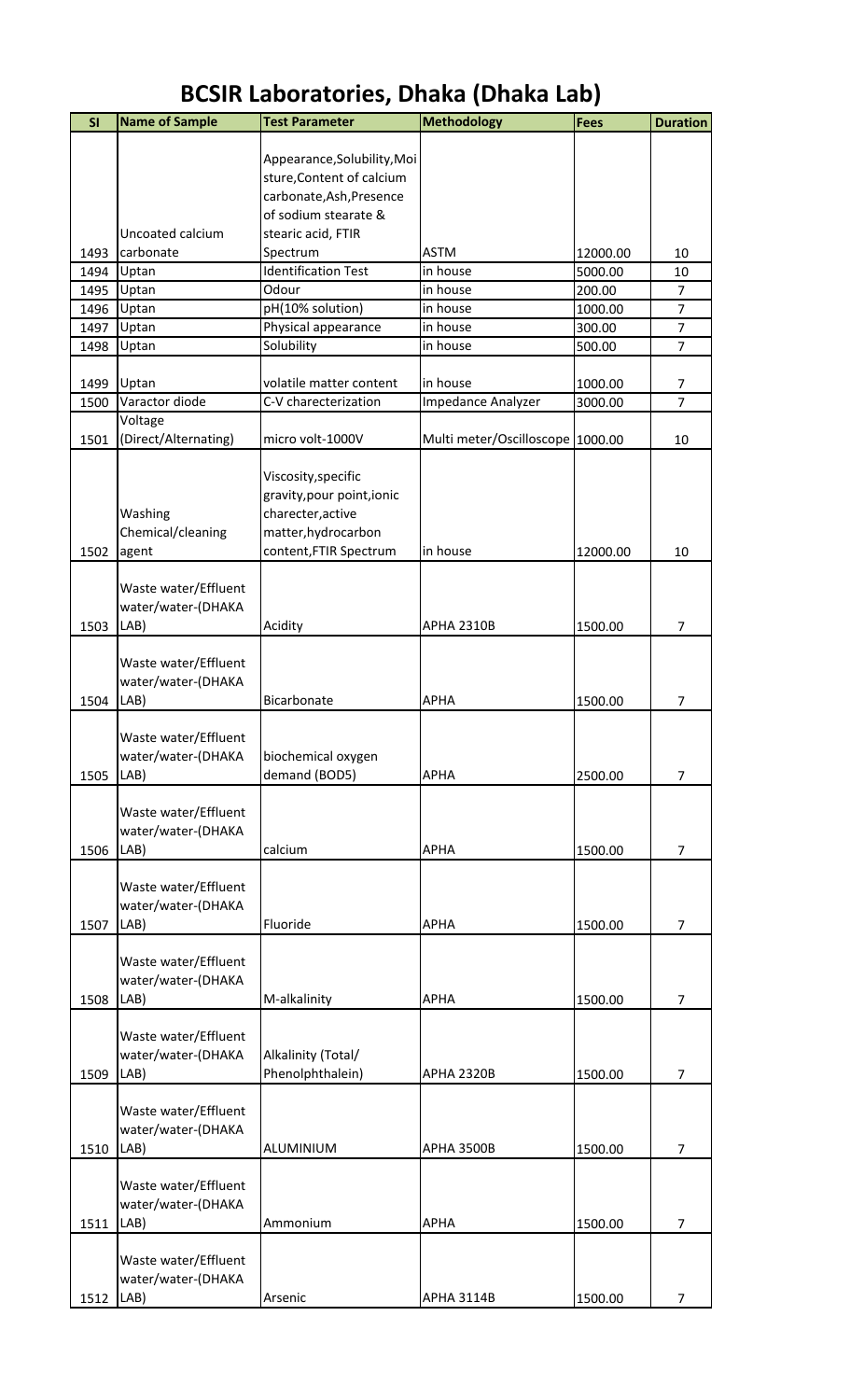| SI   | <b>Name of Sample</b>                              | <b>Test Parameter</b>           | <b>Methodology</b>           | <b>Fees</b> | <b>Duration</b> |
|------|----------------------------------------------------|---------------------------------|------------------------------|-------------|-----------------|
|      | Waste water/Effluent<br>water/water-(DHAKA         |                                 |                              |             |                 |
| 1513 | LAB)                                               | boron                           | <b>APHA</b>                  | 1500.00     | $\overline{7}$  |
|      | Waste water/Effluent<br>water/water-(DHAKA         |                                 |                              |             |                 |
| 1514 | LAB)                                               | Cadmium                         | <b>APHA</b>                  | 1500.00     | $\overline{7}$  |
| 1515 | Waste water/Effluent<br>water/water-(DHAKA<br>LAB) | Carbonate                       | <b>APHA</b>                  | 1500.00     | $\overline{7}$  |
| 1516 | Waste water/Effluent<br>water/water-(DHAKA<br>LAB) | Carbonate hardness              | <b>APHA</b>                  | 1500.00     | 7               |
|      | Waste water/Effluent<br>water/water-(DHAKA         |                                 |                              |             |                 |
| 1517 | LAB)                                               | Cesium                          | <b>APHA</b>                  | 1500.00     | 7               |
| 1518 | Waste water/Effluent<br>water/water-(DHAKA<br>LAB) | chemical oxygen demand<br>(COD) | <b>APHA</b>                  | 2500.00     | 7               |
|      |                                                    |                                 |                              |             |                 |
|      | Waste water/Effluent<br>water/water-(DHAKA         |                                 |                              |             |                 |
| 1519 | LAB)                                               | COD                             | in house                     | 2500.00     | $\overline{7}$  |
|      | Waste water/Effluent<br>water/water-(DHAKA         |                                 |                              |             |                 |
| 1520 | LAB)                                               | chloride                        | <b>APHA</b>                  | 1500.00     | 7               |
| 1521 | Waste water/Effluent<br>water/water-(DHAKA<br>LAB) | conductivity                    | in house<br>(Multiparameter) | 2000.00     | $\overline{7}$  |
|      |                                                    |                                 |                              |             |                 |
| 1522 | Waste water/Effluent<br>water/water-(DHAKA<br>LAB) | Copper                          | <b>APHA</b>                  | 1500.00     | 7               |
| 1523 | Waste water/Effluent<br>water/water-(DHAKA<br>LAB) | dissolve oxygen                 | in house<br>(Multiparameter) | 2500.00     | $\overline{7}$  |
|      |                                                    |                                 |                              |             |                 |
| 1524 | Waste water/Effluent<br>water/water-(DHAKA<br>LAB) | E. coil                         | <b>APHA</b>                  | 2500.00     | $\overline{7}$  |
| 1525 | Waste water/Effluent<br>water/water-(DHAKA<br>LAB) | Free carbon di oxide            | <b>APHA</b>                  | 1500.00     | $\overline{7}$  |
|      |                                                    |                                 |                              |             |                 |
| 1526 | Waste water/Effluent<br>water/water-(DHAKA<br>LAB) | Hardness<br>(Permanent/Total)   | <b>APHA</b>                  | 1500.00     | 7               |
|      | Waste water/Effluent<br>water/water-(DHAKA         |                                 |                              |             |                 |
| 1527 | LAB)                                               | Iron (Ferrous, Ferric)          | <b>APHA</b>                  | 1500.00     | $\overline{7}$  |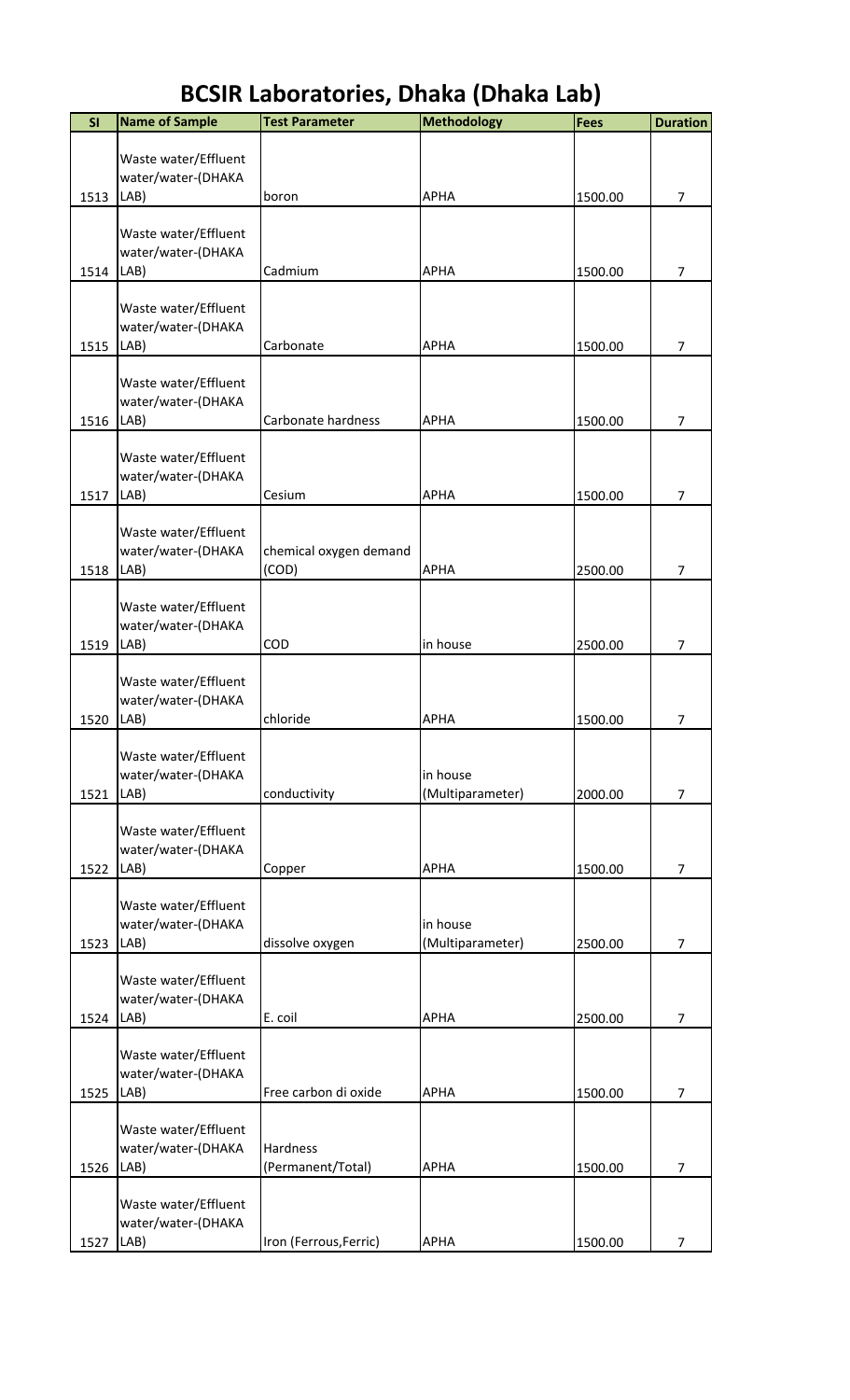#### **SI** Name of Sample Test Parameter **Nethodology Fees** Duration 1528 Waste water/Effluent water/water-(DHAKA LAB) Lithium APHA 1500.00 7 1529 Waste water/Effluent water/water-(DHAKA LAB) **magnesium** APHA 1500.00 7 1530 Waste water/Effluent water/water-(DHAKA LAB) microbial biomass carbon APHA 3000.00 7 1531 Waste water/Effluent water/water-(DHAKA LAB) microbial identification APHA 5000.00 7 1532 Waste water/Effluent water/water-(DHAKA LAB) Molybdenum APHA 1500.00 7 1533 Waste water/Effluent water/water-(DHAKA LAB) Nitrite APHA 1500.00 7 1534 Waste water/Effluent water/water-(DHAKA LAB) Nitrogen APHA 1500.00 7 1535 Waste water/Effluent water/water-(DHAKA LAB) hon carbonate hardness APHA 1500.00 7 1536 Waste water/Effluent water/water-(DHAKA LAB) Crganic matter **APHA** 1500.00 7 1537 Waste water/Effluent water/water-(DHAKA LAB) pH APHA 500.00 7 1538 Waste water/Effluent water/water-(DHAKA LAB) pH in house 1500.00 7 1539 Waste water/Effluent water/water-(DHAKA LAB) Selenium APHA 2000.00 7 1540 Waste water/Effluent water/water-(DHAKA LAB) Solid content in house 3000.00 7 1541 Waste water/Effluent water/water-(DHAKA LAB) silicate APHA 1500.00 7 Waste water/Effluent water/water-(DHAKA

LAB) Sulfate APHA 1500.00 7

1542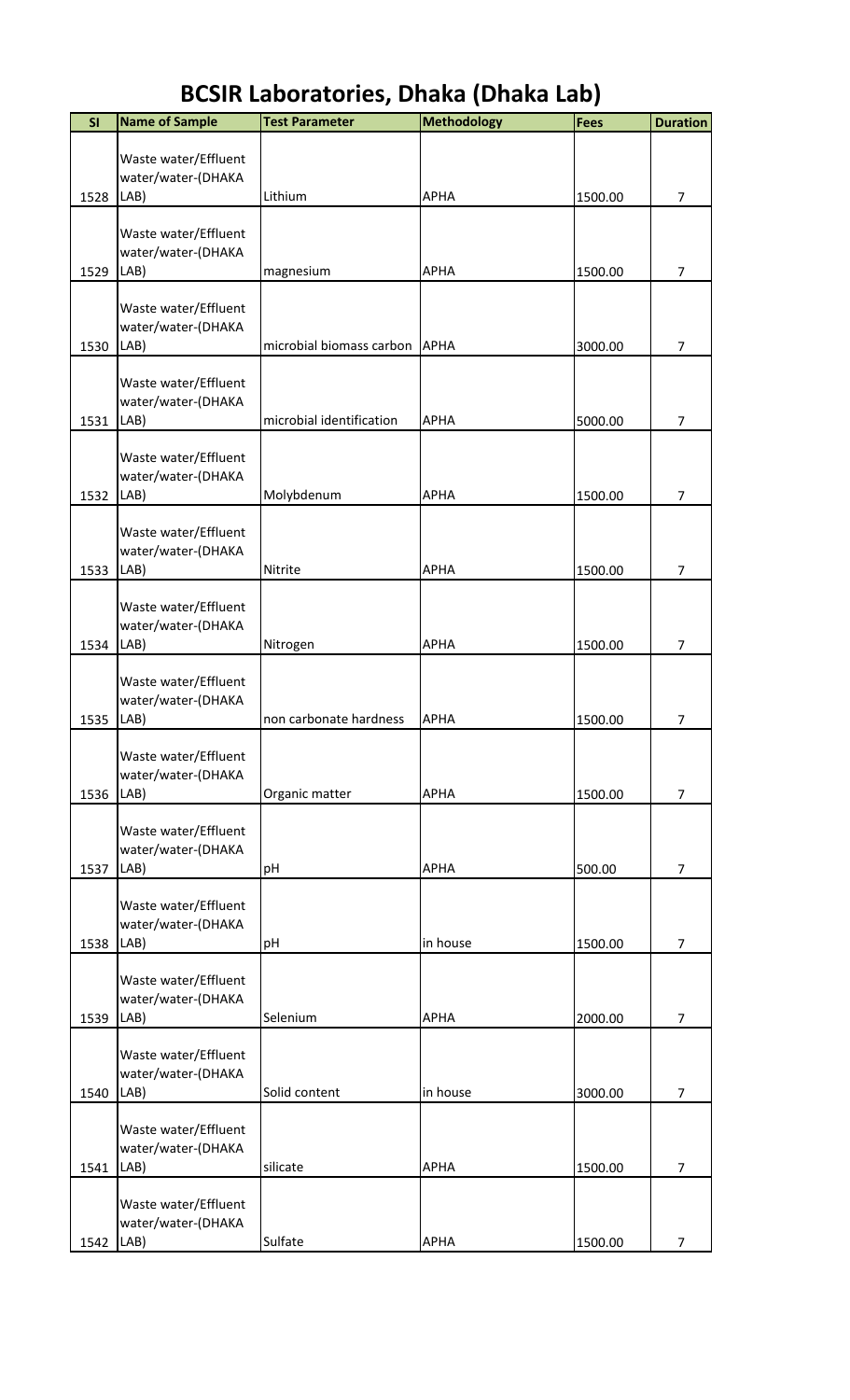| SI   | <b>Name of Sample</b>                      | <b>Test Parameter</b>                           | <b>Methodology</b>   | <b>Fees</b> | <b>Duration</b> |
|------|--------------------------------------------|-------------------------------------------------|----------------------|-------------|-----------------|
|      |                                            |                                                 |                      |             |                 |
|      | Waste water/Effluent<br>water/water-(DHAKA |                                                 |                      |             |                 |
| 1543 | LAB)                                       | Sulfate                                         | <b>APHA</b>          | 1500.00     | $\overline{7}$  |
|      |                                            |                                                 |                      |             |                 |
|      | Waste water/Effluent<br>water/water-(DHAKA |                                                 |                      |             |                 |
| 1544 | LAB)                                       | Sulfite                                         | <b>APHA</b>          | 1500.00     | $\overline{7}$  |
|      |                                            |                                                 |                      |             |                 |
|      | Waste water/Effluent                       |                                                 |                      |             |                 |
| 1545 | water/water-(DHAKA<br>LAB)                 | Sulfur                                          | <b>APHA</b>          | 1500.00     | $\overline{7}$  |
|      |                                            |                                                 |                      |             |                 |
|      | Waste water/Effluent                       |                                                 |                      |             |                 |
| 1546 | water/water-(DHAKA<br>LAB)                 | <b>TDS</b>                                      | <b>APHA</b>          | 1500.00     | $\overline{7}$  |
|      |                                            |                                                 |                      |             |                 |
|      | Waste water/Effluent                       |                                                 |                      |             |                 |
| 1547 | water/water-(DHAKA<br>LAB)                 | Textural class(Percent of<br>sand, Silt & clay) | <b>APHA</b>          | 2000.00     | $\overline{7}$  |
|      |                                            |                                                 |                      |             |                 |
|      | Waste water/Effluent                       |                                                 |                      |             |                 |
| 1548 | water/water-(DHAKA<br>LAB)                 | Tin                                             | <b>APHA</b>          | 1500.00     | $\overline{7}$  |
|      |                                            |                                                 |                      |             |                 |
|      | Waste water/Effluent                       |                                                 |                      |             |                 |
| 1549 | water/water-(DHAKA<br>LAB)                 | total dissolved solid                           | <b>APHA</b>          | 800.00      | $\overline{7}$  |
|      |                                            |                                                 |                      |             |                 |
|      | Waste water/Effluent                       |                                                 |                      |             |                 |
| 1550 | water/water-(DHAKA<br>LAB)                 | <b>Total Organic CARBON</b>                     | <b>APHA</b>          | 2500.00     | 7               |
|      |                                            |                                                 |                      |             |                 |
|      | Waste water/Effluent                       |                                                 |                      |             |                 |
| 1551 | water/water-(DHAKA<br>LAB)                 | Total organic matter                            | <b>APHA</b>          | 1000.00     | $\overline{7}$  |
|      |                                            |                                                 |                      |             |                 |
|      | Waste water/Effluent                       |                                                 |                      |             |                 |
|      | water/water-(DHAKA                         |                                                 |                      |             |                 |
| 1552 | LAB)                                       | Total suspended solid                           | <b>APHA</b>          | 1000.00     | $\overline{7}$  |
|      | Waste water/Effluent                       |                                                 |                      |             |                 |
|      | water/water-(DHAKA                         |                                                 |                      |             |                 |
| 1553 | LAB)                                       | Turbidity                                       | <b>APHA</b>          | 800.00      | $\overline{7}$  |
|      | Waste water/Effluent                       |                                                 |                      |             |                 |
|      | water/water-(DHAKA                         |                                                 |                      |             |                 |
| 1554 | LAB)                                       | Zinc                                            | <b>APHA</b>          | 1500.00     | $\overline{7}$  |
|      | Waste water/Effluent                       |                                                 |                      |             |                 |
|      | water/water-(DHAKA                         |                                                 |                      |             |                 |
| 1555 | LAB)                                       | Turbidity                                       | in house(MULTIMETER) | 2000.00     | $\overline{7}$  |
|      | Waste water/Effluent                       |                                                 |                      |             |                 |
|      | water/water-(DHAKA                         |                                                 |                      |             |                 |
| 1556 | LAB)                                       | Nitrate                                         | <b>APHA</b>          | 1500.00     | $\overline{7}$  |
|      | Waste water/Effluent                       |                                                 |                      |             |                 |
|      | water/water-(DHAKA                         |                                                 |                      |             |                 |
| 1557 | LAB)                                       | Chromium                                        | APHA                 | 1500.00     | $\overline{7}$  |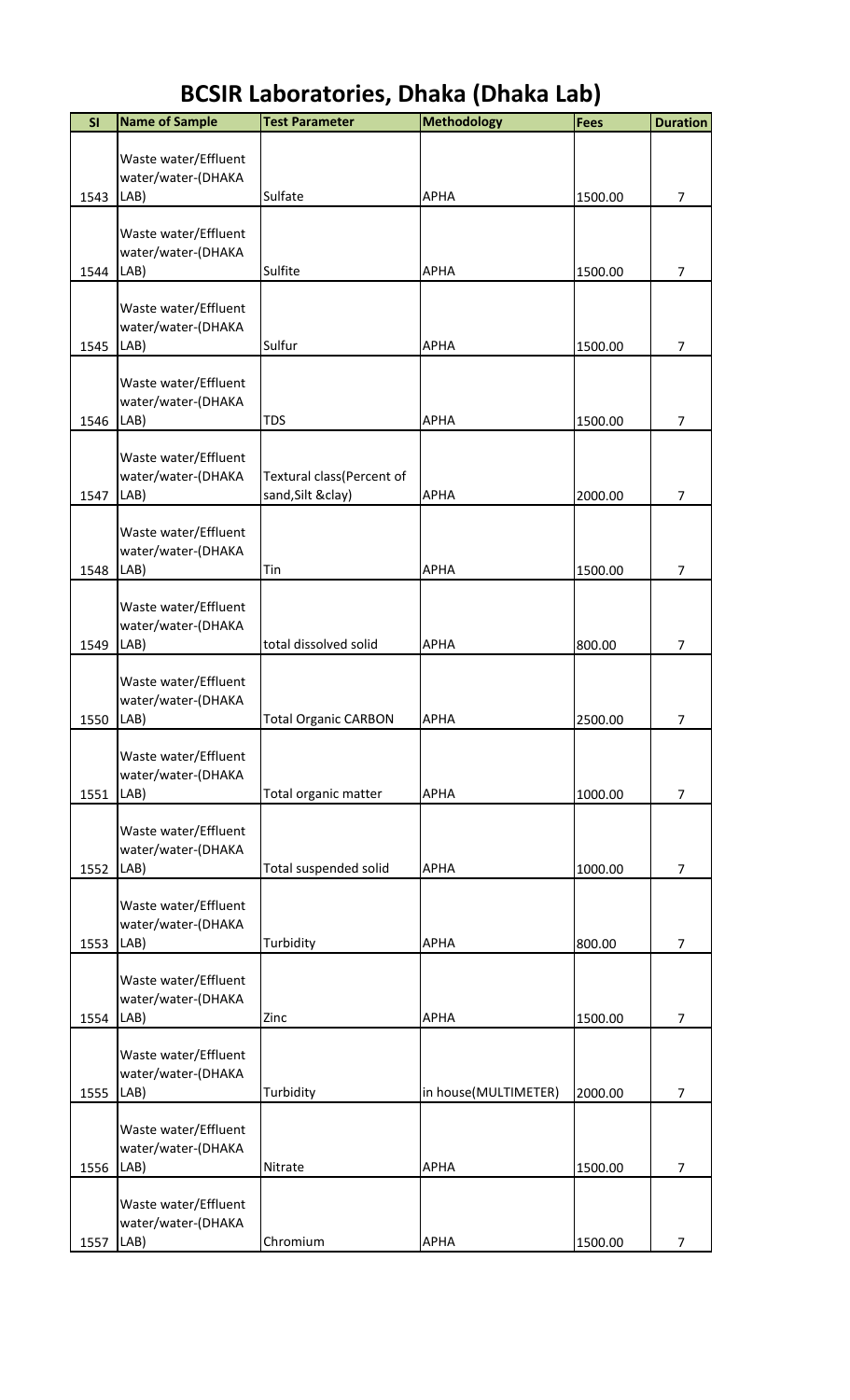| SI   | <b>Name of Sample</b> | <b>Test Parameter</b>         | <b>Methodology</b>   | <b>Fees</b> | <b>Duration</b> |
|------|-----------------------|-------------------------------|----------------------|-------------|-----------------|
|      |                       |                               |                      |             |                 |
|      | Waste water/Effluent  |                               |                      |             |                 |
|      | water/water-(DHAKA    |                               |                      |             |                 |
| 1590 | LAB)                  | <b>Total Solid Matter</b>     | <b>APHA</b>          | 1000.00     | 7               |
|      |                       |                               |                      |             |                 |
|      | Waste water/Effluent  |                               |                      |             |                 |
|      | water/water-(DHAKA    |                               |                      |             |                 |
| 1669 | LAB)                  | Lead                          | In-House             | 2000.00     | 7               |
|      | Water (Industrial     |                               |                      |             |                 |
|      | water/Effluent        |                               |                      |             |                 |
|      | water/Sewage Water) - |                               |                      |             |                 |
| 1670 | (Dhaka Lab)           | Acidity                       | <b>APAH/In House</b> | 1200.00     | 7               |
|      | Water (Industrial     |                               |                      |             |                 |
|      | water/Effluent        |                               |                      |             |                 |
|      | water/Sewage Water) - |                               |                      |             |                 |
| 1671 | (Dhaka Lab)           | Alkalinity                    | <b>APAH/In House</b> | 1200.00     | $\overline{7}$  |
|      | Water (Industrial     |                               |                      |             |                 |
|      | water/Effluent        |                               |                      |             |                 |
|      | water/Sewage Water) - |                               |                      |             |                 |
| 1672 | (Dhaka Lab)           | Aluminium (Al)                | <b>APAH/In House</b> | 2000.00     | 7               |
|      | Water (Industrial     |                               |                      |             |                 |
|      | water/Effluent        |                               |                      |             |                 |
|      | water/Sewage Water) - |                               |                      |             |                 |
| 1673 | (Dhaka Lab)           | Ammonia (Nh4-N)               | <b>APAH/In House</b> | 2000.00     | 7               |
|      | Water (Industrial     |                               |                      |             |                 |
|      | water/Effluent        |                               |                      |             |                 |
|      | water/Sewage Water) - |                               |                      |             |                 |
| 1674 | (Dhaka Lab)           | Anions (7 anions)             | <b>APAH/In House</b> | 10000.00    | $\overline{7}$  |
|      | Water (Industrial     |                               |                      |             |                 |
|      | water/Effluent        |                               |                      |             |                 |
|      | water/Sewage Water) - |                               |                      |             |                 |
| 1675 | (Dhaka Lab)           | Appearance                    | <b>APAH/In House</b> | 800.00      | 7               |
|      | Water (Industrial     |                               |                      |             |                 |
|      | water/Effluent        |                               |                      |             |                 |
|      | water/Sewage Water) - |                               |                      |             |                 |
| 1676 | (Dhaka Lab)           | Arsenic (As)                  | <b>APAH/In House</b> | 2000.00     | $\overline{7}$  |
|      | Water (Industrial     |                               |                      |             |                 |
|      | water/Effluent        |                               |                      |             |                 |
|      | water/Sewage Water) - |                               |                      |             |                 |
| 1677 | (Dhaka Lab)           | Bicarbonate (HCO3)            | Titrimetric          | 1200.00     | 7               |
|      | Water (Industrial     |                               |                      |             |                 |
|      | water/Effluent        |                               |                      |             |                 |
|      | water/Sewage Water) - | <b>BOD</b> (Biological Oxygen |                      |             |                 |
| 1678 | (Dhaka Lab)           | Demand)                       | <b>APAH/In House</b> | 2500.00     | $\overline{7}$  |
|      | Water (Industrial     |                               |                      |             |                 |
|      | water/Effluent        |                               |                      |             |                 |
|      | water/Sewage Water) - |                               |                      |             |                 |
| 1679 | (Dhaka Lab)           | Boron (B)                     | <b>APAH/In House</b> | 2000.00     | 10              |
|      | Water (Industrial     |                               |                      |             |                 |
|      | water/Effluent        |                               |                      |             |                 |
|      | water/Sewage Water) - |                               |                      |             |                 |
| 1680 | (Dhaka Lab)           | Bromide (Br)                  | <b>APAH/In House</b> | 1500.00     | $\overline{7}$  |
|      | Water (Industrial     |                               |                      |             |                 |
|      | water/Effluent        |                               |                      |             |                 |
|      | water/Sewage Water) - |                               |                      |             |                 |
| 1681 | (Dhaka Lab)           | Cadmium (Cd)                  | <b>APAH/In House</b> | 2000.00     | 7               |
|      | Water (Industrial     |                               |                      |             |                 |
|      | water/Effluent        |                               |                      |             |                 |
|      | water/Sewage Water) - |                               |                      |             |                 |
| 1682 | (Dhaka Lab)           | Calcium (Ca)                  | <b>APAH/In House</b> | 1500.00     | 7               |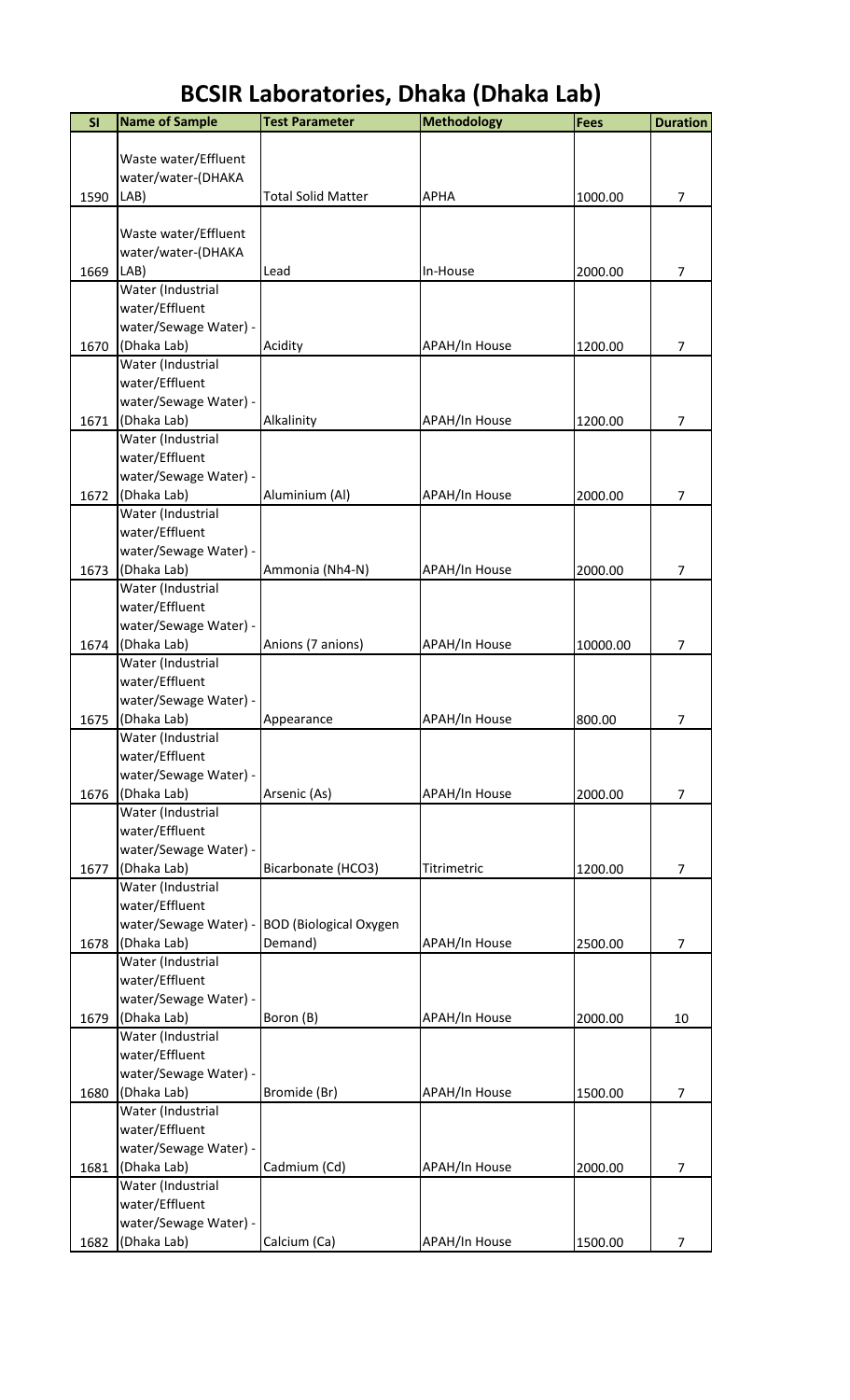| SI   | <b>Name of Sample</b>                         | <b>Test Parameter</b>                      | <b>Methodology</b>   | <b>Fees</b> | <b>Duration</b> |
|------|-----------------------------------------------|--------------------------------------------|----------------------|-------------|-----------------|
|      | Water (Industrial                             |                                            |                      |             |                 |
|      | water/Effluent                                |                                            |                      |             |                 |
|      | water/Sewage Water) -                         |                                            |                      |             |                 |
| 1683 | (Dhaka Lab)                                   | Carbonate (CO3-2)                          | Titrimetric          | 1200.00     | 7               |
|      | Water (Industrial                             |                                            |                      |             |                 |
|      | water/Effluent                                |                                            |                      |             |                 |
|      | water/Sewage Water) - Carbonate Hardness      |                                            |                      |             |                 |
| 1684 | (Dhaka Lab)                                   | (CaCO3)                                    | APAH/In House        | 1500.00     | 7               |
|      | Water (Industrial                             |                                            |                      |             |                 |
|      | water/Effluent                                |                                            |                      |             |                 |
|      | water/Sewage Water) -                         |                                            |                      |             |                 |
| 1685 | (Dhaka Lab)                                   | Chloride (Cl)                              | APAH/In House        | 1500.00     | 7               |
|      | Water (Industrial                             |                                            |                      |             |                 |
|      | water/Effluent                                |                                            |                      |             |                 |
|      | water/Sewage Water) -                         |                                            |                      |             |                 |
| 1686 | (Dhaka Lab)                                   | Chromium (Cr)                              | <b>APAH/In House</b> | 2000.00     | $\overline{7}$  |
|      | Water (Industrial                             |                                            |                      |             |                 |
|      | water/Effluent                                |                                            |                      |             |                 |
|      | water/Sewage Water) -                         |                                            |                      |             |                 |
| 1687 | (Dhaka Lab)                                   | Cobalt (Co)                                | <b>APAH/In House</b> | 2000.00     | 7               |
|      | Water (Industrial                             |                                            |                      |             |                 |
|      | water/Effluent                                |                                            |                      |             |                 |
|      |                                               | water/Sewage Water) - COD (Chemical Oxygen |                      |             |                 |
| 1688 | (Dhaka Lab)                                   | Demand)                                    | APAH/In House        | 2500.00     | 7               |
|      | Water (Industrial                             |                                            |                      |             |                 |
|      | water/Effluent                                |                                            |                      |             |                 |
|      | water/Sewage Water) -                         |                                            |                      |             |                 |
| 1689 | (Dhaka Lab)                                   | Color                                      | Colorimetrc          | 1000.00     | 7               |
|      | Water (Industrial                             |                                            |                      |             |                 |
|      | water/Effluent                                |                                            |                      |             |                 |
|      | water/Sewage Water) -                         |                                            |                      |             |                 |
| 1690 | (Dhaka Lab)<br>Water (Industrial              | Conductivity                               | <b>APAH/In House</b> | 1000.00     | 7               |
|      | water/Effluent                                |                                            |                      |             |                 |
|      | water/Sewage Water) -                         |                                            |                      |             |                 |
| 1691 | (Dhaka Lab)                                   | Copper (Cu)                                | APAH/In House        | 1500.00     | 7               |
|      | Water (Industrial                             |                                            |                      |             |                 |
|      | water/Effluent                                |                                            |                      |             |                 |
|      | water/Sewage Water) -                         |                                            |                      |             |                 |
| 1692 | (Dhaka Lab)                                   | DO (Dissolved Oxygen)                      | APAH/In House        | 800.00      | $\overline{7}$  |
|      | Water (Industrial                             |                                            |                      |             |                 |
|      | water/Effluent                                |                                            |                      |             |                 |
|      | water/Sewage Water) - Electrical Conductivity |                                            |                      |             |                 |
| 1693 | (Dhaka Lab)                                   | (EC)                                       | APAH/In House        | 800.00      | $\overline{7}$  |
|      | Water (Industrial                             |                                            |                      |             |                 |
|      | water/Effluent                                |                                            |                      |             |                 |
|      | water/Sewage Water) -                         |                                            |                      |             |                 |
| 1694 | (Dhaka Lab)                                   | Fluoride (F)                               | APAH/In House        | 1500.00     | $\overline{7}$  |
|      | Water (Industrial                             |                                            |                      |             |                 |
|      | water/Effluent                                |                                            |                      |             |                 |
|      | water/Sewage Water) -                         |                                            |                      |             |                 |
| 1695 | (Dhaka Lab)                                   | Hardness                                   | <b>APAH/In House</b> | 1500.00     | $\overline{7}$  |
|      | Water (Industrial                             |                                            |                      |             |                 |
|      | water/Effluent                                |                                            |                      |             |                 |
|      | water/Sewage Water) -                         |                                            |                      |             |                 |
| 1696 | (Dhaka Lab)                                   | Iron (Fe)                                  | <b>APAH/In House</b> | 1500.00     | $\overline{7}$  |
|      | Water (Industrial                             |                                            |                      |             |                 |
|      | water/Effluent                                |                                            |                      |             |                 |
|      | water/Sewage Water) -                         |                                            |                      |             |                 |
| 1697 | (Dhaka Lab)                                   | Lead (Pb)                                  | APAH/In House        | 2000.00     | 7               |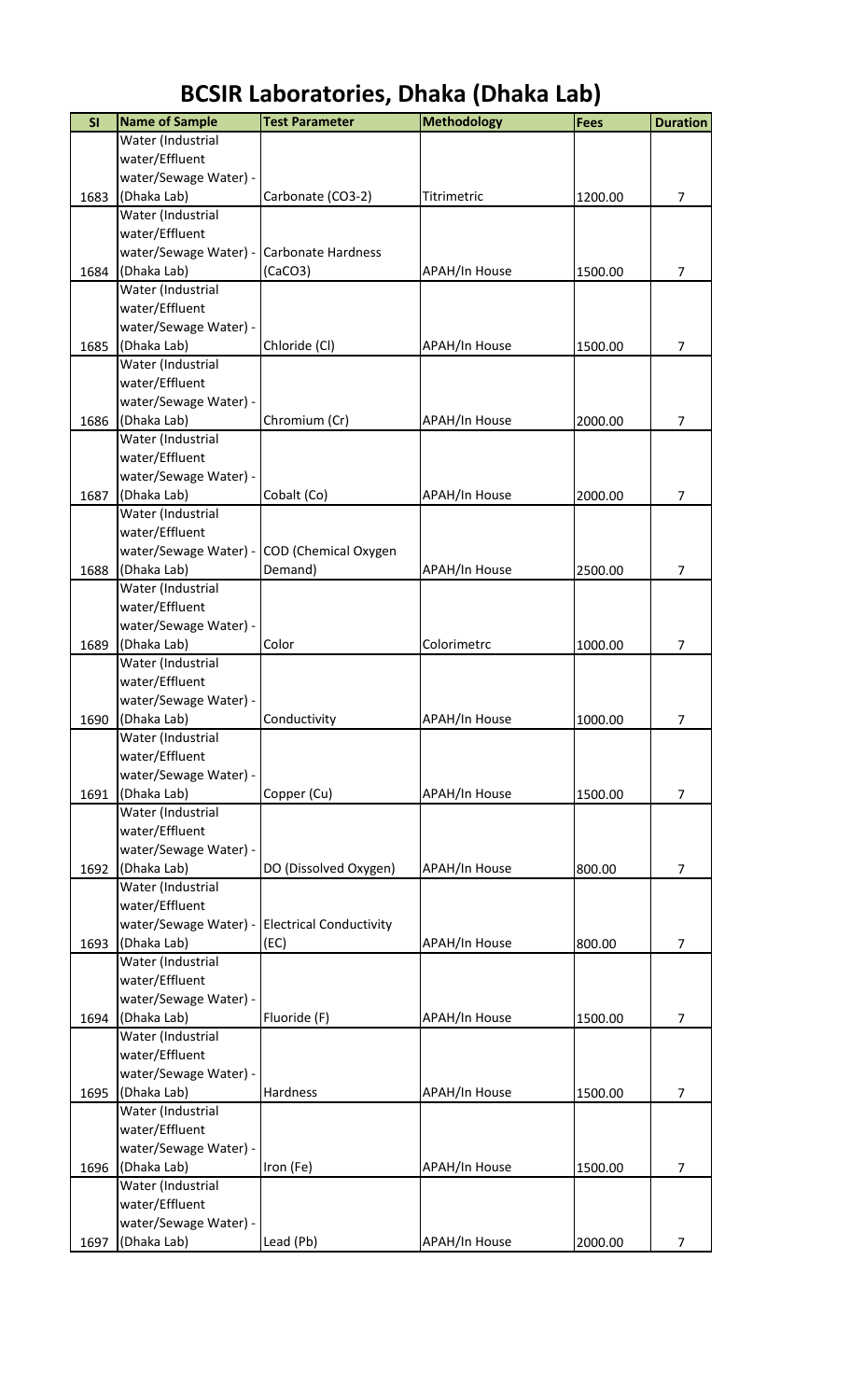| SI   | <b>Name of Sample</b> | <b>Test Parameter</b>                 | <b>Methodology</b>         | <b>Fees</b> | <b>Duration</b> |
|------|-----------------------|---------------------------------------|----------------------------|-------------|-----------------|
|      | Water (Industrial     |                                       |                            |             |                 |
|      | water/Effluent        |                                       |                            |             |                 |
|      | water/Sewage Water) - |                                       |                            |             |                 |
| 1698 | (Dhaka Lab)           | m-Alkalinity                          | Titrimetric                | 1200.00     | 7               |
|      | Water (Industrial     |                                       |                            |             |                 |
|      | water/Effluent        |                                       |                            |             |                 |
|      | water/Sewage Water) - |                                       |                            |             |                 |
| 1699 | (Dhaka Lab)           | Magnesium (Mg)                        | <b>APAH/In House</b>       | 1500.00     | $\overline{7}$  |
|      | Water (Industrial     |                                       |                            |             |                 |
|      | water/Effluent        |                                       |                            |             |                 |
|      | water/Sewage Water) - |                                       |                            |             |                 |
| 1700 | (Dhaka Lab)           | Manganese (Mn)                        | <b>APAH/In House</b>       | 1500.00     | 7               |
|      | Water (Industrial     |                                       |                            |             |                 |
|      | water/Effluent        |                                       |                            |             |                 |
|      | water/Sewage Water) - |                                       |                            |             |                 |
| 1701 | (Dhaka Lab)           | Mercury (Hg)                          | <b>APAH/In House</b>       | 3000.00     | $\overline{7}$  |
|      | Water (Industrial     |                                       |                            |             |                 |
|      | water/Effluent        |                                       |                            |             |                 |
|      | water/Sewage Water) - |                                       |                            |             |                 |
| 1702 | (Dhaka Lab)           | Molybdenum (Mo)                       | APAH/In House              | 2000.00     | 7               |
|      | Water (Industrial     |                                       |                            |             |                 |
|      | water/Effluent        |                                       |                            |             |                 |
|      | water/Sewage Water) - |                                       |                            |             |                 |
| 1703 | (Dhaka Lab)           | Nickel (Ni)                           | APAH/In House              | 2000.00     | 7               |
|      | Water (Industrial     |                                       |                            |             |                 |
|      | water/Effluent        |                                       |                            |             |                 |
|      | water/Sewage Water) - |                                       |                            |             |                 |
| 1704 | (Dhaka Lab)           | Nitrate(NO3)                          | APAH/In House              | 1500.00     | 7               |
|      | Water (Industrial     |                                       |                            |             |                 |
|      | water/Effluent        |                                       |                            |             |                 |
|      | water/Sewage Water) - |                                       |                            |             |                 |
| 1705 | (Dhaka Lab)           | Nitrite (NO2-)                        | <b>APAH/In House</b>       | 1500.00     | 7               |
|      | Water (Industrial     |                                       |                            |             |                 |
|      | water/Effluent        |                                       |                            |             |                 |
|      | water/Sewage Water) - |                                       |                            |             |                 |
| 1706 | (Dhaka Lab)           | Non-carbonated Hardness APAH/In House |                            | 1500.00     | $\overline{7}$  |
|      | Water (Industrial     |                                       |                            |             |                 |
|      | water/Effluent        |                                       |                            |             |                 |
|      | water/Sewage Water) - |                                       |                            |             |                 |
| 1707 | (Dhaka Lab)           | O                                     |                            |             |                 |
|      | Water (Industrial     |                                       |                            |             |                 |
|      | water/Effluent        |                                       |                            |             |                 |
|      | water/Sewage Water) - |                                       |                            |             |                 |
| 1708 | (Dhaka Lab)           | p-Alkalinity                          | Titrimetric                | 1200.00     | $\overline{7}$  |
|      | Water (Industrial     |                                       |                            |             |                 |
|      | water/Effluent        |                                       |                            |             |                 |
|      | water/Sewage Water) - |                                       |                            |             |                 |
| 1709 | (Dhaka Lab)           | рH                                    | <b>APAH/In Water House</b> | 800.00      | $\overline{7}$  |
|      | Water (Industrial     |                                       |                            |             |                 |
|      | water/Effluent        |                                       |                            |             |                 |
|      | water/Sewage Water) - |                                       |                            |             |                 |
| 1710 | (Dhaka Lab)           | phosphate                             | <b>APAH/In House</b>       | 1500.00     | $\overline{7}$  |
|      | Water (Industrial     |                                       |                            |             |                 |
|      | water/Effluent        |                                       |                            |             |                 |
|      | water/Sewage Water) - |                                       |                            |             |                 |
| 1711 | (Dhaka Lab)           | Potassium (K)                         | <b>APAH/In House</b>       | 1500.00     | $\overline{7}$  |
|      | Water (Industrial     |                                       |                            |             |                 |
|      | water/Effluent        |                                       |                            |             |                 |
|      | water/Sewage Water) - |                                       |                            |             |                 |
| 1712 | (Dhaka Lab)           | Salinity                              | APAH/In House              | 1000.00     | 7               |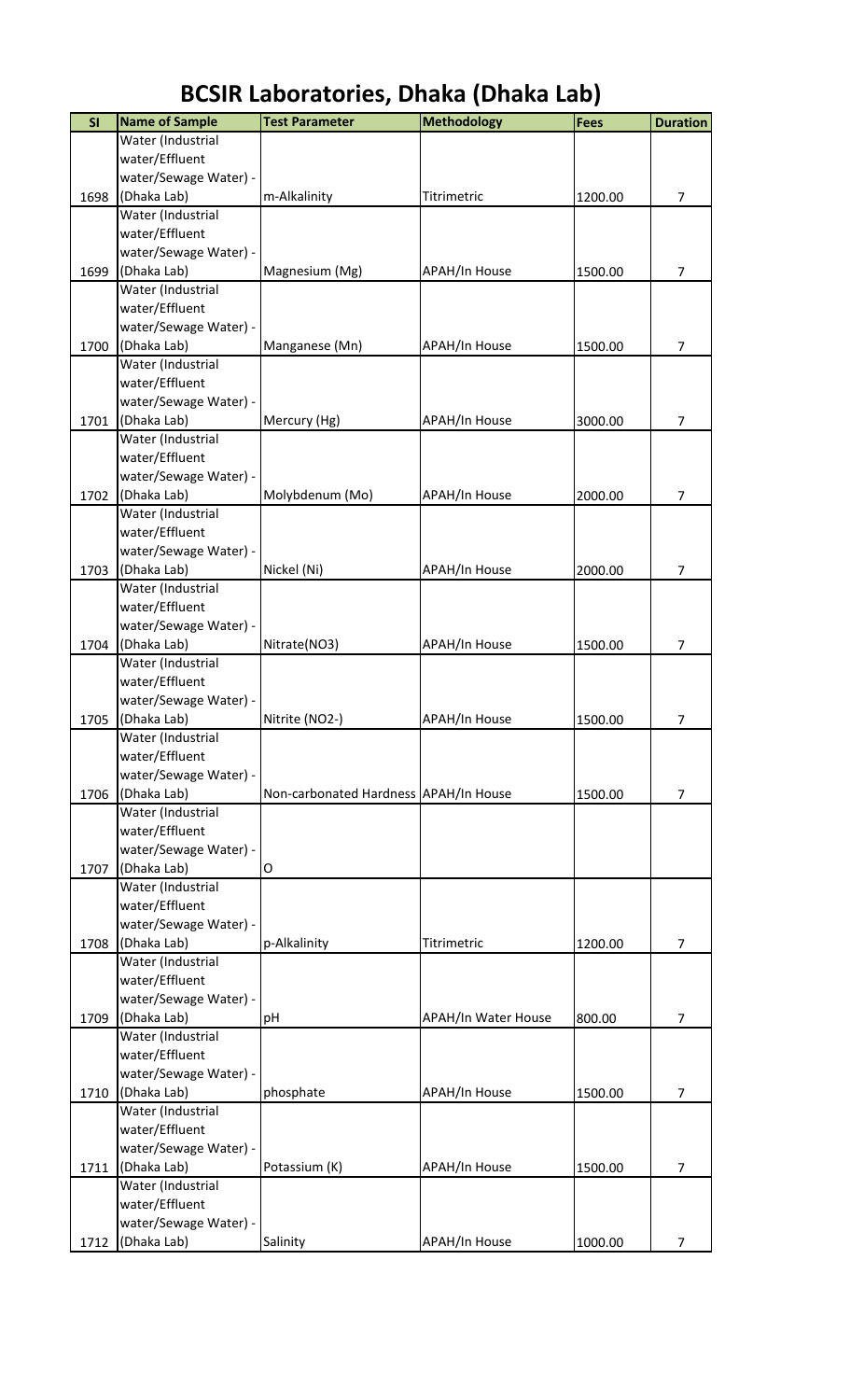| Water (Industrial<br>water/Effluent<br>water/Sewage Water) -<br>(Dhaka Lab)<br>1713<br>Selenium (Se)<br>APAH/In House<br>2000.00<br>Water (Industrial<br>water/Effluent<br>water/Sewage Water) -<br>(Dhaka Lab)<br>Silica (SiO2)<br><b>APAH/In House</b><br>2000.00<br>1714<br>Water (Industrial<br>water/Effluent<br>water/Sewage Water) -<br>(Dhaka Lab)<br>Silicon (Si)<br><b>APAH/In House</b><br>2000.00<br>1715<br>Water (Industrial<br>water/Effluent<br>water/Sewage Water) -<br>(Dhaka Lab)<br>Silver (Ag)<br>1500.00<br>1716<br><b>APAH/In House</b><br>Water (Industrial<br>water/Effluent<br>water/Sewage Water) -<br>(Dhaka Lab)<br>Sodium (Na)<br><b>APAH/In House</b><br>1500.00<br>1717<br>Water (Industrial<br>water/Effluent<br>water/Sewage Water) -<br>(Dhaka Lab)<br>Sulphate (SO4-2)<br>1718<br><b>APAH/In House</b><br>1500.00 |                |
|-------------------------------------------------------------------------------------------------------------------------------------------------------------------------------------------------------------------------------------------------------------------------------------------------------------------------------------------------------------------------------------------------------------------------------------------------------------------------------------------------------------------------------------------------------------------------------------------------------------------------------------------------------------------------------------------------------------------------------------------------------------------------------------------------------------------------------------------------------|----------------|
|                                                                                                                                                                                                                                                                                                                                                                                                                                                                                                                                                                                                                                                                                                                                                                                                                                                       |                |
|                                                                                                                                                                                                                                                                                                                                                                                                                                                                                                                                                                                                                                                                                                                                                                                                                                                       |                |
|                                                                                                                                                                                                                                                                                                                                                                                                                                                                                                                                                                                                                                                                                                                                                                                                                                                       |                |
|                                                                                                                                                                                                                                                                                                                                                                                                                                                                                                                                                                                                                                                                                                                                                                                                                                                       | $\overline{7}$ |
|                                                                                                                                                                                                                                                                                                                                                                                                                                                                                                                                                                                                                                                                                                                                                                                                                                                       |                |
|                                                                                                                                                                                                                                                                                                                                                                                                                                                                                                                                                                                                                                                                                                                                                                                                                                                       |                |
|                                                                                                                                                                                                                                                                                                                                                                                                                                                                                                                                                                                                                                                                                                                                                                                                                                                       |                |
|                                                                                                                                                                                                                                                                                                                                                                                                                                                                                                                                                                                                                                                                                                                                                                                                                                                       | $\overline{7}$ |
|                                                                                                                                                                                                                                                                                                                                                                                                                                                                                                                                                                                                                                                                                                                                                                                                                                                       |                |
|                                                                                                                                                                                                                                                                                                                                                                                                                                                                                                                                                                                                                                                                                                                                                                                                                                                       |                |
|                                                                                                                                                                                                                                                                                                                                                                                                                                                                                                                                                                                                                                                                                                                                                                                                                                                       |                |
|                                                                                                                                                                                                                                                                                                                                                                                                                                                                                                                                                                                                                                                                                                                                                                                                                                                       | 7              |
|                                                                                                                                                                                                                                                                                                                                                                                                                                                                                                                                                                                                                                                                                                                                                                                                                                                       |                |
|                                                                                                                                                                                                                                                                                                                                                                                                                                                                                                                                                                                                                                                                                                                                                                                                                                                       |                |
|                                                                                                                                                                                                                                                                                                                                                                                                                                                                                                                                                                                                                                                                                                                                                                                                                                                       |                |
|                                                                                                                                                                                                                                                                                                                                                                                                                                                                                                                                                                                                                                                                                                                                                                                                                                                       | 7              |
|                                                                                                                                                                                                                                                                                                                                                                                                                                                                                                                                                                                                                                                                                                                                                                                                                                                       |                |
|                                                                                                                                                                                                                                                                                                                                                                                                                                                                                                                                                                                                                                                                                                                                                                                                                                                       |                |
|                                                                                                                                                                                                                                                                                                                                                                                                                                                                                                                                                                                                                                                                                                                                                                                                                                                       |                |
|                                                                                                                                                                                                                                                                                                                                                                                                                                                                                                                                                                                                                                                                                                                                                                                                                                                       | 7              |
|                                                                                                                                                                                                                                                                                                                                                                                                                                                                                                                                                                                                                                                                                                                                                                                                                                                       |                |
|                                                                                                                                                                                                                                                                                                                                                                                                                                                                                                                                                                                                                                                                                                                                                                                                                                                       |                |
|                                                                                                                                                                                                                                                                                                                                                                                                                                                                                                                                                                                                                                                                                                                                                                                                                                                       |                |
|                                                                                                                                                                                                                                                                                                                                                                                                                                                                                                                                                                                                                                                                                                                                                                                                                                                       | 7              |
| Water (Industrial<br>water/Effluent                                                                                                                                                                                                                                                                                                                                                                                                                                                                                                                                                                                                                                                                                                                                                                                                                   |                |
| water/Sewage Water) -                                                                                                                                                                                                                                                                                                                                                                                                                                                                                                                                                                                                                                                                                                                                                                                                                                 |                |
| (Dhaka Lab)<br><b>APAH/In House</b><br>1719<br>800.00<br>Taste                                                                                                                                                                                                                                                                                                                                                                                                                                                                                                                                                                                                                                                                                                                                                                                        | 7              |
| Water (Industrial                                                                                                                                                                                                                                                                                                                                                                                                                                                                                                                                                                                                                                                                                                                                                                                                                                     |                |
| water/Effluent                                                                                                                                                                                                                                                                                                                                                                                                                                                                                                                                                                                                                                                                                                                                                                                                                                        |                |
| water/Sewage Water) - TDS (Total Dissolved                                                                                                                                                                                                                                                                                                                                                                                                                                                                                                                                                                                                                                                                                                                                                                                                            |                |
| (Dhaka Lab)<br>Solids)<br><b>APAH/In House</b><br>1720<br>800.00                                                                                                                                                                                                                                                                                                                                                                                                                                                                                                                                                                                                                                                                                                                                                                                      | 7              |
| Water (Industrial                                                                                                                                                                                                                                                                                                                                                                                                                                                                                                                                                                                                                                                                                                                                                                                                                                     |                |
| water/Effluent                                                                                                                                                                                                                                                                                                                                                                                                                                                                                                                                                                                                                                                                                                                                                                                                                                        |                |
| water/Sewage Water) -                                                                                                                                                                                                                                                                                                                                                                                                                                                                                                                                                                                                                                                                                                                                                                                                                                 |                |
| (Dhaka Lab)<br>1721<br>800.00<br>Temperature<br><b>APAH/In House</b>                                                                                                                                                                                                                                                                                                                                                                                                                                                                                                                                                                                                                                                                                                                                                                                  | $\overline{7}$ |
| Water (Industrial                                                                                                                                                                                                                                                                                                                                                                                                                                                                                                                                                                                                                                                                                                                                                                                                                                     |                |
| water/Effluent                                                                                                                                                                                                                                                                                                                                                                                                                                                                                                                                                                                                                                                                                                                                                                                                                                        |                |
| water/Sewage Water) -                                                                                                                                                                                                                                                                                                                                                                                                                                                                                                                                                                                                                                                                                                                                                                                                                                 |                |
| (Dhaka Lab)<br>1722<br>APAH/In House<br>Temperature<br>800.00                                                                                                                                                                                                                                                                                                                                                                                                                                                                                                                                                                                                                                                                                                                                                                                         | $\overline{7}$ |
| Water (Industrial                                                                                                                                                                                                                                                                                                                                                                                                                                                                                                                                                                                                                                                                                                                                                                                                                                     |                |
| water/Effluent                                                                                                                                                                                                                                                                                                                                                                                                                                                                                                                                                                                                                                                                                                                                                                                                                                        |                |
| water/Sewage Water) -                                                                                                                                                                                                                                                                                                                                                                                                                                                                                                                                                                                                                                                                                                                                                                                                                                 |                |
| (Dhaka Lab)<br>Tin (Sn)<br>1723<br>APAH/In House<br>2000.00                                                                                                                                                                                                                                                                                                                                                                                                                                                                                                                                                                                                                                                                                                                                                                                           | 7              |
| Water (Industrial                                                                                                                                                                                                                                                                                                                                                                                                                                                                                                                                                                                                                                                                                                                                                                                                                                     |                |
| water/Effluent                                                                                                                                                                                                                                                                                                                                                                                                                                                                                                                                                                                                                                                                                                                                                                                                                                        |                |
| water/Sewage Water) -                                                                                                                                                                                                                                                                                                                                                                                                                                                                                                                                                                                                                                                                                                                                                                                                                                 |                |
| (Dhaka Lab)<br>Phosphorus<br>APAH/In House<br>1500.00<br>1724                                                                                                                                                                                                                                                                                                                                                                                                                                                                                                                                                                                                                                                                                                                                                                                         | $\overline{7}$ |
| Water (Industrial                                                                                                                                                                                                                                                                                                                                                                                                                                                                                                                                                                                                                                                                                                                                                                                                                                     |                |
| water/Effluent                                                                                                                                                                                                                                                                                                                                                                                                                                                                                                                                                                                                                                                                                                                                                                                                                                        |                |
| water/Sewage Water) - TOC (Total Dissolved                                                                                                                                                                                                                                                                                                                                                                                                                                                                                                                                                                                                                                                                                                                                                                                                            |                |
| (Dhaka Lab)<br>Solids)<br>APAH/In House<br>1725<br>800.00                                                                                                                                                                                                                                                                                                                                                                                                                                                                                                                                                                                                                                                                                                                                                                                             | $\overline{7}$ |
| Water (Industrial                                                                                                                                                                                                                                                                                                                                                                                                                                                                                                                                                                                                                                                                                                                                                                                                                                     |                |
| water/Effluent                                                                                                                                                                                                                                                                                                                                                                                                                                                                                                                                                                                                                                                                                                                                                                                                                                        |                |
| water/Sewage Water) -<br><b>TOC</b> (Total Organic<br>2000.00                                                                                                                                                                                                                                                                                                                                                                                                                                                                                                                                                                                                                                                                                                                                                                                         |                |
| (Dhaka Lab)<br>1726<br>Carbon)<br>APAH/In House<br>Water (Industrial                                                                                                                                                                                                                                                                                                                                                                                                                                                                                                                                                                                                                                                                                                                                                                                  | 10             |
| water/Effluent                                                                                                                                                                                                                                                                                                                                                                                                                                                                                                                                                                                                                                                                                                                                                                                                                                        |                |
| water/Sewage Water) -                                                                                                                                                                                                                                                                                                                                                                                                                                                                                                                                                                                                                                                                                                                                                                                                                                 |                |
| (Dhaka Lab)<br><b>Total Nitrogen</b><br><b>ASTM</b><br>2000.00<br>1727                                                                                                                                                                                                                                                                                                                                                                                                                                                                                                                                                                                                                                                                                                                                                                                | 10             |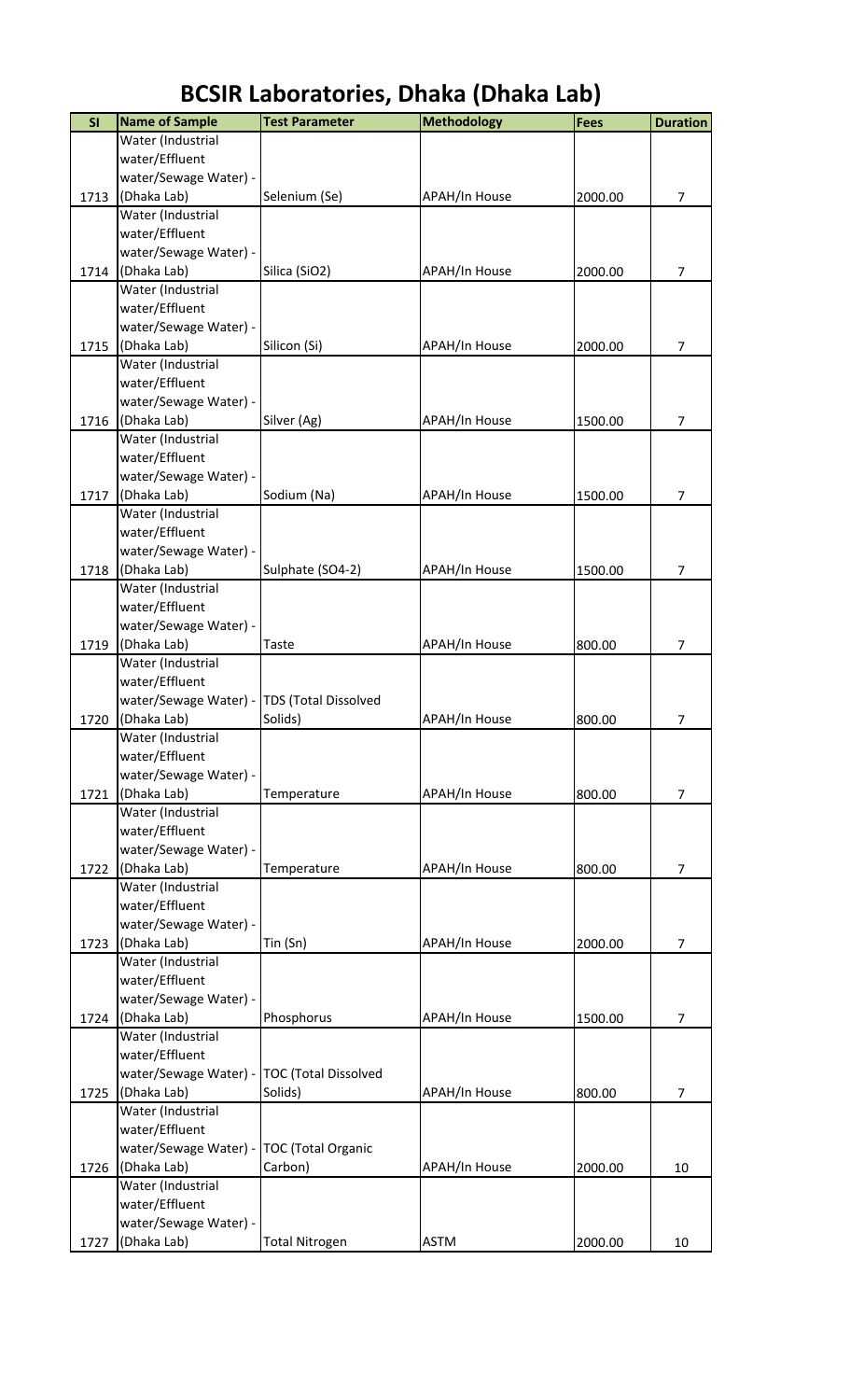| SI   | <b>Name of Sample</b>            | <b>Test Parameter</b>         | <b>Methodology</b>   | <b>Fees</b> | <b>Duration</b> |
|------|----------------------------------|-------------------------------|----------------------|-------------|-----------------|
|      | Water (Industrial                |                               |                      |             |                 |
|      | water/Effluent                   |                               |                      |             |                 |
|      | water/Sewage Water) -            |                               |                      |             |                 |
| 1728 | (Dhaka Lab)                      | TS (Total Solids)             | APAH/In House        | 1500.00     | $\overline{7}$  |
|      | Water (Industrial                |                               |                      |             |                 |
|      | water/Effluent                   |                               |                      |             |                 |
|      | water/Sewage Water) -            | <b>TSS (Total Suspended</b>   |                      |             |                 |
| 1729 | (Dhaka Lab)                      | Solids)                       | <b>APAH/In House</b> | 1500.00     | $\overline{7}$  |
|      | Water (Industrial                |                               |                      |             |                 |
|      | water/Effluent                   |                               |                      |             |                 |
|      | water/Sewage Water) -            | Turbidity (Turbidity          |                      |             |                 |
| 1730 | (Dhaka Lab)                      | meter)                        | <b>APAH/In House</b> | 1500.00     | $\overline{7}$  |
|      | Water (Industrial                |                               |                      |             |                 |
|      | water/Effluent                   |                               |                      |             |                 |
|      | water/Sewage Water) -            |                               |                      |             |                 |
| 1731 | (Dhaka Lab)                      | Zinc (Zn)                     | <b>APAH/In House</b> | 1500.00     | $\overline{7}$  |
|      | Water (Industrial                |                               |                      |             |                 |
|      | water/Effluent                   |                               |                      |             |                 |
|      | water/Sewage Water) -            |                               |                      |             |                 |
| 2026 | (Dhaka Lab)                      | Kjeldahl Nitrogen             | Kjeldahl Method      | 2000.00     | 10              |
|      | water treatment                  |                               |                      |             |                 |
| 1558 | chemical                         | bulk density                  | <b>ASTM</b>          | 1500.00     | $\overline{7}$  |
|      | water treatment                  | appearance(TOTAL              |                      |             |                 |
| 1559 | chemical                         | ALKALINITY)                   | <b>ASTM</b>          | 2000.00     | $\overline{7}$  |
|      | water treatment                  | chloride & sulphate           |                      |             |                 |
| 1560 | chemical                         | content                       | in house             | 3000.00     | 10              |
|      | water treatment                  |                               |                      |             |                 |
| 1561 | chemical                         | Iron content                  | <b>USP</b>           | 1500.00     | 10              |
|      | water treatment                  | matter in insoluble in        |                      |             |                 |
| 1562 | chemical                         | water                         | in house             | 1500.00     | 10              |
|      | water treatment                  |                               |                      |             |                 |
| 1563 | chemical<br>Water(Ground Water / | Moisture                      | in house             | 500.00      | 7               |
|      | Bore Hole water)- (              |                               |                      |             |                 |
| 1732 | Dhaka Lab)                       | Acidity                       | <b>APAH/In House</b> | 1200.00     | $\overline{7}$  |
|      | Water(Ground Water /             |                               |                      |             |                 |
|      | Bore Hole water)- (              |                               |                      |             |                 |
| 1733 | Dhaka Lab)                       | Alkalinity                    | <b>APAH/In House</b> | 1200.00     | $\overline{7}$  |
|      | Water(Ground Water /             |                               |                      |             |                 |
|      | Bore Hole water)- (              |                               |                      |             |                 |
| 1734 | Dhaka Lab)                       | Aluminium (Al)                | <b>APAH/In House</b> | 2000.00     | $\overline{7}$  |
|      | Water(Ground Water /             |                               |                      |             |                 |
|      | Bore Hole water)- (              |                               |                      |             |                 |
| 1735 | Dhaka Lab)                       | Ammonia (Nh4-N)               | APAH/In House        | 2000.00     | $\overline{7}$  |
|      | Water(Ground Water /             |                               |                      |             |                 |
|      | Bore Hole water)- (              |                               |                      |             |                 |
| 1736 | Dhaka Lab)                       | Anions (7 anions)             | APAH/In House        | 10000.00    | 7               |
|      | Water(Ground Water /             |                               |                      |             |                 |
|      | Bore Hole water)- (              |                               |                      |             |                 |
| 1737 | Dhaka Lab)                       | Appearance                    | APAH/In House        | 800.00      | $\overline{7}$  |
|      | Water(Ground Water /             |                               |                      |             |                 |
|      | Bore Hole water)- (              |                               |                      |             |                 |
| 1738 | Dhaka Lab)                       | Arsenic (As)                  | <b>APAH/In House</b> | 2000.00     | $\overline{7}$  |
|      | Water(Ground Water /             |                               |                      |             |                 |
|      | Bore Hole water)- (              |                               |                      |             |                 |
| 1739 | Dhaka Lab)                       | Bicarbonate (HCO3)            | Titrimetric          | 1200.00     | $\overline{7}$  |
|      | Water(Ground Water /             |                               |                      |             |                 |
|      | Bore Hole water)- (              | <b>BOD</b> (Biological Oxygen |                      |             |                 |
| 1740 | Dhaka Lab)                       | Demand)                       | <b>APAH/In House</b> | 2500.00     | $\overline{7}$  |
|      | Water(Ground Water /             |                               |                      |             |                 |
|      | Bore Hole water)- (              |                               |                      |             |                 |
| 1741 | Dhaka Lab)                       | Boron (B)                     | APAH/In House        | 2000.00     | 10              |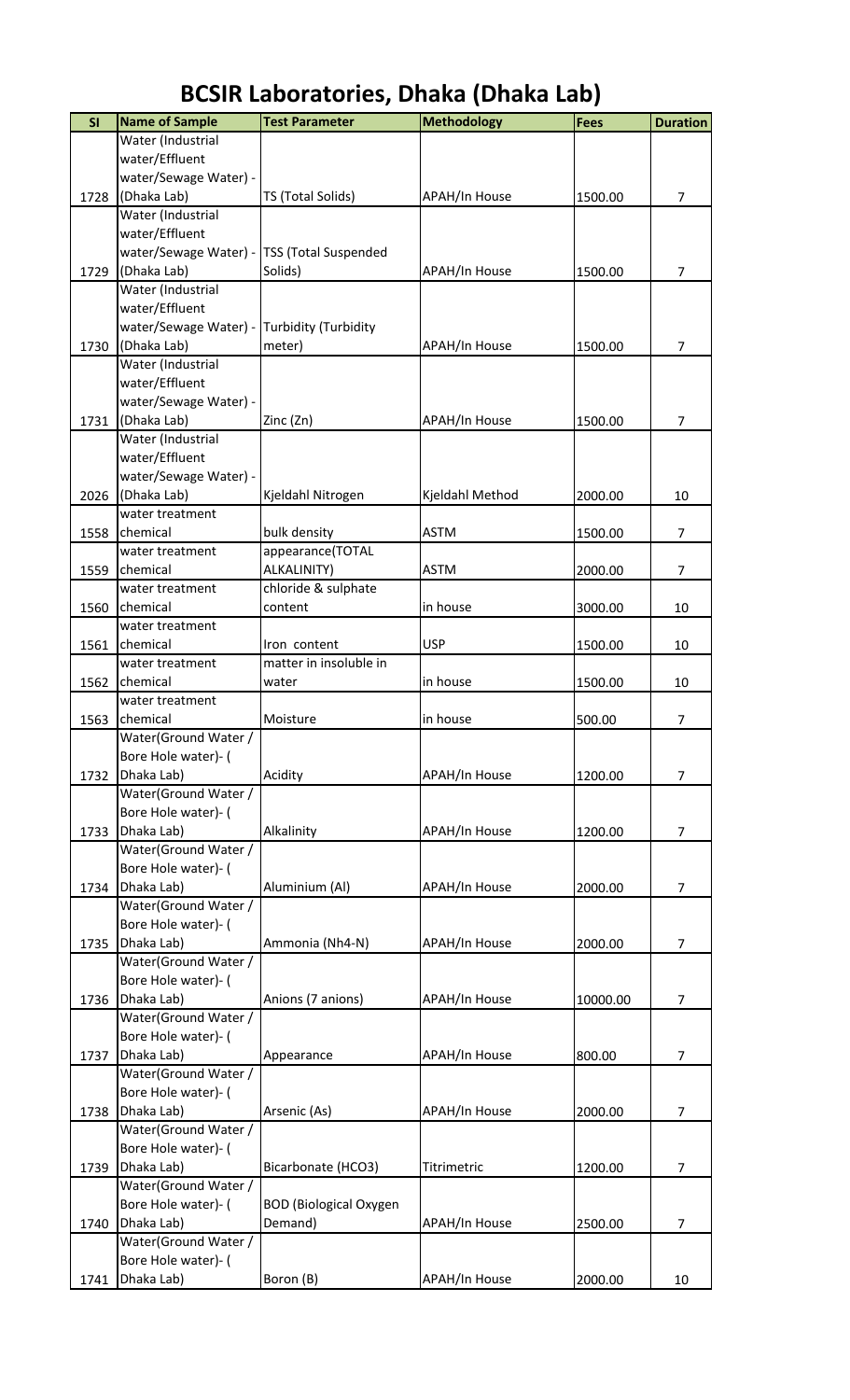| SI   | <b>Name of Sample</b>              | <b>Test Parameter</b>          | <b>Methodology</b>   | Fees    | <b>Duration</b> |
|------|------------------------------------|--------------------------------|----------------------|---------|-----------------|
|      | Water(Ground Water /               |                                |                      |         |                 |
|      | Bore Hole water)- (                |                                |                      |         |                 |
| 1742 | Dhaka Lab)                         | Boron (B)                      | <b>APAH/In House</b> | 2000.00 | 10              |
|      | Water(Ground Water /               |                                |                      |         |                 |
|      | Bore Hole water)- (                |                                |                      |         |                 |
| 1743 | Dhaka Lab)                         | Bromide (Br)                   | <b>APAH/In House</b> | 1500.00 | $\overline{7}$  |
|      | Water(Ground Water /               |                                |                      |         |                 |
|      | Bore Hole water)- (                |                                |                      |         |                 |
| 1744 | Dhaka Lab)                         | Cadmium (Cd)                   | APAH/In House        | 1500.00 | $\overline{7}$  |
|      | Water(Ground Water /               |                                |                      |         |                 |
|      | Bore Hole water)- (                |                                |                      |         |                 |
| 1745 | Dhaka Lab)<br>Water(Ground Water / | Calcium (Ca)                   | APAH/In House        | 1500.00 | 7               |
|      | Bore Hole water)- (                |                                |                      |         |                 |
| 1746 | Dhaka Lab)                         | Carbonate (CO3-2)              | Titrimetric          | 1200.00 | 7               |
|      | Water(Ground Water /               |                                |                      |         |                 |
|      | Bore Hole water)- (                | <b>Carbonate Hardness</b>      |                      |         |                 |
| 1747 | Dhaka Lab)                         | (CaCO3)                        | <b>APAH/In House</b> | 1500.00 | 7               |
|      | Water(Ground Water /               |                                |                      |         |                 |
|      | Bore Hole water)- (                |                                |                      |         |                 |
| 1748 | Dhaka Lab)                         | Chloride (Cl)                  | APAH/In House        | 1500.00 | $\overline{7}$  |
|      | Water(Ground Water /               |                                |                      |         |                 |
|      | Bore Hole water)- (                |                                |                      |         |                 |
| 1749 | Dhaka Lab)                         | Chromium (Cr)                  | <b>APAH/In House</b> | 2000.00 | $\overline{7}$  |
|      | Water(Ground Water /               |                                |                      |         |                 |
|      | Bore Hole water)- (                |                                |                      |         |                 |
| 1750 | Dhaka Lab)                         | Cobalt (Co)                    | APAH/In House        | 2000.00 | 7               |
|      | Water(Ground Water /               |                                |                      |         |                 |
|      | Bore Hole water)- (                | COD (Chemical Oxygen           |                      |         |                 |
| 1751 | Dhaka Lab)                         | Demand)                        | <b>APAH/In House</b> | 2500.00 | 7               |
|      | Water(Ground Water /               |                                |                      |         |                 |
|      | Bore Hole water)- (                |                                |                      |         |                 |
| 1752 | Dhaka Lab)<br>Water(Ground Water / | Color                          | <b>APAH/In House</b> | 1000.00 | $\overline{7}$  |
|      | Bore Hole water)- (                |                                |                      |         |                 |
| 1753 | Dhaka Lab)                         | Conductivity                   | APAH/In House        | 1000.00 | $\overline{7}$  |
|      | Water(Ground Water /               |                                |                      |         |                 |
|      | Bore Hole water)- (                |                                |                      |         |                 |
| 1754 | Dhaka Lab)                         | Copper (Cu)                    | <b>APAH/In House</b> | 1500.00 | $\overline{7}$  |
|      | Water(Ground Water /               |                                |                      |         |                 |
|      | Bore Hole water)- (                |                                |                      |         |                 |
| 1755 | Dhaka Lab)                         | DO (Dissolved Oxygen)          | <b>APAH/In House</b> | 800.00  | $\overline{7}$  |
|      | Water(Ground Water /               |                                |                      |         |                 |
|      | Bore Hole water)- (                | <b>Electrical Conductivity</b> |                      |         |                 |
| 1756 | Dhaka Lab)                         | (EC)                           | <b>APAH/In House</b> | 800.00  | $\overline{7}$  |
|      | Water(Ground Water /               |                                |                      |         |                 |
|      | Bore Hole water)- (                |                                |                      |         |                 |
| 1757 | Dhaka Lab)                         | Fluoride (F)                   | APAH/In House        | 1500.00 | 7               |
|      | Water(Ground Water /               |                                |                      |         |                 |
|      | Bore Hole water)- (                |                                |                      |         |                 |
| 1758 | Dhaka Lab)<br>Water(Ground Water / | Hardness                       | <b>APAH/In House</b> | 1500.00 | 7               |
|      | Bore Hole water)- (                |                                |                      |         |                 |
| 1759 | Dhaka Lab)                         | Iron (Fe)                      | <b>APAH/In House</b> | 1500.00 | $\overline{7}$  |
|      | Water(Ground Water /               |                                |                      |         |                 |
|      | Bore Hole water)- (                |                                |                      |         |                 |
| 1760 | Dhaka Lab)                         | Lead (Pb)                      | <b>APAH/In House</b> | 2000.00 | 7               |
|      | Water(Ground Water /               |                                |                      |         |                 |
|      | Bore Hole water)- (                |                                |                      |         |                 |
| 1761 | Dhaka Lab)                         | m-Alkalinity                   | Titrimetric          | 1200.00 | $\overline{7}$  |
|      | Water(Ground Water /               |                                |                      |         |                 |
|      | Bore Hole water)- (                |                                |                      |         |                 |
| 1762 | Dhaka Lab)                         | Magnesium (Mg)                 | APAH/In House        | 1500.00 | 7               |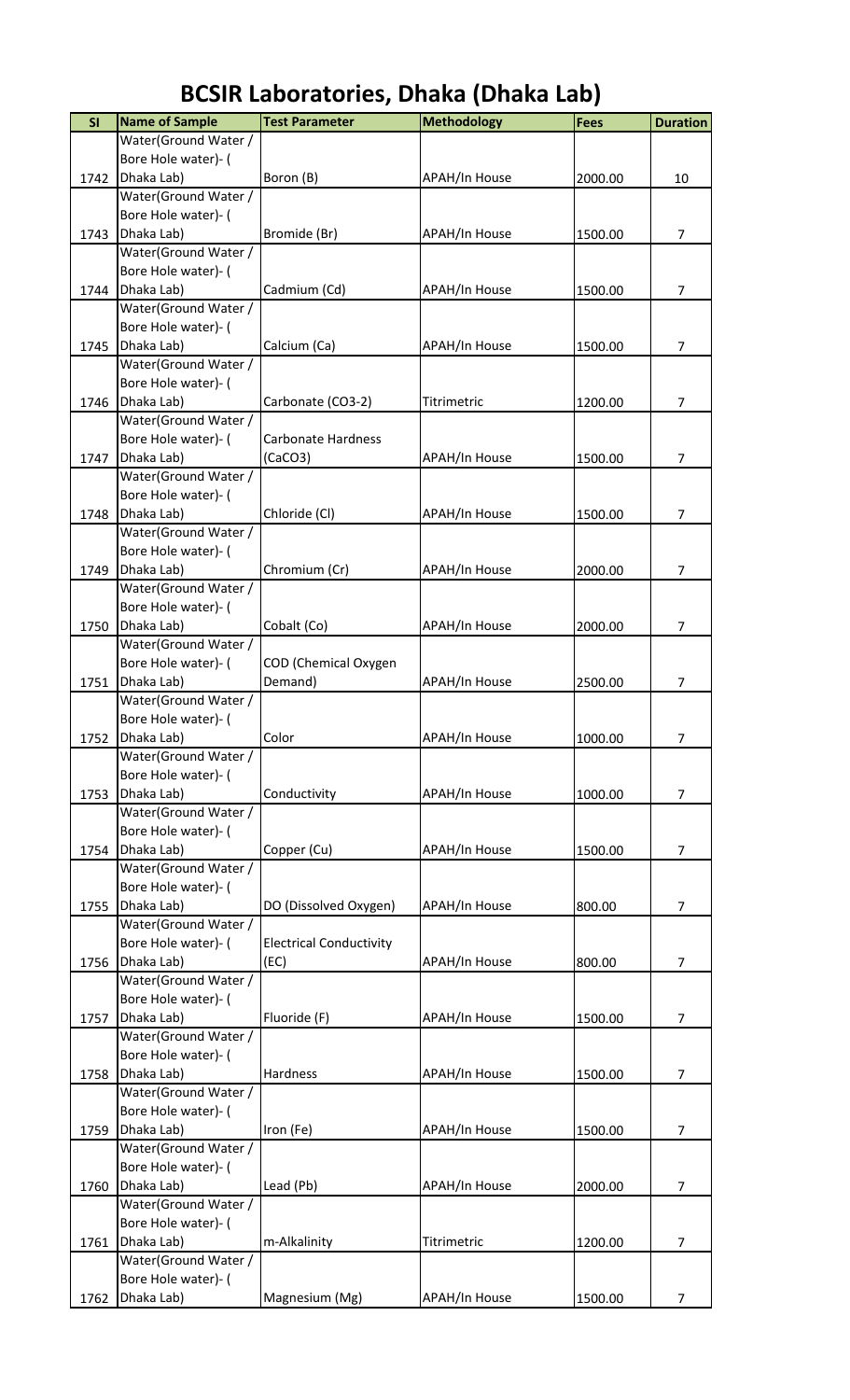| <b>BCSIR Laboratories, Dhaka (Dhaka Lab)</b> |  |
|----------------------------------------------|--|
|----------------------------------------------|--|

| SI   | <b>Name of Sample</b>              | <b>Test Parameter</b>                 | <b>Methodology</b>         | Fees    | <b>Duration</b> |
|------|------------------------------------|---------------------------------------|----------------------------|---------|-----------------|
|      | Water(Ground Water /               |                                       |                            |         |                 |
|      | Bore Hole water)- (                |                                       |                            |         |                 |
| 1763 | Dhaka Lab)                         | Manganese (Mn)                        | <b>APAH/In House</b>       | 1500.00 | $\overline{7}$  |
|      | Water(Ground Water /               |                                       |                            |         |                 |
|      | Bore Hole water)- (                |                                       |                            |         |                 |
| 1764 | Dhaka Lab)                         | Mercury (Hg)                          | APAH/In House              | 3000.00 | $\overline{7}$  |
|      | Water(Ground Water /               |                                       |                            |         |                 |
|      | Bore Hole water)- (                |                                       |                            |         |                 |
| 1765 | Dhaka Lab)                         | Molybdenum (Mo)                       | APAH/In House              | 2000.00 | $\overline{7}$  |
|      | Water(Ground Water /               |                                       |                            |         |                 |
|      | Bore Hole water)- (                |                                       |                            |         |                 |
| 1766 | Dhaka Lab)                         | Nickel (Ni)                           | <b>APAH/In House</b>       | 2000.00 | $\overline{7}$  |
|      | Water(Ground Water /               |                                       |                            |         |                 |
|      | Bore Hole water)- (                |                                       |                            |         |                 |
| 1767 | Dhaka Lab)                         | Nitrate(NO3)                          | <b>APAH/In House</b>       | 1500.00 | 7               |
|      | Water(Ground Water /               |                                       |                            |         |                 |
|      | Bore Hole water)- (                |                                       |                            |         |                 |
| 1768 | Dhaka Lab)<br>Water(Ground Water / | Nitrite (NO2-)                        | <b>APAH/In House</b>       | 1500.00 | $\overline{7}$  |
|      | Bore Hole water)- (                |                                       |                            |         |                 |
| 1769 | Dhaka Lab)                         | Non-carbonated Hardness APAH/In House |                            | 1500.00 | 7               |
|      | Water(Ground Water /               |                                       |                            |         |                 |
|      | Bore Hole water)- (                | <b>TOC (Total Organic</b>             |                            |         |                 |
| 1770 | Dhaka Lab)                         | Carbon)                               | <b>APAH/In House</b>       | 2000.00 | 10              |
|      | Water(Ground Water /               |                                       |                            |         |                 |
|      | Bore Hole water)- (                |                                       |                            |         |                 |
| 1771 | Dhaka Lab)                         | <b>Total Nitrogen</b>                 | <b>ASTM</b>                | 2000.00 | 10              |
|      | Water(Ground Water /               |                                       |                            |         |                 |
|      | Bore Hole water)- (                |                                       |                            |         |                 |
| 1772 | Dhaka Lab)                         | TS (Total Solids)                     | APAH/In House              | 1500.00 | 7               |
|      | Water(Ground Water /               |                                       |                            |         |                 |
|      | Bore Hole water)- (                | <b>TSS (Total Suspended</b>           |                            |         |                 |
| 1773 | Dhaka Lab)                         | Solids)                               | <b>APAH/In House</b>       | 1500.00 | 7               |
|      | Water(Ground Water /               |                                       |                            |         |                 |
|      | Bore Hole water)- (                | <b>Turbidity (Turbidity</b>           |                            |         |                 |
| 1774 | Dhaka Lab)                         | meter)                                | <b>APAH/In House</b>       | 1500.00 | $\overline{7}$  |
|      | Water(Ground Water /               |                                       |                            |         |                 |
|      | Bore Hole water)- (                |                                       |                            |         |                 |
| 1775 | Dhaka Lab)                         | Zinc (Zn)                             | APAH/In House              | 1500.00 | $\overline{7}$  |
|      | Water(Ground Water /               |                                       |                            |         |                 |
|      | Bore Hole water)- (                |                                       |                            |         |                 |
| 1776 | Dhaka Lab)                         | Oil and Grease                        | <b>APAH/In House</b>       |         |                 |
|      | Water(Ground Water /               |                                       |                            |         |                 |
|      | Bore Hole water)- (                |                                       |                            |         |                 |
| 1777 | Dhaka Lab)                         | p-Alkalinity                          | Titrimetric                | 1200.00 | $\overline{7}$  |
|      | Water(Ground Water /               |                                       |                            |         |                 |
|      | Bore Hole water)- (                |                                       |                            |         |                 |
| 1778 | Dhaka Lab)                         | рH                                    | <b>APAH/In Water House</b> | 800.00  | $\overline{7}$  |
|      | Water(Ground Water /               |                                       |                            |         |                 |
|      | Bore Hole water)- (                |                                       |                            |         |                 |
| 1779 | Dhaka Lab)                         | phosphate                             | <b>APAH/In House</b>       | 1500.00 | $\overline{7}$  |
|      | Water(Ground Water /               |                                       |                            |         |                 |
|      | Bore Hole water)- (                |                                       |                            |         |                 |
| 1780 | Dhaka Lab)                         | Potassium (K)                         | <b>APAH/In House</b>       | 1500.00 | 7               |
|      | Water(Ground Water /               |                                       |                            |         |                 |
|      | Bore Hole water)- (                |                                       |                            |         |                 |
| 1781 | Dhaka Lab)                         | Salinity                              | APAH/In House              | 1000.00 | 7               |
|      | Water(Ground Water /               |                                       |                            |         |                 |
| 1782 | Bore Hole water)- (<br>Dhaka Lab)  | Selenium (Se)                         | APAH/In House              | 2000.00 | $\overline{7}$  |
|      | Water(Ground Water /               |                                       |                            |         |                 |
|      | Bore Hole water)- (                |                                       |                            |         |                 |
| 1783 | Dhaka Lab)                         | Silica (SiO2)                         | <b>APAH/In House</b>       | 2000.00 | 7               |
|      |                                    |                                       |                            |         |                 |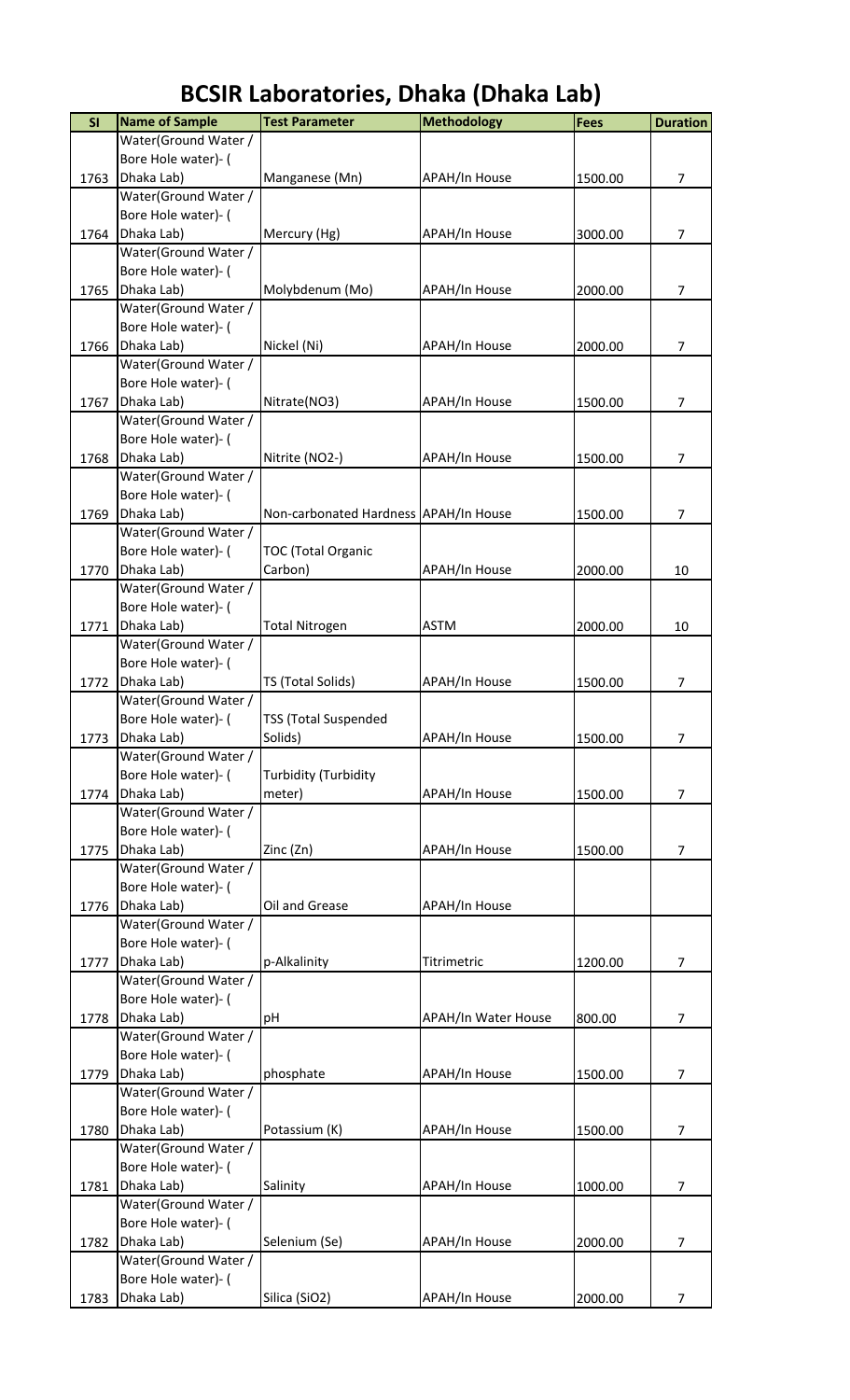| SI   | <b>Name of Sample</b>                       | <b>Test Parameter</b>        | <b>Methodology</b>   | Fees     | <b>Duration</b> |
|------|---------------------------------------------|------------------------------|----------------------|----------|-----------------|
|      | Water(Ground Water /                        |                              |                      |          |                 |
|      | Bore Hole water)- (                         |                              |                      |          |                 |
| 1784 | Dhaka Lab)                                  | Silicon (Si)                 | APAH/In House        | 2000.00  | $\overline{7}$  |
|      | Water(Ground Water /                        |                              |                      |          |                 |
|      | Bore Hole water)- (                         |                              |                      |          |                 |
| 1785 | Dhaka Lab)                                  | Silver (Ag)                  | <b>APAH/In House</b> | 1500.00  | 7               |
|      | Water(Ground Water /                        |                              |                      |          |                 |
|      | Bore Hole water)- (                         |                              |                      |          |                 |
| 1786 | Dhaka Lab)                                  | Sodium (Na)                  | APAH/In House        | 1500.00  | $\overline{7}$  |
|      | Water(Ground Water /                        |                              |                      |          |                 |
|      | Bore Hole water)- (                         |                              |                      |          |                 |
| 1787 | Dhaka Lab)                                  | Sulphate (SO4-2)             | APAH/In House        | 1500.00  | $\overline{7}$  |
|      | Water(Ground Water /                        |                              |                      |          |                 |
|      | Bore Hole water)- (                         |                              |                      |          |                 |
| 1788 | Dhaka Lab)                                  | Taste                        | <b>APAH/In House</b> | 800.00   | 7               |
|      | Water(Ground Water /                        |                              |                      |          |                 |
|      | Bore Hole water)- (                         | TDS (Total Dissolved         |                      |          |                 |
| 1789 | Dhaka Lab)                                  | Solids)                      | APAH/In House        | 800.00   | $\overline{7}$  |
|      | Water(Ground Water /                        |                              |                      |          |                 |
|      | Bore Hole water)- (                         |                              |                      |          |                 |
| 1790 | Dhaka Lab)                                  | Temperature                  | APAH/In House        | 800.00   | 7               |
|      | Water(Ground Water /                        |                              |                      |          |                 |
|      | Bore Hole water)- (                         |                              |                      |          |                 |
| 1791 | Dhaka Lab)                                  | Temperature                  | APAH/In House        | 800.00   | 7               |
|      | Water(Ground Water /<br>Bore Hole water)- ( |                              |                      |          |                 |
| 1792 | Dhaka Lab)                                  | Phosphorus                   | APAH/In House        | 1500.00  | 7               |
|      | Water(Ground Water /                        |                              |                      |          |                 |
|      | Bore Hole water)- (                         |                              |                      |          |                 |
| 1793 | Dhaka Lab)                                  | Tin (Sn)                     | APAH/In House        | 2000.00  | 7               |
|      | Water(Ground Water /                        |                              |                      |          |                 |
|      | Bore Hole water)- (                         | <b>TOC (Total Dissolved</b>  |                      |          |                 |
| 1794 | Dhaka Lab)                                  | Solids)                      | APAH/In House        | 800.00   | 7               |
|      |                                             |                              |                      |          |                 |
|      |                                             | Appearance, pH, Solubility,  |                      |          |                 |
|      |                                             | moisture, bulk               |                      |          |                 |
| 1564 | Wettable sulfur                             | density, Content of Sulfur   | <b>ASTM</b>          | 12000.00 | 10              |
|      |                                             |                              |                      |          |                 |
|      |                                             | Appearance, Specific         |                      |          |                 |
|      |                                             | gravity, Viscosity, Flash    |                      |          |                 |
|      |                                             | point, Pour point, pH, Ionic |                      |          |                 |
|      |                                             | character, Ash               |                      |          |                 |
|      |                                             | content, Moisture, Active    |                      |          |                 |
|      |                                             | matter, Hydrocarbon          |                      |          |                 |
| 1565 | Wetting chemical                            | content, FTIR spectrum       | <b>ASTM</b>          | 12000.00 | 10              |
| 1566 | Wood adhesive                               | Viscosity                    | <b>ASTM</b>          | 3500.00  | 10              |
| 1567 | Wood adhesive                               | Ash                          | ASTM/AOAC            | 500.00   | $\overline{7}$  |
| 1568 | Wood adhesive                               | hydrocarbon                  | <b>ASTM</b>          | 3500.00  | $\overline{7}$  |
| 1569 | Wood adhesive                               | Moisture                     | <b>ASTM</b>          | 500.00   | $\overline{7}$  |
| 1570 | Wood adhesive                               | pH                           | <b>ASTM</b>          | 1000.00  | $\overline{7}$  |
| 1571 | Wood adhesive                               | Solubility                   | in house             | 3000.00  | $\overline{7}$  |
|      |                                             |                              |                      |          |                 |
| 1573 | Wood sample                                 | corrosion measurement        | SEM-EDX              | 8000.00  | 7               |
|      |                                             |                              | scanning electron    |          |                 |
| 1574 | Wood sample                                 | Defect analysis              | microscope           | 5000.00  | 7               |
|      |                                             |                              | scanning electron    |          |                 |
| 1575 | Wood sample                                 | failure analysis             | microscope           | 5000.00  | 7               |
|      |                                             |                              | scanning electron    |          |                 |
| 1576 | Wood sample                                 | Surface morphology           | microscope           | 5000.00  | 7               |
|      |                                             |                              | scanning electron    |          |                 |
| 1577 | Wood sample                                 | Vessel wall measurement      | microscope           | 5000.00  | 7               |
|      |                                             | Solubility, Dye              |                      |          |                 |
| 1572 | Wood shiner                                 | pigment, pH, Solvent         | in house             | 6200.00  | 10              |